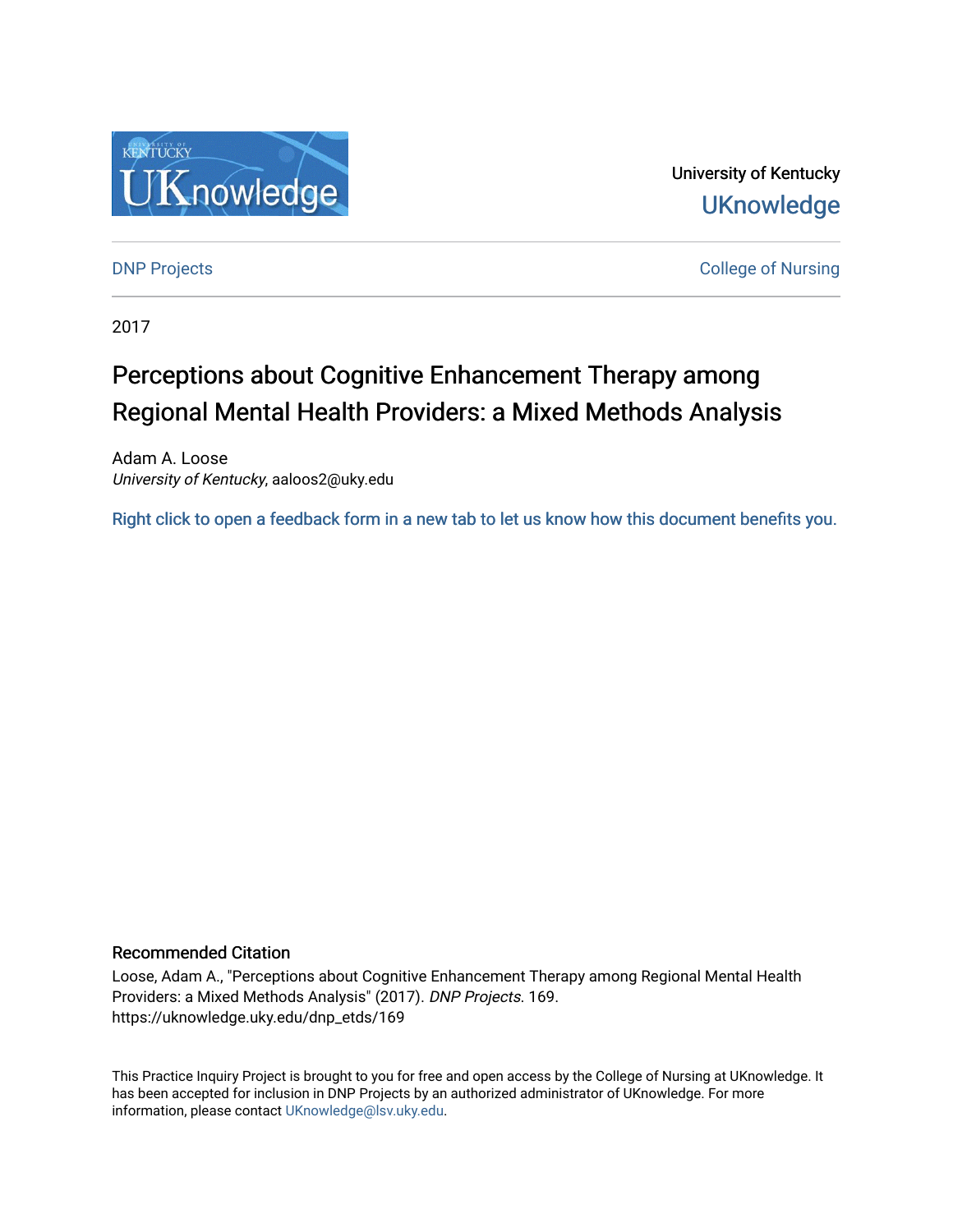### Running Head: PERCEPTIONS ABOUT COGNITIVE ENCHANCEMENT THERAPY

DNP Final Project Report

Perceptions about Cognitive Enhancement Therapy among Regional Mental Health Providers: a

Mixed Methods Analysis

Adam A. Loose, BSN, RN, M.Div.

University of Kentucky

College of Nursing

Fall 2017

Peggy El-Mallakh, PhD, RN, PMH, APRN-BC—Committee Chair Chizimuzo Okoli, PhD, MPH, MSN, RN—Committee Member Marc Woods, MSN, RN—Committee Member/Clinical Mentor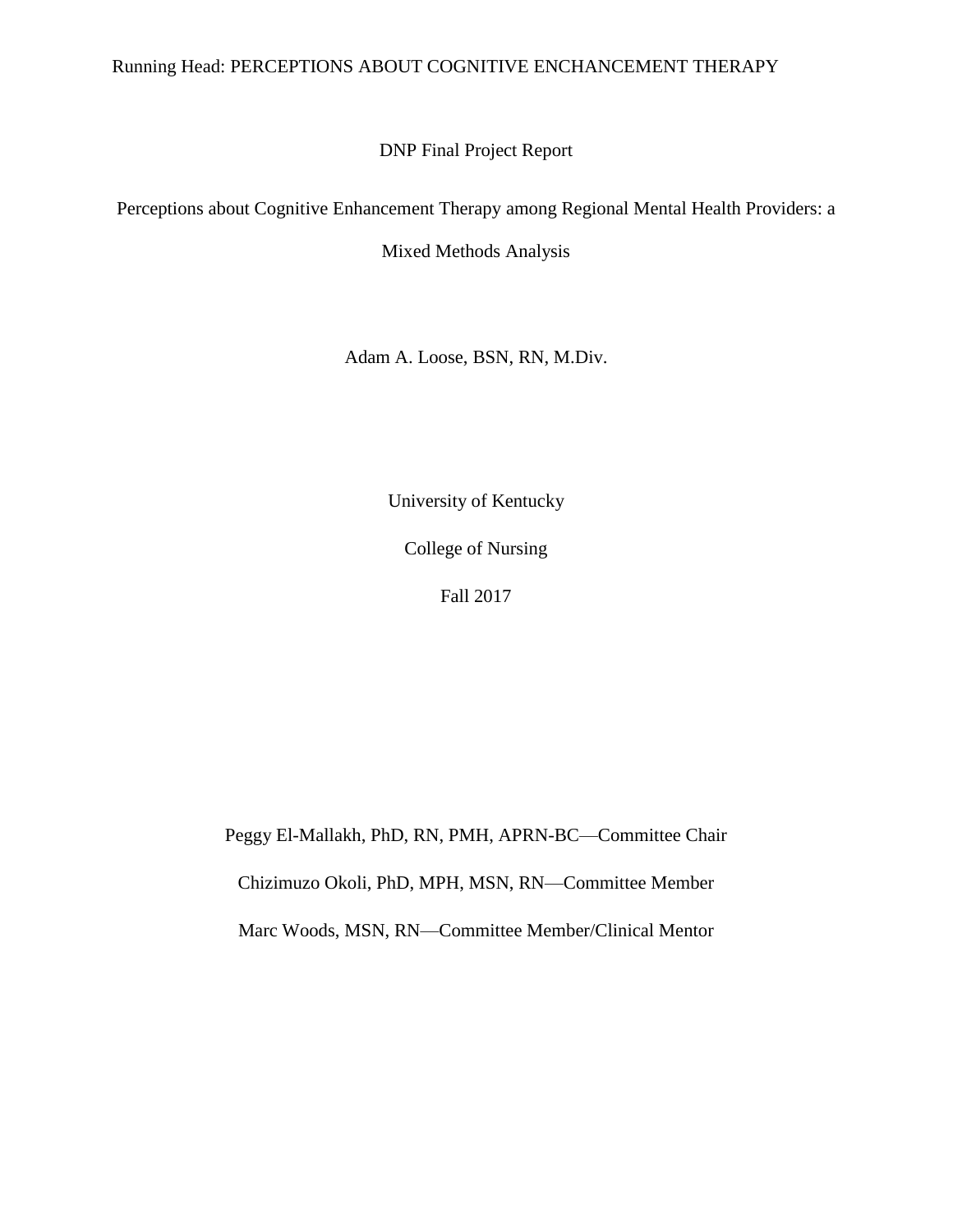### Dedication

I would like to dedicate this project to my wife Carol. I could not have gotten to this point in my life without her. She has travelled down this road with me and I am glad we have finally reached the end of the journey. She is a wonderful therapist and an even better wife and mother. Thank you for everything.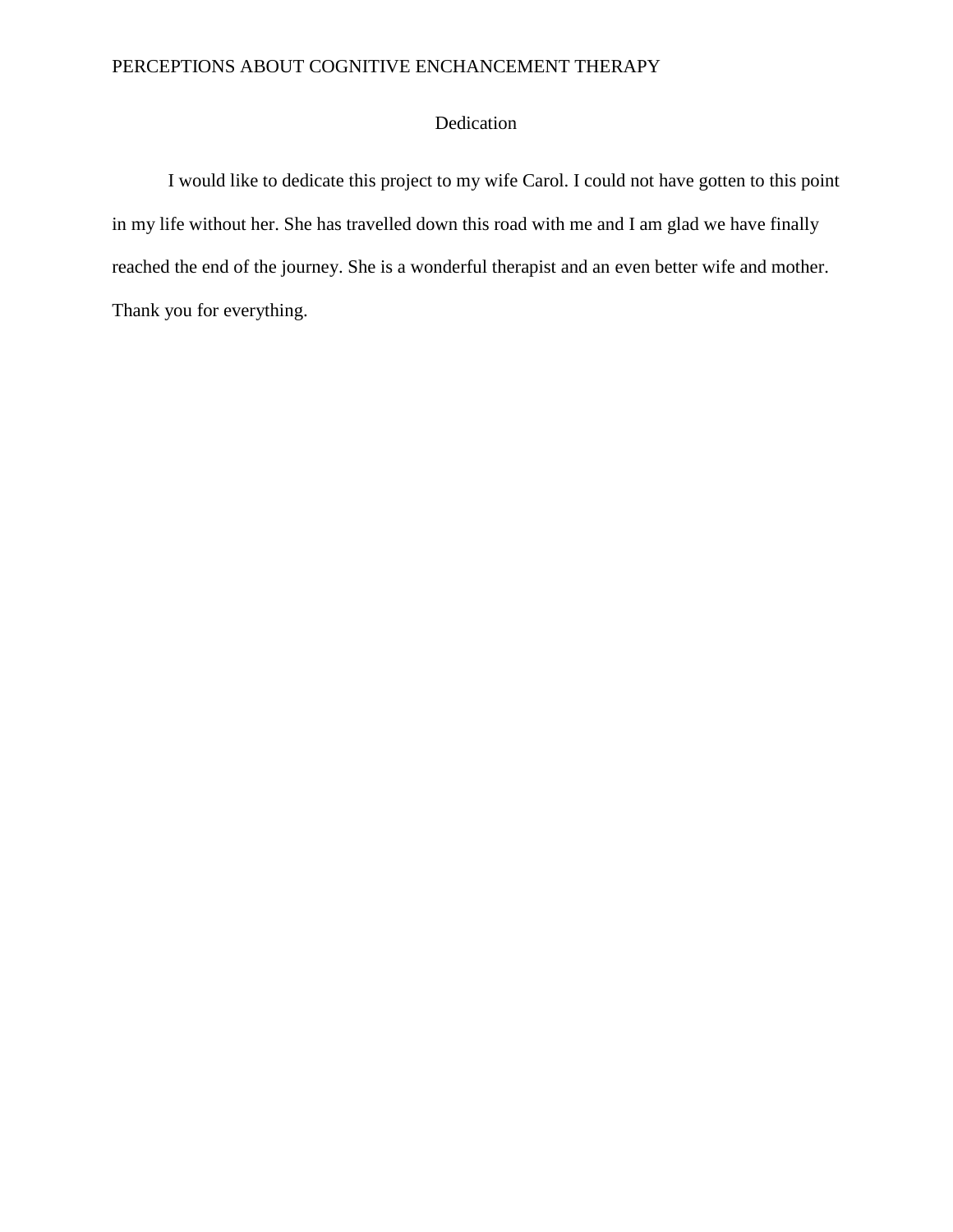### **Acknowledgements**

I would like to thank the members of my committee for all of the hard work they put into me and the hours that they put into helping me edit and refine this project. It would not have been possible without you. I am honored to count myself among your colleagues. I would also like to thank the rest of faculty and staff of the University Of Kentucky College Of Nursing. This has been a wonderful 7 and a half year journey for me and I have grown tremendously in my years of study here. I cannot tell you how much it had meant to me that I am among you distinguished alumni now. I am very proud of all that the community continues to accomplish.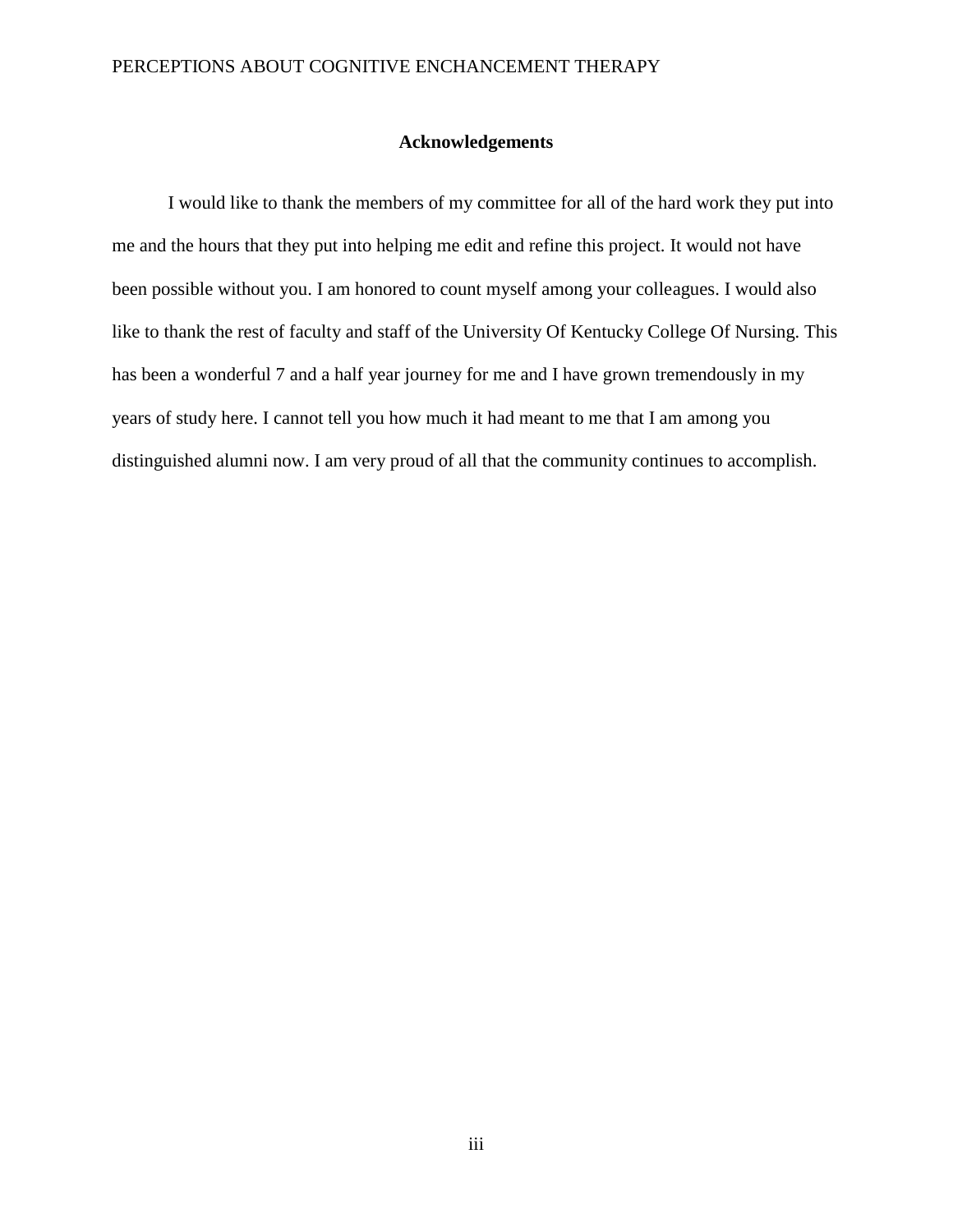### Table of Contents

| Bullying: Does Horizontal Violence Influence Patient Outcomes?  |
|-----------------------------------------------------------------|
|                                                                 |
| Cognitive Enhancement Therapy in Patients with Schizophrenia: A |
| <b>Systematic Review of Evidence</b>                            |
|                                                                 |
| Perceptions about Cognitive Enhancement Therapy among Regional  |
| Mental Health Providers: a Mixed Methods Analysis               |
|                                                                 |
|                                                                 |
|                                                                 |
|                                                                 |
|                                                                 |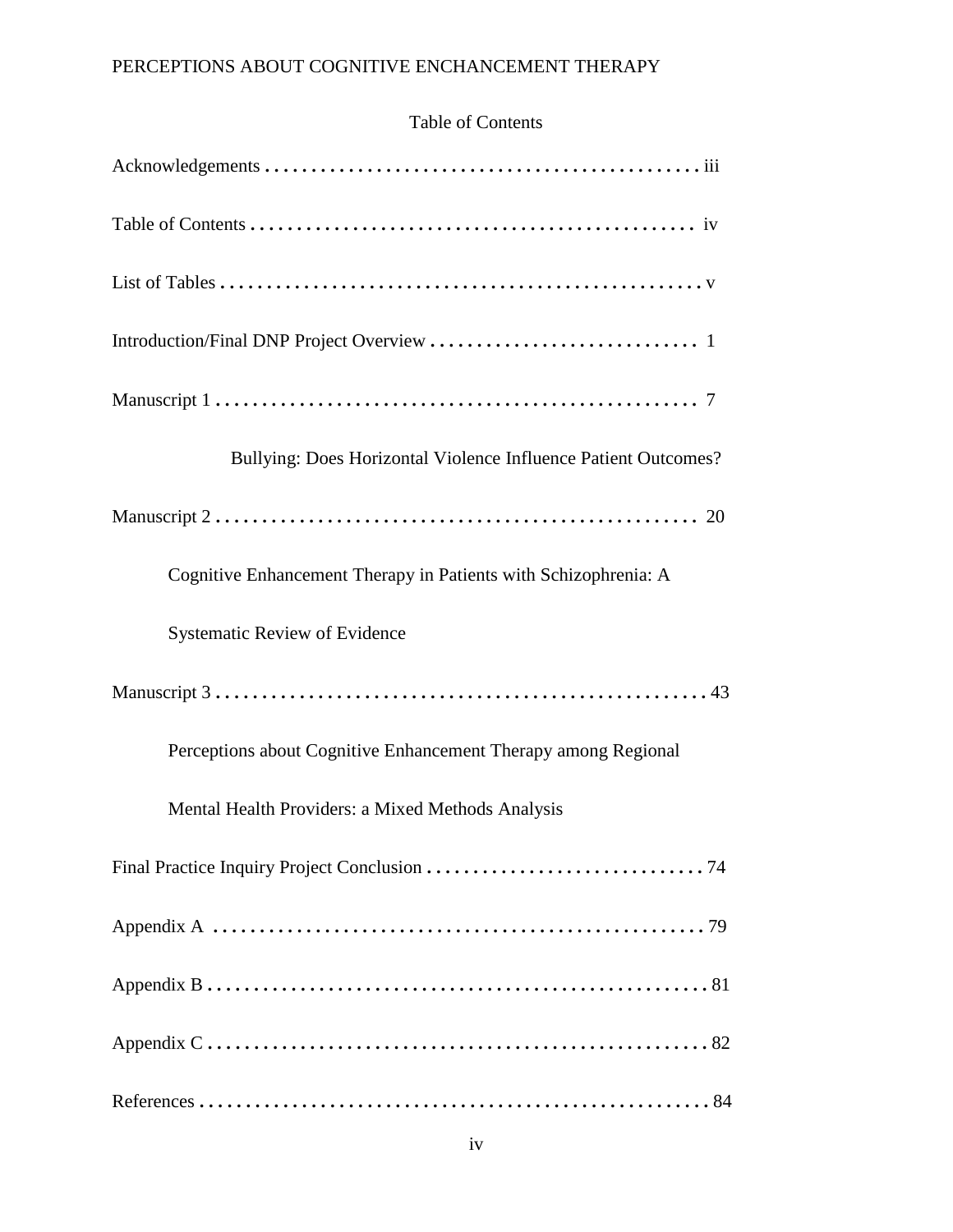List of Tables

| Manuscript 1 |  |
|--------------|--|
|              |  |

Table 1. *Evidence Table for Horizontal Violence* **. . . . . . . . . . . . . . . . .** 17

# Manuscript 2

Table 1. *Evidence Table for Cognitive Enhance Therapy* **. . . . . . . . . . .** 34

# Manuscript 3

|--|--|--|--|--|--|--|

Table 2. *Changes in CET knowledge scores from Pre to Posttest* **. . . . .** 59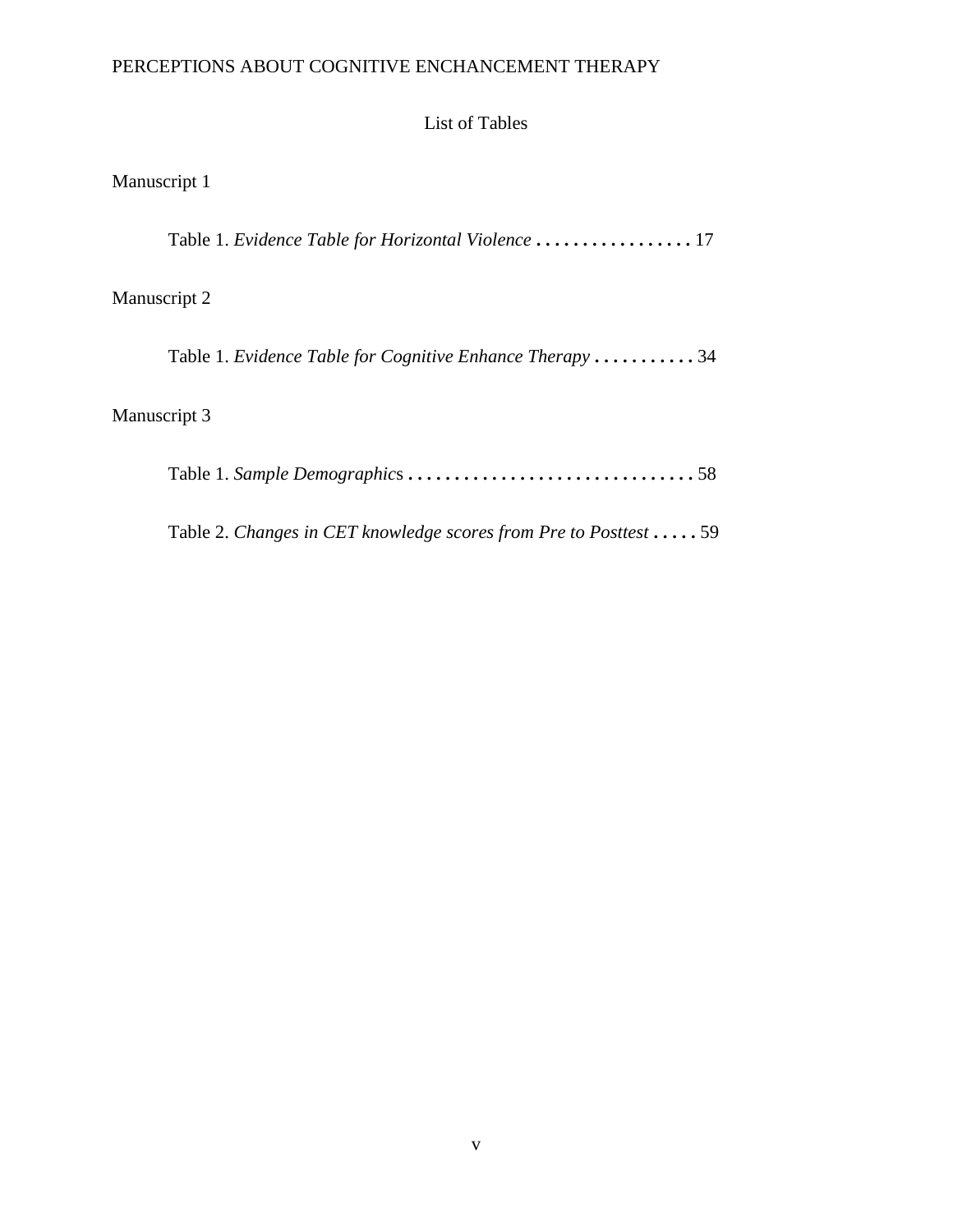Introduction to Final DNP Project

Adam Loose, BSN, MDiv, RN

University of Kentucky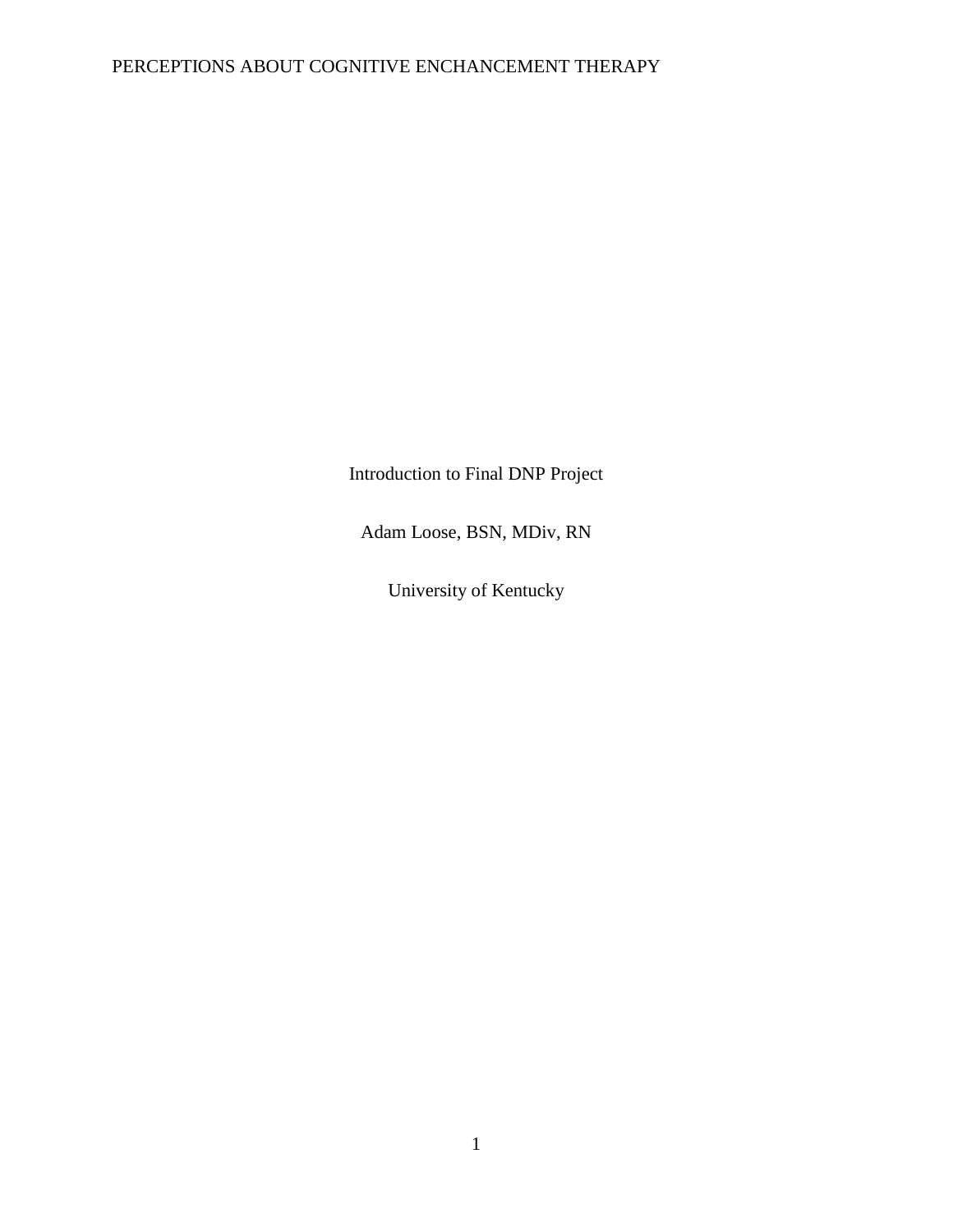#### Introduction

Schizophrenia is a severe mental illness which is characterized by a diverse symptomology divided into three distinct categories: positive, negative, or cognitive (Tarrier & Taylor, 2014). Positive symptoms take the form of auditory or visual hallucinations. The person with schizophrenia may hear voices which speak about the person in the third person. They may experience delusions; these are bizarre, strongly held beliefs which may arise from a misinterpretation of facts or misperception of experience. Delusions take a variety of themes including alien control, persecution, or religious. The person may also have disordered thought (which is different from cognitive dysfunction) this manifest is disordered or disorganized speech. Positive symptoms are characterized by a distortion or excess or normal functioning (Tarrier & Taylor, 2014).

Negative symptoms are frequently "present" but they refer to an absence or restriction in the person's normal function (Tarrier & Taylor, 2014). This manifests in a loss of intensity or range of emotions, in fluency or productivity of thought and speech, and in initiation of behavior. The consequences of these symptoms can be dysfunction in personal, social, occupational, and vocational functioning. There is often a comorbid diagnosis of depression. Suicide risk is high Tarrier & Taylor, 2014).

Cognitive symptoms are a loss of global functioning which prevents a person from performing higher executive functions. They are unable to organize thoughts to allow for acts of daily living. This prevents them from being able to hold a job, pay bills, or often perform daily hygiene or routine maintenance which day-to-day living requires. Cognitive dysfunction must be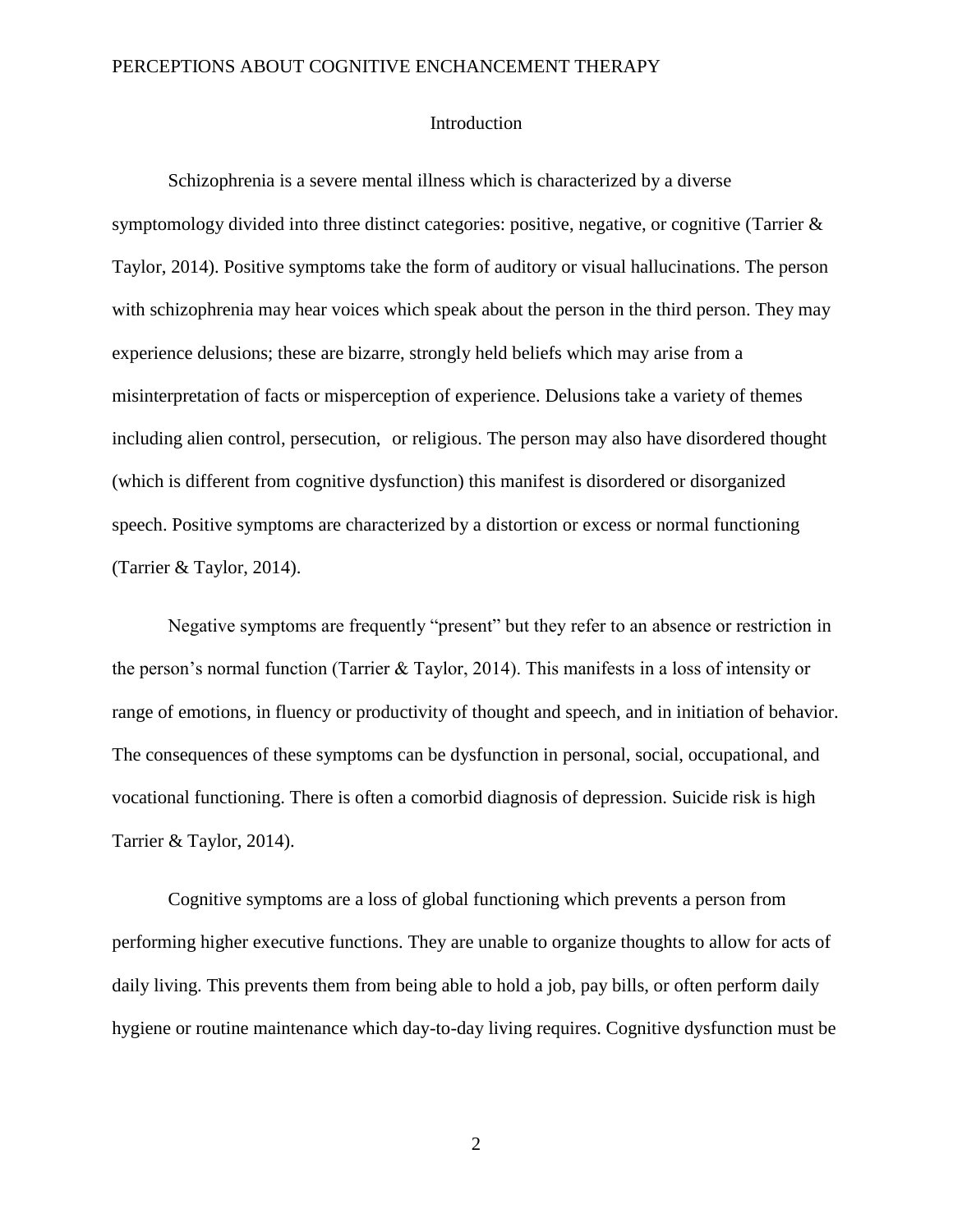present for schizophrenia to be diagnosed. It also has the symptomology which does not respond to medication management (Chou, Twamley, & Swerdlow, 2012).

Individuals who are diagnosed with schizophrenia face a considerable burden, as do their families, and often the communities in which those individuals live (Eack, 2012). Schizophrenia causes impairments which significantly limits their ability to functionally recover (Chou, et al., 2012). Advances in pharmacotherapy alleviate perceptual alterations such as delusions and hallucinations, but do not address cognitive deficits and problems with attention, memory, abstract thinking and memory (Chou, et al, 2012).

This deficit in treatment, caused because needs are only partially met by a medical model, is the type of situation which the Doctor of Nursing practice degree is educated and equipped to address. The advanced practice nurse is able to use the medical model to prescribe medication management, but can also focus on holistic care, which is the foundation of nursing practice. This holistic care seeks to find interventions based upon the best evidence that will meet the needs of the population which medication cannot meet.

Cognitive Enhancement Therapy (CET) was developed by multidisciplinary teams to address cognitive deficits in people with schizophrenia (Eacks, 2012). CET includes several approaches to improve cognitive functioning in people with schizophrenia, such as; 3 memory, 7 attention, and 6 problem solving exercises. An example of an attention exercise is training where individuals react with a space bar press when they see a central light flashing on the screen. The time interval starts at 5s then progressively gets shorter. In memory training several objects from the bottom of the screen are flashed on the upper portion of the screen for 3s. Individuals must remember the objects and locations. Individuals must learn to encode objects and locations in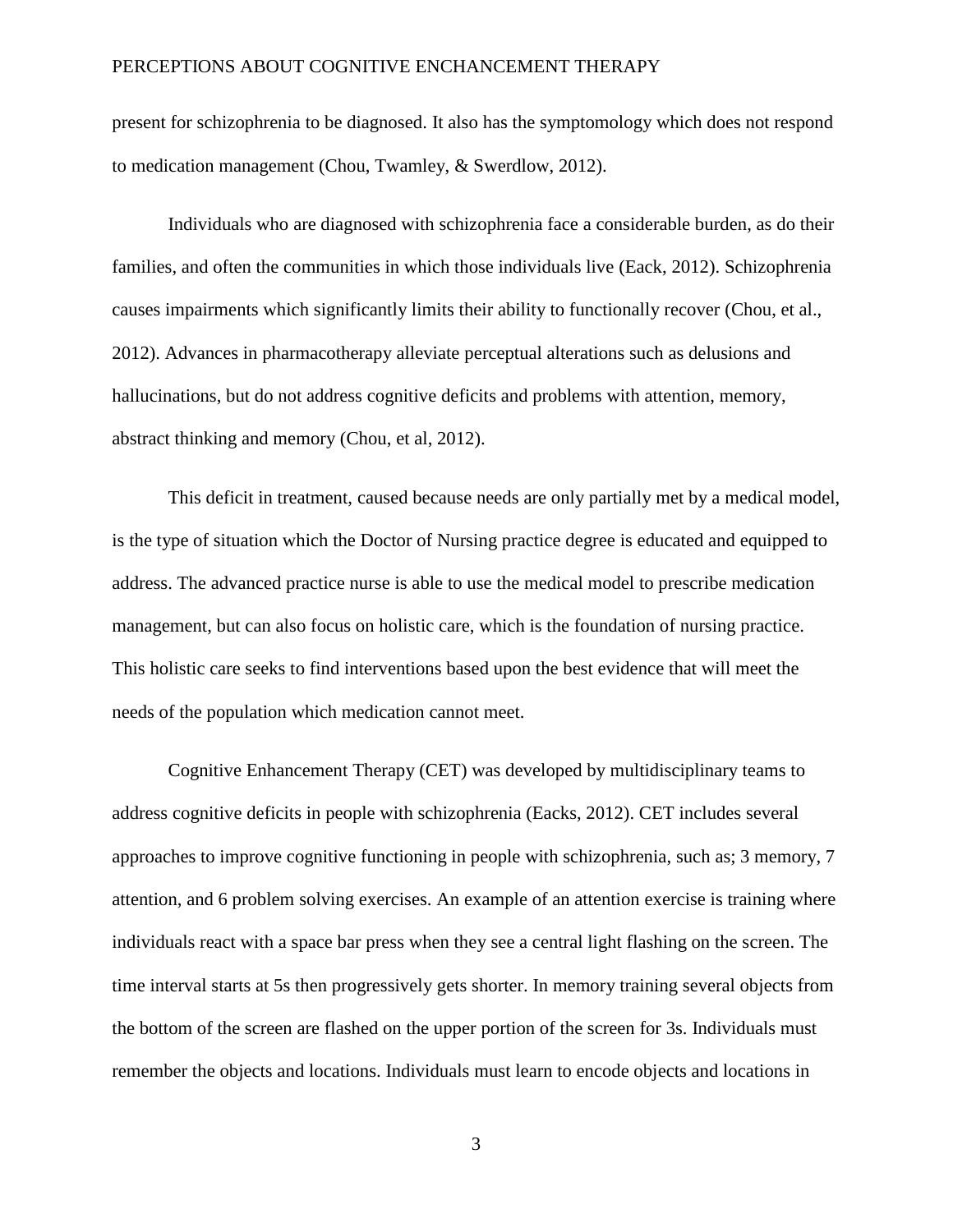meaningful ways which means they must invent a naming system for each object and arrangement. A problem solving example is number arrangement. Individuals may change positions of numbers by clicking on them with a mouse. The individual must determine the rules for moving the numbers then make a plan to move the numbers in the fewest number of clicks. The Neurocognitive component helps facilitate the social cognitive piece. The computer training takes place in peer focus pairs with the aid of a CET coach in a group setting. During the group they will also have group exercises in perspective taking, rehearsing social cues, social context appraisal, and participating in unrehearsed social situations. CET established a goal to provide a unique holistic approach to cognitive remediation in an attempt to improve function outcomes for patients with schizophrenia (Eack, 2012)

The development, testing, and use of CET emphasize the importance of multidisciplinary teams in intervention research. The goal of this DNP Practice Inquiry Project was to examine several aspects of CET, including current research and the state of the evidence base. In addition, this project implemented a mixed methods study to examine provider knowledge about CET and perceptions about the feasibility of CET implementation in a region of a south-central state of the US.

This practice inquiry project includes three manuscripts. The first is an examination of horizontal violence among nurses and its effect on patient outcomes. The inclusion of this manuscript is to demonstrate the important of communication among nurses and the importance of collaboration. It illustrates the importance of interprofessional collaboration and leadership among professionals who care for vulnerable populations, such as those diagnosed with schizophrenia. The second manuscript is a review of the literature behind CET. The third manuscript is a mixed methods study of the perceptions about Cognitive Enhancement Therapy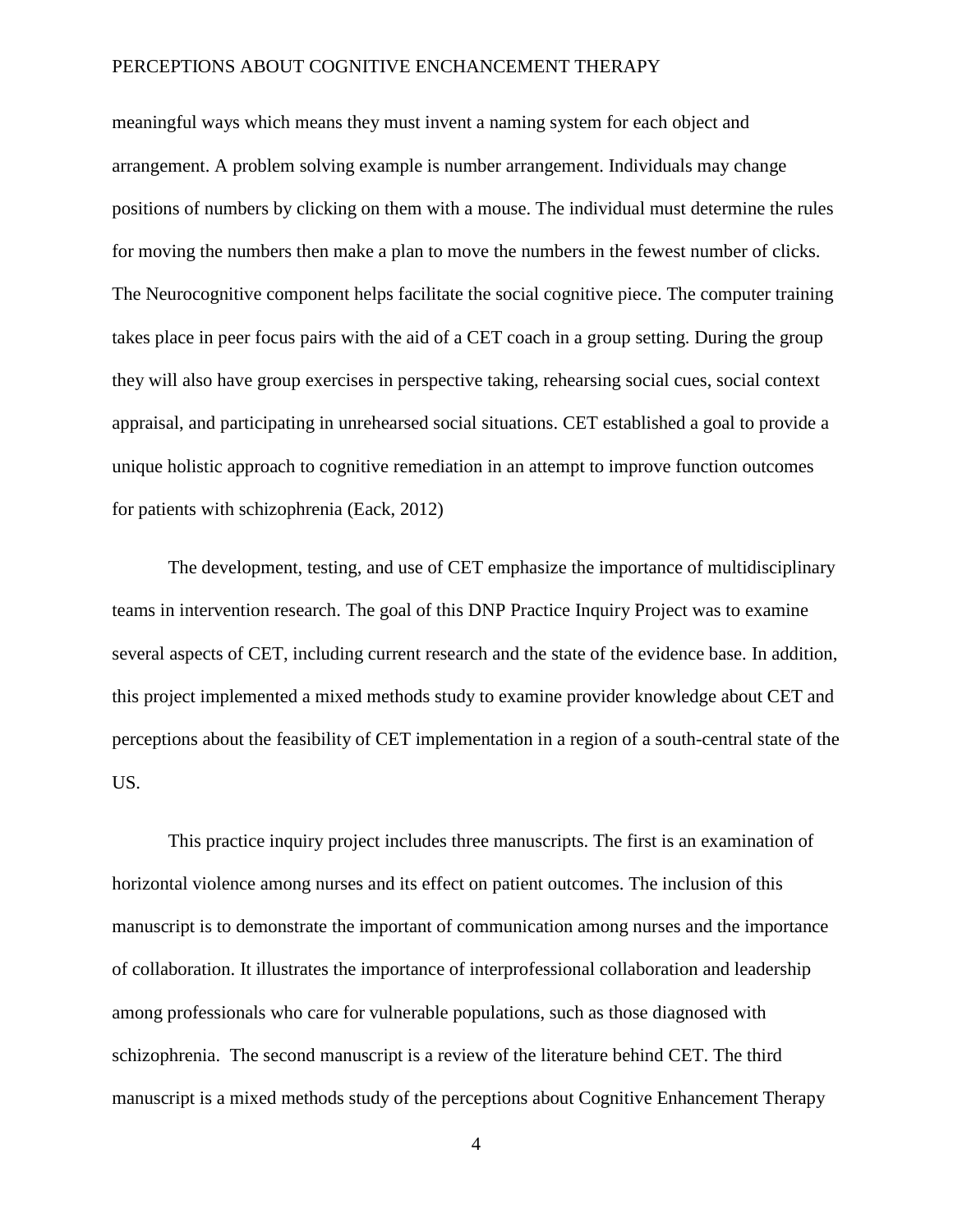among regional mental health providers. In addition, this study also examines facilitators and barriers to implementation to a CET program in that region.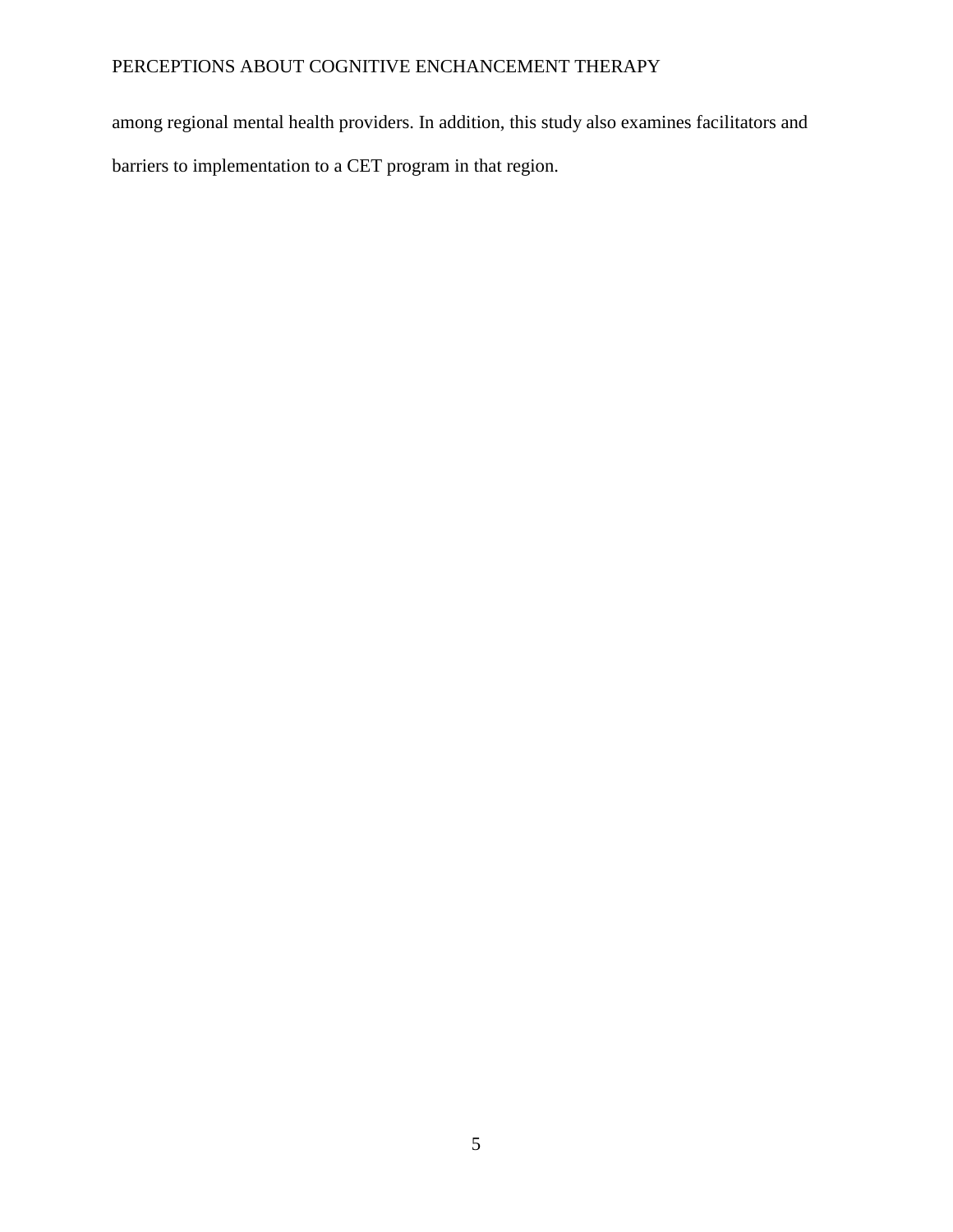### **References**

- Chou, H., Twamley, E., & Swerdlow, N. (2012). Towards Medication-Enhancement of Cognitive Interventions in Schizophrenia. Novel Antischizophrenia Treatments Handbook of Experimental Pharmacology, 213, 81-111. doi:10.1007/978-3-642-25758- 2\_4
- Eack, S. (2012). Cognitive Remediation: A New Generation of Psychosocial Interventions for People with Schizophrenia. Social Work, 235-246.
- Tarrier, N., & Taylor, R. (2014). Schizophrenia and Other Psychotic Disorders. In Barlow, D. (2014), *Clinical Handbook of Psychological Disorders: A Step-by-Step Treatment Manual*  $(5<sup>th</sup>$  ed., pp. 502-532). New, NY: Guliford Press.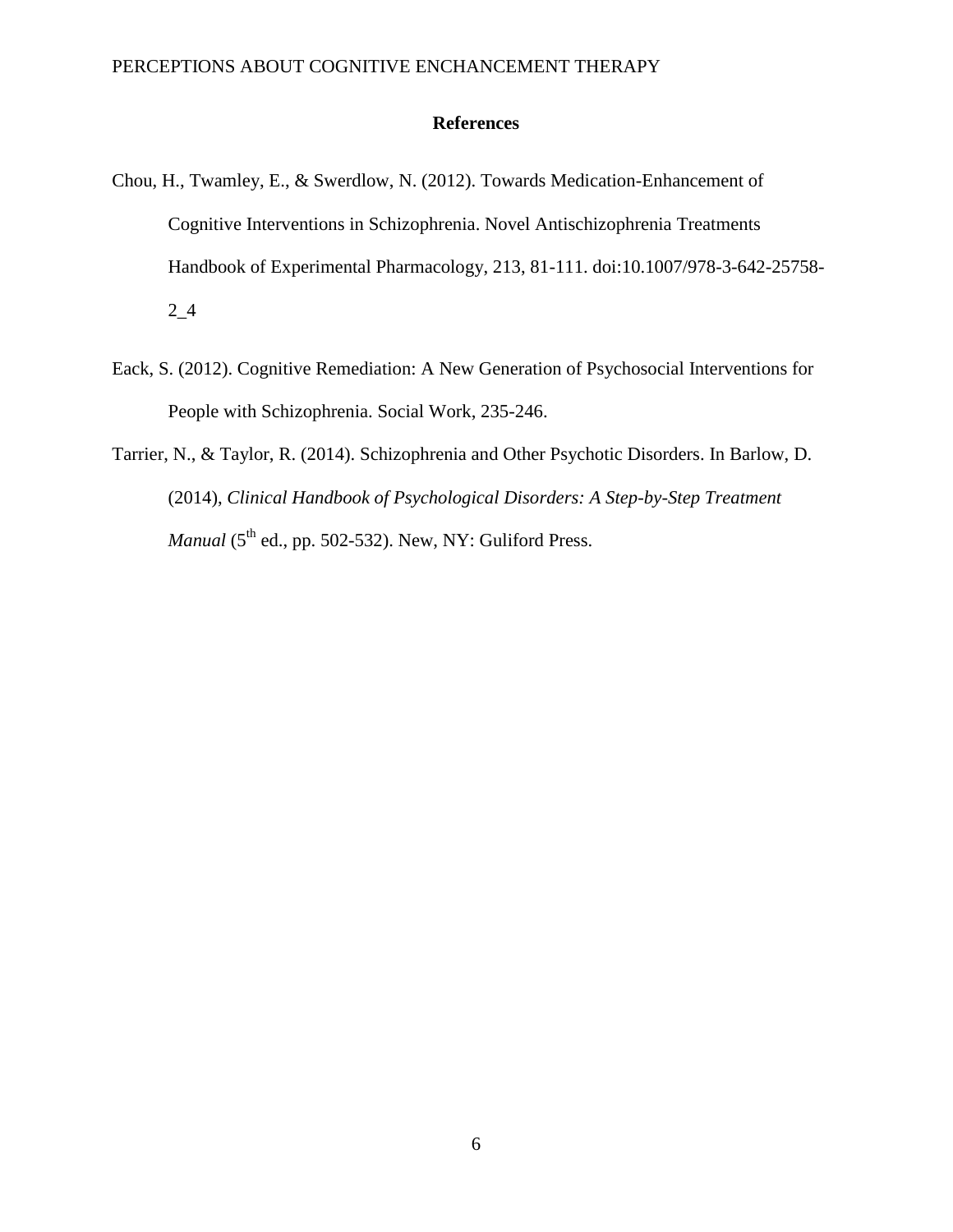Manuscript 1:

Bullying: Does Horizontal Violence Influence Patient Outcomes?

Adam A. Loose

University of Kentucky

College of Nursing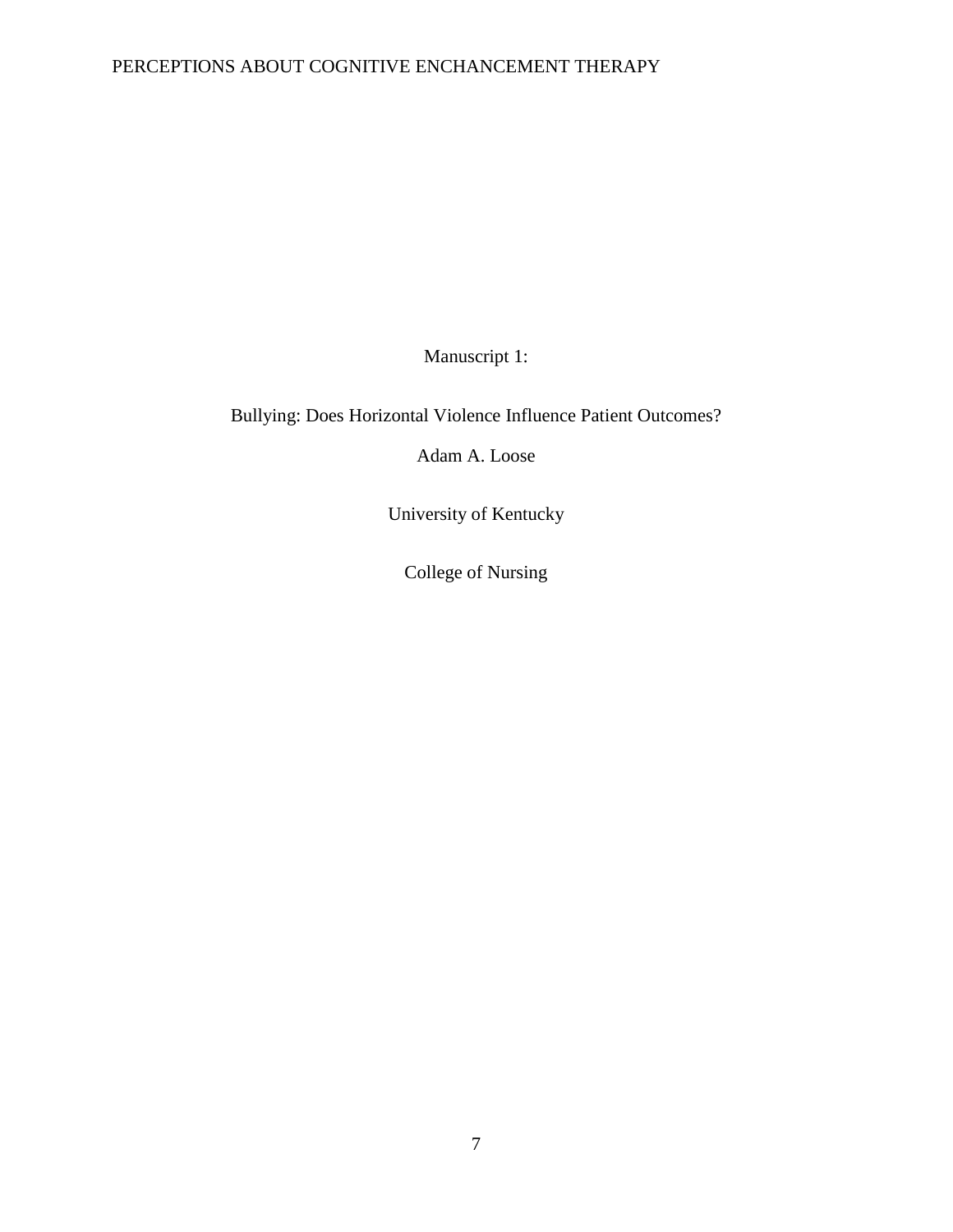### **Abstract**

This paper is a review of the literature addressing horizontal violence and the relationship to patient outcomes. The five reviewed studies all examined nurses experience of horizontal violence. The studies conducted surveys and follow up interviews. The studies determined that horizontal violence is a phenomenon occurring across the spectrum of nursing. One study (Ceravolo, et al, 2013) conducted workshops and found that improved communication decreases horizontal violence. Another (Wilson & Phelps, 2013) found that patient safety is compromised by horizontal violence. This literature warrants further study on patient outcomes and improved communication among nurses and other professional staff.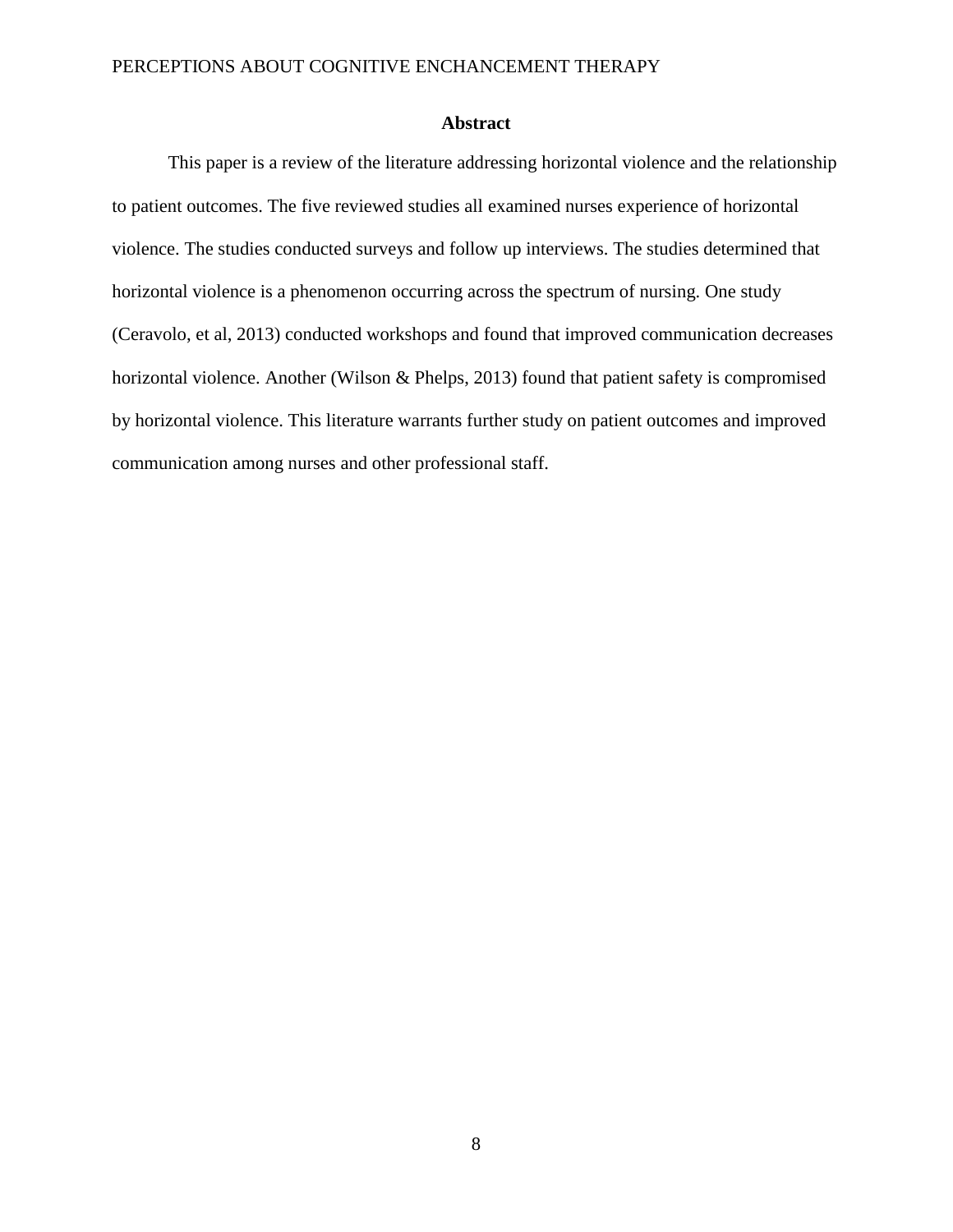# **Bullying: Does horizontal violence decrease patient outcomes?**

### **Introduction**

The healthcare environment causes high levels of stress among healthcare workers, yet all members of a healthcare team must function at their highest level to ensure the optimal patient outcomes (The Joint Commission, 2008). Problems with team cohesion and efficiency (such as a gap in provider knowledge or their failure to act on behalf of their patient) may lead to deterioration in a patient's condition, or possibility mortality. Several workplace factors influence team cohesion and efficiency. For example, the issue of horizontal violence among nurses has been identifies as a factor that can contribute to poor patient outcomes (reference 1, reference 2, reference 3 etc.). Horizontal violence first appeared in nursing literature over 25 years ago (Sheridan-Leos, 2008). The literature defines horizontal violence as patterns of behavior among nurses that overtly or covertly direct their dissatisfaction towards those less powerful then themselves, themselves, and/or each other (Sheridan-Leos, 2008). Horizontal violence may take the form of gossiping, undue criticism, innuendo, scapegoating, undermining, and passive-aggression (Weinand, 2008). In addition, it is characterized as a series of incidents occurring over time, rather than an isolated incident. Over time, horizontal violence results in the victim feeling overwhelmed, and may cause symptoms of depression and post-traumatic stress disorder (Becher & Visovsky, 2012).

Advanced practice providers, particularly those in the mental health role, are in a position to address the problem. The Psychiatric Mental-Health Nurse Practitioner can act as a liaison between nursing staff to help facilitate conflict resolution. In addition, the potential for stress management and coping skills education for nursing staff is an advantage the advanced practice provider can bring to the improvement of nursing science. The aim of the study is discerning if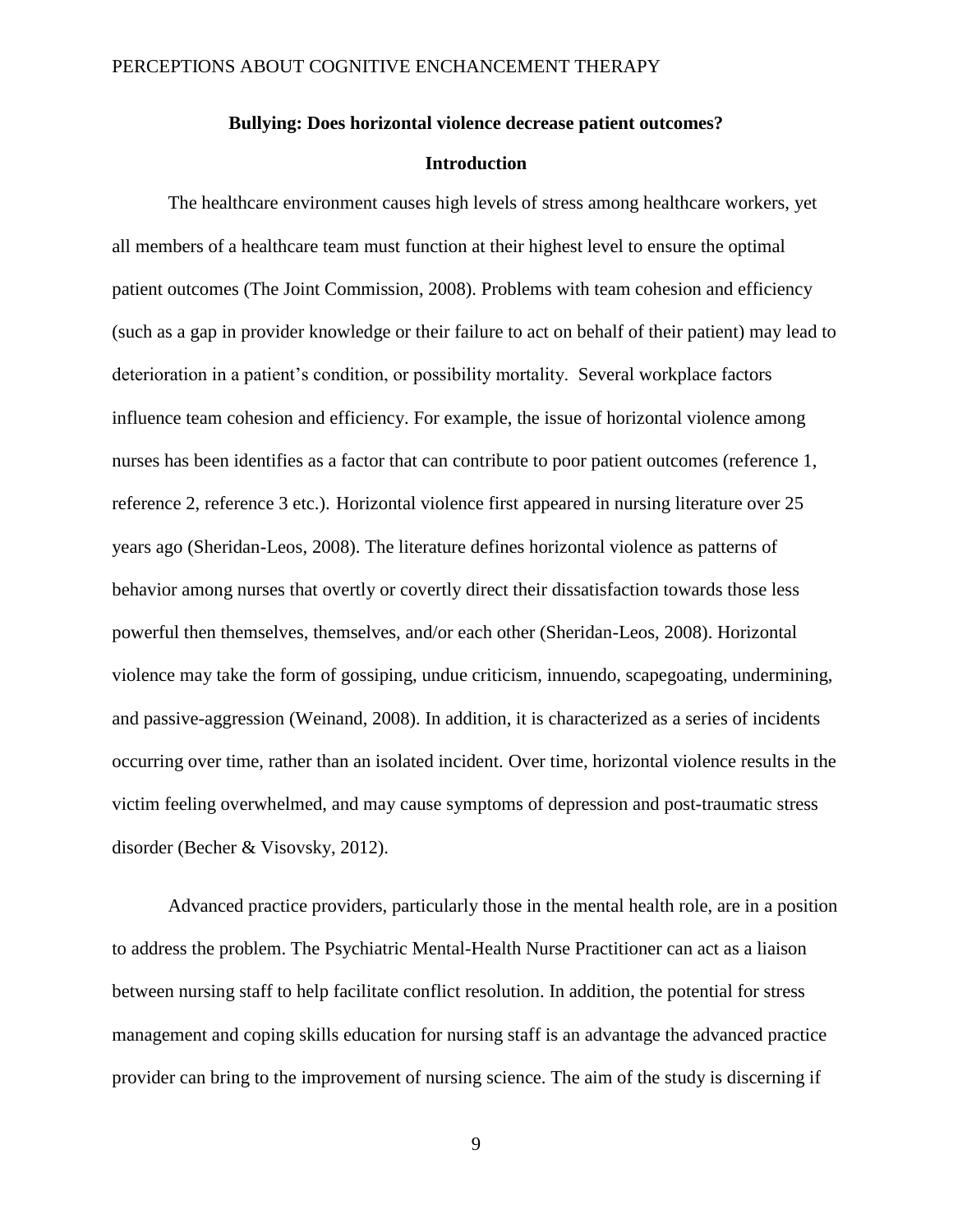conflict resolution and coping reduces stress in nursing staff and the subsequent impact on patient outcomes. The purpose of this literature review is to examine the evidence base to find if horizontal violence among nurses in a hospital setting has an influence on patient outcomes.

#### **Methods**

A search conducted on the CINAHL database using the search terms: Horizontal Violence, Nurses, and Patient Outcomes. The initial query of these search terms provided no articles. The term Horizontal Violence was changed to Bullying and still yielded no results. Removal of the term Patient Outcomes and a search with only Bullying and Nurses as key words yielded positive results. A review of the articles revealed 1,248 articles outside of the desired result. Parameters limited articles to English language articles published between January 2000 and February 2014. The studies had to be among nurses with no age specification. Studies conducted in the U.S. and international countries published in the English language were included. Literature reviews and meta-analyses were also excluded from this review. The total number of studies retrieved from CINAHL was 135 studies. After assessing titles and abstracts of the 135 studies 5 were selected for review.

#### **Results**

The included studies represented a cross section of nurses from different countries and nursing specialties. One study followed members of a nursing association in Australia, a study examined the experience of young nurses in New Zealand (Clendon & Walker, 2012), one looked at a cross section of nurses in the United Kingdom (Wilson & Phelps, 2013), one studied relationships in operating room nurses in New Jersey (Chipps, et al, 2013), and one study examined horizontal violence in a 220 bed acute care hospital in the southwest (Hutchinson, et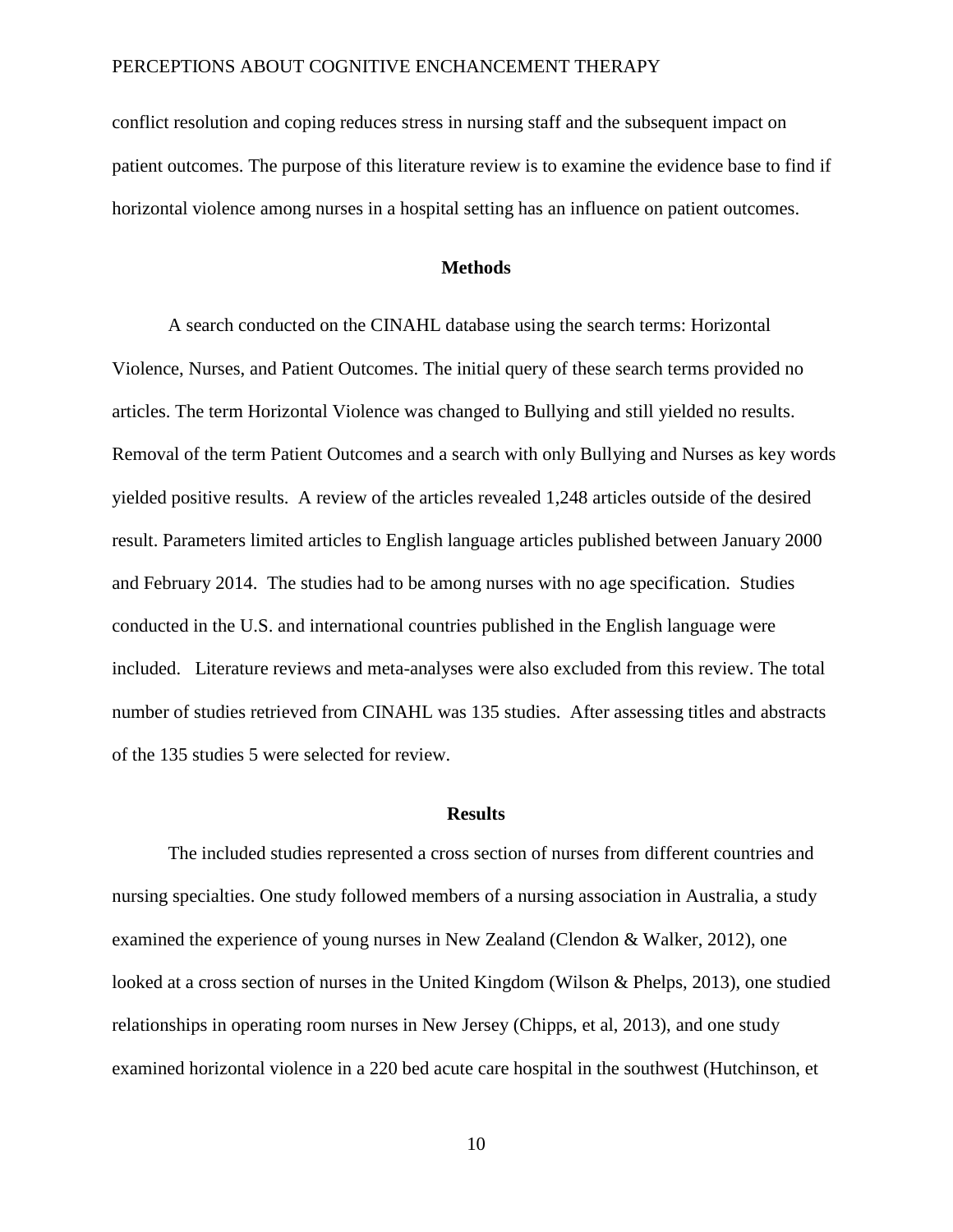al, 2012). All studies looked at horizontal violence and the effect on nursing. Wilson & Phelps (2013) examined horizontal violence and negative consequences on nursing care of patients while Chipps et al (2013) examined nurses' perception of horizontal violence on patient safety. Among the five studies, two (Ceravolo, et al, 2012; Chipps, et al, 2013) made an effort to determine the effects of demographic and multidimensional factors in their studies. Clendon & Walker (2012) focused primarily on young nurses in New Zealand.

Four studies employed surveys as the primary means of evaluation. The study by Clendon & Walker (2012) was a qualitative design using semi-structured interviews. Two studies (Ceravolo, et al, 2012; Chipps, et al, 2013) conducted surveys but not personal or group interviews. The five studies broadly defined horizontal violence as hostile behaviors that occur over time and have negative impacts on the individual and workplace including creating a hostile environment. This may include personal attacks, attacks through task, and attacks on reputation and confidence. Chipps et al. (2013) also expanded the definition of bullying to include being ignored as a form of bullying. Only one study (Ceravolo, et al, 2013) provided an intervention. They conducted communication workshops to help create lines of communication between management and peers on the nursing units.

Most studies were descriptive and only one study (Ceravolo, et al, 2013) provided an intervention by conducting communication workshops to help create lines of communication between management and peers on the nursing units. There was also broad agreement between the studies that communication between peers and management needed to improve. All studies advocated conflict management as a way to deal with horizontal violence. Ceravolo, et al, (2013) demonstrated a decreased rate of horizontal violence after the implementation of the communication workshops. The number of nurses who reported incidents of horizontal violence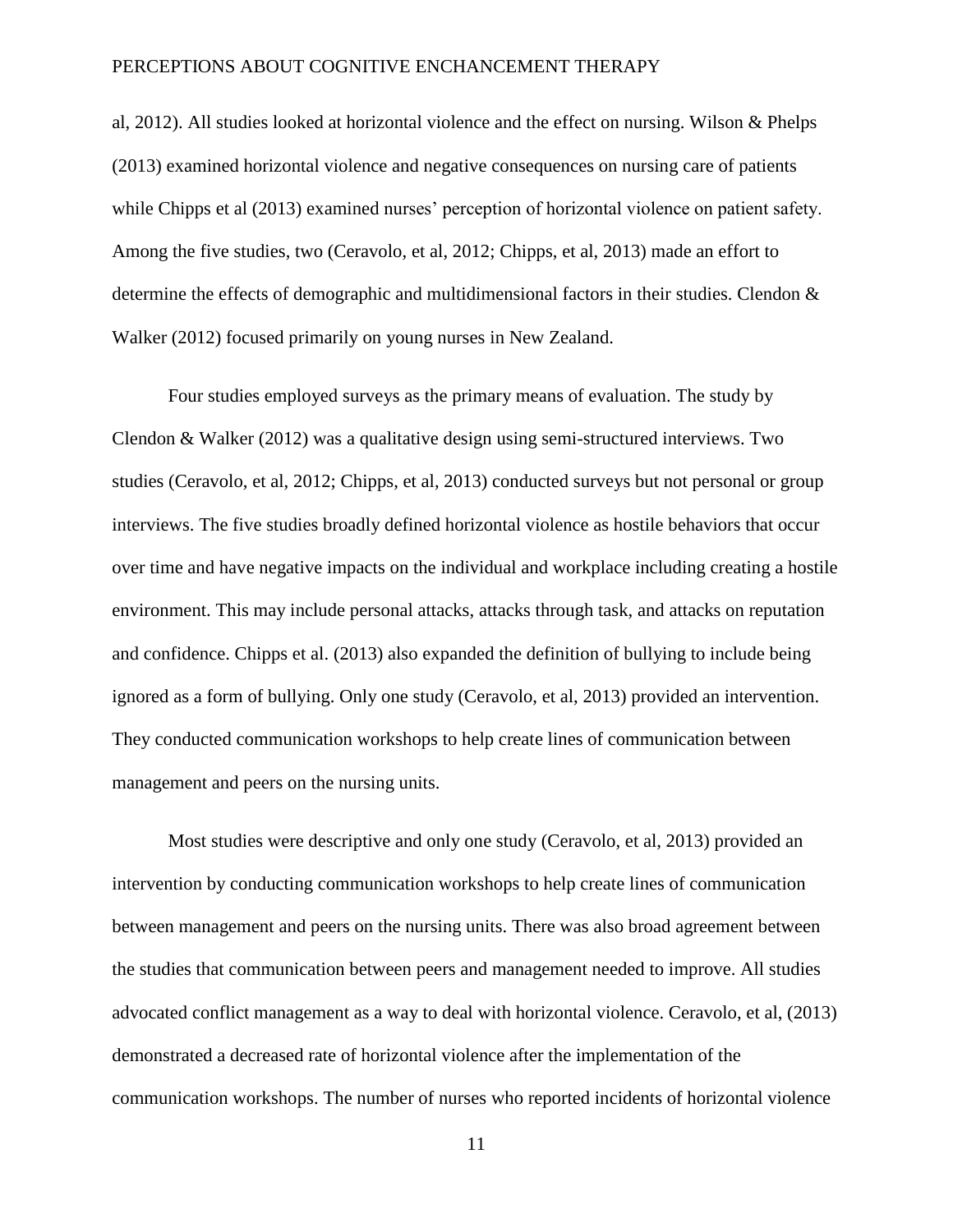decreased from 90% to 76% after the intervention (Ceravolo, et al, 2013). Wilson & Phelps (2013) also found that nurses actively compromised patient safety by their actions, mainly due to an unwillingness to ask for help.

#### **Implications**

Findings and implications of these studies fall into two categories of nursing practice. One area is nurses' own personal health and well-being. The second area is direct patient safety and outcomes affected by unit work conditions. The studies had broadly similar findings and conclusions. All five reviewed studies concluded that horizontal violence is a problem for nurses. Horizontal violence creates a work place that is not conducive for proper patient care. Clendon & Walker (2012) demonstrated that young nurses in particular experience horizontal violence and this contributes to early burnout and nurses leaving the profession. Hutchinson, et al, (2013) concluded that multidimensional factors contribute to the level of horizontal violence experienced. Gaps demonstrated by these studies included the lack of data on patient outcomes. In addition, there is a noticeable lack of information on the degree to which other members of the healthcare team influence nursing effectiveness due to horizontal violence. An area for future study can focus on how much perceived abuse from physicians and other members of the healthcare team contributes to perceptions of horizontal violence in the nursing profession.

All reviewed studies demonstrated that nurses and nurse managers need more education on horizontal violence and the negative effects that can occur related to nurses' well-being and patient safety. Two studies (Clendon & Walker, 2013; Hutchinson, et al, 2013) emphasized the involvement of nurse managers in dealing with the issue and preventing new incidents of horizontal violence. Two studies called for the involvement of hospital administration along with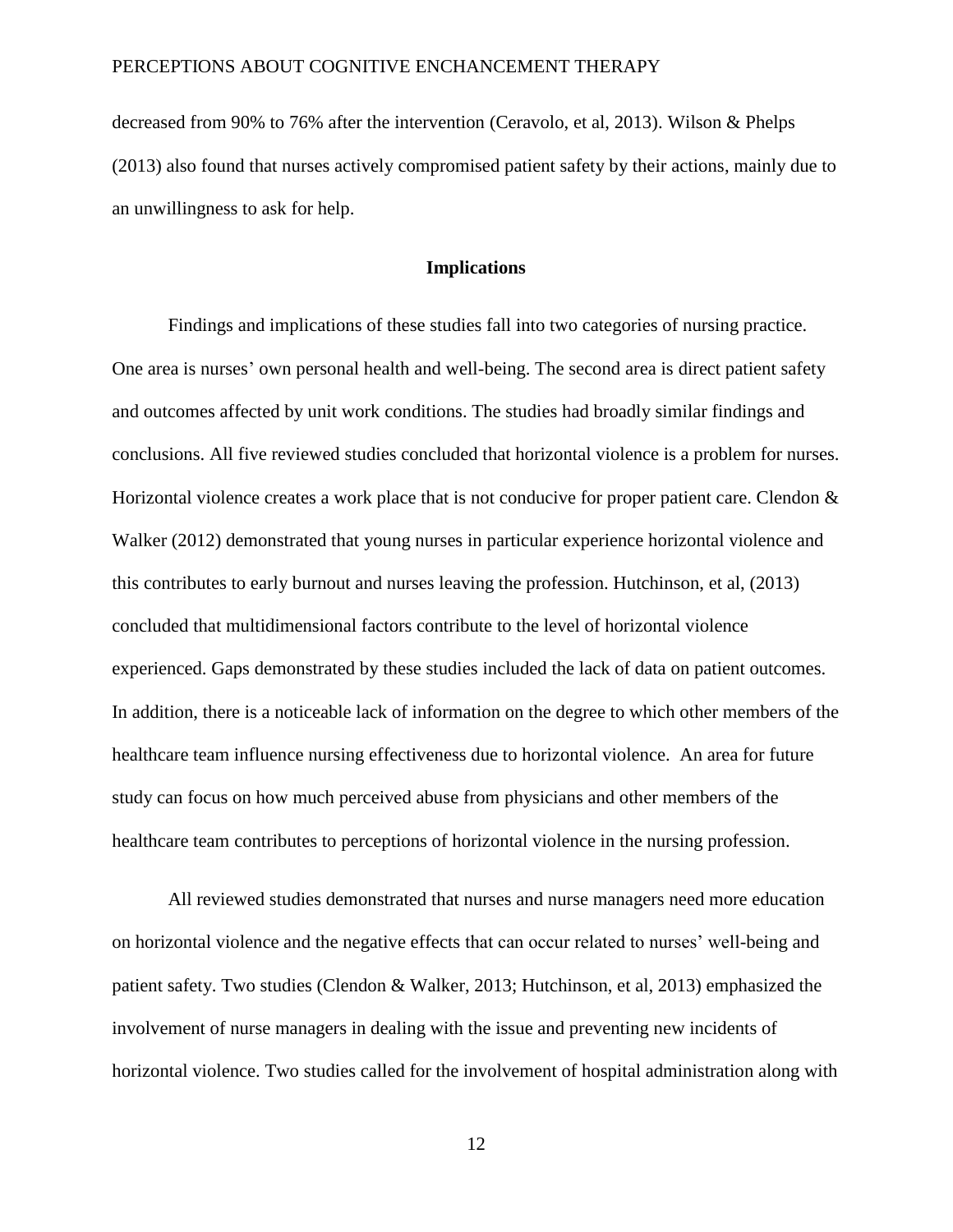nurse managers (Wilson & Phelps, 2012; Chipps, et al, 2013) with an emphasis on the need for conflict resolution. Ceravolo et al. (2012) demonstrated that improved communication can reduce the conflict between nurses and help managers deal with the problems. The research points to a needed change in nursing practice at both management and floor levels.

The findings from the studies illustrate the issue of horizontal violence and patient safety. Only Wilson  $\&$  Phelps (2012) addressed the implications of this issue for patient safety, but all five pointed to lack of communication as a major contributing factor to poor patient outcomes. The five studies emphasized the need for improved communication on nursing units. In addition, the studies also advocated for improved multidisciplinary communication and the need for a better communication process. All studies demonstrated the need for further research into the issue and laid a foundation for its continued research. They also point to a need for improved communication, not just between nurses but healthcare professionals in all disciplines. Further research is warranted on the effects of stress management on the ability to improve nursing practice and the effect on horizontal violence.

Ceravolo, et al, (2013) implemented communications workshops that produced a reduction in horizontal violence. Workshops allow nurses to learn and practice skills. Shared educational opportunities could also create participation with other disciplines and improve multidisciplinary communication. The manager would still need to drive unit communication, teambuilding, and anti-bullying initiatives. Initiatives to decrease horizontal violence on individual units would ensure that nurses would learn to communicate with their direct coworkers. A hospital driven educational initiative, implemented by a Human Resources Department or Nursing Staff Development, could work with individual units to address their unit specific problems.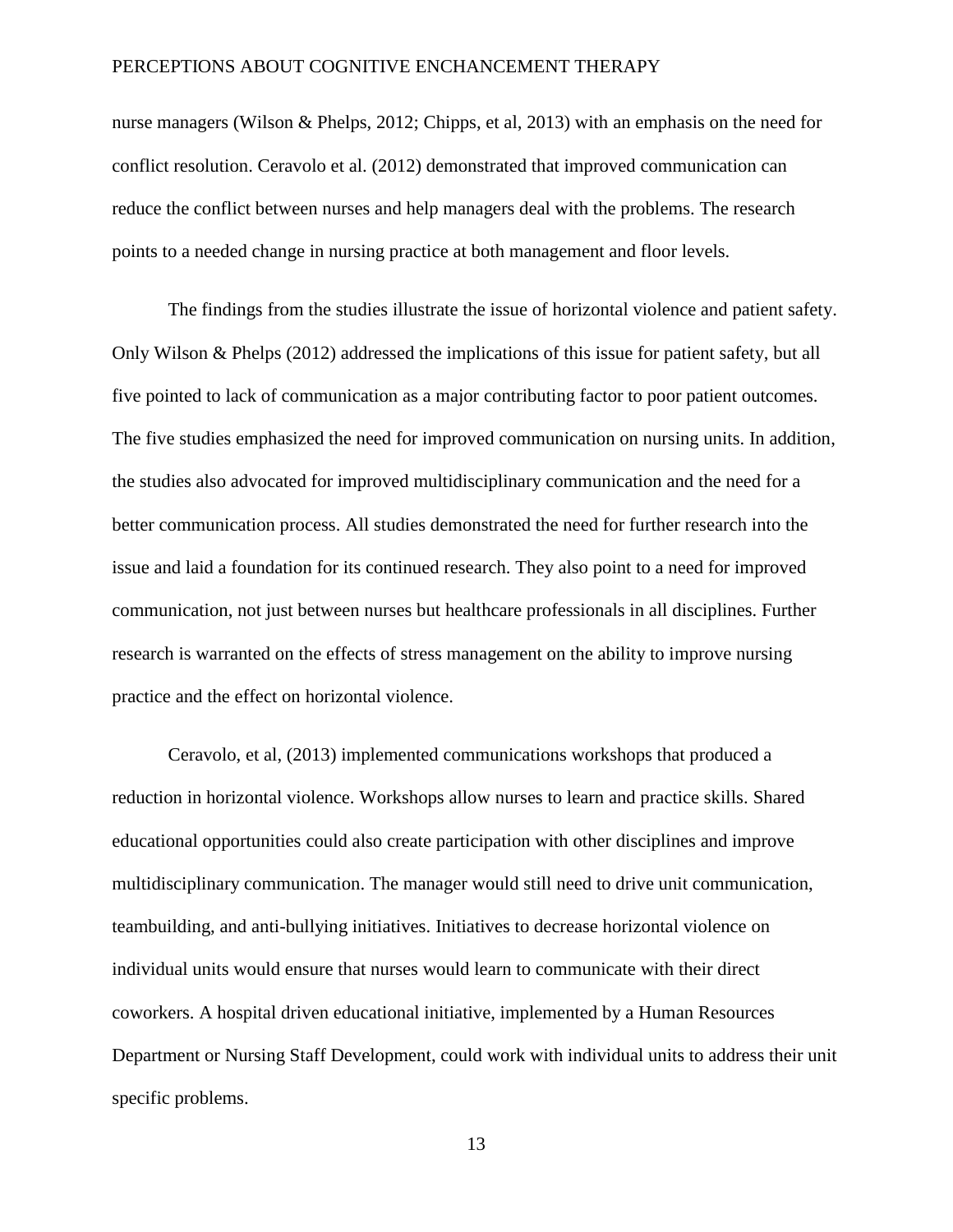### **Conclusion**

The effect of horizontal violence on nurses' well-being is a topic that needs to be studied; it is useful in generating an evidence base related to patient outcomes. In this case the need for improved multidisciplinary communication is evident. The needs of vulnerable populations are not effectively served if no one is going to speak out and advocate for them. Nursing needs to be a voice for advocacy in both the intra- and inter-professional environment.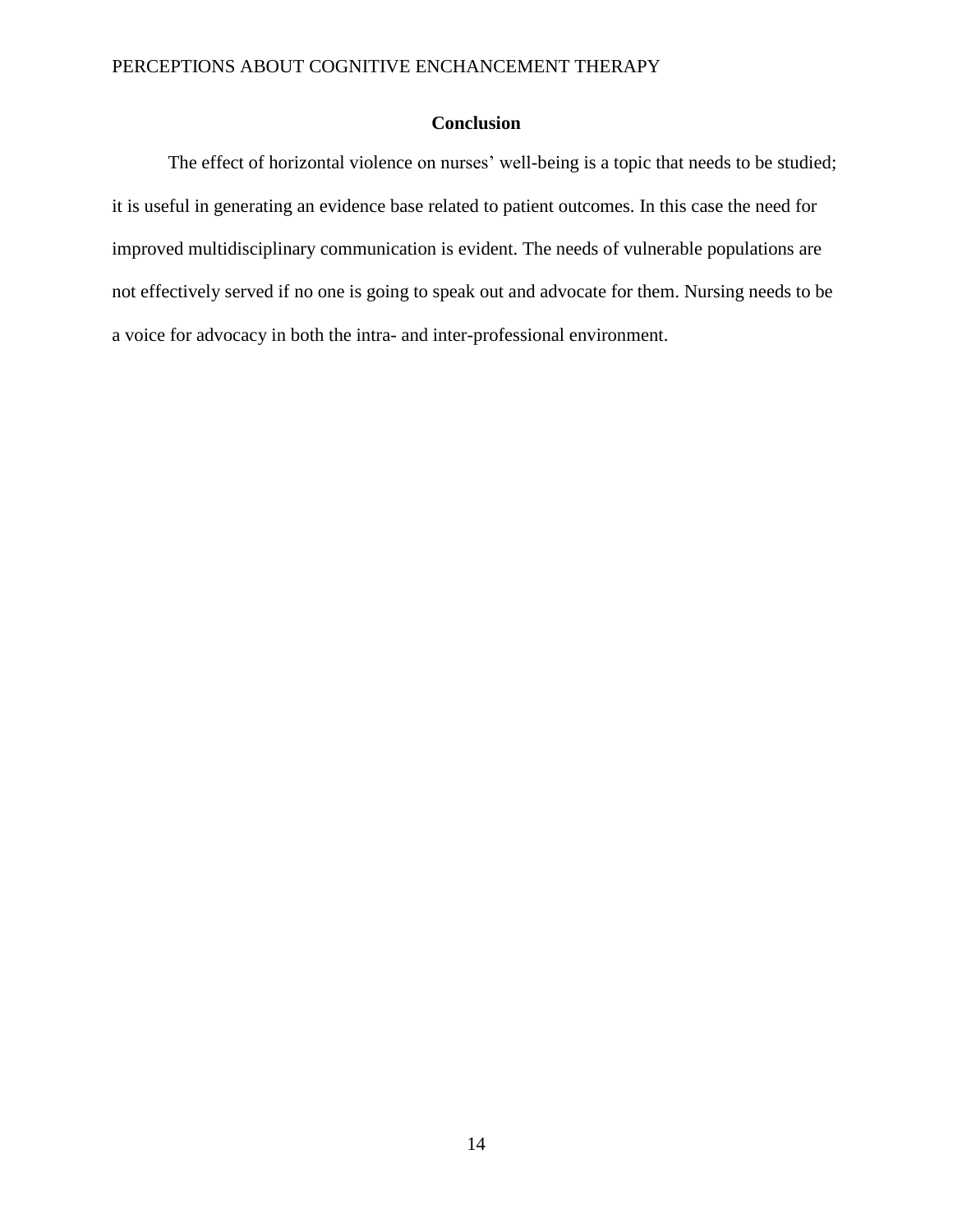#### **References**

- Becher, J., & Visosky, C. (2012). Horizontal violence in nursing. *MedSurg Nursing*, *21*(4), 210- 213.
- Ceravolo, D., Schwartz, D., Foltz-Ramos, K., & Castner, J. (2012). Strengthening communication to overcome lateral violence. *Journal of Nursing Management*,*20*(5), 599-606. doi: <http://dx.doi.org.ezproxy.uky.edu/10.1111/j.1365-2834.2012.01402.x>
- Chipps, E., Stelmaschek, S., Albert, N., Bernhard, L., & Holloman, C. (2013). Workplace bullying in the or: Results of a descriptive study. *AORN Journal*,*98*(5), 479-93. doi: http://dx.doi.org.ezproxy.uky.edu/10.1016/j.aorn.2013.08.015
- Clendon , J., & Walker, L. (2012). Being young: a qualitative study of younger nurses' experiences in the workplace. *International Nursing Review*, *59*, 555-561.
- Hutchinson, M., Wilkes, L., Jackson , D., & Vickers , M. (2010). Integrating individual, work group and organizational factors: testing a multidimensional model of bullying in the nursing workplace. *Journal of Nursing Management*, *18*(2), Retrieved from http://dx.doi.org.ezproxy.uky.edu/10.1111/j.1365-2834.2009.01035.x
- Joint Commission. (2008). *Sentinel event alert: Behaviors that undermine a culture of safety.*  Retrieved from http://www.jointcommission.org/assessts/1/18/SEA\_40.PDF
- Sheridan-Leos, N. (2008). Understanding lateral violence in nursing. *Clinical Journal of Oncology Nursing*,*12*(3), 399-403.

Weinand, M. (2008). Horizontal violence in nursing. *The Journal of Chi Eta Phi*, 24-26.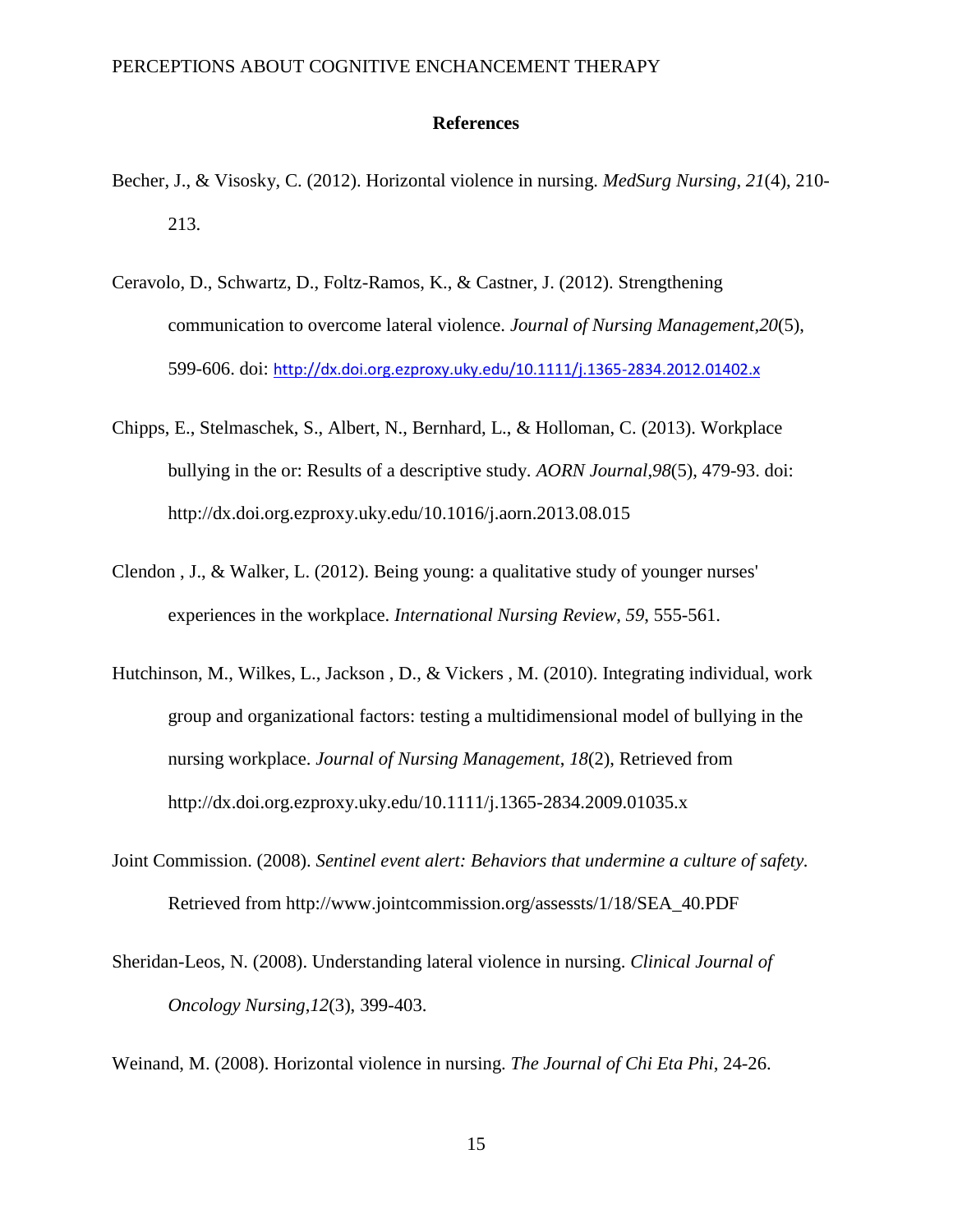Wilson, B., & Phelps, C. (2013). Horizontal hostility a threat to patient safety. *JONA's Healthcare Law, Ethics & Regulation*, *15*(1), 51-57. doi: http://dx.doi.org.ezproxy.uky.edu/10.1097/NHL.0b013e3182861503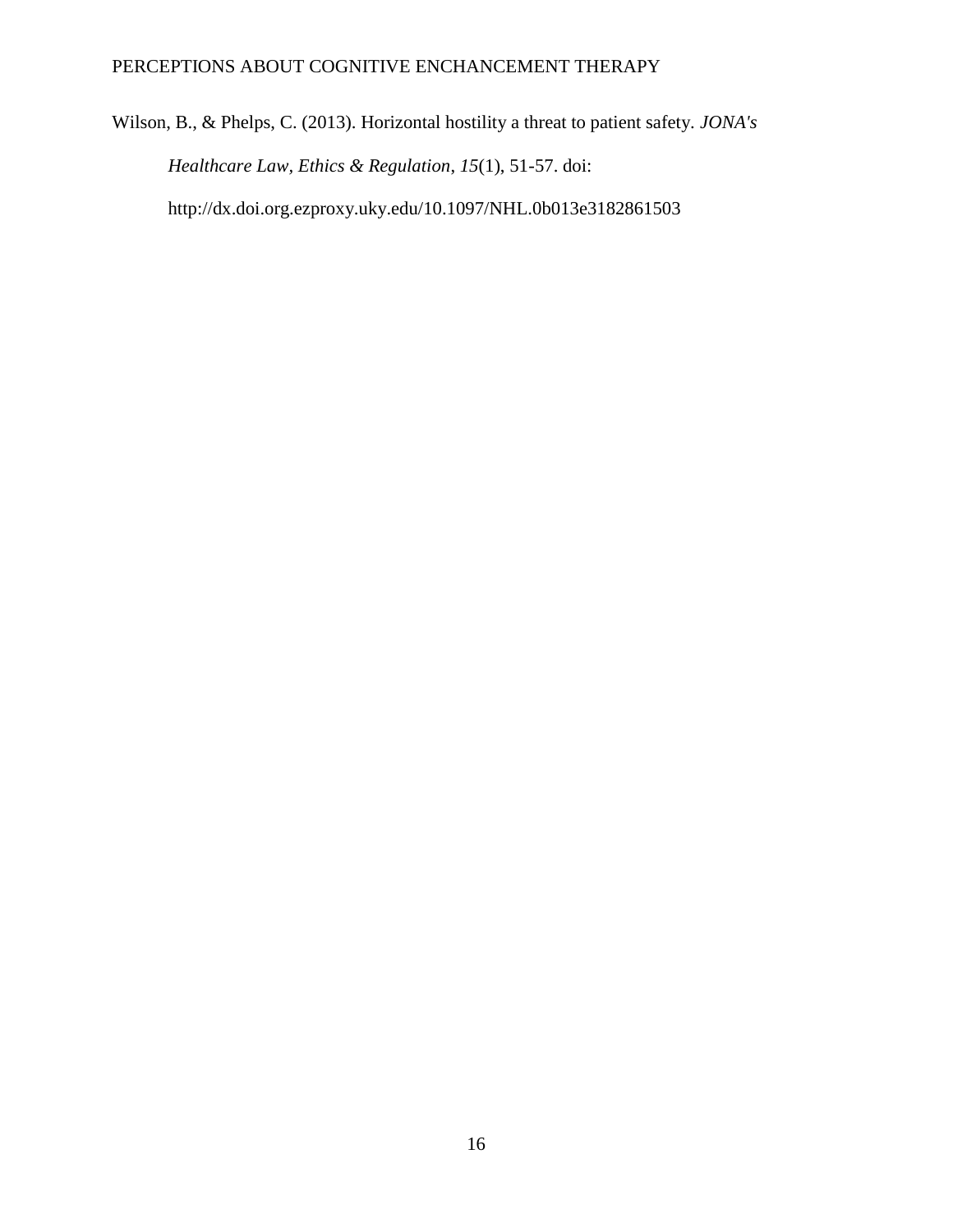Table 1: Evidence Table for Horizontal Violence

| Complete citation                               | Ceravolo, D.,<br>Schwartz, D.,<br>Foltz-Ramos, K.,<br>& Castner, J.<br>(2012).<br>Strengthening<br>communication to<br>overcome lateral<br>violence. Journal<br>of Nursing<br>Management, 20(5)<br>, 599-606. doi:<br>http://dx.doi.org.ez<br>proxy.uky.edu/10.<br>$1111/j.1365 -$<br>2834.2012.01402.x | Clendon, J., &<br>Walker, L. (2012).<br>Being young: a<br>qualitative study of<br>younger nurses'<br>experiences in the<br>workplace. Internat<br>ional Nursing<br>Review, 59, 555-<br>561. | Hutchinson, M.,<br>Wilkes, L., Jackson,<br>D., & Vickers, M.<br>(2010). Integrating<br>individual, work group<br>and organizational<br>factors: testing a<br>multidimensional<br>model of bullying in<br>the nursing<br>workplace. Journal of<br><b>Nursing</b><br>Management, 18(2),<br>Retrieved from<br>http://dx.doi.org.ezpro<br>xy.uky.edu/10.1111/j.<br>$1365 -$<br>2834.2009.01035.x | Wilson, B., & Phelps, C.<br>(2013). Horizontal hostility a<br>threat to patient<br>safety. JONA's Healthcare<br>Law, Ethics &<br>Regulation, 15(1), 51-57. doi:<br>http://dx.doi.org.ezproxy.uky<br>.edu/10.1097/NHL.0b013e31<br>82861503 | Chipps, E., Stelmaschek, S.,<br>Albert, N., Bernhard, L., &<br>Holloman, C. (2013).<br>Workplace bullying in the or:<br>Results of a descriptive<br>study. AORN Journal, 98(5),<br>479-93. doi:<br>http://dx.doi.org.ezproxy.uky.e<br>du/10.1016/j.aorn.2013.08.015 |
|-------------------------------------------------|---------------------------------------------------------------------------------------------------------------------------------------------------------------------------------------------------------------------------------------------------------------------------------------------------------|---------------------------------------------------------------------------------------------------------------------------------------------------------------------------------------------|----------------------------------------------------------------------------------------------------------------------------------------------------------------------------------------------------------------------------------------------------------------------------------------------------------------------------------------------------------------------------------------------|-------------------------------------------------------------------------------------------------------------------------------------------------------------------------------------------------------------------------------------------|---------------------------------------------------------------------------------------------------------------------------------------------------------------------------------------------------------------------------------------------------------------------|
| Research purpose,<br>question, or<br>hypothesis | Reduction of<br>lateral nurse to<br>nurse violence and<br>creation of a better<br>workplace culture<br>through a series of<br>workshops                                                                                                                                                                 | Explore the<br>experiences of<br>young nurses in<br>New Zealand and<br>their experience of<br>horizontal violence                                                                           | Developing an<br>understanding of<br>nursing in the boarder<br>context and strategies<br>to deal with it on an<br>institutional level                                                                                                                                                                                                                                                        | Determine the effect of<br>horizontal violence on<br>nursing actions and the<br>impact on their patient care                                                                                                                              | Determine the effects of<br>multiple demographic factors<br>on workplace bullying and if<br>bullying leads to exhaustion<br>among staff                                                                                                                             |
| Study design                                    | Quasi-<br>experimental; no<br>control group                                                                                                                                                                                                                                                             | Qualitative; semi-<br>structured<br>interviews in two<br>focus groups                                                                                                                       | Descriptive cross<br>sectional study,<br>surveys and structured<br>interviews                                                                                                                                                                                                                                                                                                                | Descriptive study, surveys                                                                                                                                                                                                                | Descriptive correlational<br>study; surveys                                                                                                                                                                                                                         |
| Independent and<br>dependent variables          | IV: multifaceted<br>MI intervention<br>[Workshops that<br>addressed<br>communication<br>and conflict<br>management and                                                                                                                                                                                  | N/A                                                                                                                                                                                         | N/A                                                                                                                                                                                                                                                                                                                                                                                          | N/A                                                                                                                                                                                                                                       | IV: Race, gender, ethnicity,<br>years of experience, years in<br>profession, and job title<br>DV: experience of bullying                                                                                                                                            |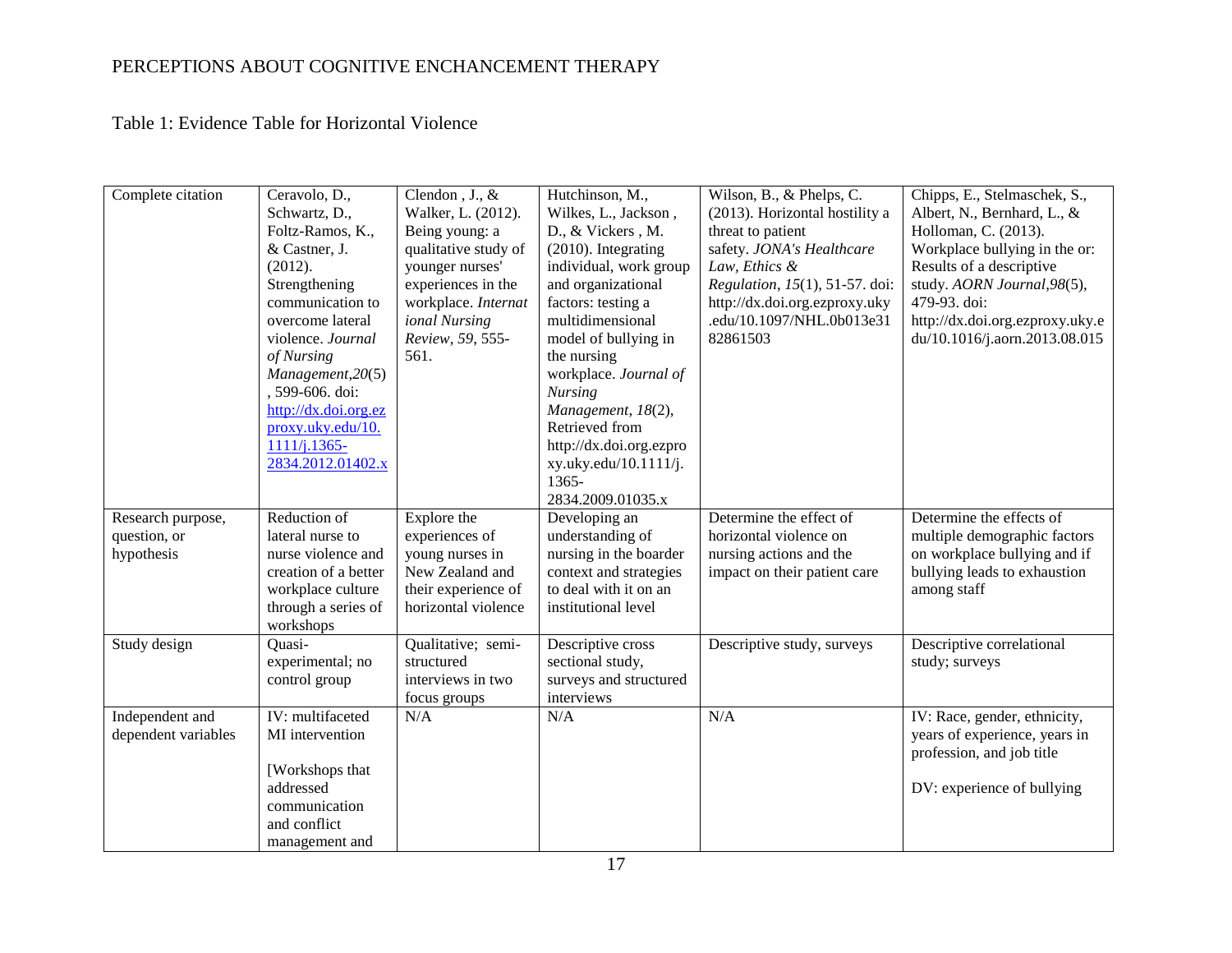|                               | support among<br>nurses with an<br>emphasis on nurse<br>managers]<br>DV: Report of<br>verbal abuse                             |                                                                                                                                        |                                                                                                                                                                                |                                                                                                                                                                                                                                                     |                                                                                                                                                                                                                                                                                                                |
|-------------------------------|--------------------------------------------------------------------------------------------------------------------------------|----------------------------------------------------------------------------------------------------------------------------------------|--------------------------------------------------------------------------------------------------------------------------------------------------------------------------------|-----------------------------------------------------------------------------------------------------------------------------------------------------------------------------------------------------------------------------------------------------|----------------------------------------------------------------------------------------------------------------------------------------------------------------------------------------------------------------------------------------------------------------------------------------------------------------|
| Sample and setting            | Intervention:<br>4000 nurses in 203<br>workshops over a<br>3 year period                                                       | Intervention:<br>3093 nurses given<br>survey with 647<br>respondents. Of this<br>group two groups<br>selected one of 7<br>and one of 8 | 370 respondents; 301<br>clinical, 65<br>management<br>92.7% women, 6.2%<br>men; mean age is 44.3                                                                               | 500 nurses in a 2 month<br>period in 2011. In a hospital<br>setting. In a 220 bed acute<br>care facility                                                                                                                                            | Group of 167 cross sectional<br>personnel whom responded to<br>the survey. 44.7% RN, 53.4%<br>surgical techs, 1.9%<br>unlicensed personnel. Average<br>age 41.3 years. 78.9% female,<br>76.3% white, 20.1% black,<br>6.3% "other." Average time<br>on the job 5.7 years, and time<br>in profession 11.3 years. |
| Conceptual<br>framework       | Grounded theory<br>methodology                                                                                                 | None reported                                                                                                                          | Social support theory                                                                                                                                                          | None reported                                                                                                                                                                                                                                       | Hutchinson's group bullying<br>model                                                                                                                                                                                                                                                                           |
| Methods and<br>measures       | Surveys pre- and<br>post-intervention                                                                                          | Surveys then<br>unstructured<br>interviews in a<br>group setting<br>conducted by a<br>nurse                                            | Integrated<br>multidimensional<br>survey tool developed<br>for this study                                                                                                      | 28 question surveyed aimed<br>at identifying horizontal<br>violence and the affect on<br>nursing judgment and actions                                                                                                                               | 23 question survey tool.                                                                                                                                                                                                                                                                                       |
| Reliability and<br>validity   | multiple surveys                                                                                                               | N/A, surveys not<br>used for the final<br>results                                                                                      | Random sampling                                                                                                                                                                | Trustworthiness:, peer<br>review, selected random<br>sample                                                                                                                                                                                         | selected random sample                                                                                                                                                                                                                                                                                         |
| Statistical /data<br>analysis | Paired t-tests;<br>descriptive<br>statistics                                                                                   | Constant<br>comparison method                                                                                                          | Chi squared test;<br>descriptive statistics                                                                                                                                    | Frequencies; descriptive<br>statistics                                                                                                                                                                                                              | Fisher's test; descriptive<br>statistics                                                                                                                                                                                                                                                                       |
| Key findings                  | There was a<br>decline in the<br>groups that<br>underwent the<br>surveys moving<br>from 90%<br>experiencing<br>verbal abuse to | The researchers<br>developed themes<br>and areas for<br>further research and<br>to develop<br>interventions.                           | The findings have<br>important implications<br>for the management<br>and prevention<br>of bullying. They<br>suggest strategies to<br>address the problem<br>need to focus upon | The findings demonstrated<br>that nurses who experienced<br>horizontal violence where<br>more likely to perform<br>actions that were not safe for<br>patient care. These included<br>not questioning orders, not<br>asking for assistance lifting a | Over half 59% experienced<br>bullying, and 34% as many as<br>two events each week, being<br>ignored was the most common<br>type of bullying, and<br>emotional exhaustion did<br>correlate with bullying. The<br>respondents did not perceive                                                                   |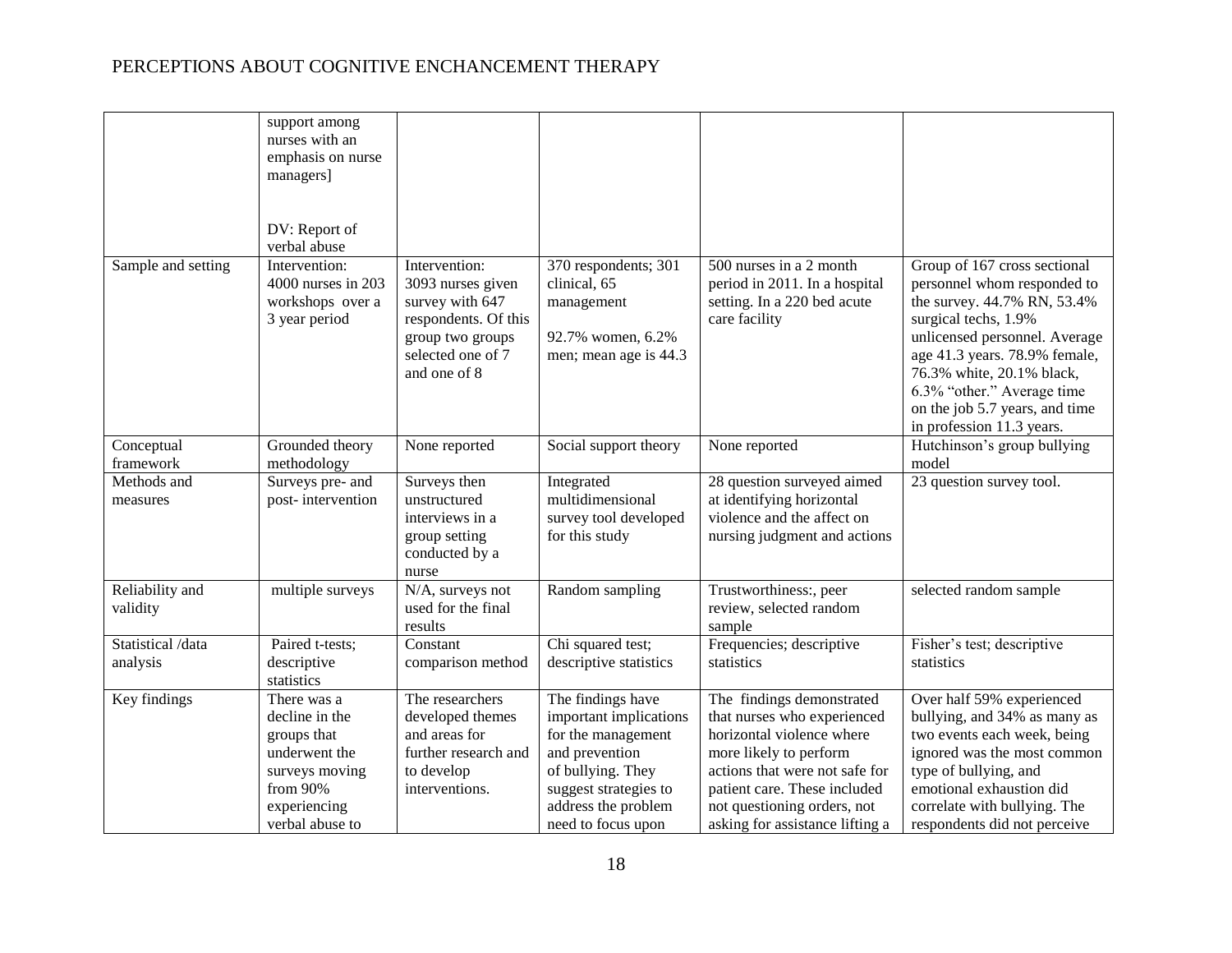|                      | 76% experiencing<br>verbal abuse but a<br>significant portion<br>still felt abuse.                                                   |                                                                                                                                                             | work group and<br>organizational factors.                                                                                                                                                                                          | patient or when using<br>unfamiliar equipment, or<br>carrying out orders not in the<br>best interest of a patient                                            | patient safety compromise by<br>bullying. Individuals may not<br>identify a behavior as<br>bullying.                                                                                                                                                   |
|----------------------|--------------------------------------------------------------------------------------------------------------------------------------|-------------------------------------------------------------------------------------------------------------------------------------------------------------|------------------------------------------------------------------------------------------------------------------------------------------------------------------------------------------------------------------------------------|--------------------------------------------------------------------------------------------------------------------------------------------------------------|--------------------------------------------------------------------------------------------------------------------------------------------------------------------------------------------------------------------------------------------------------|
| Limitations          | Survey response<br>rates, one hospital,<br>and economic<br>factors that may<br>have skewed<br>numbers.<br>voluntary<br>participation | Sample size, cross<br>sectional sample.<br>voluntary<br>participation                                                                                       | Sample size, cross<br>sectional sample.<br>voluntary participation                                                                                                                                                                 | Small sample size and<br>limited population, voluntary<br>participation                                                                                      | No official exercise<br>component; participants<br>expected to exercise<br>independently<br>Did not report on biological<br>markers.                                                                                                                   |
| Results/implications | Improved<br>communication is<br>effective in<br>reducing verbal<br>abuse and<br>increasing feelings<br>of empowerment                | The findings<br>suggest that nurse<br>leaders and<br>managers should<br>implement<br>safeguards and<br>methods to safe<br>guard and protect<br>young nurses | The findings draw in<br>question the<br>usefulness of current<br>approaches to<br>managing bullying and<br>useful to nurse<br>managers, particularly<br>those tasked with<br>providing safer and<br>more productive<br>workplaces. | Patient safety is<br>compromised by horizontal<br>violence. Hospital<br>administration needs to<br>address the issue in order to<br>prevent sentinel events. | Educational is needed for<br>individuals to be able to<br>identify a behavior as bullying<br>and react to it appropriately.<br>Training is needed for<br>managers in conflict resolution<br>and identifying covert and<br>passive aggressive bullying. |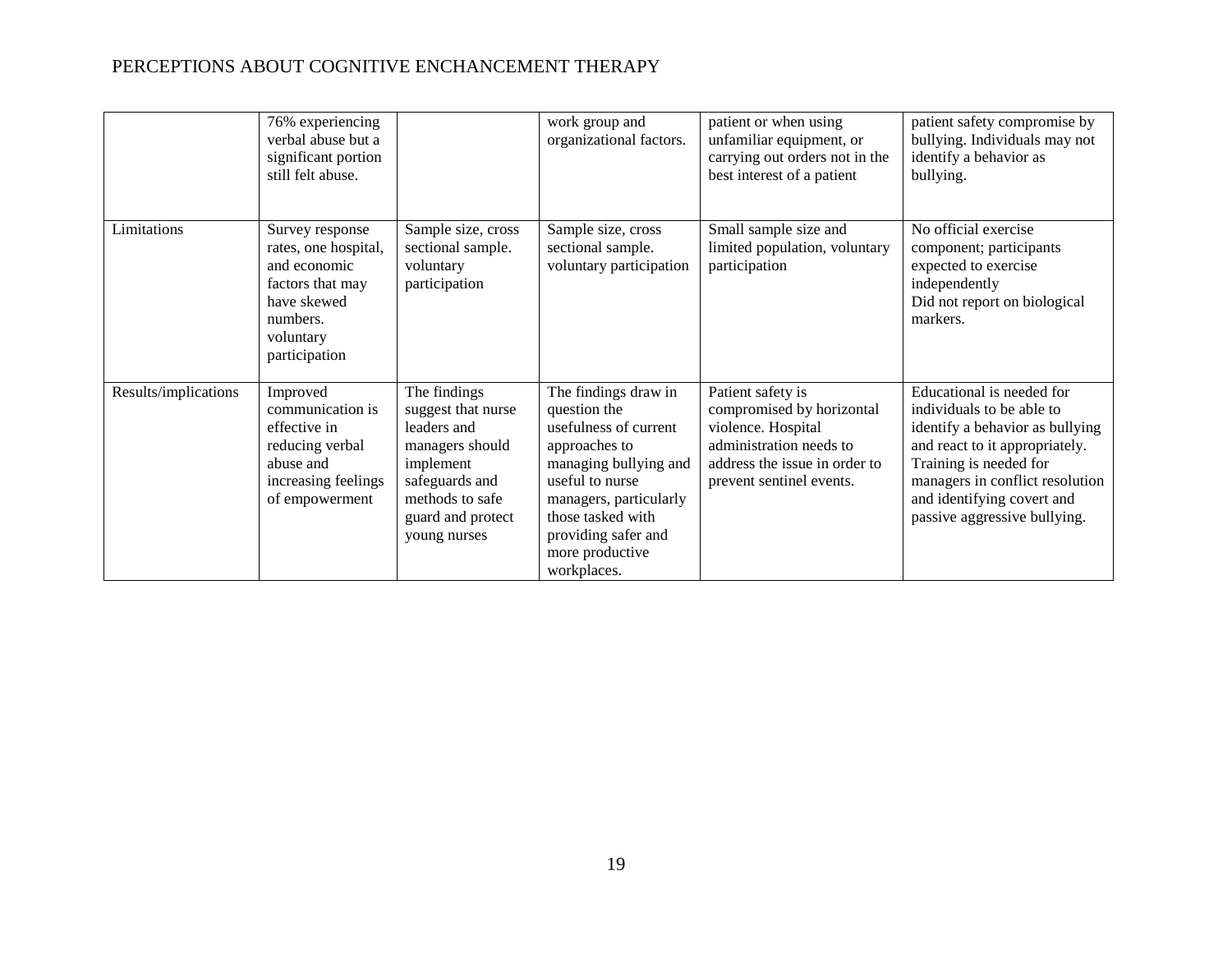Manuscript 2:

Cognitive Enhancement Therapy for Patients with Schizophrenia: A Systematic Review of

Evidence

Adam A. Loose

University of Kentucky

College of Nursing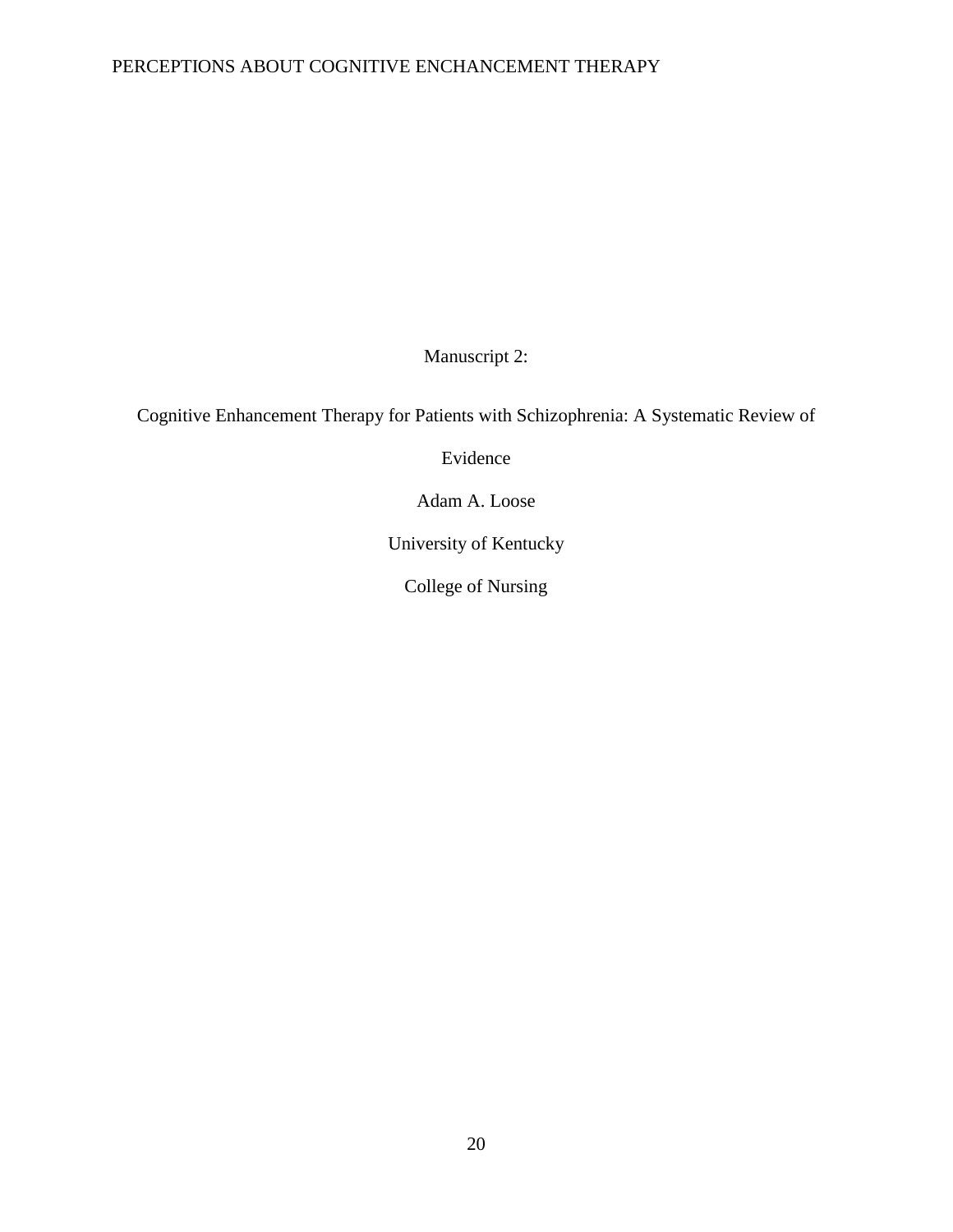### **Abstract**

People diagnosed with schizophrenia experience cognitive symptoms that present challenges in daily functioning. Medications have made symptom relief a possibility for some of the problems associated with the disorder. Cognitive dysfunction cannot be addressed by medications and traditional therapies show limited success. Specific cognitive therapies have demonstrated promise in recent studies. This paper will review the literature and determine if cognitive therapies show improvement in cognitive function.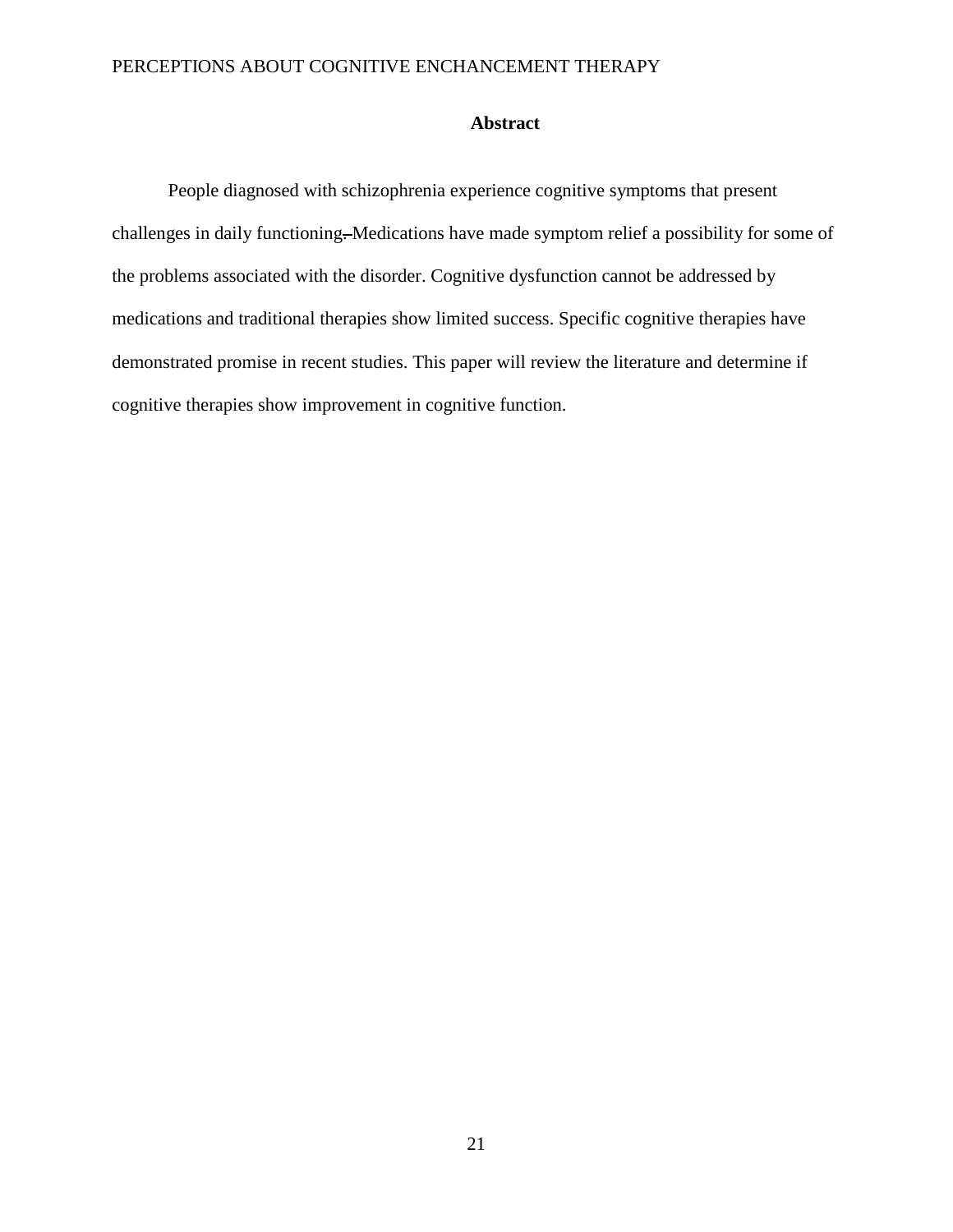#### **Background**

Schizophrenia is a chronic and disabling mental disorder that causes progressive neurodegeneration throughout the course of the patient's life (Eack, 2011). The disorder manifests itself in distinct symptom sets that are unique for each patient but fall within characteristic groups. The symptoms may be positive, negative, and cognitive (American Psychiatric Association, 2013). The typical patient suffers from some combination of symptom types. Advancements in antipsychotic medications have allowed patients to have symptom relief and to live outside of the hospital environment. The medications provide relief and control over delusions, hallucinations, and paranoia.

While treatment with medication provides relief for those symptoms that fall on the positive spectrum they provide little to no relief for negative and cognitive symptoms (Eack, Hogarty, Greenwald, Hogarty, & Keshaven, 2011; Chou, Twamley, & Swerdlow, 2012). Cognitive impairments have been broadly separated into two categories: neurocognition and social cognition (Eack, et al, 2011). Neurocognitive impairments represent difficulties in basic cognitive processes such as attention, memory, and basic problem solving skills. Individuals with schizophrenia consistently perform at least one standard deviation below healthy individuals on several neurocognitive tests (Eack, et al, 2011). Social cognition refers to higher-order cognitive processes that support interpersonal interactions. It is a much broader umbrella definition for social cognition but generally agreed upon elements include perspective taking, theory of mind, emotion perception, social context appraisal, and emotional regulation (Eack, 2012).

These impairments manifest in a variety of symptoms. It affects the patient's attention span and ability to focus, short term memory or ability to form long term memory, and ability to problem solve. Patients with schizophrenia demonstrate a substantial difficultly taking the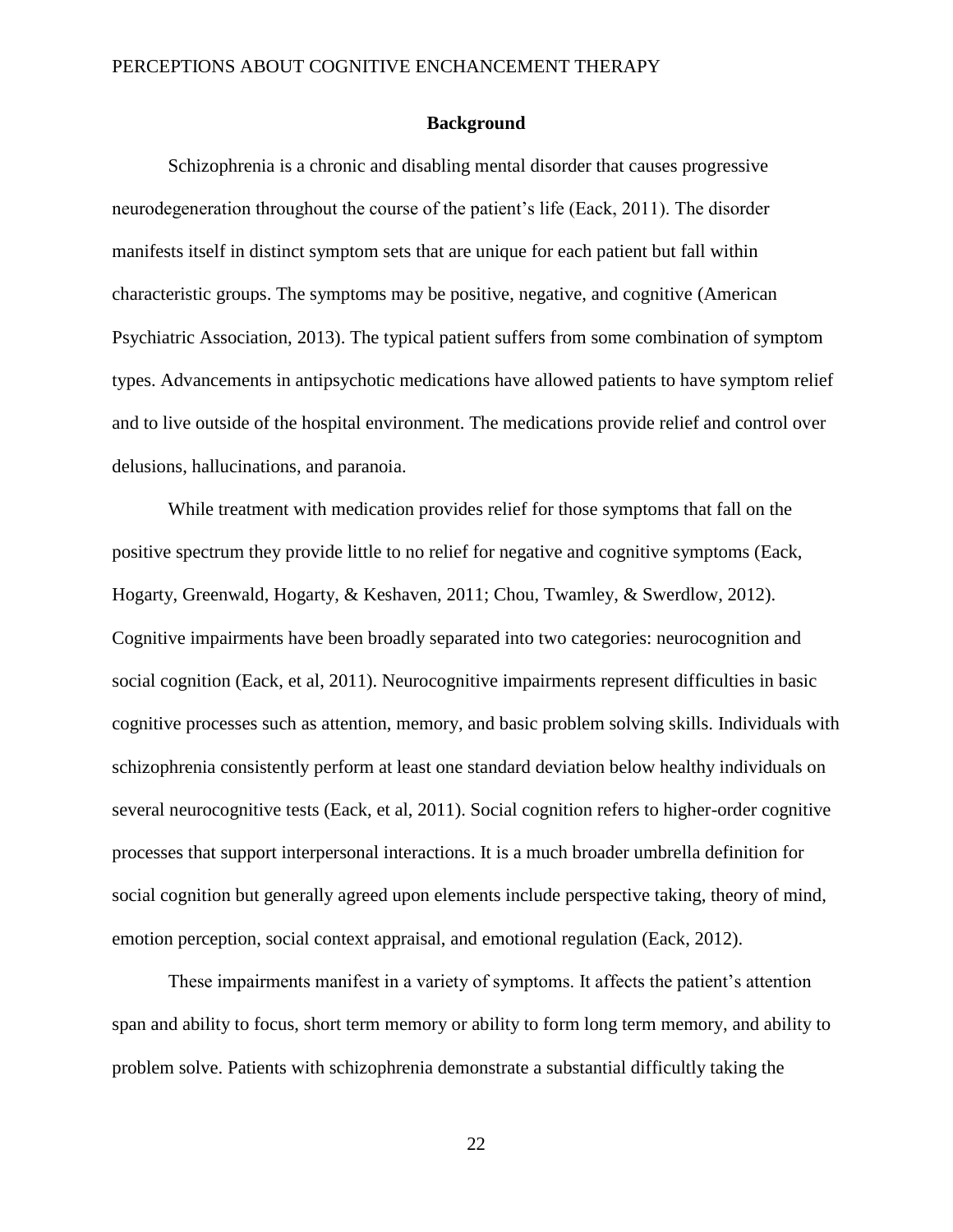perspective of others, recognizing emotional and social cues, and regulating stress and negative emotions (Eack, et al, 2011). Cognitive symptoms provide a challenge because disordered thinking prevents the patient from carrying out functions of everyday living. Without proper cognitive function the schizophrenic patient will never be able to hold a job, pay bills, or properly care for day to day life (Chou, et al, 2012).

Recently programs and studies geared toward cognitive improvement for schizophrenic patients have shown some promise in improving cognitive functioning. These therapeutic techniques could be an extremely important tool for mental health professionals providing treatment to schizophrenics. Therapeutic goals include improvements in several cognitive domains such as memory, attention, executive functioning, or basic tasks such as early perceptual processing and working memory (Thornsen, Johansson, & Loberg, 2014; Eack, et al, 2011; Chou, et al, 2012; Kaneko & Keshaven, 2012). The aim of this paper is to review the literature and determine if cognitive enhancement therapies demonstrate improvement in cognitive functioning among people with schizophrenia. A second aim of this review is to assess the quality of the literature and determine if there is sufficient evidence to warrant a change in practice.

#### **Methods**

The scope of this review is patients with schizophrenia who are undergoing cognitive enhancement therapy. Cognitive enhancement therapy (or cognitive remediation) is a specific group of therapies aimed at improved cognitive outcomes for patients diagnosed with schizophrenia. Pharmacological studies are not within the scope of this search and studies that show improvement based only upon medication management are important but not beneficial for this paper.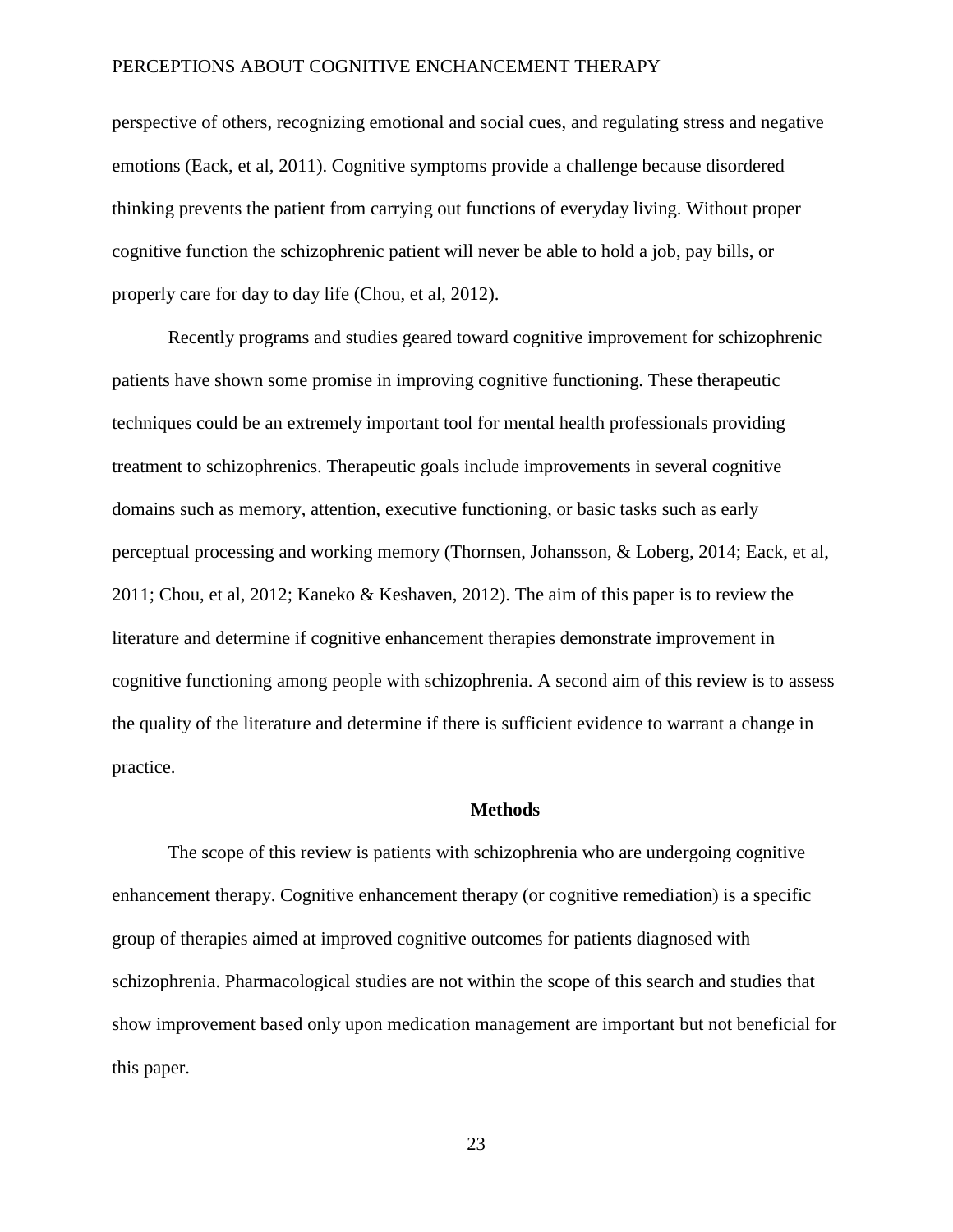Conducting this literature review began with a search of three databases: CINAHL, PubMed, and PsychInfo. The PubMed query began with search terms schizophrenia and cognitive therapy. That search yielded a result of 4744 articles. The next query added the word "enhancement" as a modifier to therapy and yielded 181 articles. Further refining of the search modified therapy to "therapy/remediation" and yielded 24 articles. Of these 24 articles 12 did not address schizophrenia and could be excluded. Two articles addressed primarily pharmacological treatment of cognitive disorders. Ten articles fit the criteria and were reviewed.

The key terms from the PubMed search helped guide the CINHAL search. The search used the key terms schizophrenia and cognitive enhancement or cognitive remediation. This search limited to the last five year, 2010-2015, resulted in a manageable 26 articles. Upon review of these 26 articles it became clear that they duplicated with the articles from PubMed along with additional articles that addressed cognitive therapy used for other disorders.

The final database search was of Psychinfo. The first search used the key words schizophrenia and cognitive enhancement. The return was 157 articles. Limiting this to the last five years returned a result of 79 articles. By changing the time limits to the last four years the articles limited to 62. One further limiting attempt excluded pharmacology and returned 52 articles. A title and abstract review of these 52 showed duplicate studies and some articles that addressed pharmacological treatment without cognitive therapy. Additionally many articles address cognitive therapy for patients with eating disorders which are not part of this review.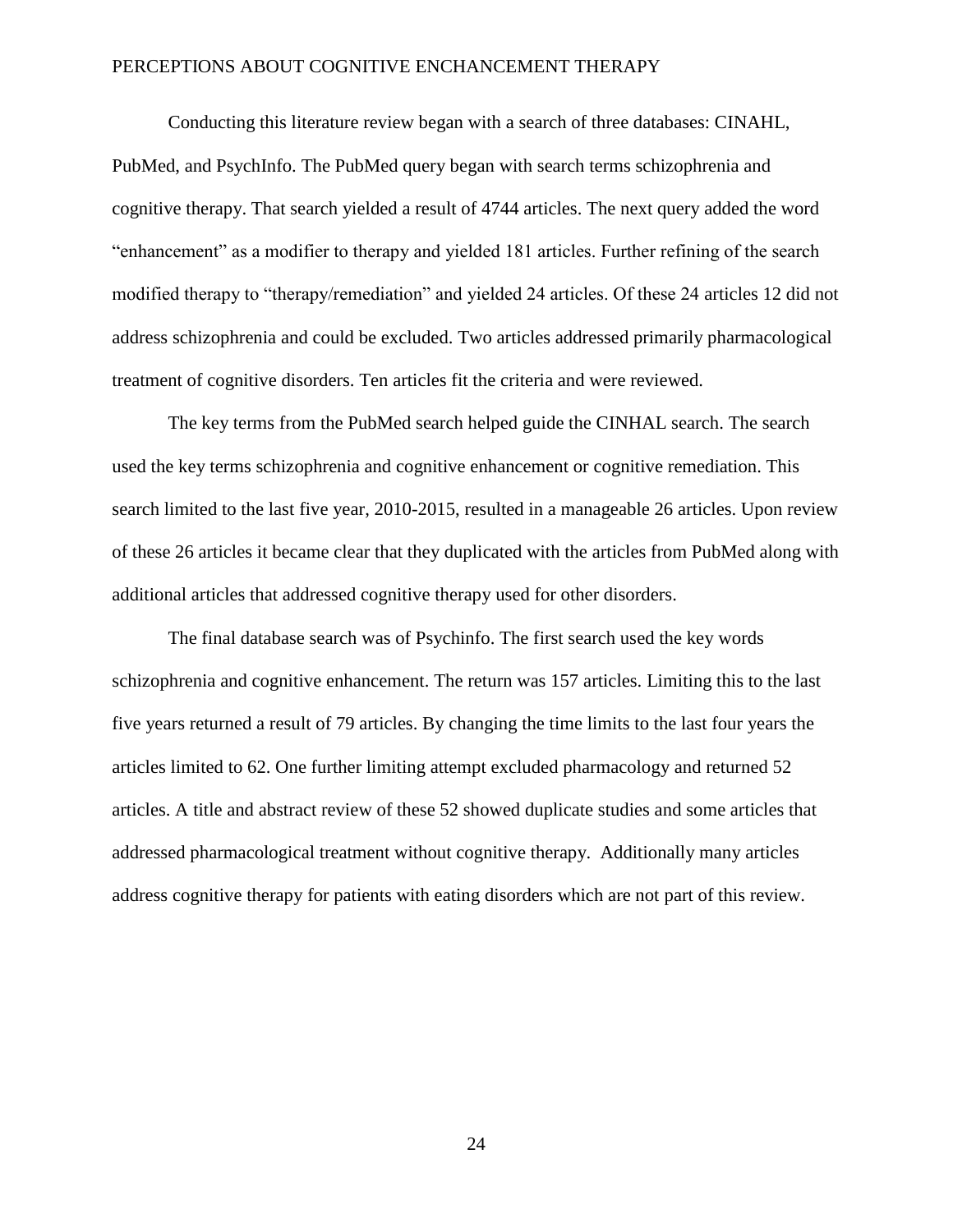#### **Findings**

10 articles were based upon randomized control trials. Four articles were based upon the same patient group with each article addressing different patient outcomes (Eack, Greenwald, Hogarty, Cooley, Dibarry, Montrose, & Keshaven, 2009; Eack, et al, 2011; Eack, Hogarty, Cho, Prasad, Greedwald, Hogarty, & Keshavan, 2010; Eack, Mesholm-Gately, Greenwald, Hogarty, & Keshavan, 2013). One article was a randomized control trial of 145 patients with schizophrenia or schizoaffective disorder (Bell, Fiszdon, Greig, Wexler, & Bryson, 2007). Another article followed a study of 70 patients with schizophrenia or schizoaffective disorder in a randomized control trial. They followed the group over the course of two years (Greig, Zito, Wexler, Fiszdon, & Morris, 2007). There was an article examining a randomized control trial of cognitive remediation and vocational rehabilitation against vocational rehabilitation alone (McGurk, Mueser, DeRosa, & Wolfe, 2009). The final article was a randomized control trial measuring the outcomes of outpatients with schizophrenia or schizoaffective disorder in a visual cognitive remediation program combined with vocational training vs those undergoing vocational therapy alone (Surti, Corbera, Bella, & Wexler, 2011).

Randomized control trials represent the highest quality of evidence. In the case of CET the number of RCTs is small (4 articles using the same trial to measure different outcomes) but they do represent a high quality of evidence. In addition, the rest of the articles represent primary source material which, although not using CET as the therapeutic intervention, use a computer based cognitive therapeutic cognitive intervention similar to the CET model. These studies form a high quality primary source evidence base for investigation into cognitive remediation therapies.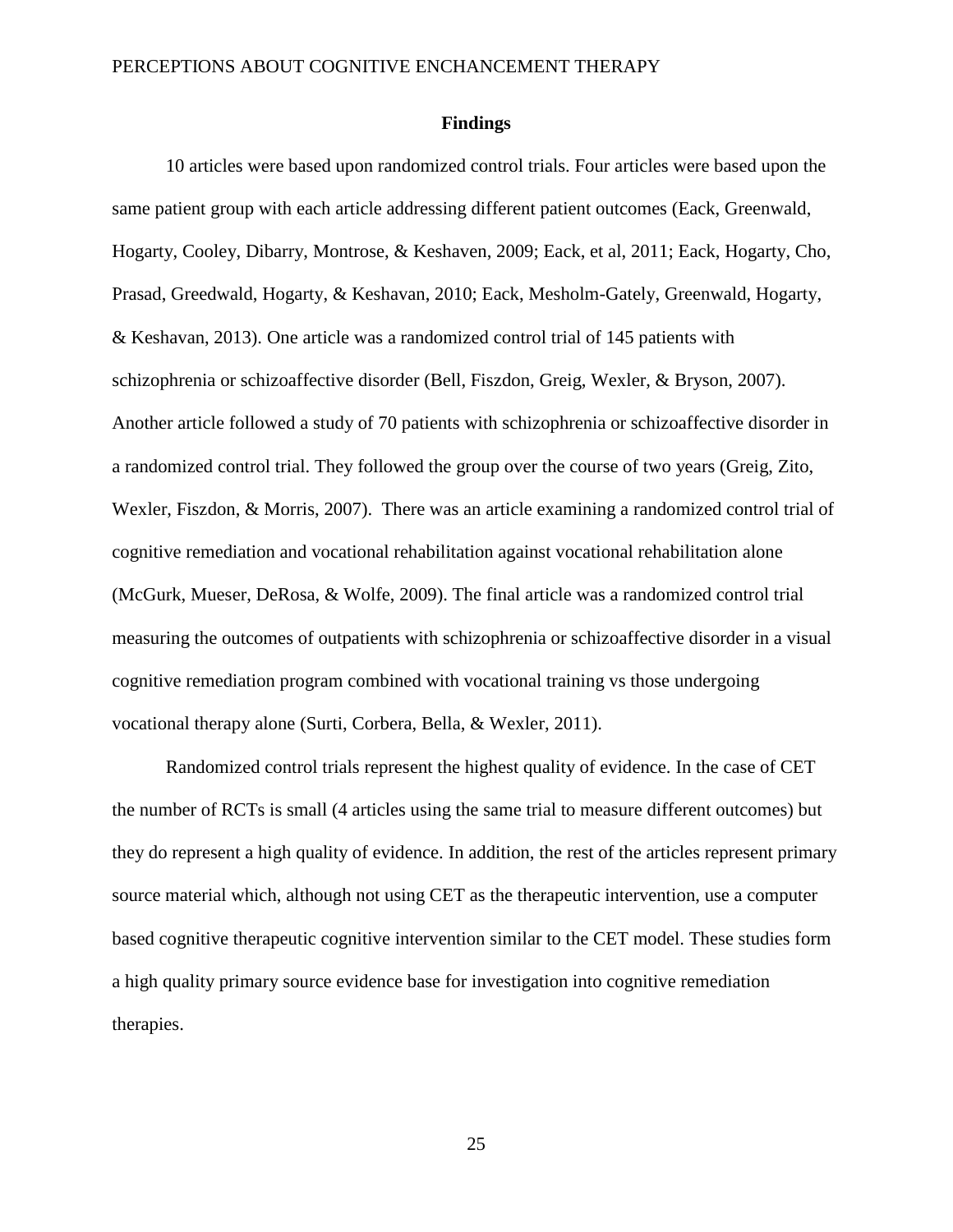### **Therapeutic approaches**

The following review of literature was performed to explore the use and benefits of Cognitive Enhancement Therapy (CET) vs. Enriched Supportive Therapy (EST). The therapeutic interventions within each program are similar but present enough differences to warrant a brief examination of each.

### **Cognitive Enhancement Therapy (CET)**

Several departments at the University of Pittsburgh collaborated on the development of a program titled Cognitive Enhancement Therapy (CET). The program set a dual therapeutic approach of treatment based on cognitive remediation using a computer based program which improves neurocognition while simultaneously addressing social-cognitive domains. Patients complete a computer-based program, and participate in individual, group, and experiential therapies addressing social cognition (Eack, et al, 2011). CET consists of 60 hours of computerbased training which target personal improvement in memory, attention, and problems solving. This training takes place in a group setting and is based upon participant pairs. Participant pairs consist of two participants who are placed in a peer pair group for peer coaching and encouragement with the aid of a CET coach.

CET integrates the 60 hours of computer based pair training into 45-1.5 hour group training social-cognitive group sessions. In these group sessions, participants learn various social-cognitive abilities such as perspective-taking, social context appraisal, and rehearsing social cues. The participants then apply these skills in the group setting in vivo cognitive exercises, homework, and unrehearsed social situations (Eack, et al, 2011).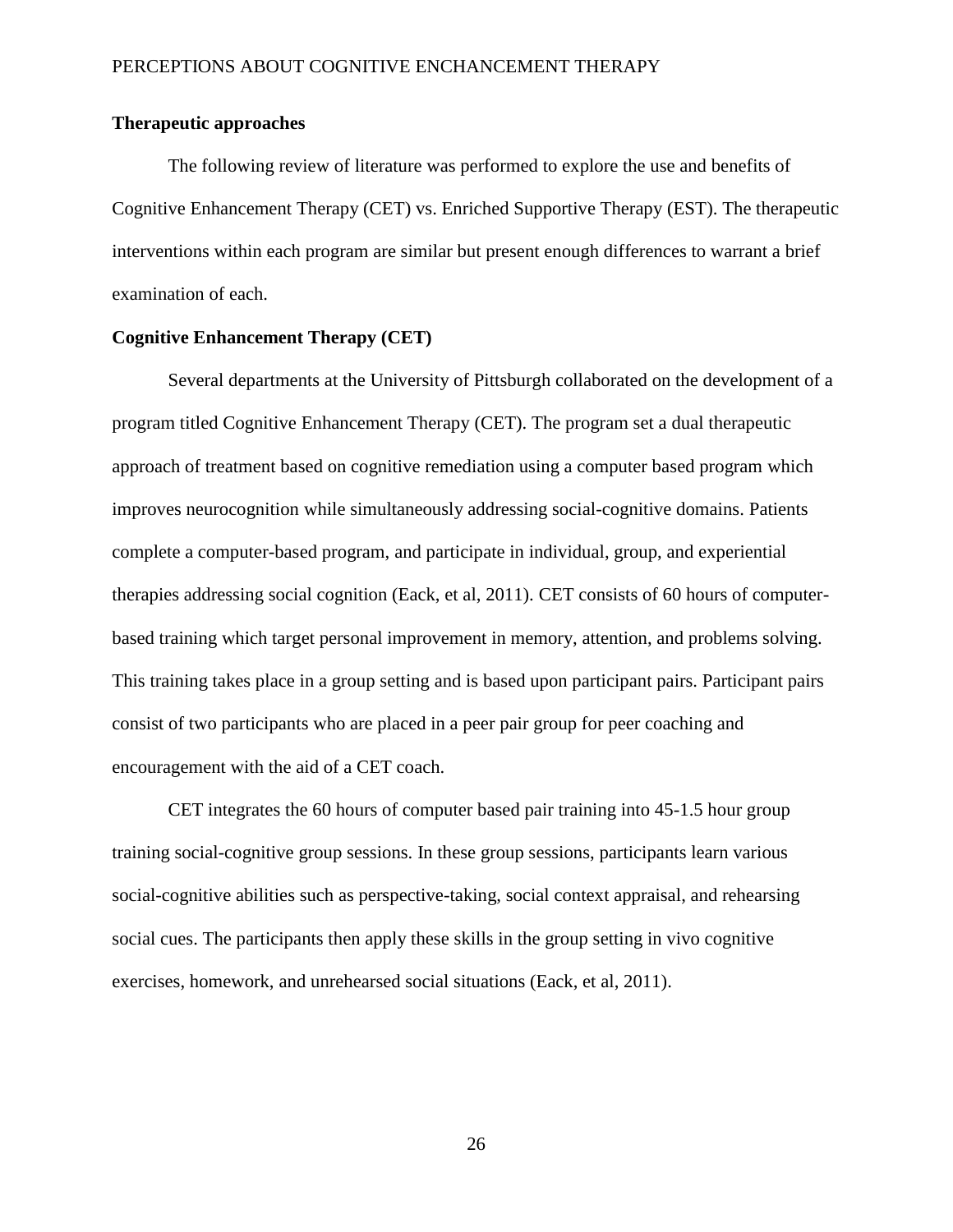### **Enriched Supportive Therapy (EST)**

Enriched Supportive Therapy (EST) is an illness management and psychoeducational approach based on components of another therapeutic approach (Eack, et al, 2011). EST combines individual sessions across two separate phases. Phase I focuses on psychoeducation about schizophrenia, the role of stress in the disorder, and stress avoidance or minimization. Phase II trains participants about identification and management of stressors which pose particular challenges to their own social and role functioning. Some examples of EST techniques include identification of early warning signs of stress and psychotic relapse, diaphragmatic breathing, healthy passive and active relaxation strategies, pro-social behavior, and conflict avoidance. EST is not specifically designed to address employment although methods of managing stress related to employment were taught to individuals who expressed employment as a goal (Eack, 2011). This group served as the control group for study used in four of the articles (Eack, et al, 2009; Eack, et al, 2010; Eack, et al, 2011; Eack, et al, 2013).

# **Computer-based cognitive remediation, Neurocognitive Enhancement Therapy, Vocational training**

CET is not the only cognitive remediation program for patients with schizophrenia. A small (n =14) study from Yale implemented a computer based training program aimed at improving cognitive visual memory (Surti, et al, 2011). The participants in this study were patients diagnosed with schizophrenia or schizoaffective disorder. The program was an on-going randomized control trial. The participants would randomly participate in computer based cognitive remediation (CCR) but were limited to visual memory exercises. They would take preand post-testing that day. The participants demonstrated improvement in visual learning which was consistent with the hypothesis and it was statistically significant. However, it did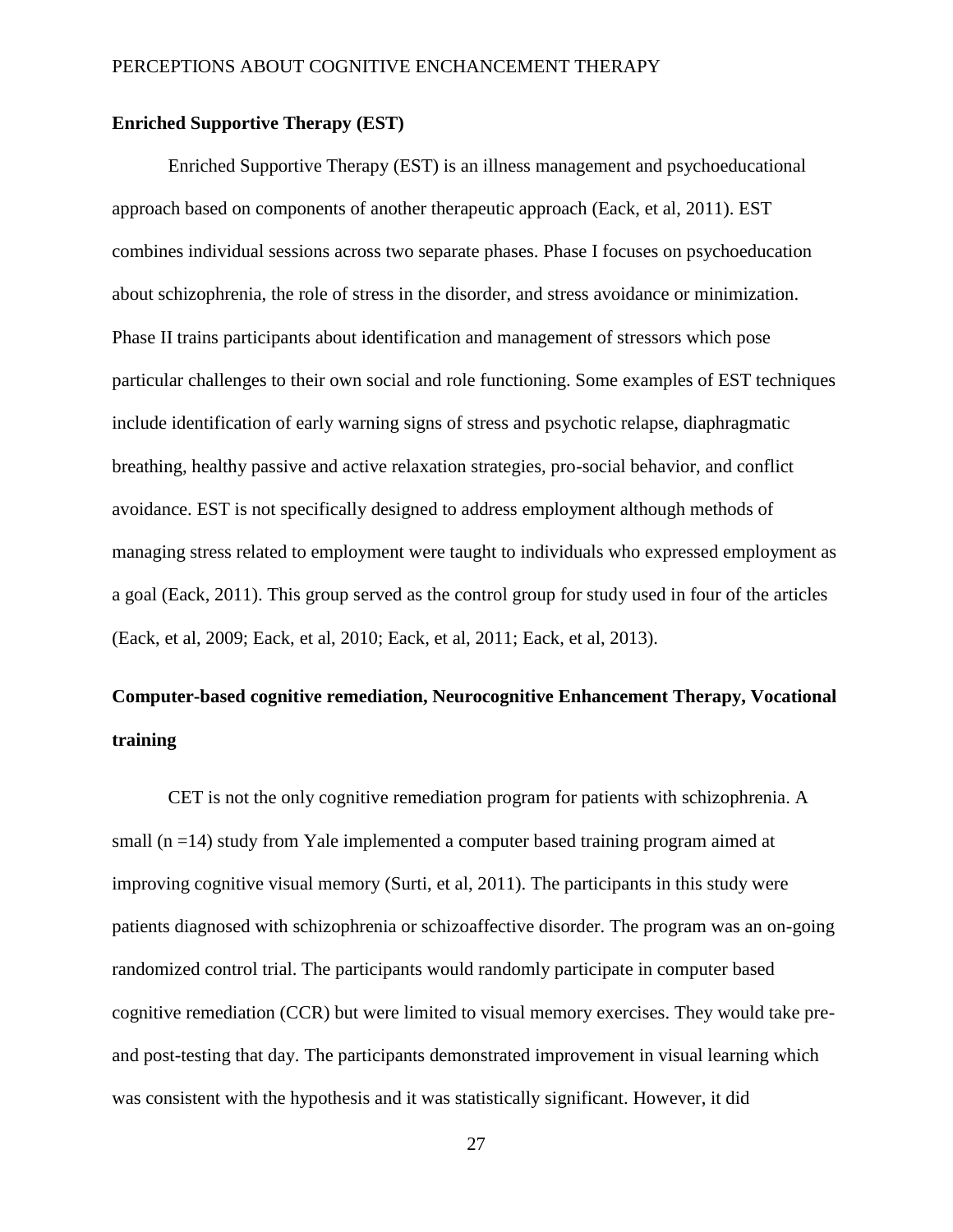demonstrate a limitation of the CCR program because of its specificity to visual memory outcomes (Surti, et al, 2011).

A program implemented at Yale randomly assigned 72 patients diagnosed with schizophrenia or schizoaffective disorder (62 whom completed the program) to a program of either Neurocognitive Enhancement Therapy (NET) and vocational training (n=33) or vocational training alone(n=29). NET is a computer based cognitive remediation program targeted specifically at workplace related cognitive issues focusing on improving attention, language, memory, and executive functioning (Greig, et al, 2007). NET includes social information processing and a work feedback group. Findings indicated that NET and vocational training had significantly higher standardized scores for those with NET and vocational training than vocational training alone (p<.01) (Greig, et al, 2007; Bell, et al, 2007).

The group out of Yale conducted an additional study using NET with work therapy (WT) or work therapy (WT) alone on a much larger sample (n=145) (Bell, et al, 2007). The participants were patients diagnosed with either schizophrenia or schizoaffective disorder. They conducted testing at 6 months and 12 months and had an 80%  $(n=116)$  retention rate. The study found a statistically significant neurophysiological improvement rate in both working memory  $(p<0.05)$  and executive functioning  $(p<0.05)$  for those in NET and WT than WT alone after 12 months.

Another approach in a 3-month trial of an inpatient group of patients with schizophrenia (n=42) used various training methods (a form of teach back, inductive reasoning exercises, memory exercises such as rehearsal, using mnemonic aids, and using compensatory strategies to help with emotional regulation) to facilitate cognitive improvement and emotional perception. The control group would not participate in the same set of exercises. After completing the 3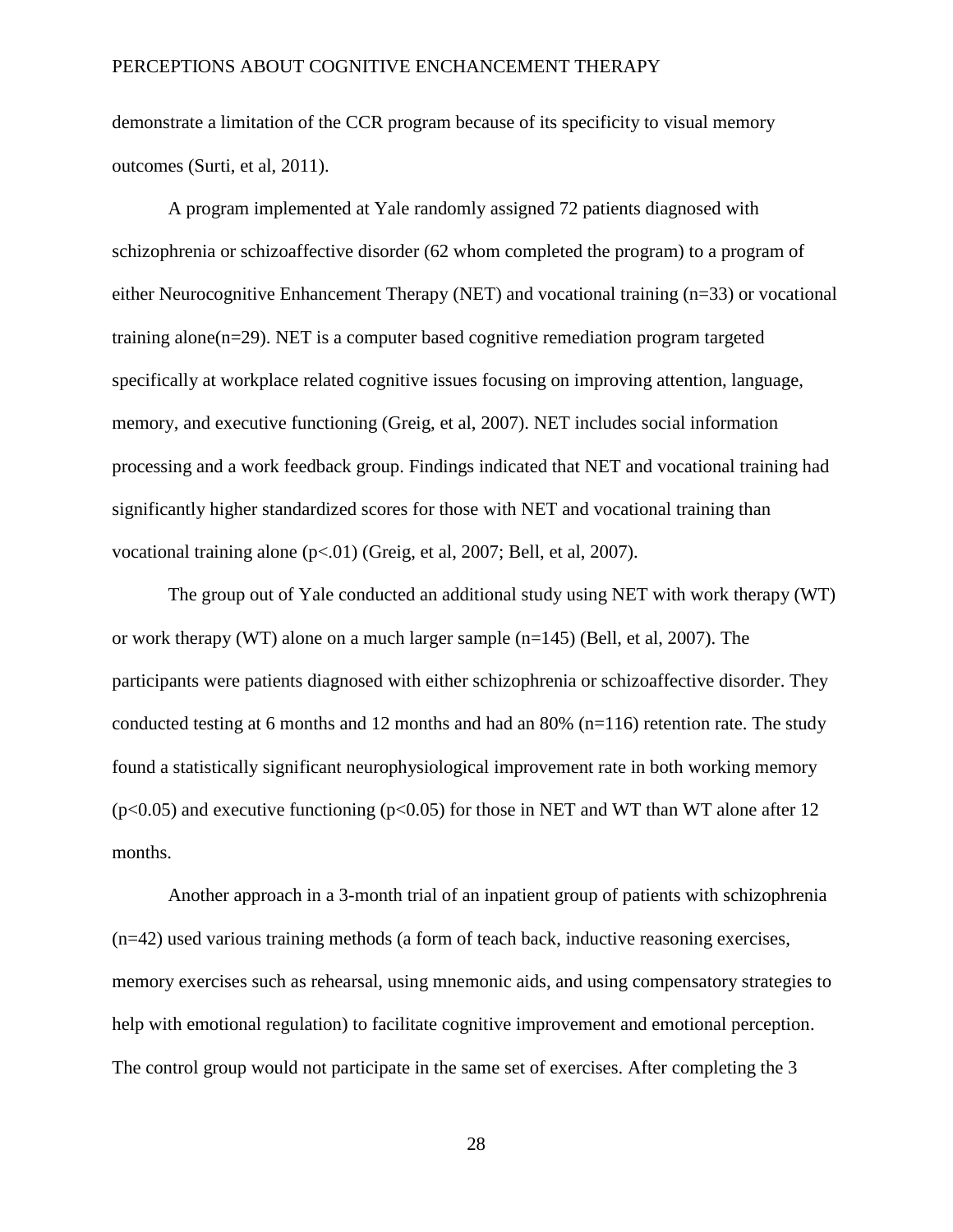month program the cognitive training group demonstrated significant  $(p<0.05)$  improvement in emotional perception and memory (p<0.10) (van der Gaag, Kern, van den Bosch, & Libermann, 2002).

#### **Recovery domains**

Studies of therapeutic cognitive interventions identified specific areas of cognitive remediation and rehabilitation. The articles separated the recovery areas into two broad categories: neurocognitive and social cognitive (Eack, et al, 2011; Thornsen, et al, 2014; Eack, et al, 2011; Chou, et al, 2012; Kaneko & Keshaven, 2012).

#### **Neurocognitive**

Neurocognitive recovery is demonstrated recovery in the areas supportive of higher areas of thinking and reasoning. Supportive cognitive areas include verbal memory and attention (Eack, 2012). Cognitive remediation, specifically computer based cognitive remediation, have statistically significant improvement on neurocognition when compared to supportive but noncognitive focused therapeutic interventions (Eack et al, 2011; Surti, et al, 2011; Kaneko & Keshaven, 2012).

CET groups demonstrated significant improvement in simple reaction time, choice reaction time, and visual-spatial scanning compared with EST (p=.023,d=.46) (Eack, et al, 2009). They also demonstrated ( $p=0.23$ ,  $d=46$ ) improved verbal and working memory along with better executive functioning, language ability, psychomotor speed, and neurological soft signs compared to the EST group (Eack, et al, 2009).

#### **Social Cognitive**

Social cognitive improvement facilitates and improves interactions and interpersonal relationships (Eack, 2012). A variation on this is vocational improvement (Greig, et al, 2007).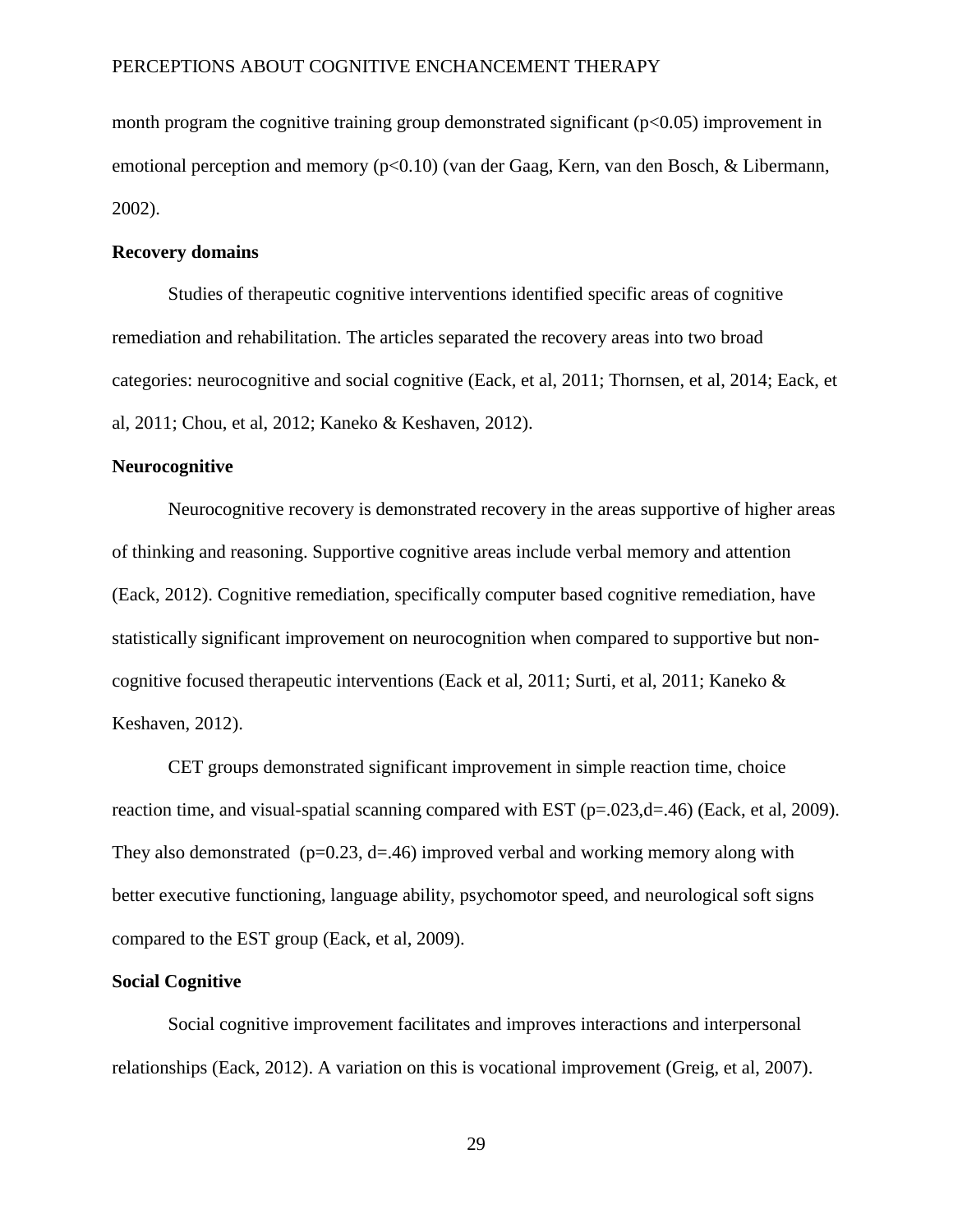Although a separate domain from social cognition there is enough overlap to justify addressing vocational improvement. Results from one study demonstrated vocational improvement even when vocational rehab was not a focus of the program (Eack, et al, 2011). In the Eack, et al, (2011) study (n=58) patients in a CET program focused on social-cognitive groups by responding in unrehearsed social exchanges, presenting homework, participating in cognitive exercises that focus on experiential learning, providing feedback to peers, and chairing homework sessions (Eack, 2011). The goal of the program is to teach adaptation in social situations which is why they are able to cope with work stress and situations without specific vocational training. CET participants would set goals before the program and could state employment as a goal but there was no specific program tailoring (Eack, 2011).

Individuals in the CET study group were more likely to obtain new employment than those in EST group (54% vs 18%), maintain employment (54% vs 18%), and gain skilled employment (39% vs 18%) (Eack, 2011). Those individuals also had higher reported earnings and job satisfaction scores and found the CET group scored higher with statistical significance (p=.044; .009) (Eack, et al, 2011).

When paired with interventions aimed at neurocognitive improvement social cognitive and vocational rehabilitation programs were significantly more successful. Using employment as a standard, those who went through a program that addressed both neurocognitive remediation and vocational rehabilitation were able to work more hours and earn more salary then those who had only undergone traditional therapy (McGurk, Mueser, DeRosa, & Wolfe, 2009; Greig, Zito, Wexler, Fiszdon, & Bell, 2007).

Social cognitive functioning showed similar results to vocational rehabilitation outcomes; there was significant improvement with combination neurocognitive and vocational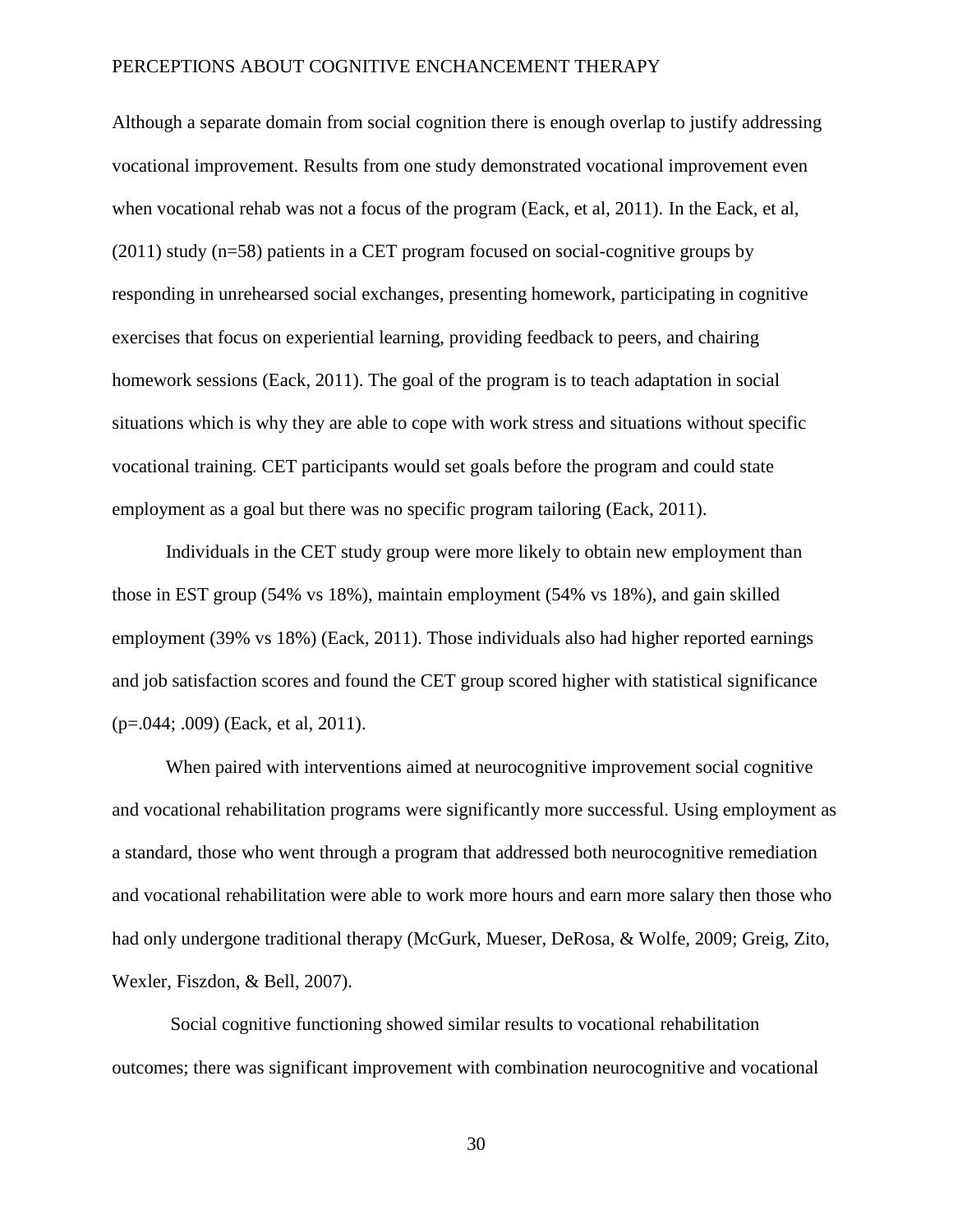therapy (McGurk, et al, 2007; Greig, et al, 2007, Kaneko & Keshavan, 2012; Surti, et al, 2011). In the McGurk, et al, (2007) study patients who attended a computer based cognitive training and vocational rehabilitation worked more internship hours and earned higher wages upon comparison of Mann-Whitney U tests than vocational rehabilitation alone.

#### **Limitations**

The two greatest limitations are the small sample sizes of the RCTs and the limited number of randomized control trials. A good example of this is the four articles measuring four different outcomes generated from one RCT. These limitations exist because of the nature of the population and the eligibility criteria of the programs. The program is designed for patients that are medication stable and able to make it to the sessions. It is a demanding program that requires a time effort from the patient. Often the population makes it harder to find those who meet criteria.

#### **Discussion**

## **Implications**

While the studies used have been small the results demonstrate a statistically significant effect on cognitive functioning for those in therapy. It is important to note that the studies demonstrate the need for the two pronged approach to cognitive therapy. It is not enough to just improve neurocognitive function. Interventions should treat both the neurocognitive and social cognitive domains for patients to gain meaningful improvement (McGurk, Mueser, DeRosa, & Wolfe, 2009; Greig, Zito, Wexler, Fiszdon, & Bell, 2007; Eack et al, 2011; Surti, Corbera, Bella, & Wexler, 2011; Kaneko & Keshaven, 2012).

Practitioners should, once achieving meaningful medication management, seek a course of treatment that addresses both domains. While traditional therapy is useful it is clear from the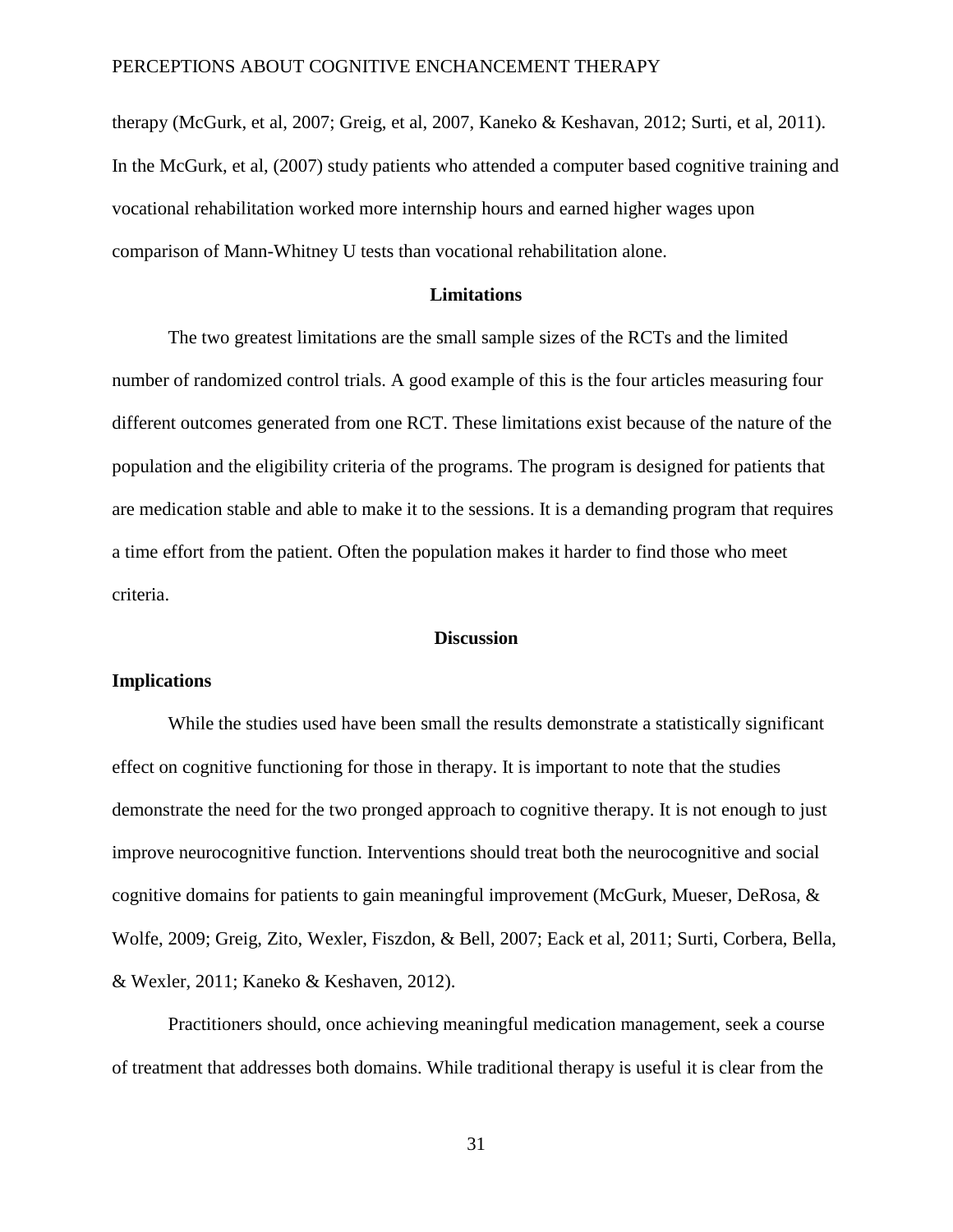evidence that this type of cognitive therapy is useful in restoring patients to a more functional state. Cost is another area that may be prohibitive when thinking about implementation of a CET program. The initial startup for the proprietary software and equipment is expensive and it is possible that community partnerships are the way forward for any organization interested in starting a program of this type.

#### Comorbidity

One area of weakness and knowledge gap for CET and cognitive therapy is for patients experiencing comorbidity. CET therapy is an intervention deemed appropriate for people with schizophrenia who are stable on medication (Eack, 2012). Currently there are no clinical trials for patients who are not stable on medications. It is not known if cognitive therapeutic intervention could have an effect along with medication to stabilize the patient or if a patient who is not medication stabilized could attempt CET.

Another area of weakness is existing comorbidity, substance abuse in particular, but any concurrent diagnosis. Schizophrenia is a complex disorder and comorbid disorders are common. Studies limited to stable schizophrenics with no comorbid disorders is a best case scenario and with schizophrenia this is the exception not the rule. CET could demonstrate exceptional ability if not just available to those who are stable but be a part of the stabilization process. A possibility for further study is introduction of CET therapy as part of medication and other stabilization. Another potential area of study is home based therapy. It may be possible for aspects of this program to begin as part of a home based training and then the person would come to the group setting for the social cognitive group but that may require a reworking of the program.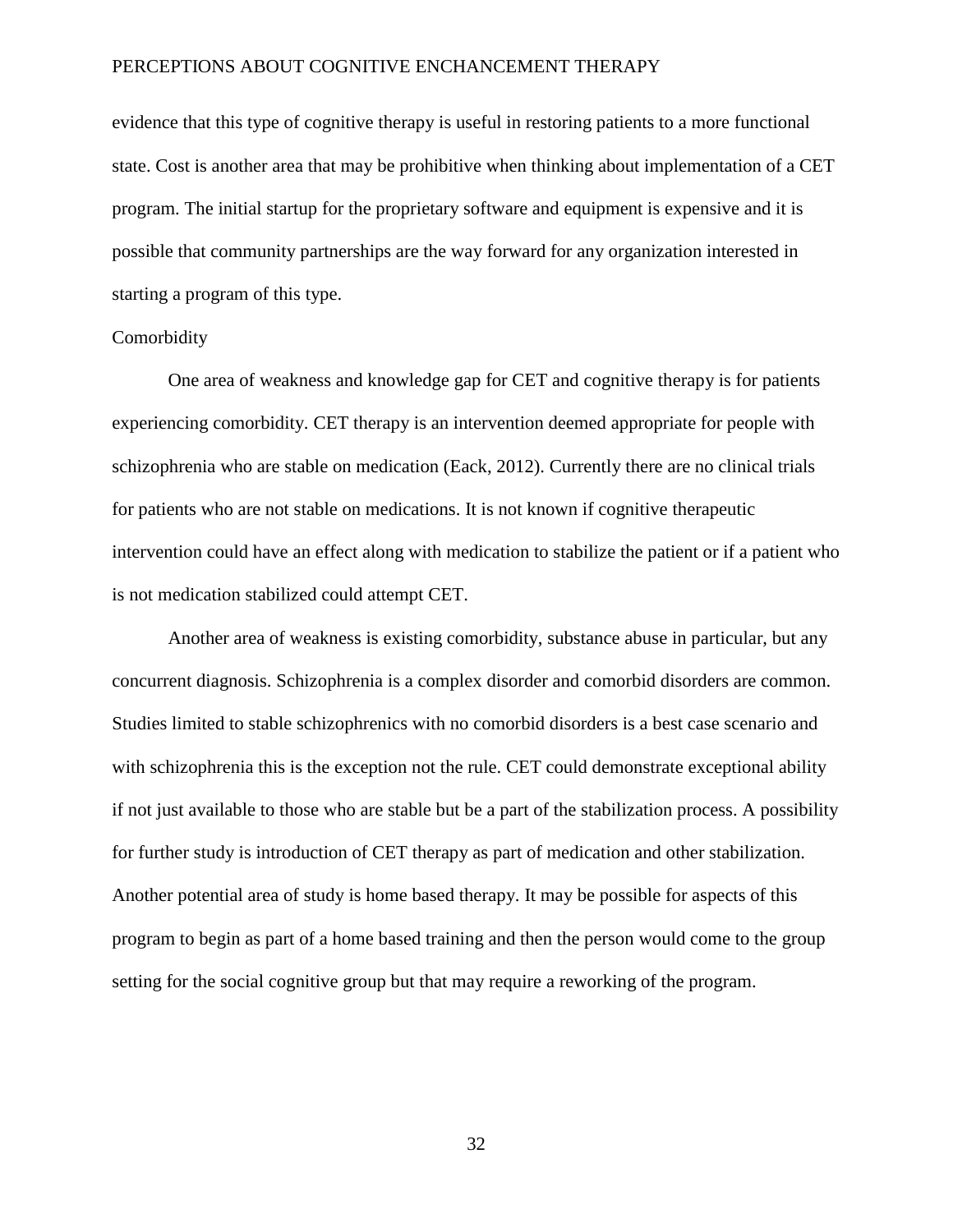# **Conclusion**

Schizophrenia is a debilitating, degenerating disease that renders the person unable to function without therapeutic intervention. Medication management is the key to stabilizing the hallucinations and delusions that threaten to overwhelm the schizophrenic. Stabilization is not the only goal. Rehabilitation is the process of restoring someone to functional status. With the right treatments a patient should be able to achieve the highest quality of life that is reasonably possible and research should continue to expand that definition. CET shows promise in its ability to improve the functioning of the schizophrenic patient. Further research and practice is CET is warranted based upon the initial positive results.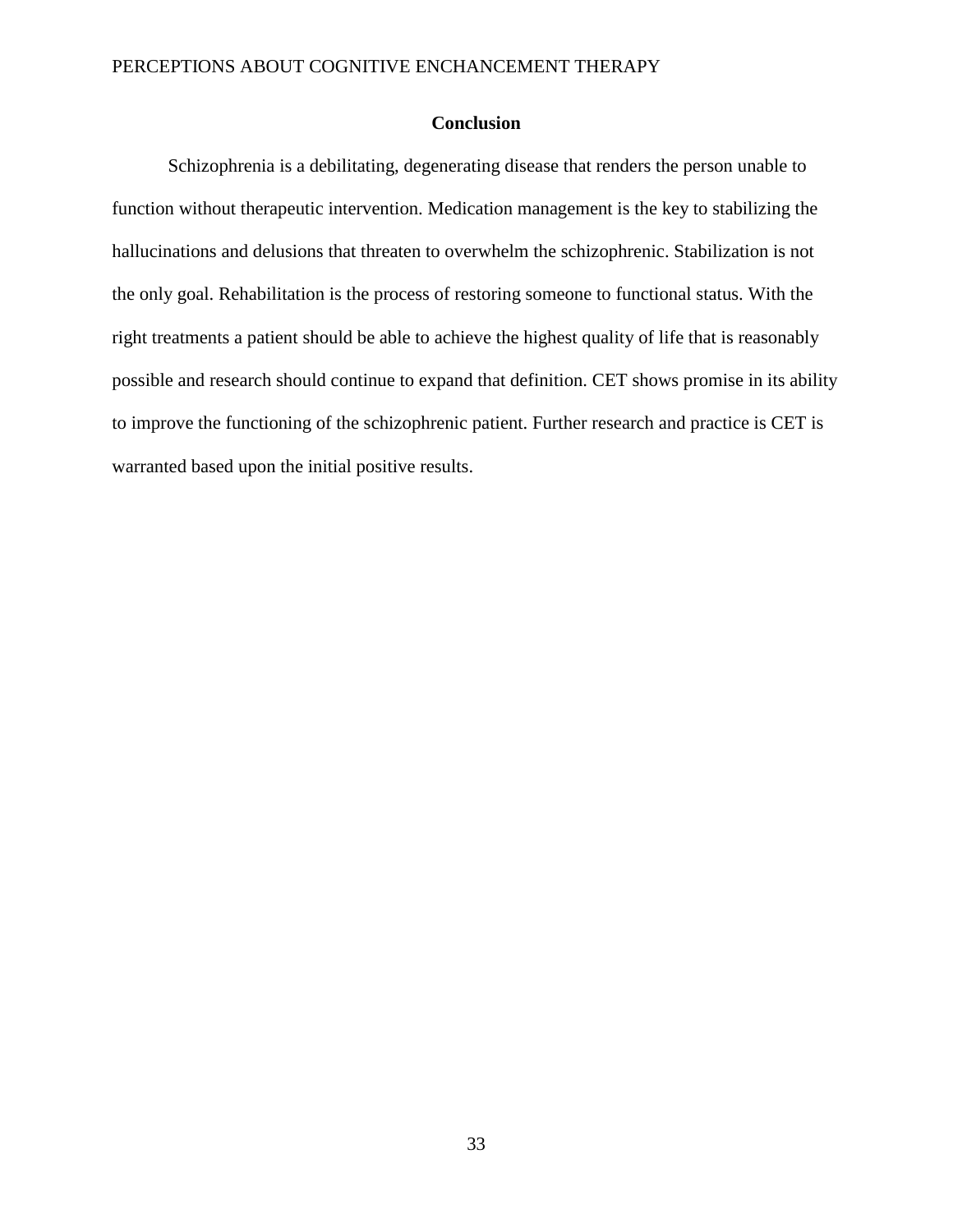| Author/  | Theoretical/     | Research          | Methodology        | Analysis &       | Conclusions      | Implications for | Implications     |
|----------|------------------|-------------------|--------------------|------------------|------------------|------------------|------------------|
| Date     | Conceptual       | Question(s)/      |                    | Results          |                  | Future research  | For practice     |
|          | Framework        | Hypotheses        |                    |                  |                  |                  |                  |
| Bell,    | Application of a | Patients who      | 145 participants   | $NET + WT$       | Cognitive        | Different doses  | Nonspecific on   |
| Fiszdon, | computer based   | have              | with either        | group            | remediation in   | of training and  | implications for |
| Greig,   | neurocognitive   | combination       | schizophrenia or   | demonstrated     | the context of   | methods of       | practice. Study  |
| Wexler,  | enhancement      | neurocognitive    | schizoaffective    | greater          | WT may have      | maximizing       | is focused on    |
| Bryson,  | therapy along    | enhancement       | disorder were      | improvement in   | neuropsycholog   | motivation       | the implications |
| (2007)   | with work        | therapy (NET)     | randomly           | executive        | ical benefits in | require testing. | for future       |
|          | therapy causing  | with work         | assigned to either | functioning and  | executive        | The clinical,    | research.        |
|          | improvement in   | therapy (WT)      | the NET with       | working          | functioning and  | quality of life, |                  |
|          | neuropsycholog   | will show better  | WT or WT alone     | memory over      | working          | and vocational,  |                  |
|          | ical testing for | outcomes on       | group.             | 12 months than   | memory that      | outcomes that    |                  |
|          | participants     | neuropsycholog    | Neuropsychologi    | WT only. NET     | can endure for   | may result from  |                  |
|          | with             | ical testing than | cal assessment     | stopped at 6     | at least 6       | cognitive        |                  |
|          | schizophrenia    | those             | was performed at   | months so it     | months after the | training.        |                  |
|          | and              | undergoing        | baseline, 6        | may be that      | end of training. |                  |                  |
|          | schizoaffective  | work therapy      | months, and 12     | continued work   | WT alone may     |                  |                  |
|          | disorders        | alone             | months.            | help enhance     | also foster      |                  |                  |
|          |                  |                   |                    | cognitive        | improvement      |                  |                  |
|          |                  |                   |                    | function already | particularly in  |                  |                  |
|          |                  |                   |                    | enhanced by      | verbal and       |                  |                  |
|          |                  |                   |                    | NET. WT did      | nonverbal        |                  |                  |
|          |                  |                   |                    | demonstrate      | memory.          |                  |                  |
|          |                  |                   |                    | improvement in   |                  |                  |                  |
|          |                  |                   |                    | memory but it    |                  |                  |                  |
|          |                  |                   |                    | maybe that       |                  |                  |                  |
|          |                  |                   |                    | NET was          |                  |                  |                  |
|          |                  |                   |                    | necessary to     |                  |                  |                  |
|          |                  |                   |                    | produce the      |                  |                  |                  |
|          |                  |                   |                    | additional       |                  |                  |                  |
|          |                  |                   |                    | improvement in   |                  |                  |                  |
|          |                  |                   |                    | executive        |                  |                  |                  |
|          |                  |                   |                    | function and     |                  |                  |                  |
|          |                  |                   |                    | working          |                  |                  |                  |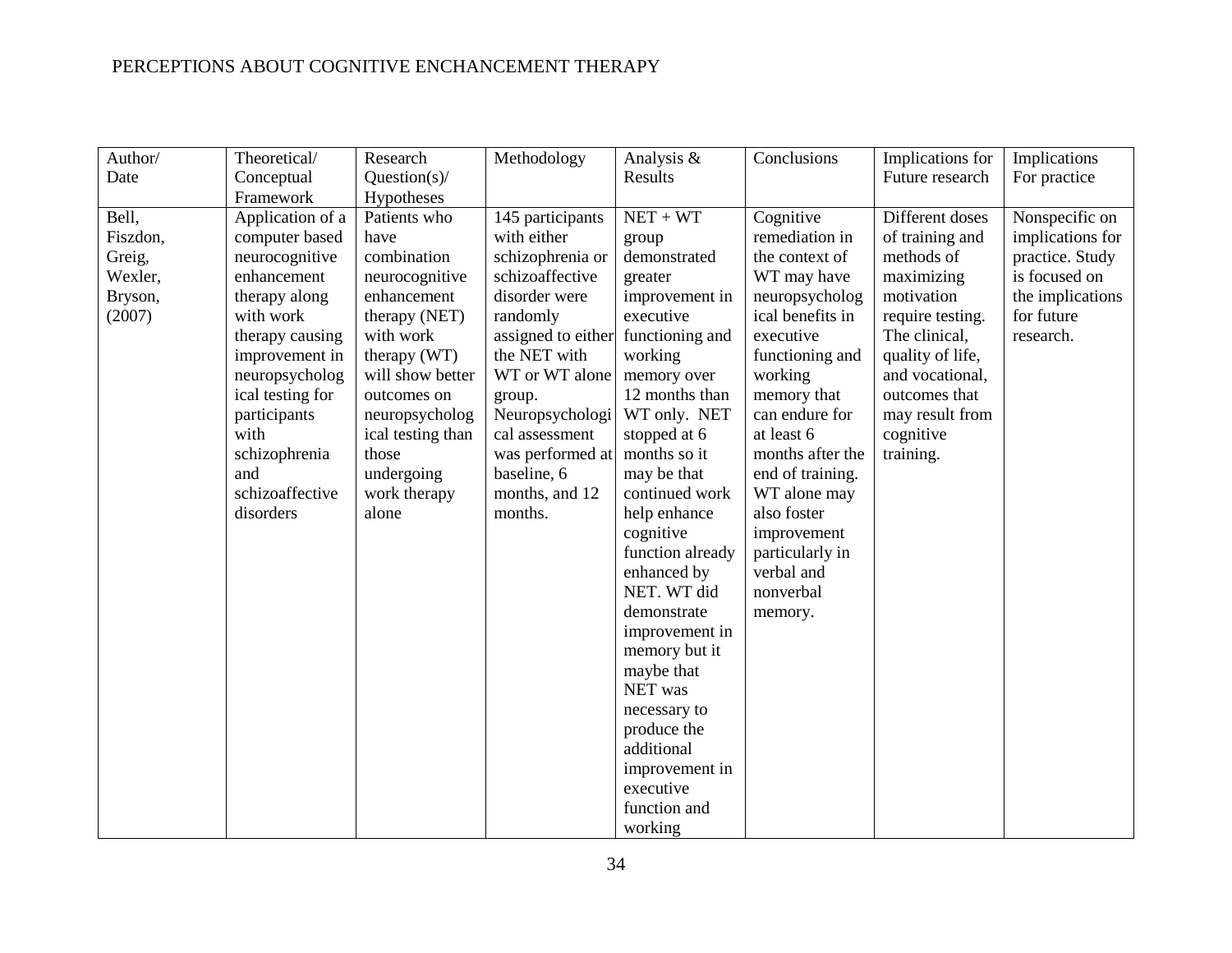|                                                                                                              |                                                                                                                                                                 |                                                                                                                                                                                 |                                                                                                                                                                                             | memory                                                                                                                                                                                                                                                                                                                                                                                                                                                                                                                    |                                                                                                                                                                                           |                                                                                                                                                                                         |                                                                                                                                                                                                                                                                                                        |
|--------------------------------------------------------------------------------------------------------------|-----------------------------------------------------------------------------------------------------------------------------------------------------------------|---------------------------------------------------------------------------------------------------------------------------------------------------------------------------------|---------------------------------------------------------------------------------------------------------------------------------------------------------------------------------------------|---------------------------------------------------------------------------------------------------------------------------------------------------------------------------------------------------------------------------------------------------------------------------------------------------------------------------------------------------------------------------------------------------------------------------------------------------------------------------------------------------------------------------|-------------------------------------------------------------------------------------------------------------------------------------------------------------------------------------------|-----------------------------------------------------------------------------------------------------------------------------------------------------------------------------------------|--------------------------------------------------------------------------------------------------------------------------------------------------------------------------------------------------------------------------------------------------------------------------------------------------------|
| Eack,<br>Greenwald,<br>Hogarty,<br>Cooley,<br>Dibarry,<br>Montrose,<br>Keshavan,<br>(2009)<br>Eack, Hogarty, | Early<br>application of<br>cognitive<br>rehabilitation<br>may afford<br>long-term<br>functional<br>benefit to<br>patients with<br>schizophrenia<br>Psychosocial | Patients<br>undergoing<br>CET would<br>show<br>improvement in<br>neuro-and<br>social-cognitive<br>function when<br>compared with<br>patients<br>undergoing<br>EST.<br>Cognitive | 58 schizophrenic<br>patients were<br>randomly<br>assigned to a<br>cognitive<br>enhancement<br>therapy or<br>enriched<br>supportive<br>therapy control<br>for two years.<br>58 schizophrenic | After one year<br>of treatment<br>patients<br>undergoing<br>CET had<br>significant and<br>medium to large<br>differential<br>improvements<br>in dysfunctional<br>cognitive style,<br>social<br>cognition,<br>social<br>adjustment, and<br>symptomatolog<br>y compared the<br>EST group.<br>After two years<br>this different<br>was greater. In<br>particular CET<br>showed<br>significant<br>medium sized<br>improvement on<br>the<br>neurocognitive<br>composite by<br>the second year<br>of treatment.<br>Patients who | CET is<br>recovery-phase<br>treatment for<br>the remediation<br>of social and<br>nonsocial<br>cognitive<br>deficits among<br>stable<br>outpatients with<br>schizophrenia.<br>CET can help | The early<br>application of<br>CET may<br>confer<br>substantial<br>benefits in<br>cognitive<br>functioning and<br>broad domains<br>of outcomes for<br>this population.<br>Durability of | Sufficient<br>exposure to<br>cognitive<br>rehabilitation<br>may be a vital,<br>yet over looked,<br>component to<br>early-<br>intervention<br>programs,<br>ultimately<br>providing<br>critical<br>ingredients<br>needed to help<br>individuals<br>recover from<br>the disorder.<br><b>CET</b> addresses |
| Greenwald,                                                                                                   | cognitive                                                                                                                                                       | enhancement                                                                                                                                                                     | patients were                                                                                                                                                                               | had CET                                                                                                                                                                                                                                                                                                                                                                                                                                                                                                                   | facilitate                                                                                                                                                                                | the treatment to                                                                                                                                                                        | the need for                                                                                                                                                                                                                                                                                           |
| Hogarty,                                                                                                     | rehabilitation                                                                                                                                                  | therapy will                                                                                                                                                                    | randomly                                                                                                                                                                                    | therapy were                                                                                                                                                                                                                                                                                                                                                                                                                                                                                                              | employment in                                                                                                                                                                             | include the                                                                                                                                                                             | both                                                                                                                                                                                                                                                                                                   |
| Keshavan,                                                                                                    | predict better                                                                                                                                                  | improve work                                                                                                                                                                    | assigned to a                                                                                                                                                                               | more likely to                                                                                                                                                                                                                                                                                                                                                                                                                                                                                                            | early                                                                                                                                                                                     | generalization                                                                                                                                                                          | neurocognitive                                                                                                                                                                                                                                                                                         |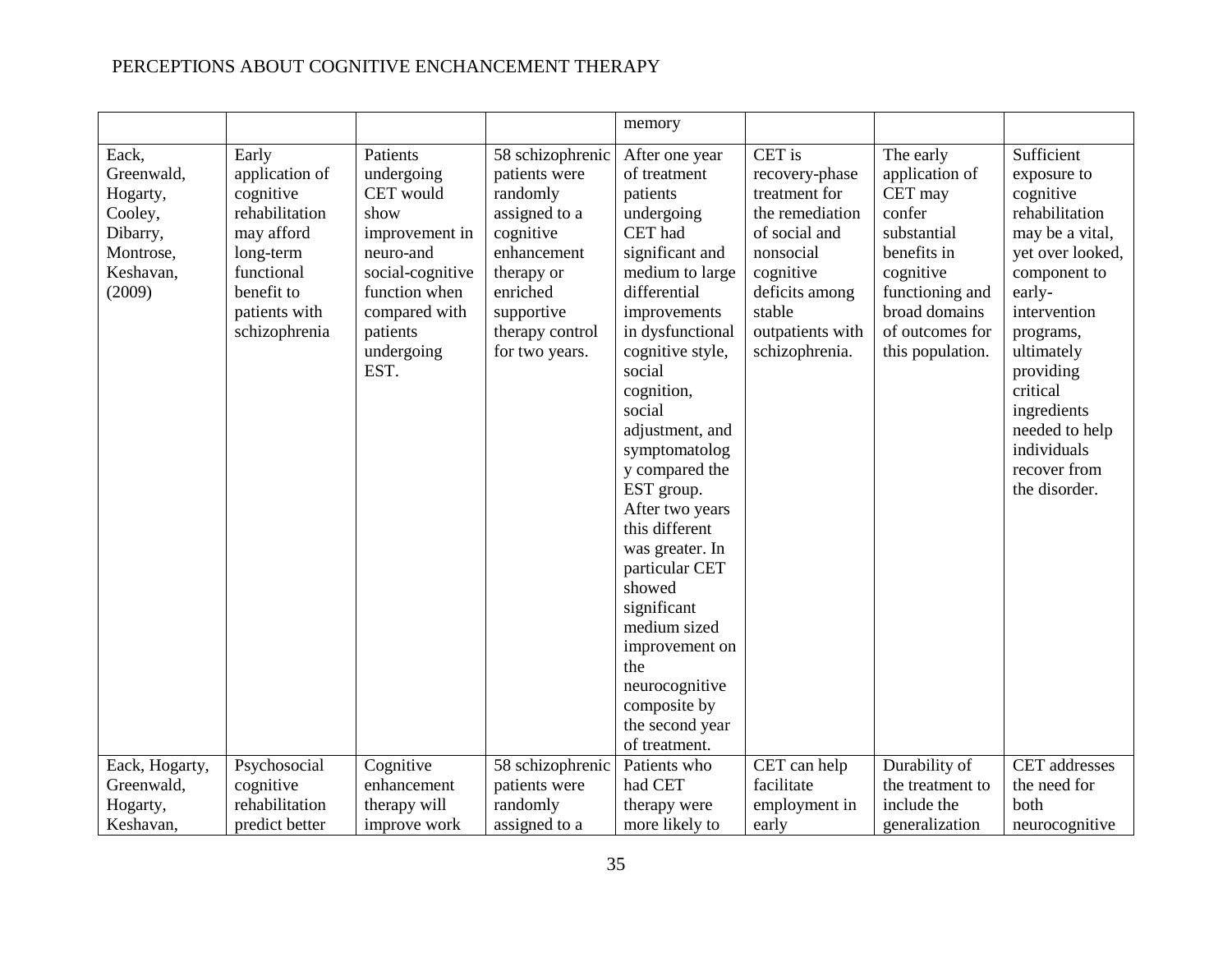| (2011)                                                                        | employment<br>outcomes in<br>schizophrenic<br>clients                                                                                                                                    | readiness,<br>instrumental<br>task<br>performance,<br>and social and<br>major role<br>functioning                                                   | cognitive<br>enhancement<br>therapy or<br>enriched<br>supportive<br>therapy control<br>for two years.<br>After which there<br>employment data<br>was collected<br>annually. | be<br>competitively<br>employed, had<br>greater<br>earnings, and<br>were more<br>satisfied with<br>their<br>employment<br>status by the<br>end of treatment<br>when compared<br>with control.                                                                 | schizophrenics<br>by addressing<br>cognitive<br>impairments<br>that limit<br>functioning in<br>the disorder.<br>Inclusion of<br>cognitive<br>rehabilitation<br>supports<br>optimal<br>functional<br>recovery from<br>schizophrenia                                                                                     | of work<br>performance<br>and tenure of<br>employment                                                                                                    | and social-<br>cognitive<br>improvements<br>to increase<br>employment<br>outcomes and<br>justify it as<br>adjunct therapy<br>to<br>pharmacologica<br>1 therapy                                        |
|-------------------------------------------------------------------------------|------------------------------------------------------------------------------------------------------------------------------------------------------------------------------------------|-----------------------------------------------------------------------------------------------------------------------------------------------------|-----------------------------------------------------------------------------------------------------------------------------------------------------------------------------|---------------------------------------------------------------------------------------------------------------------------------------------------------------------------------------------------------------------------------------------------------------|------------------------------------------------------------------------------------------------------------------------------------------------------------------------------------------------------------------------------------------------------------------------------------------------------------------------|----------------------------------------------------------------------------------------------------------------------------------------------------------|-------------------------------------------------------------------------------------------------------------------------------------------------------------------------------------------------------|
| Eack,<br>Mesholam-<br>Gately,<br>Greenwald,<br>Hogarty,<br>Keshaven<br>(2013) | Cognitive<br>enhancement<br>therapy or<br>enriched<br>supportive<br>therapy improve<br>negative<br>symptoms along<br>with the<br>demonstrated<br>improvement on<br>cognitive<br>function | Patients<br>participating in<br>CET will<br>demonstrate an<br>improvement in<br>negative<br>symptoms as a<br>secondary<br>benefit of the<br>therapy | 58 schizophrenic<br>patients were<br>randomly<br>assigned to a<br>cognitive<br>enhancement<br>therapy or<br>enriched<br>supportive<br>therapy control<br>for two years.     | Results<br>demonstrated<br>and medium<br>sized<br>differential<br>improvement in<br>negative<br>symptoms for<br>patients<br>undergoing<br>CET but on<br>EST;<br>specifically<br>social<br>withdrawal,<br>affective<br>flattening, and<br>motor<br>retardation | The beneficial<br>effects of CET<br>on negative<br>symptoms and<br>the association<br>between<br>neurocognitive<br>improvement<br>and negative<br>symptom<br>change suggest<br>an important<br>link between<br>cognitive<br>enhancement<br>and negative<br>symptom<br>improvement in<br>patients with<br>schizophrenia | There should be<br>further trials<br>that specifically<br>measure<br>negative<br>symptom<br>improvement of<br>those patients<br>undergoing<br><b>CET</b> | CET maybe a<br>new tool to not<br>only improve<br>cognitive<br>function but<br>also give some<br>help for the<br>previously hard<br>to treat negative<br>symptoms<br>associated with<br>schizophrenia |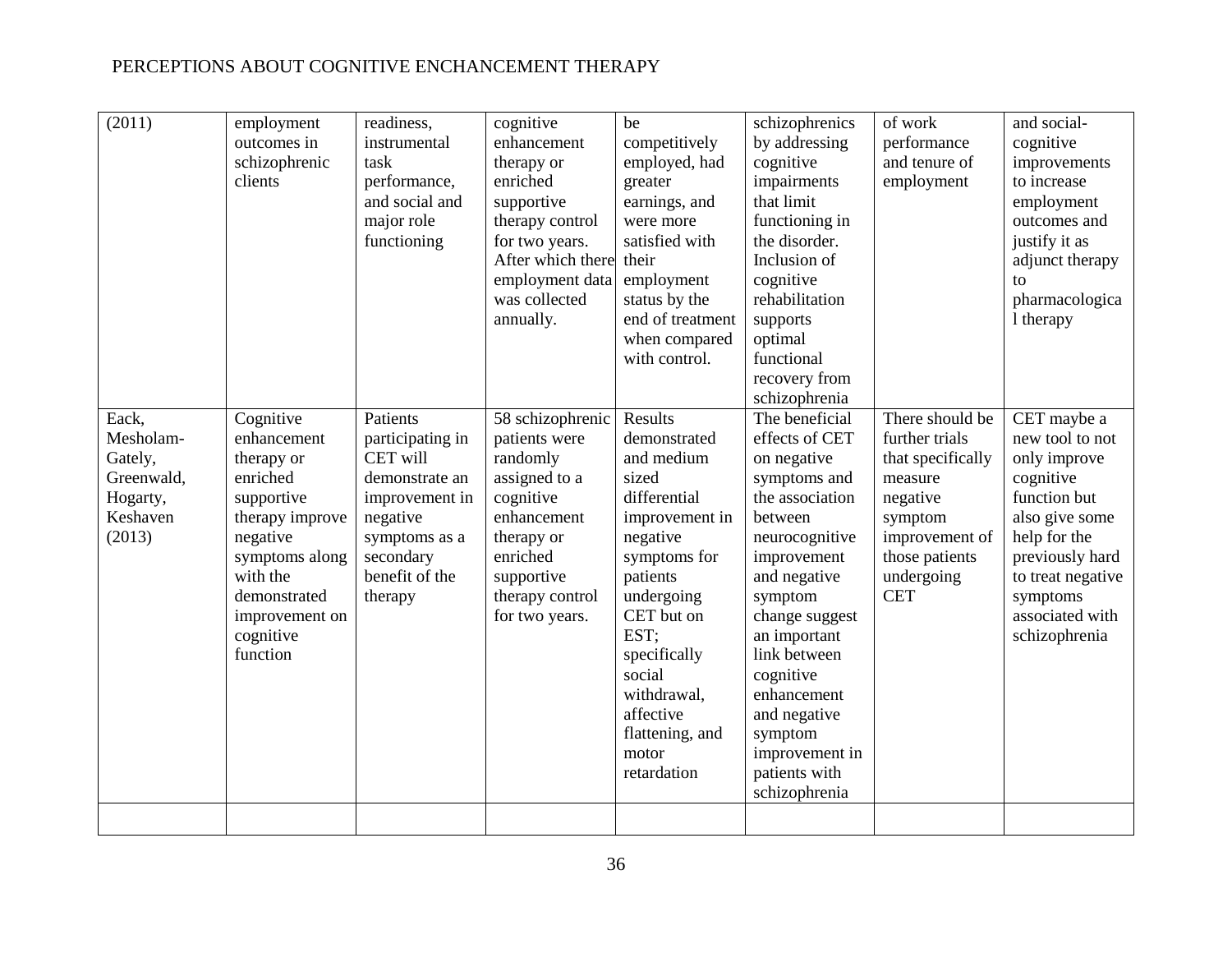| Greig,           | Application of a | Patients who      | 72 participants    | NET group          | While it there    | Sufficient       | Study is          |
|------------------|------------------|-------------------|--------------------|--------------------|-------------------|------------------|-------------------|
| Zito,            | computer based   | have              | with either        | showed             | was no            | evidence exists  | primarily         |
| Wexler,          | neurocognitive   | combination       | schizophrenia or   | significantly      | definitive tool   | to justify the   | focused on        |
| Fiszdon,         | enhancement      | neurocognitive    | schizoaffective    | greater gains in   | to determine the  | continued        | research based    |
| Bell,            | therapy along    | enhancement       | disorder were      | categories         | cause of          | development      | implications.     |
| (2007)           | with work        | therapy (NET)     | randomly           | measured in        | observed          | and evaluation   |                   |
|                  | therapy causing  | with vocational   | assigned to either | neuropsycholog     | benefit a similar | of cognitive     |                   |
|                  | improvement in   | program (VOC)     | the NET with       | ical testing       | study using       | remediation      |                   |
|                  | neuropsycholog   | will show better  | VOC or VOC         | compared to        | another           | treatments.      |                   |
|                  | ical testing for | outcomes on       | alone group for    | VOC only.          | computer based    | Continue to      |                   |
|                  | participants     | neuropsycholog    | one year of        |                    | cognitive         | analyze the data |                   |
|                  | with             | ical testing than | training.          |                    | intervention      | to determine the |                   |
|                  | schizophrenia    | those             |                    |                    | showed similar    | benefit after    |                   |
|                  | and              | undergoing        |                    |                    | results           | treatment and    |                   |
|                  | schizoaffective  | work therapy      |                    |                    | prompting this    | the effect on    |                   |
|                  | disorders        | alone             |                    |                    | group to lean     | work outcomes.   |                   |
|                  |                  |                   |                    |                    | toward the        |                  |                   |
|                  |                  |                   |                    |                    | computerized      |                  |                   |
|                  |                  |                   |                    |                    | cognitive         |                  |                   |
|                  |                  |                   |                    |                    | remediation       |                  |                   |
|                  |                  |                   |                    |                    | being the         |                  |                   |
|                  |                  |                   |                    |                    | determining       |                  |                   |
|                  |                  |                   |                    |                    | factor            |                  |                   |
| Keshaven,        | Cortical         | Pre-treatment     | 50 participants    | Pre-treatment      | Analysis          | Further study is | CET improves      |
| Eack, Wojtalik,  | reserves are a   | cortical          | were chosesn and   | cortical reserves  | indicates that    | needed to        | cortical reserve  |
| Prasad, Francis, | predictor of     | volumetric        | randomly           | were not           | baseline cortical | determine if     | and is            |
| Bhojraj,         | positive         | measures would    | assigned to either | predictive of      | reserve may       | CET has a        | protective of the |
| Greenwald,       | response to      | predict the       | the CET group or   | differential       | predict an        | larger effect on | baseline          |
| Hogarty,         | cognitive        | effects of CET    | a control group.   | neurocognitive     | accelerated       | social-cognitive | reserve. These    |
| (2011)           | enhancement      | <sub>on</sub>     | Before therapy     | response to        | treatment of      | function than    | factors make      |
|                  | therapy          | neurocognition    | began all          | CET, this          | social-cognitive  | neurocognitive   | early             |
|                  |                  | and social        | participants had   | indicates that all | treatment         | function. In     | therapeutic       |
|                  |                  | cognition.        | imaging on their   | patients           | response to       | addition further | intervention      |
|                  |                  |                   | brains to          | demonstrated       | CET but not       | research on      | desirable for     |
|                  |                  |                   | determine the      | similar levels of  | long term         | other methods    | newly             |
|                  |                  |                   | cortical reserve   | neurocognitive     | response or       | of improving     | diagnosed         |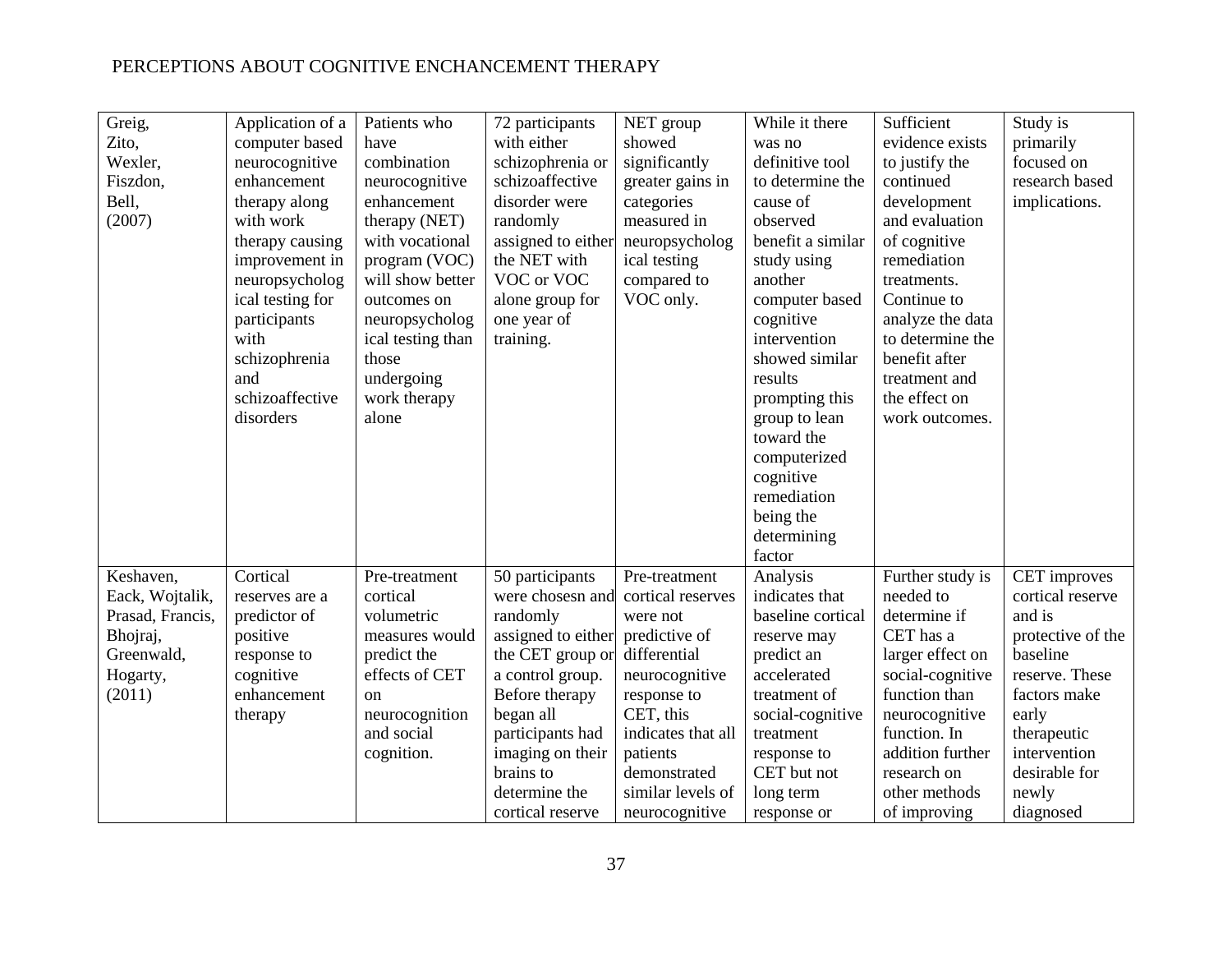|                |                  |                  | level               | improvement       | neurocognitive     | neuroplasticity   | patients         |
|----------------|------------------|------------------|---------------------|-------------------|--------------------|-------------------|------------------|
|                |                  |                  |                     | regardless of     | response.          | along with CET    |                  |
|                |                  |                  |                     | baseline          |                    |                   |                  |
|                |                  |                  |                     | reserve.          |                    |                   |                  |
|                |                  |                  |                     | However higher    |                    |                   |                  |
|                |                  |                  |                     | baseline levels   |                    |                   |                  |
|                |                  |                  |                     |                   |                    |                   |                  |
|                |                  |                  |                     | were predictive   |                    |                   |                  |
|                |                  |                  |                     | of higher social  |                    |                   |                  |
|                |                  |                  |                     | cognitive         |                    |                   |                  |
|                |                  |                  |                     | response during   |                    |                   |                  |
|                |                  |                  |                     | the first year of |                    |                   |                  |
|                |                  |                  |                     | treatment but     |                    |                   |                  |
|                |                  |                  |                     | not second year.  |                    |                   |                  |
|                | Randomized       | Combining        | Review of           | In the review of  | Research           | The studies       | Practitioners    |
| McGurk,        | control trial of | vocational       | research on         | the research and  | supports the       | examined did      | should again     |
| Mueser,        | 34 patients with | rehabilitation   | comorbidities       | studies it        | effect of          | not address the   | consider         |
| DeRosa, Wolfe, | severe mental    | with cognitive   | and cognitive       | became            | cognitive          | issues related to | cognitive        |
| (2009)         | illness          | remediation will | function and a      | apparent that     | remediation        | comorbidities     | remediation as   |
|                | undergoing both  | have better      | review of a         | cognitive         | improving work     | so further        | an excellent     |
|                | cognitive        | outcomes than    | randomized          | remediation       | outcomes for       | research is       | supplement and   |
|                | remediation and  | vocational       | control trial of 34 | demonstrated      | those already in   | needed. The       | adjutant         |
|                | vocational       | remediation      | patients            | improved          | vocational         | studies also did  | treatment        |
|                | rehabilitation.  | alone.           | undergoing both     | functioning in    | rehabilitation. It | not address       | method with the  |
|                |                  |                  | cognitive           | areas such as     | suggests that      | work outcomes     | understanding    |
|                |                  |                  | remediation and     | verbal learning,  | cognitive          | in a competitive  | that it enhances |
|                |                  |                  | vocational rehab.   | memory, and       | functioning is     | environment       | other            |
|                |                  |                  |                     | executive         | not in itself      | that did not      | rehabilitation   |
|                |                  |                  |                     |                   | sufficient but     |                   |                  |
|                |                  |                  |                     | functioning.      |                    | provide           | and therapy.     |
|                |                  |                  |                     | However there     | serves as a        | alternative       | Treatment of     |
|                |                  |                  |                     | was not an        | meaning            | employment so     | comorbidities is |
|                |                  |                  |                     | improvement in    | reinforcement      | further study is  | extremely        |
|                |                  |                  |                     | overall attention | and supplement     | needed in this    | important to     |
|                |                  |                  |                     | span.             | to additional      | area.             | success.         |
|                |                  |                  |                     | Participants in   | rehabilitation     |                   | Opportunities to |
|                |                  |                  |                     | both              | types. The         |                   | meet patient     |
|                |                  |                  |                     | remediation and   | studies did not    |                   | needs in these   |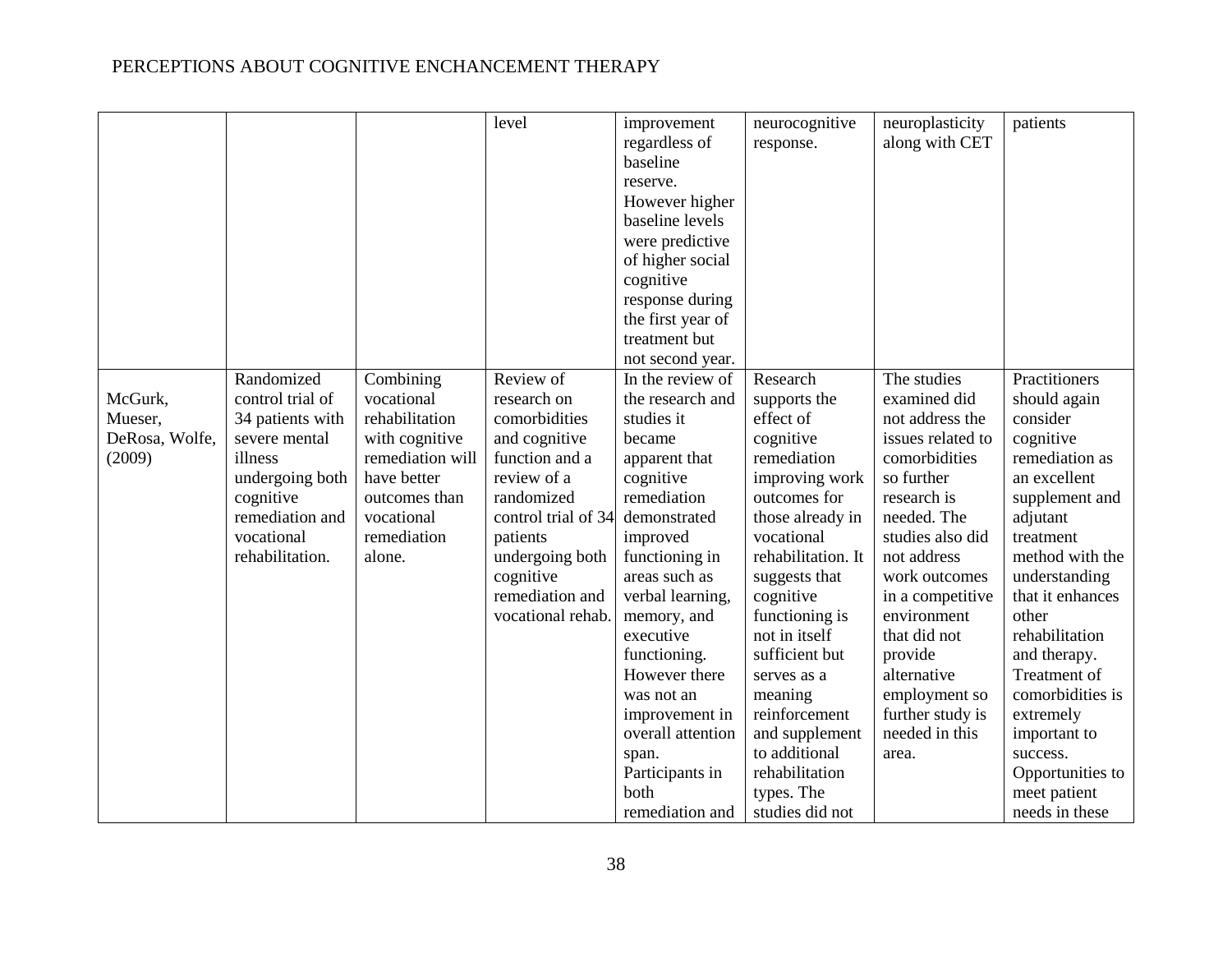|          |                 |                 |                   |                  | address         |                 |                   |
|----------|-----------------|-----------------|-------------------|------------------|-----------------|-----------------|-------------------|
|          |                 |                 |                   | vocational       |                 |                 | areas and         |
|          |                 |                 |                   | rehabilitation   | comorbid        |                 | contribute to the |
|          |                 |                 |                   | were able to     | problems but    |                 | overall           |
|          |                 |                 |                   | work more        | did indicate    |                 | knowledge base    |
|          |                 |                 |                   | hours and earn   | worse outcomes  |                 | are important to  |
|          |                 |                 |                   | more wages       | for those with  |                 | future success.   |
|          |                 |                 |                   | than those with  | comorbid        |                 |                   |
|          |                 |                 |                   | vocational       | issues.         |                 |                   |
|          |                 |                 |                   | rehab alone.     |                 |                 |                   |
|          |                 |                 |                   | Additionally the |                 |                 |                   |
|          |                 |                 |                   | improvement      |                 |                 |                   |
|          |                 |                 |                   | shown was        |                 |                 |                   |
|          |                 |                 |                   | stronger for     |                 |                 |                   |
|          |                 |                 |                   | work than for    |                 |                 |                   |
|          |                 |                 |                   | cognitive        |                 |                 |                   |
|          |                 |                 |                   | performance      |                 |                 |                   |
|          |                 |                 |                   | overall          |                 |                 |                   |
|          |                 |                 |                   | reinforcing the  |                 |                 |                   |
|          |                 |                 |                   | link between     |                 |                 |                   |
|          |                 |                 |                   | the              |                 |                 |                   |
|          |                 |                 |                   | interventions.   |                 |                 |                   |
| Surti,   | Early visual    | Improvement in  | 14 adult          | All 14 patients  | Exercises       | Research into   | Visual            |
| Corbera, | processing on   | visual task     | outpatients with  | demonstrated     | improving basic | training that   | processing        |
| Bella,   | computer based  | performance     | schizophrenia     | improvement in   | visual memory.  | would           | should be part    |
| Wexler   | cognitive       | would correlate | assigned to a     | visual memory    | This justifies  | specifically    | of therapy        |
| (2011)   | remediation     | with            | randomized        | but did not      | their inclusion | target          | because it has    |
|          | exercises to    | improvement in  | control trial of  | show any         | in treatment.   | manipulation of | benefit to the    |
|          | demonstrate     | pre-post        | CCR (computer-    | improvement in   | They are not    | visual memory.  | patient but it is |
|          | improved        | measures of     | based, cognitive, | the other        | sufficient as a | Evaluate        | not sufficient as |
|          | learning and    | visual learning | remediation)      | memory           | single therapy  | training during | the only type of  |
|          | information     | and visual      | combined with     | domains nor      | because it does | training to     | cognitive         |
|          | manipulation in | memory but not  | vocational rehab  | demonstrate an   | not demonstrate | determine talk  | remediation.      |
|          | schizophrenia   | with measures   |                   | improved         | improvement in  | of training for | Encouragement     |
|          |                 | of auditory     |                   | ability to       | other domains.  | the trained     | of mastery of a   |
|          |                 |                 |                   |                  |                 | exercises.      | task is           |
|          |                 | verbal learning |                   | manipulate       | Mastery of a    |                 |                   |
|          |                 | or memory       |                   | presented        | task            | Benefits of     | important         |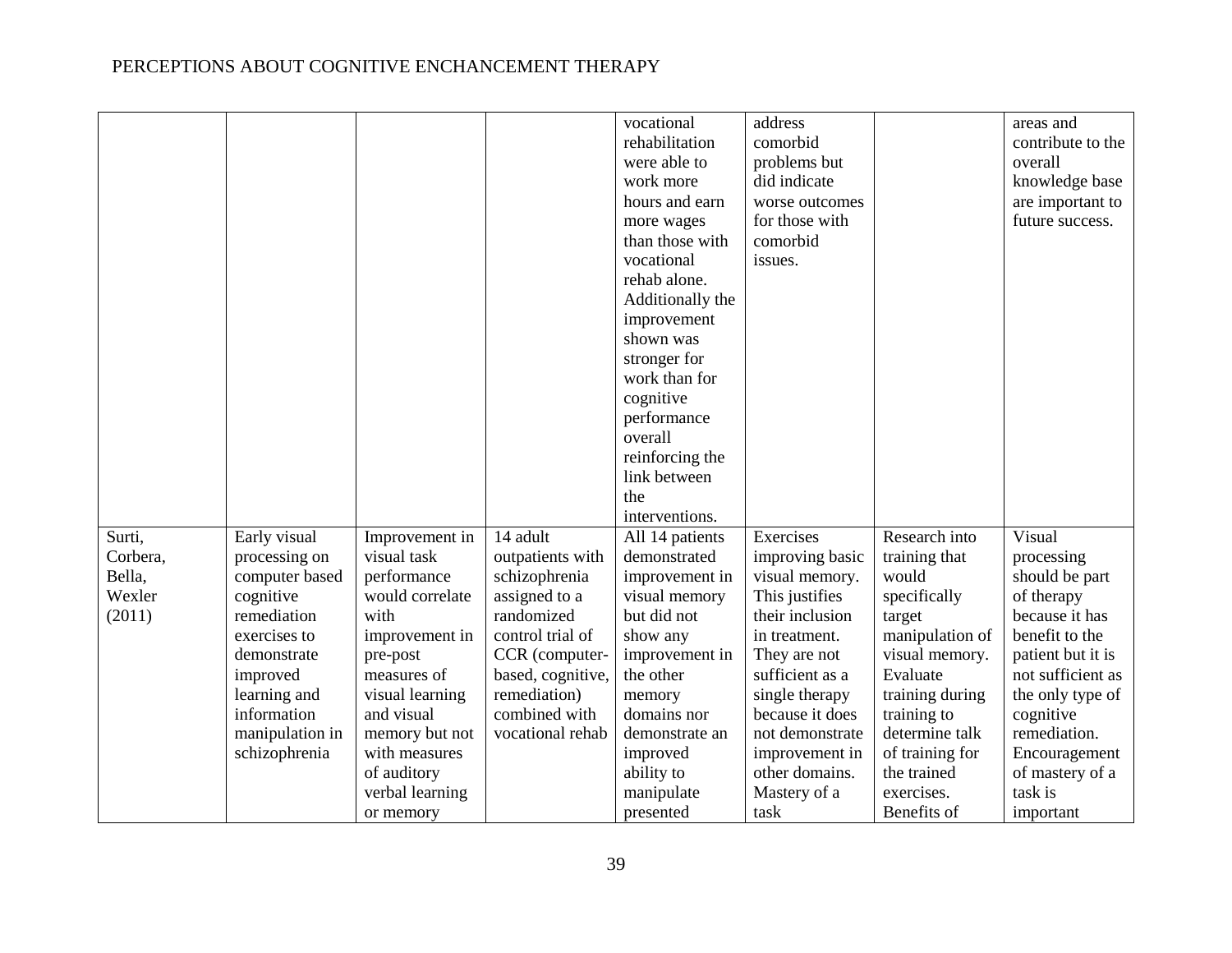|  |  | information | demonstrates    | cross-module   | because it      |
|--|--|-------------|-----------------|----------------|-----------------|
|  |  |             | greater         | training.      | <i>improves</i> |
|  |  |             | cognitive       | Larger sample  | cognitive       |
|  |  |             | improvement     | size to        | function        |
|  |  |             | than time spent | determine if   |                 |
|  |  |             | with a task     | results may be |                 |
|  |  |             |                 | generalized.   |                 |

Table 2: Evidence Table for Cognitive Enhancement Therapy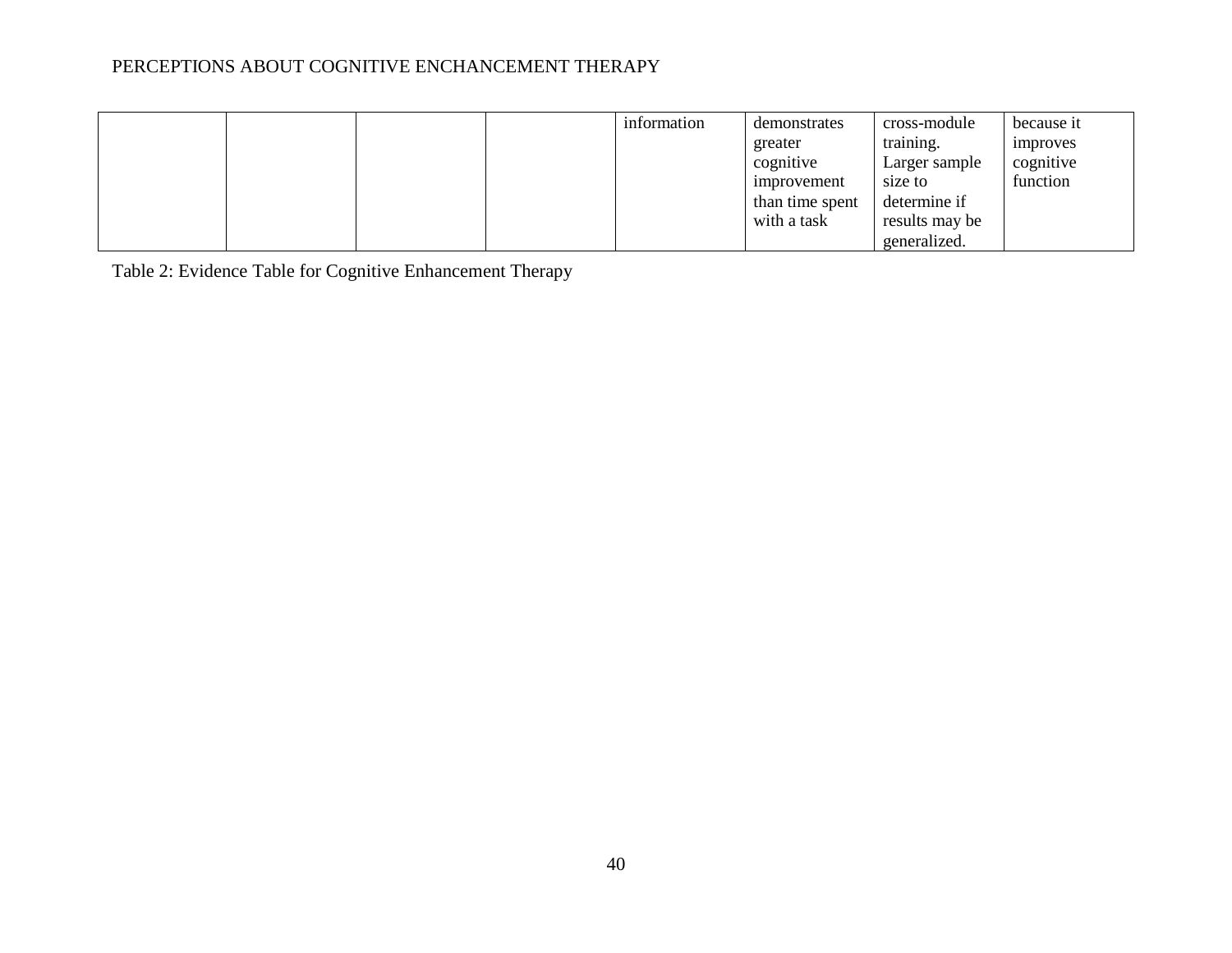#### **References**

- American Psychiatric Association. (2013). Diagnostic and statistical manual of mental disorders (5th ed.). Washington, DC: Author.
- Bell, M., Fiszdon, J., Greig, T., Wexler, B., & Bryson, G. (2007). Neurocognitive enhancement therapy with work therapy in schizophrenia: 6-month follow-up of neuropsychological performance. *The Journal of Rehabilitation Research and Development, 44*(5), 761. doi:10.1682/jrrd.2007.02.0032
- Chou, H., Twamley, E., & Swerdlow, N. (2012). Towards Medication-Enhancement of Cognitive Interventions in Schizophrenia. Novel Antischizophrenia Treatments Handbook of Experimental Pharmacology, 213, 81-111. doi:10.1007/978-3-642-25758- 2\_4
- Eack, S., Hogarty, G., Greenwald, D., Hogarty, S., & Keshavan, M. (2010). Effects of Cognitive Enhancement Therapy on Employment Outcomes in Early Schizophrenia: Results From a 2-Year Randomized Trial. Research on Social Work Practice, 32-42.
- Eack, S. (2012). Cognitive Remediation: A New Generation of Psychosocial Interventions for People with Schizophrenia. Social Work, 235-246.
- Gaag, M., Kern, R., Bosch, R., & Liberman, R. (2002). A Controlled Trial of Cognitive Remediation in Schizophrenia. Schizophrenia Bulletin, 167-176.
- Greig, T., Zito, W., Wexler, B., Fiszdon, J., & Bell, M. (2007). Improved cognitive function in schizophrenia after one year of cognitive training and vocational services. Schizophrenia Research, 156-161.
- Kaneko, Y., & Keshavan, M. (2012). Cognitive Remediation in Schizophrenia. Clinical Psychopharmacology and Neuroscience, 10(3), 125-135.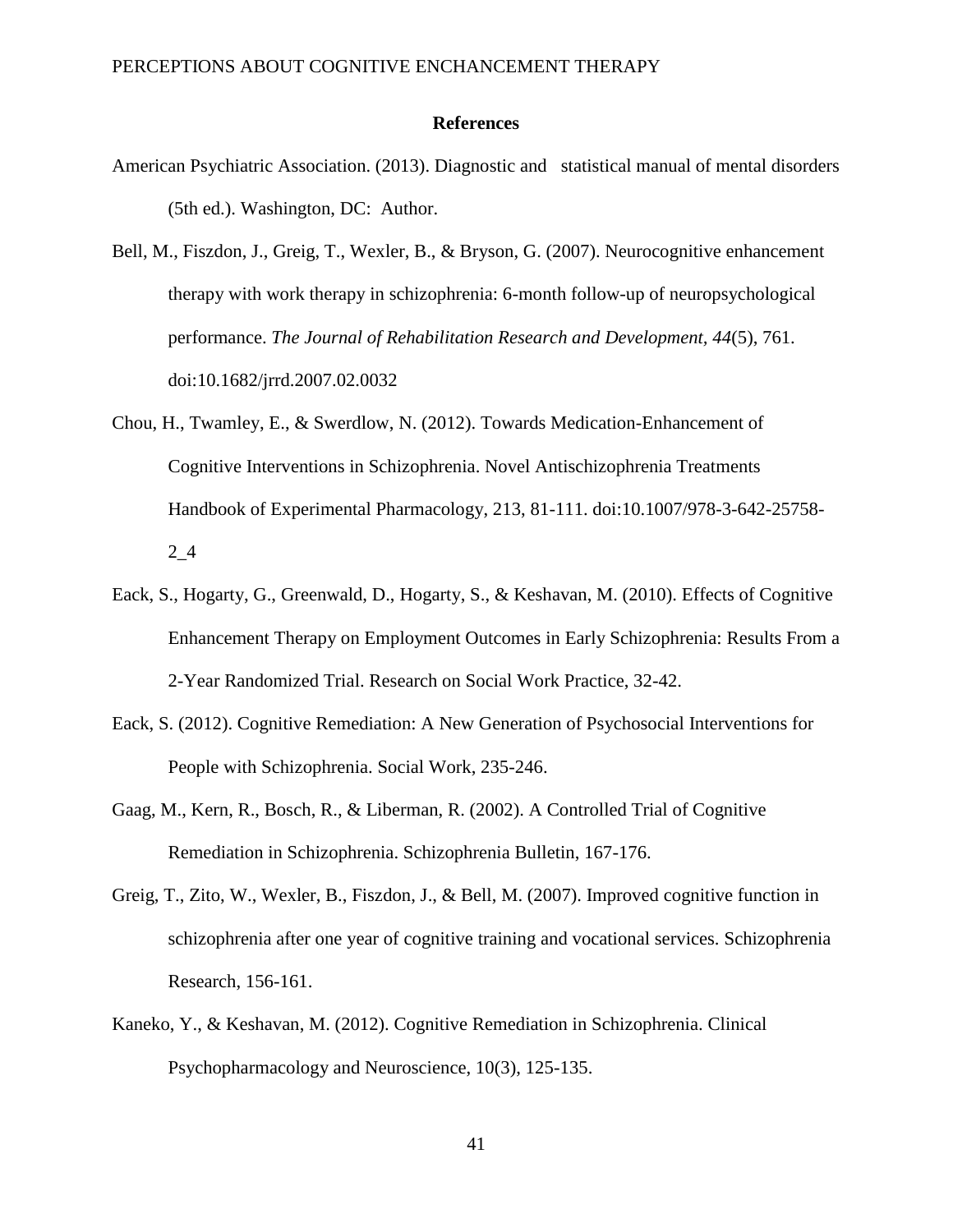- Mcgurk, S., Mueser, K., Derosa, T., & Wolfe, R. (2009). Work, Recovery, and Comorbidity in Schizophrenia: A Randomized Controlled Trial of Cognitive Remediation. Schizophrenia Bulletin, 319-335.
- Surti, T., Corbera, S., Bell, M., & Wexler, B. (2011). Successful computer-based visual training specifically predicts visual memory enhancement over verbal memory improvement in schizophrenia. Schizophrenia Research, 131-134.
- Thorsen, A., Johansson, K., & Lã¸berg, E. (2014). Neurobiology of Cognitive Remediation Therapy for Schizophrenia: A Systematic Review. Frontiers in Psychiatry Front. Psychiatry.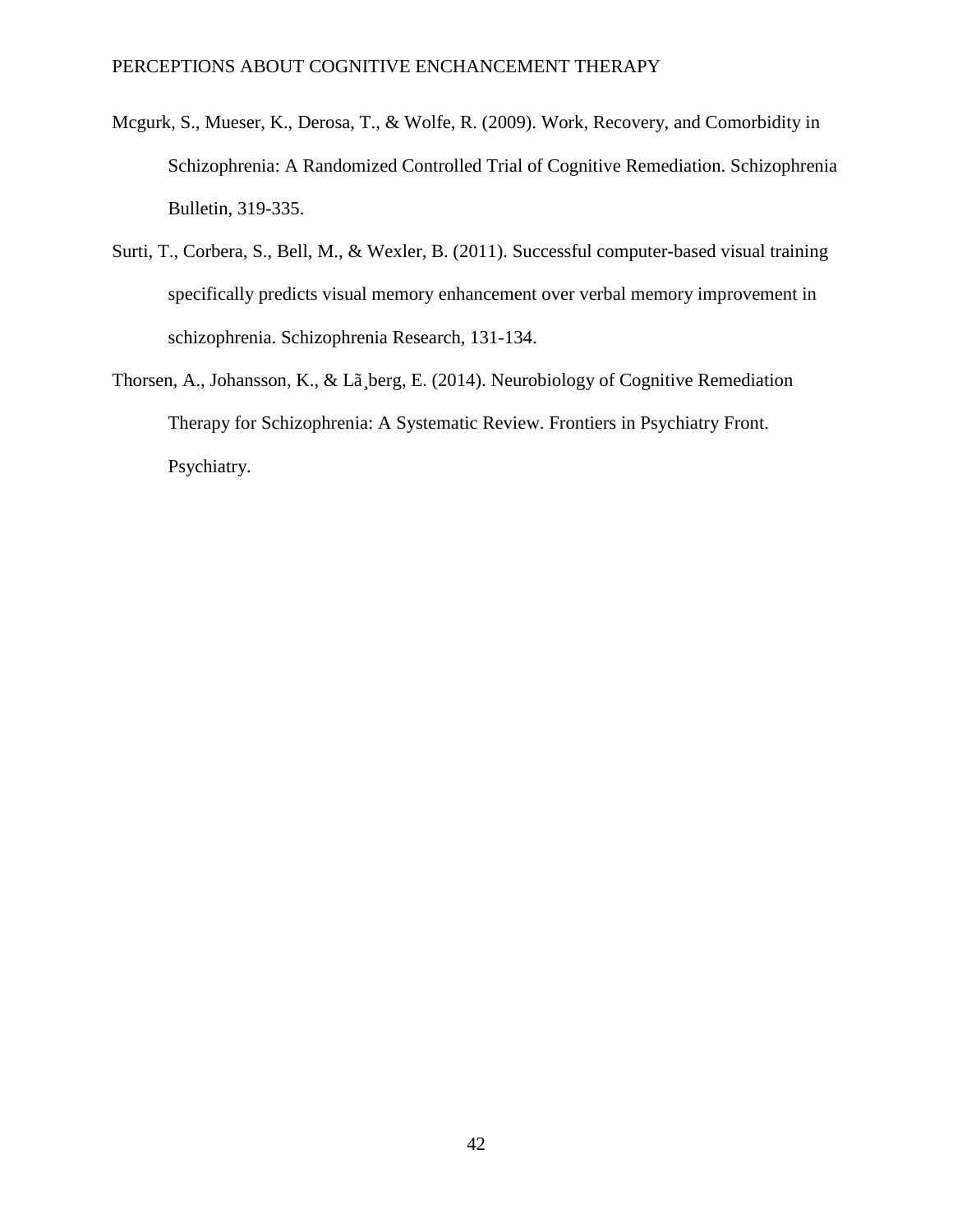Manuscript 3:

Perceptions about Cognitive Enhancement Therapy among regional Mental Health Providers: a

Mixed Methods Analysis

Adam A. Loose

University of Kentucky

College of Nursing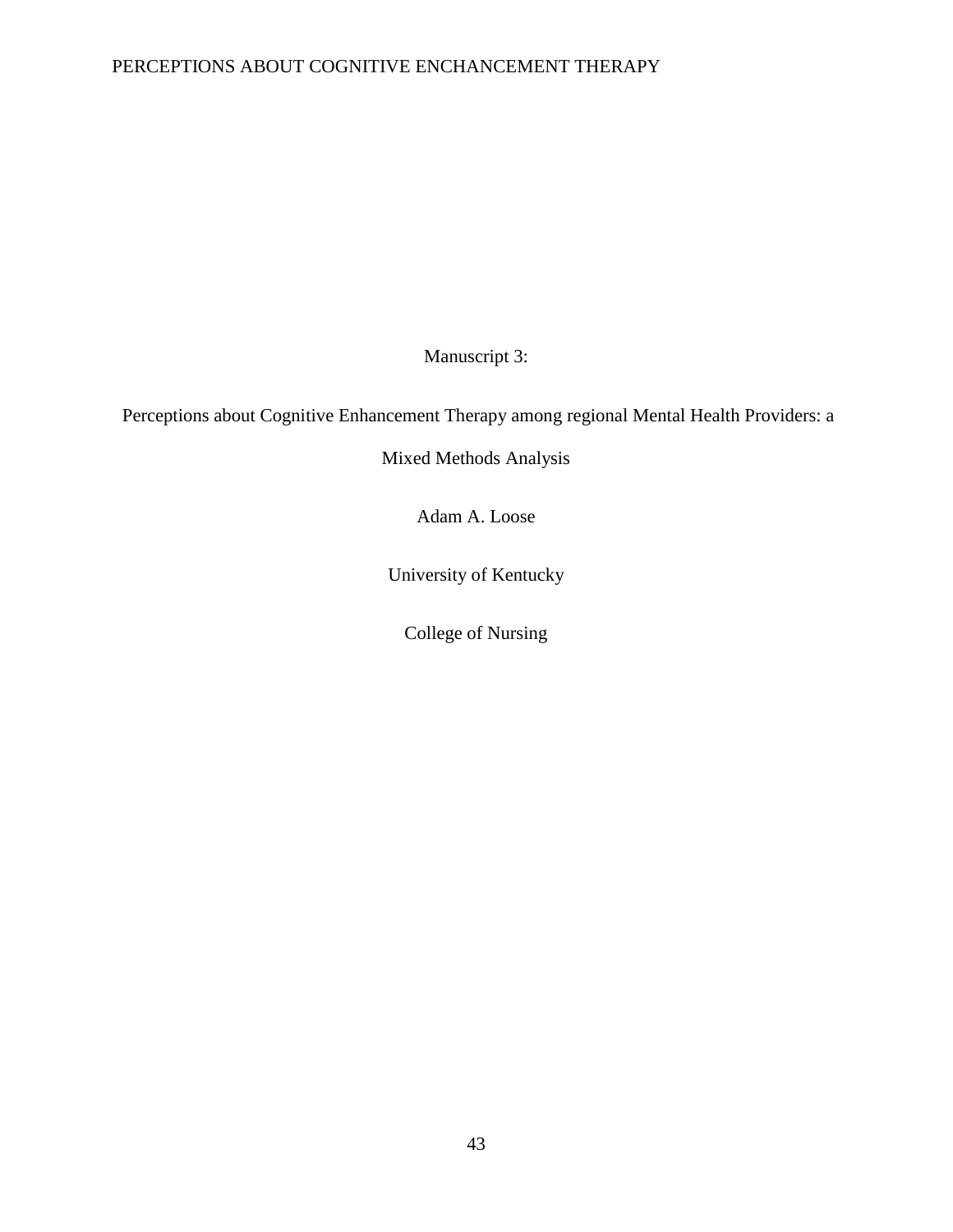#### **Abstract**

Cognitive Enhancement Therapy (CET) is a program, developed at the University of Pittsburgh, to improve cognitive deficits experienced by people diagnosed with schizophrenia. Since its implementation in various settings, CET has demonstrated positive outcomes for patients in many cognitive domains. This study took a mixed methods approach to assess the interest and knowledge of mental health providers at a regional level and a local mental health facility in particular, about beginning a CET program. The quantitative study obtained data from evaluations administered during two CET training events at a local mental health facility. Digitally recorded qualitative interviews were conducted with providers and administrative staff members of a local mental health facility who attended the trainings. Qualitative data was assessed using thematic analysis of the transcribed interviews. Findings indicate that facilitators to CET implementation include the perception of need for a new therapeutic method to enhance cognition, a non-prescriptive staff desire for new evidence based practice innovations, a positive outlook for patient participation, and a current framework for analogous interventions. Barriers to implementation include the current duration of patient stay vs. the length of CET treatment (program adaptability), the current medical model employed at the local mental health facility, prescriber skepticism, logistical issues, and questions about an expanded evidence base for CET.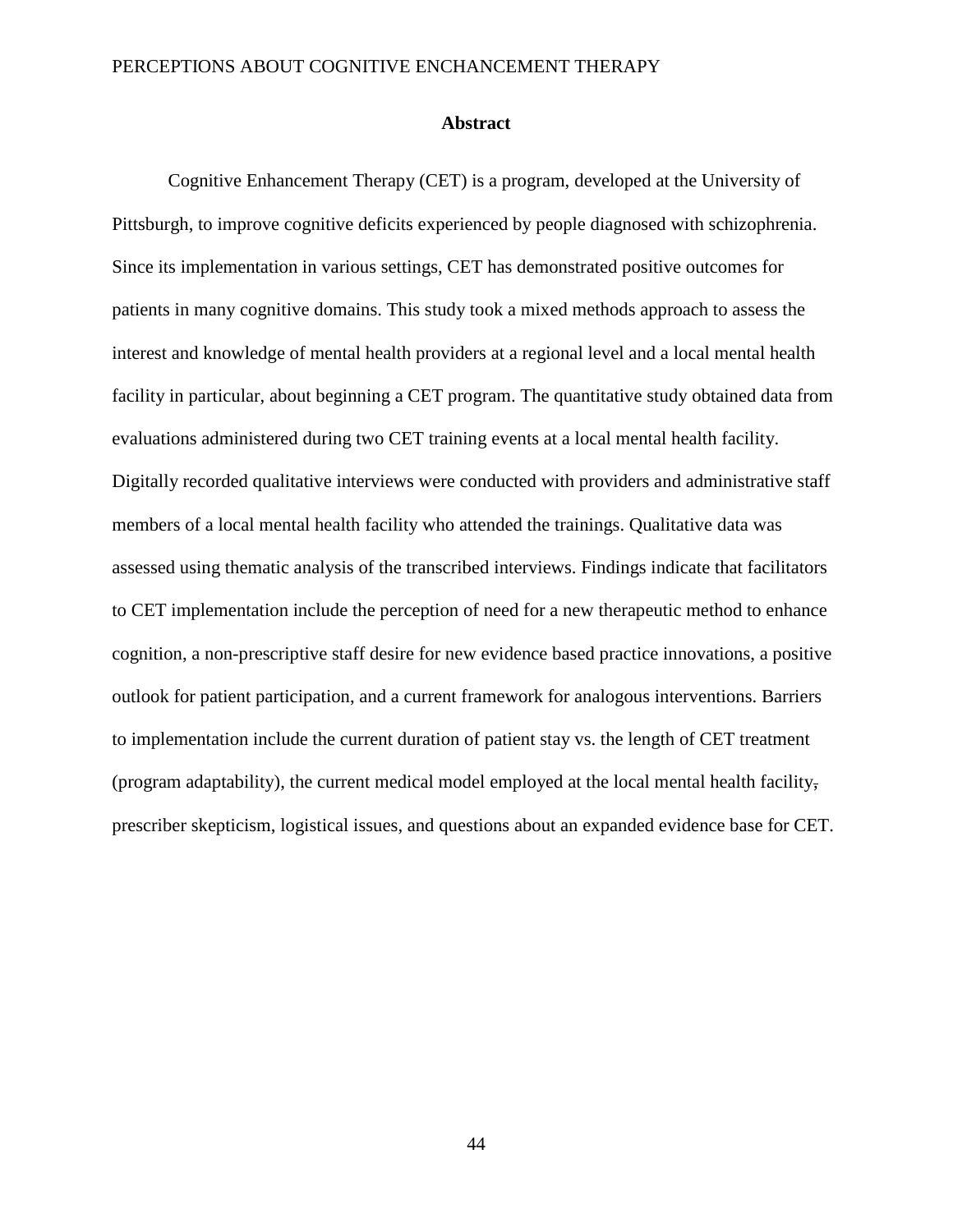# **Perceptions about Cognitive Enhancement Therapy among Regional Mental Health Providers: A Mixed Methods Analysis**

#### **Introduction**

Schizophrenia is a chronic mental disorder resulting in progressive neurodegeneration throughout the course of the patient's life (Eack, 2011). Schizophrenia presents with distinct symptom sets unique for each patient but which fall within characteristic groups. The symptoms are categorized as positive, negative, and cognitive (American Psychiatric Association, 2013). Typically, a patient suffers from some combination of symptom types. Advancements in antipsychotic medications have allowed patients relief from many of the positive symptoms (e.g., delusions, hallucinations, and paranoia) and to live outside of the hospital environment.

Although medication treatment provides relief for those symptoms that fall on the positive spectrum of schizophrenia, they offer little to no relief for negative and cognitive symptoms (Eack, Hogarty, Greenwald, Hogarty, & Keshaven, 2011; Chou, Twamley, & Swerdlow, 2012). Cognitive symptoms are challenging because disordered thinking can prevent the patient from carrying out functions of everyday living. Without proper cognitive function, the patient with schizophrenia is often unable to hold a job, pay bills, or properly care for day-to-day life (Chou, et al, 2012).

There is a recent trend toward programs and studies which focus on cognitive improvement for patients with schizophrenia. An example of such a program is Cognitive Enhancement Therapy (CET) (Eack, 2011). This program has demonstrated some promise in improving cognitive functioning. The evidence suggests that programs like this offers therapeutic techniques which could be an extremely important tool for mental health professionals in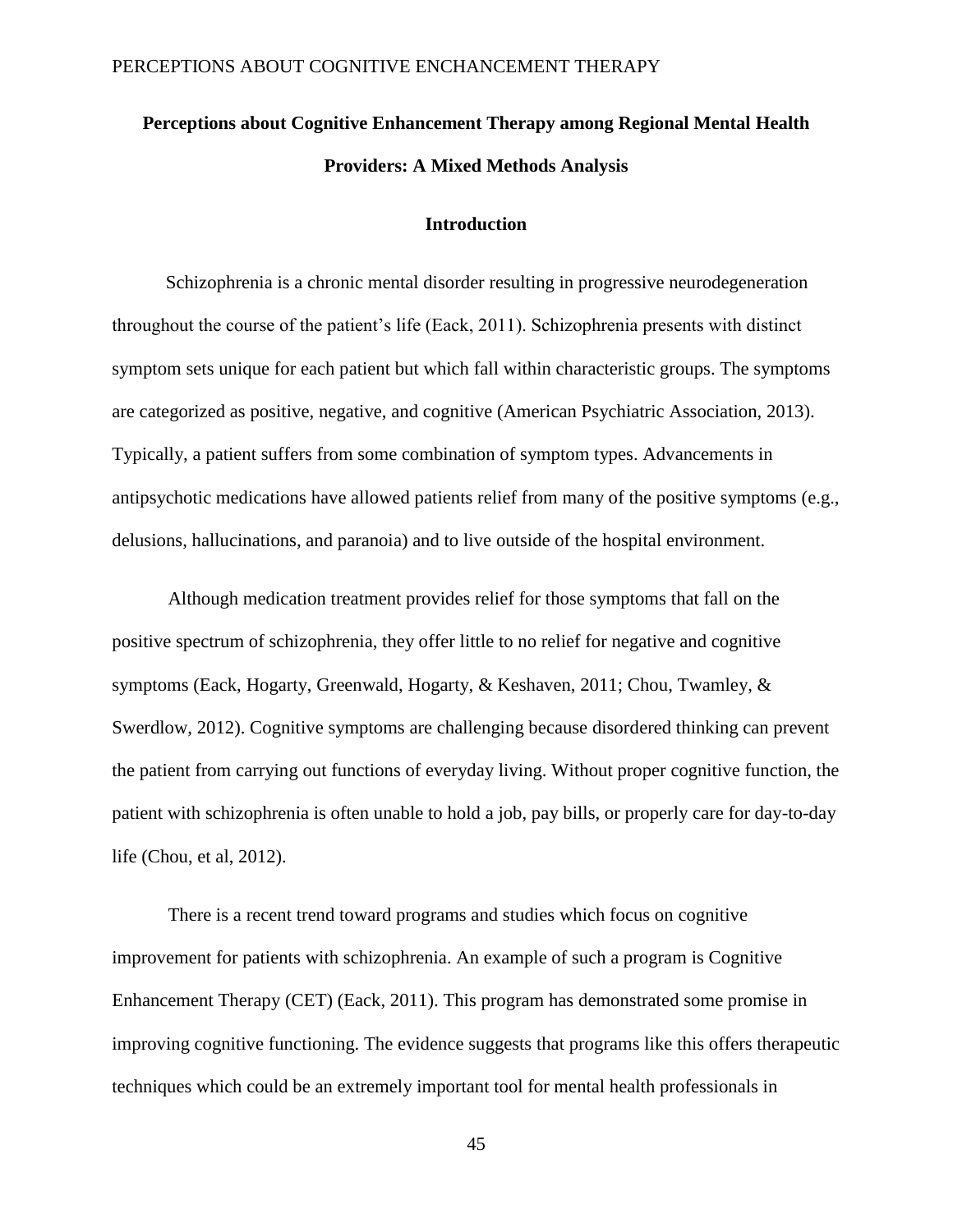providing treatment to patients with schizophrenia. The therapeutic goals of such programs include improvements in several cognitive domains such as memory, attention, executive functioning, or basic tasks such as early perceptual processing and working memory (Thornsen, Johansson, & Loberg, 2014; Eack, et al, 2011; Chou, et al, 2012; Kaneko & Keshaven, 2012). However, at the time of this study there is only one such program within driving distance of the area examined in this study. The aim of this study was to determine the knowledge level about CET of mental health practitioners in the local region and examine the potential facilitators and barriers to implementation of CET at the local mental health facility.

# **Literature Review**

# **Therapeutic approaches**

The following review of literature was performed to explore the usage and benefits of Cognitive Enhancement Therapy (CET) vs. Enriched Supportive Therapy (EST). The therapeutic interventions within each program are similar but present enough differences to warrant a brief examination of each.

## **Cognitive Enhancement Therapy (CET)**

The University of Pittsburgh, spearheaded by the Department of Social Work and Gerard E. Hogarty in particular, developed a program of cognitive enhancement therapy (CET). The aim of this program was a dual course of treatment based on cognitive remediation using a computerbased program that improves neurocognition. While patients go through this computer-based program they also undergo individual, group, and experiential therapies addressing social cognition (Eack, et al, 2011). This treatment regimen covers domains requiring separate interventions. The treatment program consists of 60 hours of computer based training based upon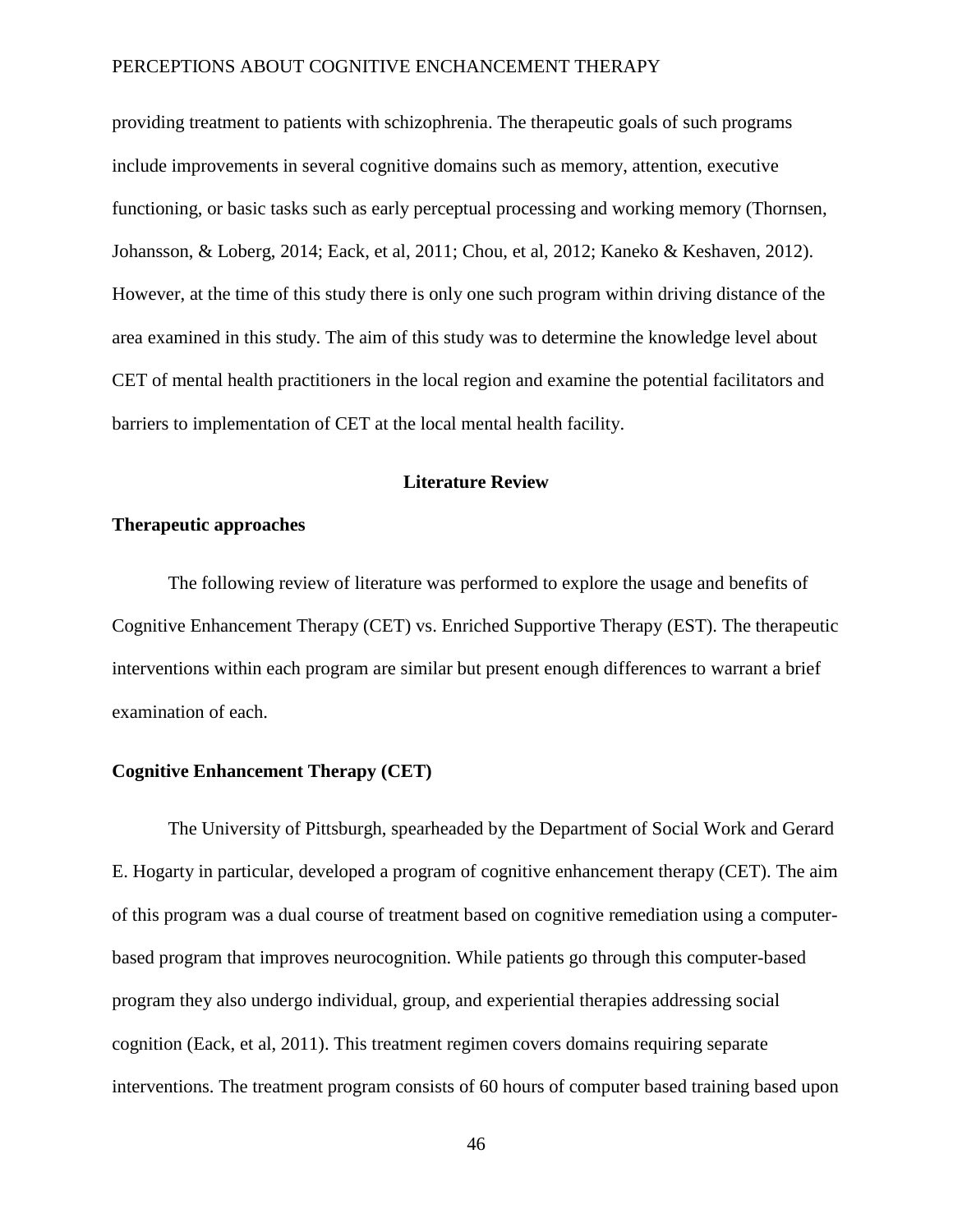established remediation, memory, and problem-solving software which target personal improvement in memory, attention, and problems solving. In addition, CET takes place in participant pairs with the aid of a CET coach.

The goal of this approach is for the integration of the 60 hours of computer based pair training to take place in 45, weekly, 1.5 hour social-cognitive training group sessions where participants learn social-cognitive abilities such as perspective-taking, social context appraisal, and rehearsing social cues. The participants then apply these abilities in the group setting in vivo cognitive exercises, homework, and unrehearsed social situations (Eack, et al, 2011).

## **Enriched Supportive Therapy (EST)**

Enriched Supportive Therapy (EST) is an illness management and psychoeducational approach based on components of the basic and intermediate phases of another therapeutic approach (Eack, et al, 2011). This therapeutic approach combines individual sessions composed of two separate phases. Phase I focuses on basic psychoeducation about schizophrenia, the role of stress in the disorder, and ways to avoid or minimize stress. Phase II individuals learn more about identification and management of stressors which pose particular challenges to their own social and role functioning. Some examples of the techniques include identification of early warning signs of stress and psychotic relapse, diaphragmatic breathing, healthy passive and active relaxation strategies, pro-social behavior, and conflict avoidance. No area of EST is specifically designed to address employment although methods of managing stress related to employment were taught to individuals who expressed employment as a goal (Eack, 2011). This group served as the control group for study used in three of the articles (Eack, et al, 2010; Eack, et al, 2011; Eack, et al, 2013).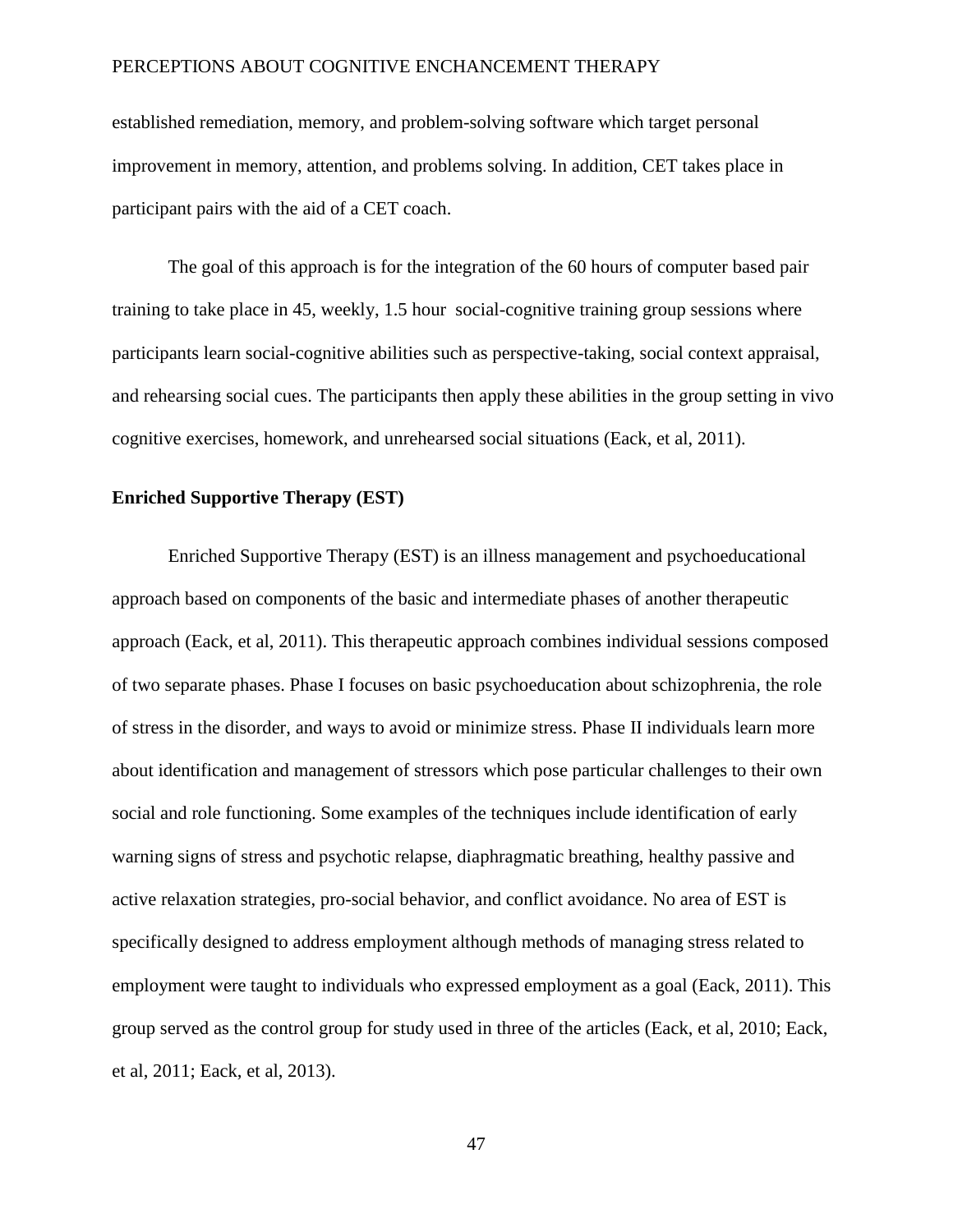# **Computer-based cognitive remediation, Neurocognitive Enhancement Therapy, Vocational training**

CET is a specific therapeutic treatment program but it is not the only targeted cognitive remediation for patients with schizophrenia. A small (sample of 14 patients) study from Yale implemented a computer-based cognitive remediation (CCR) aimed at improving cognitive visual memory (Surti, et al, 2011). This program demonstrated improvement in visual learning for the patients involved.

A program implemented at Yale randomly placed patients into a program of either Neurocognitive Enhancement Therapy (NET) and vocational training or vocational training alone. NET is a computer based cognitive enhancement program aimed specifically at workplace related cognitive issues focusing on improving attention, language, memory, and executive functioning (Greig, et al, 2007). NET includes social information processing and a work feedback group. Data analysis showed higher standardized scores for those with NET and vocational training than vocational training alone (Greig, et al, 2007). Using another approach a 3-month trial of 42 patients used various training methods (a form of teach back, inductive reasoning exercises, compensatory strategies, and work in memory enhancement) to facilitate cognitive improvement and emotional perception (van der Gaag, Kern, van den Bosch, & Libermann, 2002).

# **Recovery domains**

Studies of therapeutic cognitive interventions identified specific areas of cognitive remediation and rehabilitation. The articles separated the recovery areas into two broad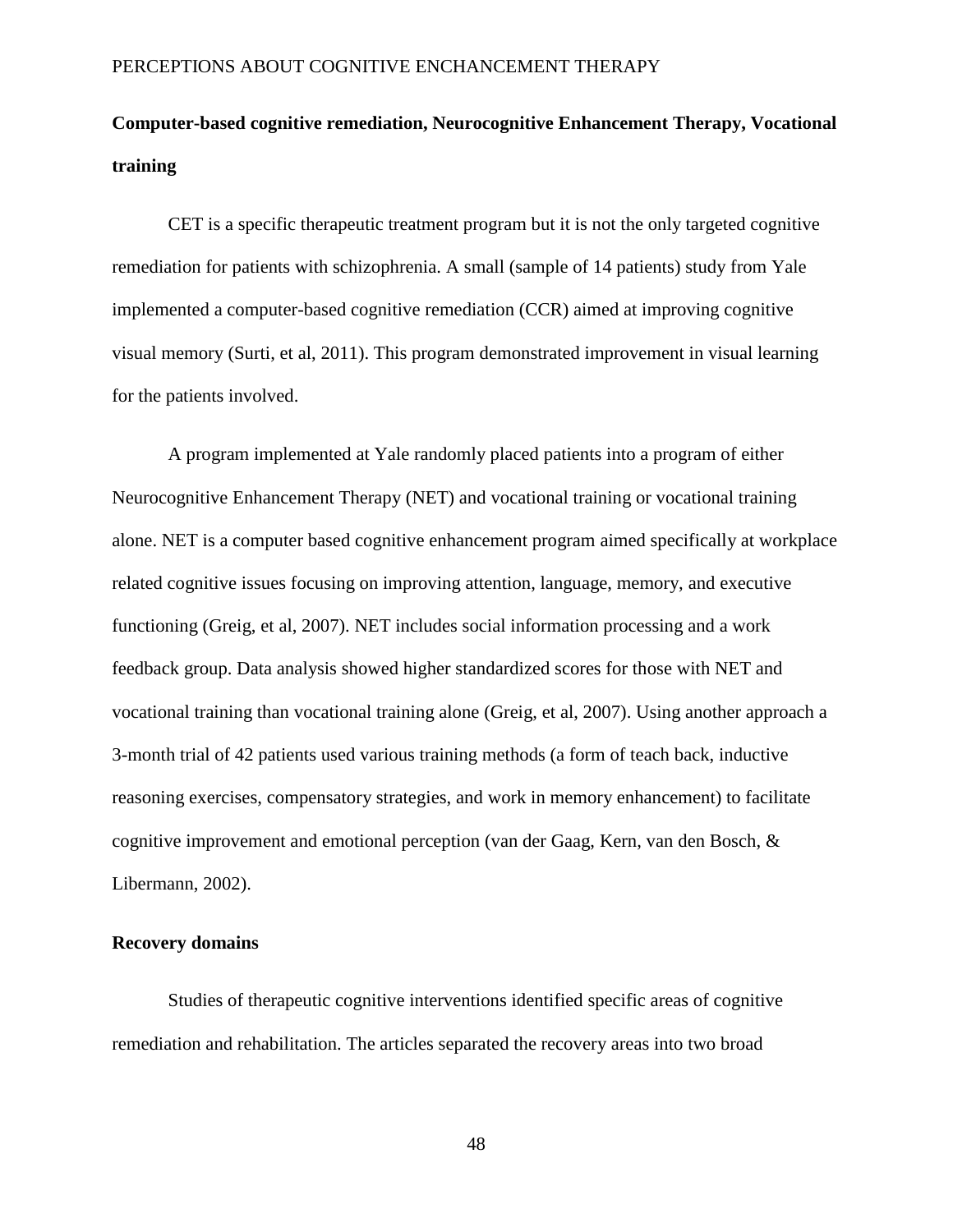categories: neurocognitive and social cognitive (Eack, et al, 2011; Thornsen, et al, 2014; Eack, et al, 2011; Chou, et al, 2012; Kaneko & Keshaven, 2012).

#### **Neurocognitive**

Neurocognitive recovery is demonstrated recovery in the areas which support the higher areas of thinking and reasoning. Supportive cognitive areas include verbal memory and attention (Eack, 2012). Cognitive remediation, specifically computer based cognitive remediation, have statistically significant effects on neurocognition when compared to supportive but non-cognitive focused therapeutic interventions (Eack et al, 2011; Surti, et al, 2011; Kaneko & Keshaven, 2012).

Patients in CET demonstrated improvement in simple reaction time, choice reaction time, and visual-spatial scanning compared with EST (Eack, Greenwald, Hogarty, Cooly, DiBarry, Montrose, & Keshaven, 2009). They also demonstrated improved verbal and working memory along with better executive functioning, language ability, psychomotor speed, and neurological soft signs compared to the EST group (Eack, et al, 2009). When taken as part of an aggregate score these results suggest that the computer based cognitive remediation maybe the most important factor in neurocognitive improvement (Bell, et al, 2007; Eack et al, 2011; Surti, et al, 2011; Kaneko & Keshaven, 2012).

## **Social Cognitive**

Social cognitive improvement facilitates and improves interactions and interpersonal relationships (Eack, 2012). A variation on this is vocational improvement (Greig, et al, 2007). Although a separate domain from social cognition there is enough overlap to justify addressing vocational improvement. Results from one study demonstrated vocational improvement even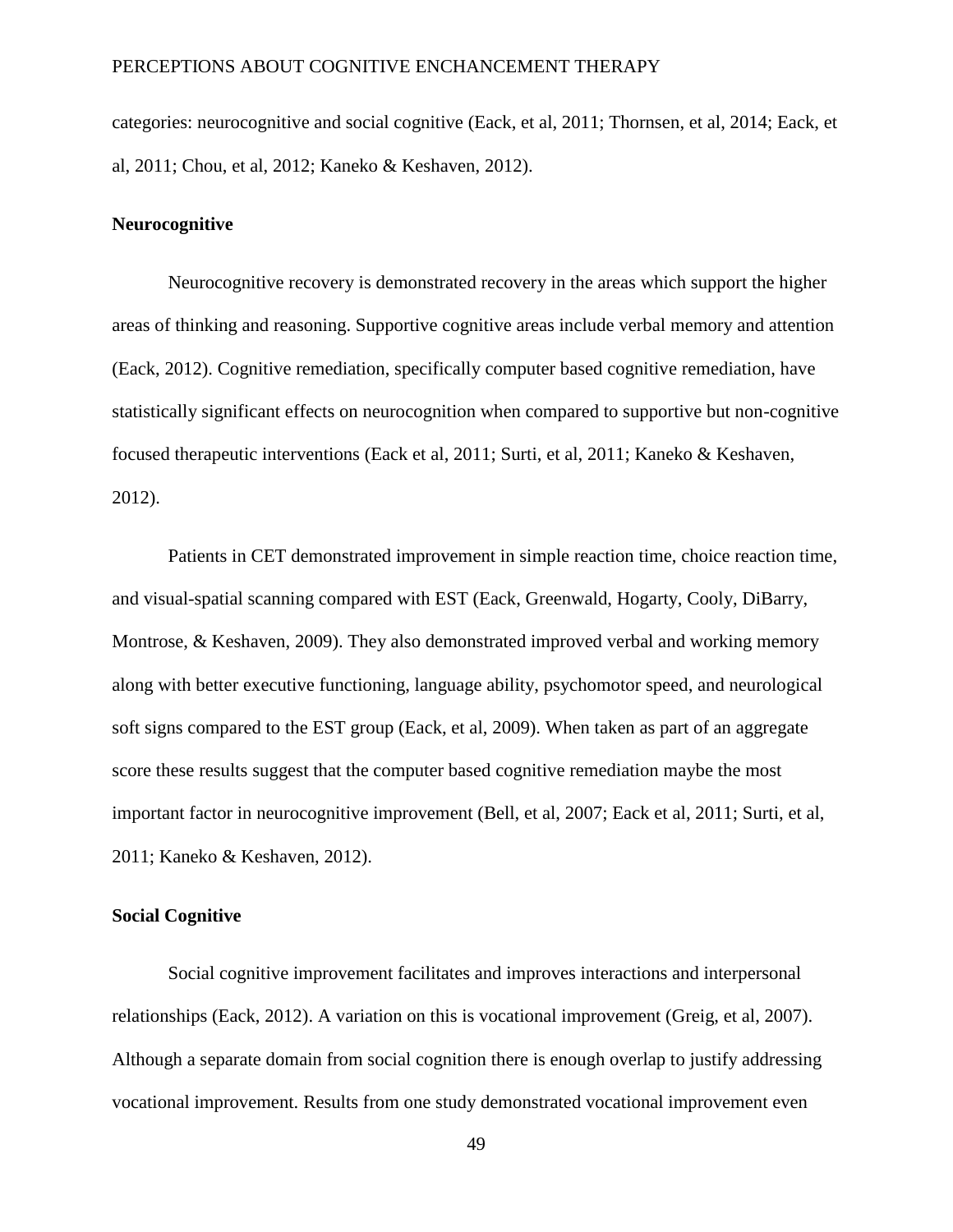when vocational rehabilitation was not a focus of the program (Eack, et al, 2011). In the Eack, et al, (2011) study patients in a CET program focused on social-cognitive groups by: responding in unrehearsed social exchanges, presenting homework, participating in cognitive exercises that focus on experiential learning, providing feedback to peers, and chairing homework sessions (Eack, 2011). The goal of the program is to teach adaptation in social situations which is why they are able to cope with work stress and situations without specific vocational training. CET participants would set goals before the program and could state employment as a goal but there was no specific program tailoring (Eack, 2011).

When paired with interventions aimed at neurocognitive improvement, social cognitive and vocational rehabilitation programs were significantly more successful. Using employment as a standard, those who went through a program that addressed both neurocognitive remediation and vocational rehabilitation were able to work more hours and earn more salary then those who had only undergone traditional therapy (McGurk, Mueser, DeRosa, & Wolfe, 2009; Greig, Zito, Wexler, Fiszdon, & Bell, 2007).

Individuals in the CET study group were more likely to obtain new employment than those in EST group (54% vs 18%), they were more likely to maintain employment (54% vs 18%), and they were more likely to gain skilled employment (39% vs 18%) (Eack, 2011). Those individuals also had higher reported earnings and job satisfaction scores and found the CET group scored higher with statistical significance (p=.044; .009) (Eack, et al, 2011).

Social cognitive functioning showed similar results to vocational rehabilitation outcomes; there was significant improvement with combination neurocognitive and vocational therapy (McGurk, et al, 2007; Greig, et al, 2007, Kaneko & Keshavan, 2012; Surti, et al, 2011).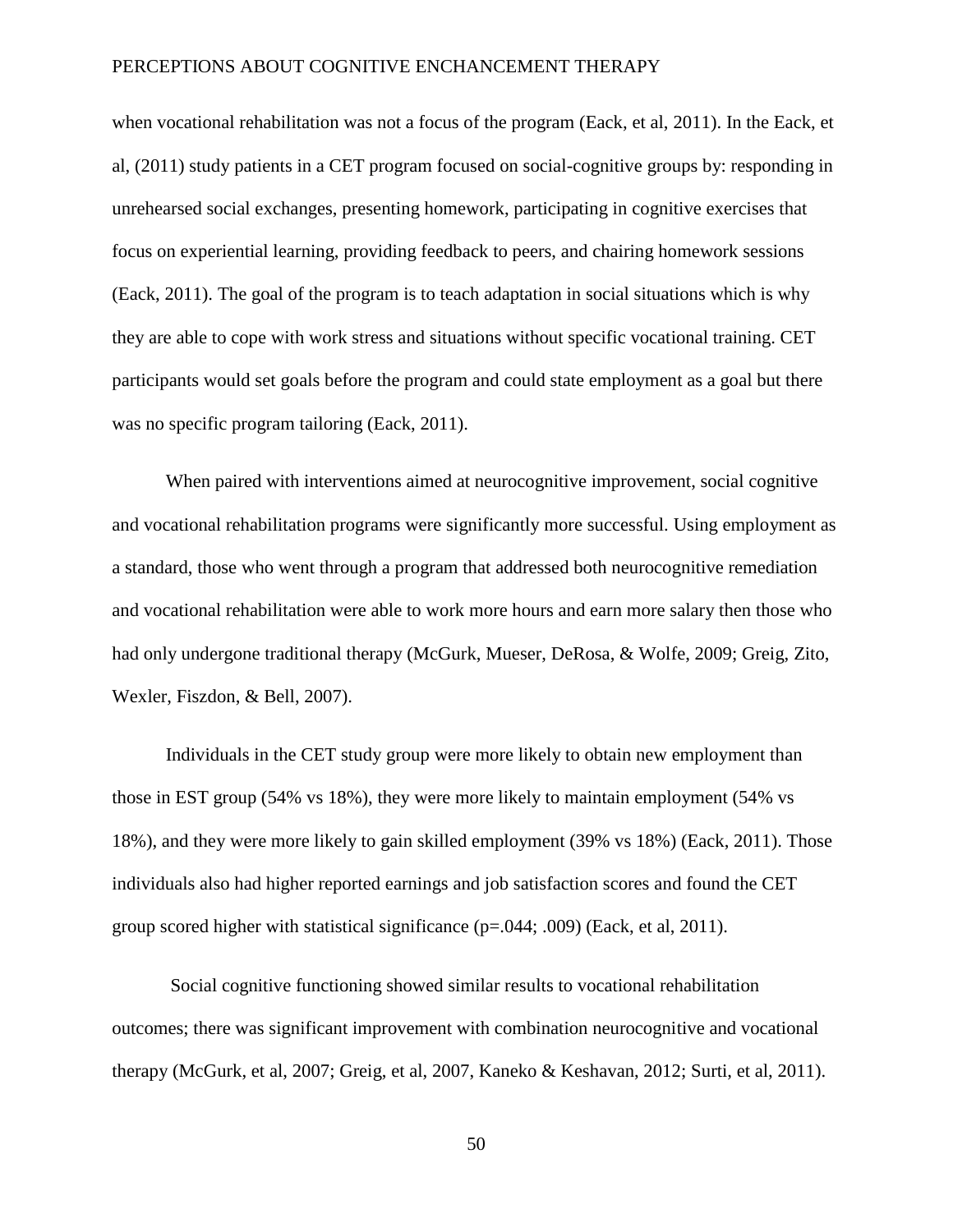In the McGurk et al. (2007) study, patients who attended a computer based cognitive training and vocational rehabilitation worked more internship hours and earned more wages upon comparison of Mann-Whitney U tests than vocational rehabilitation alone.

The evidence gathered during the literature review presents a compelling case for further examination of computer based cognitive therapeutic intervention for patients with schizophrenia as a means of recovery. This region as of the study date has no program implemented.

# **Project Overview**

This study used a mixed-methods approach to examine the following research questions:

- 1. Research question Quantitative: Does participation in CET training increase knowledge and encourage implementation by mental health providers in the state in which the study was conducted?
- 2. Research Question Qualitative: What are the perceptions of the participants related to barriers and facilitators for implementation of a CET program in the study region?

The quantitative portion used data obtained from pre-and post-training surveys given to participants who attended the two training sessions offered on April  $12<sup>th</sup>$  and  $13<sup>th</sup>$ , 2016. The qualitative portion of the study obtained data in face-to-face interviews conducted with voluntary participants based upon a standard set of questions.

#### **Methods**

**Study Design:** The study used a descriptive design to examine the research question. The quantitative study was conducted using pre-and post-training surveys included in the education packets provided to all registered participants of the CET lunch and learn on April 12<sup>th</sup> and the full educational workshop on April  $13<sup>th</sup>$ . It was noted if participants attended either both days or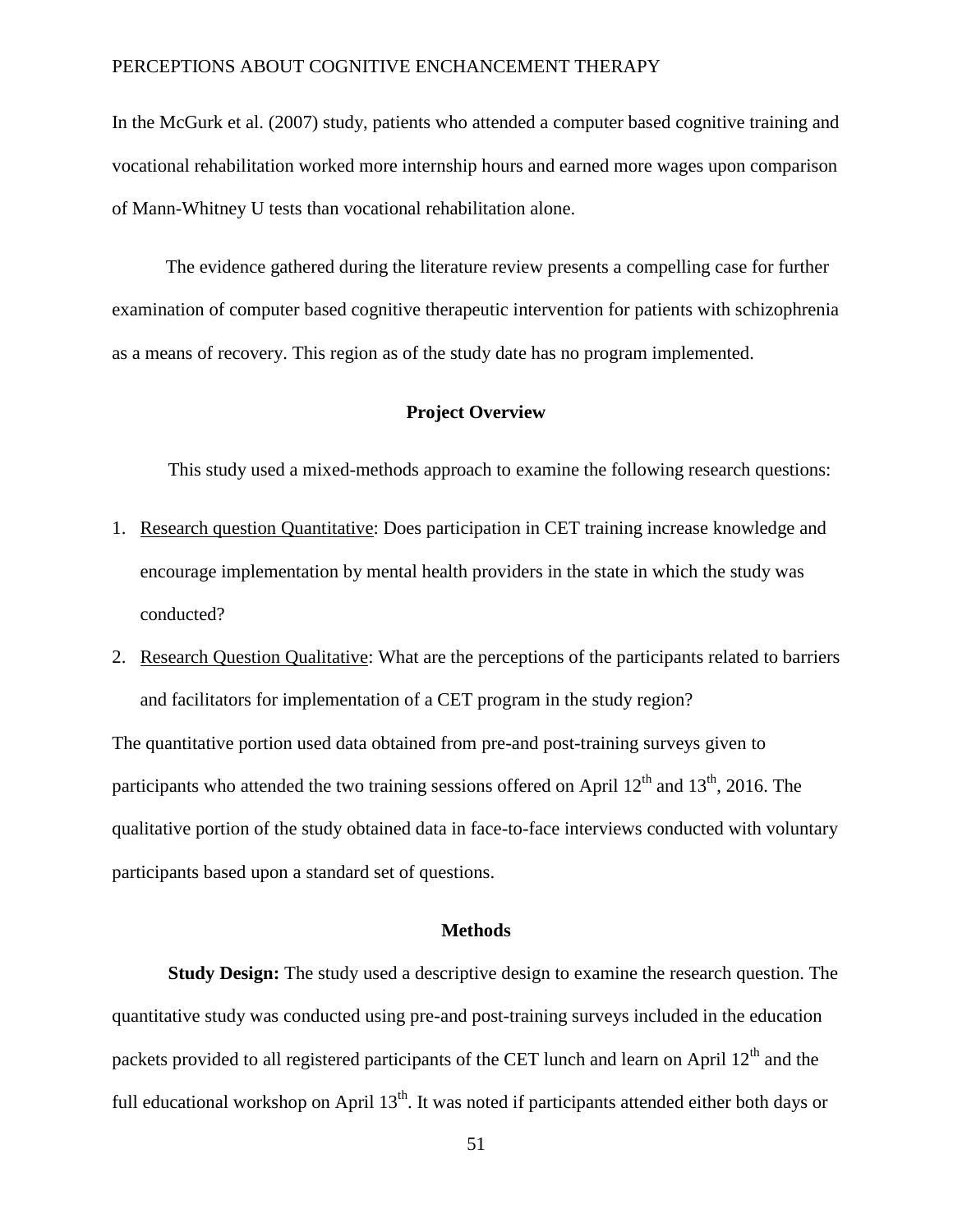only one day. The survey data collected was completely anonymous but did collect basic demographic information including sex, profession, and years in practice.

A qualitative study was conducted 14 months after the training sessions using face-toface interviews to examine the perceptions of key stakeholders about CET and to identify facilitators and barriers to its implementation at a local mental health facility.

**Sample:** The sample for the quantitative portion of the study consisted of 44 staff members and providers who participated in the 'Lunch and Learn' and 51 participants in the workshop. A convenience sample was used. The sample for the qualitative portion of the study consisted of 5 practitioners and administrators who participated in the training.

**Inclusion and Exclusion criteria:** The inclusion criteria were that the participants should be employed at the regional mental health facility as either a mental health practitioner (including nursing, psychology, and social work) or administrator, attended the CET training, and be willing to participate in audio-taped interviews.

**Human subjects protection:** A waiver of informed consent was provided by the Institutional Review Board of the sponsoring University for the quantitative portion of the study. All participants in the qualitative portion of the study provided informed consent before the interviews. The Institutional Review board approved all study materials and measures to maintain confidentiality were maintained throughout the study. The participants were deidentified and assigned numbers 1-5.

**Instruments:** Quantitative data were collected using two, (pre- and post-) one 10 item and one 13 item, Likert scale survey that assessed basic demographic information about the training participant including gender, race, and profession. A pre- and post- training survey was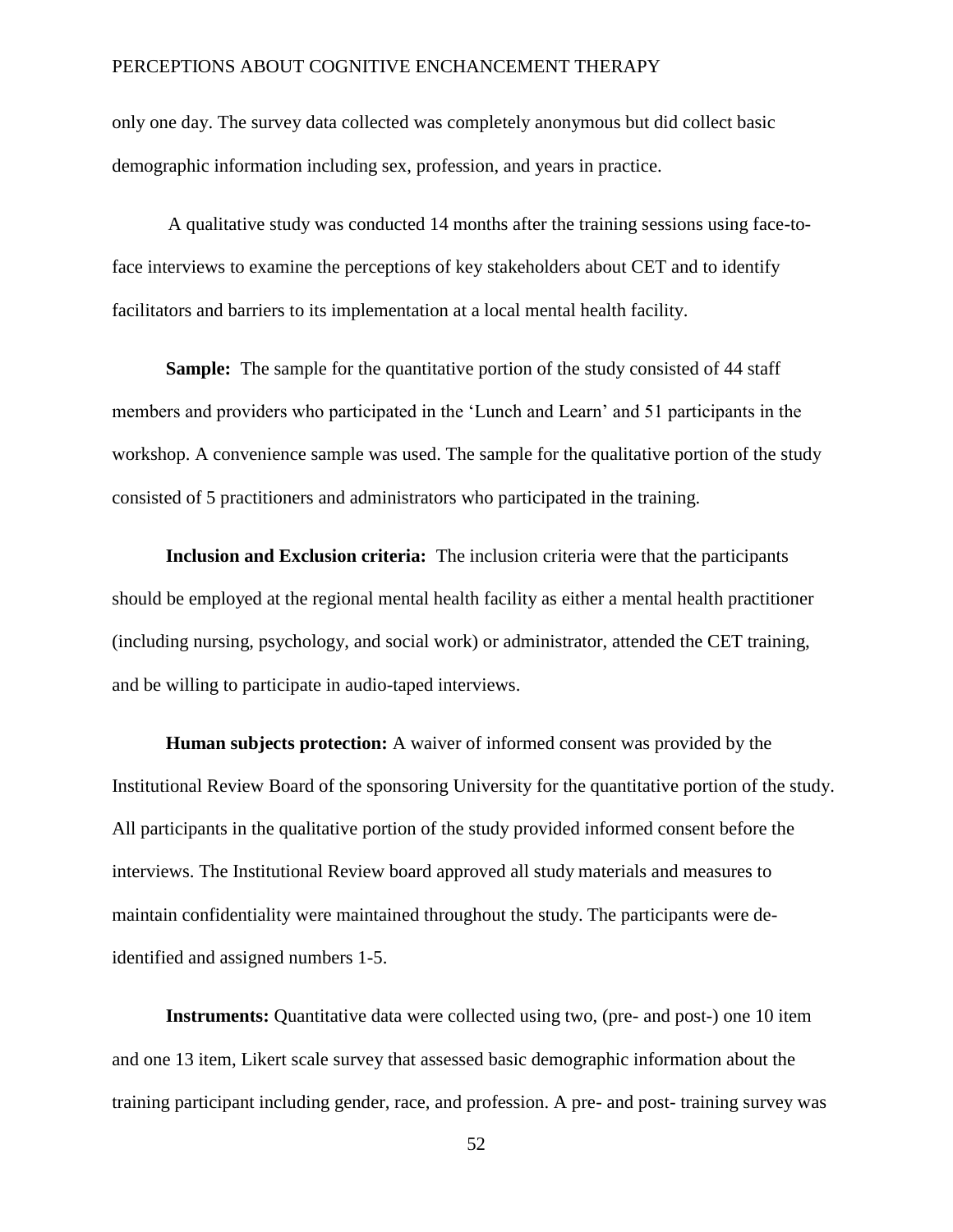used to measure knowledge of the topic of the training. Survey items are identified in Appendix B and C. Response choices ranged from strongly disagree (lowest response choice) to strongly agree (highest response choice). Scores ranged from 1 to 5, with higher scores indicating a higher level of agreement. The final three items on the post survey evaluated the training, trainer, and allowed for comments.

Qualitative data were collected using a semi-structured interview guide. It included 20 questions that addressed the individual's current profession, their number of years in their profession, their current role in their organization, their individual thoughts, attitudes, and beliefs about CET in general and implementation of CET in this region in particular. The interview guide is displayed in Appendix A.

# **Data Collection**

Quantitative survey data were collected at the beginning and end of each training session. Five to ten minutes were given at the beginning of each session to allow participants to complete the pre-training survey; and time was allowed at the end of the sessions for completing the posttraining survey. All training attendees did not complete the pre-and post-training surveys but participation represented a substantial portion of attendants at the 'lunch and learn' and the workshop.

Qualitative data were collected through semi-structured interviews conducted with the participants to determine the facilitators and barriers to implementation in a local facility. The principle investigator conducted the interviews; interviews were audio-taped, notes taken in a field journal, and transcribed for the purposes of data analysis. Interviews lasted approximately between 30 and 45 minutes in length.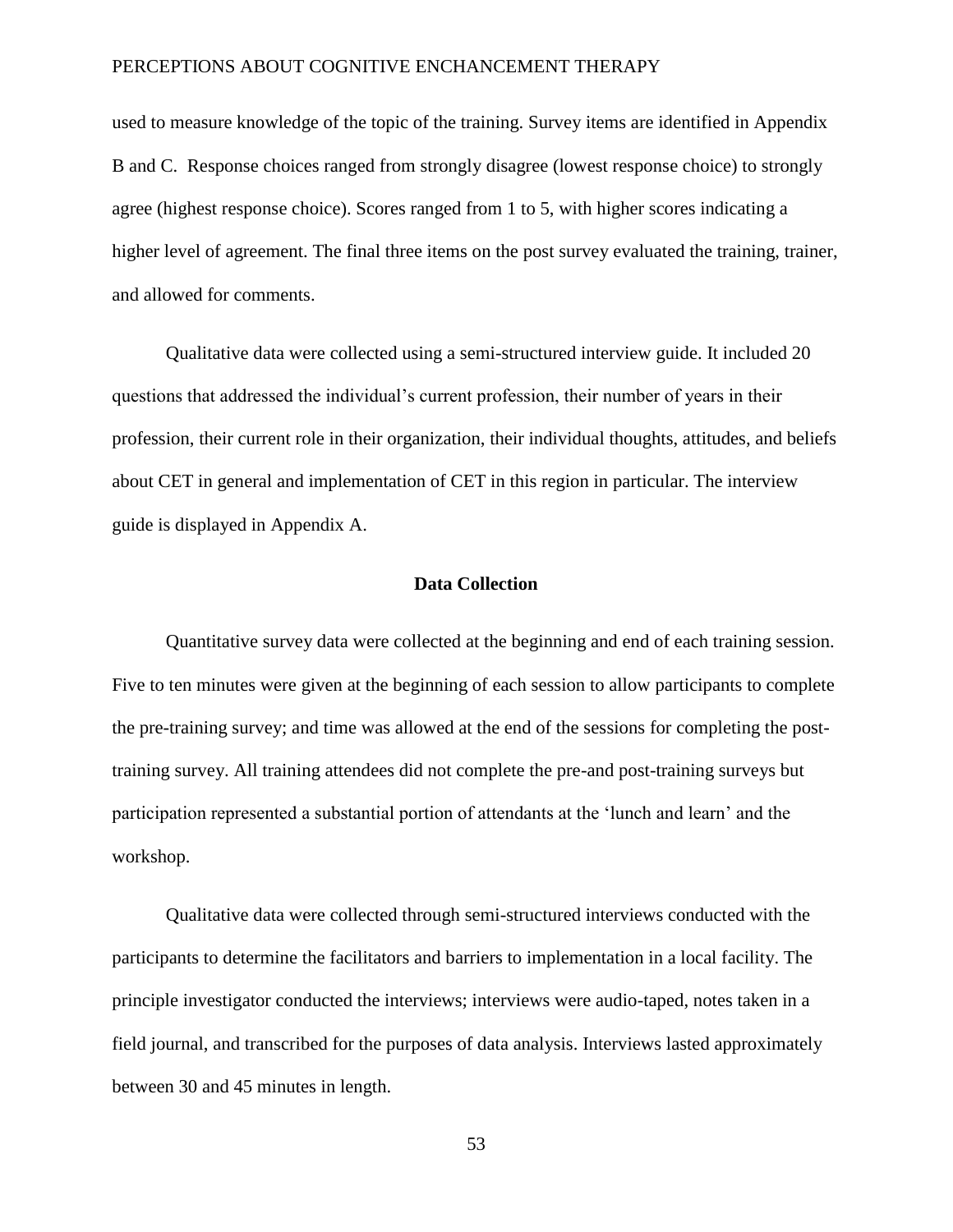### **Data Analysis**

Quantitative data were entered onto a Microsoft Excel spreadsheet for the purpose of analysis. Data analysis was conducted using SPSS statistics software. Descriptive statistics for the demographic data utilized the *Chi*-square test to examine differences between pre- and posttest participants statistical significance. The survey questions were analyzed using independent *t*tests and made use of Levene's test for equality of variance where appropriate to examine differences in pre- and post-test main outcomes of interest.

Qualitative data analysis was conducted by qualitative content analysis which involved a review of participant narratives. Relevant statements were organized into smaller units which were identified by key words. These key words were identified by repetition in answers by multiple participants to the same question. These were then examined for similar themes which were then used to group the statements. Once the themes had been identified each theme was categorized as either a facilitator or a barrier to implementation of CET.

# **Data Trustworthiness**

Investigators employed multiple strategies to ensure data validity and reliability. Triangulation was a priority to promote credibility of study findings. For example, the quantitative survey data allows for an objective measure of participant's baseline knowledge and attitudes toward CET prior to training intervention. The interviews were audio recorded with notes taken in a field journal, reviewed and then transcribed to ensure accuracy and understanding of participant answers. Peer review among members of the research committee occurred to ensure accuracy of both quantitative and qualitative findings and interpretation.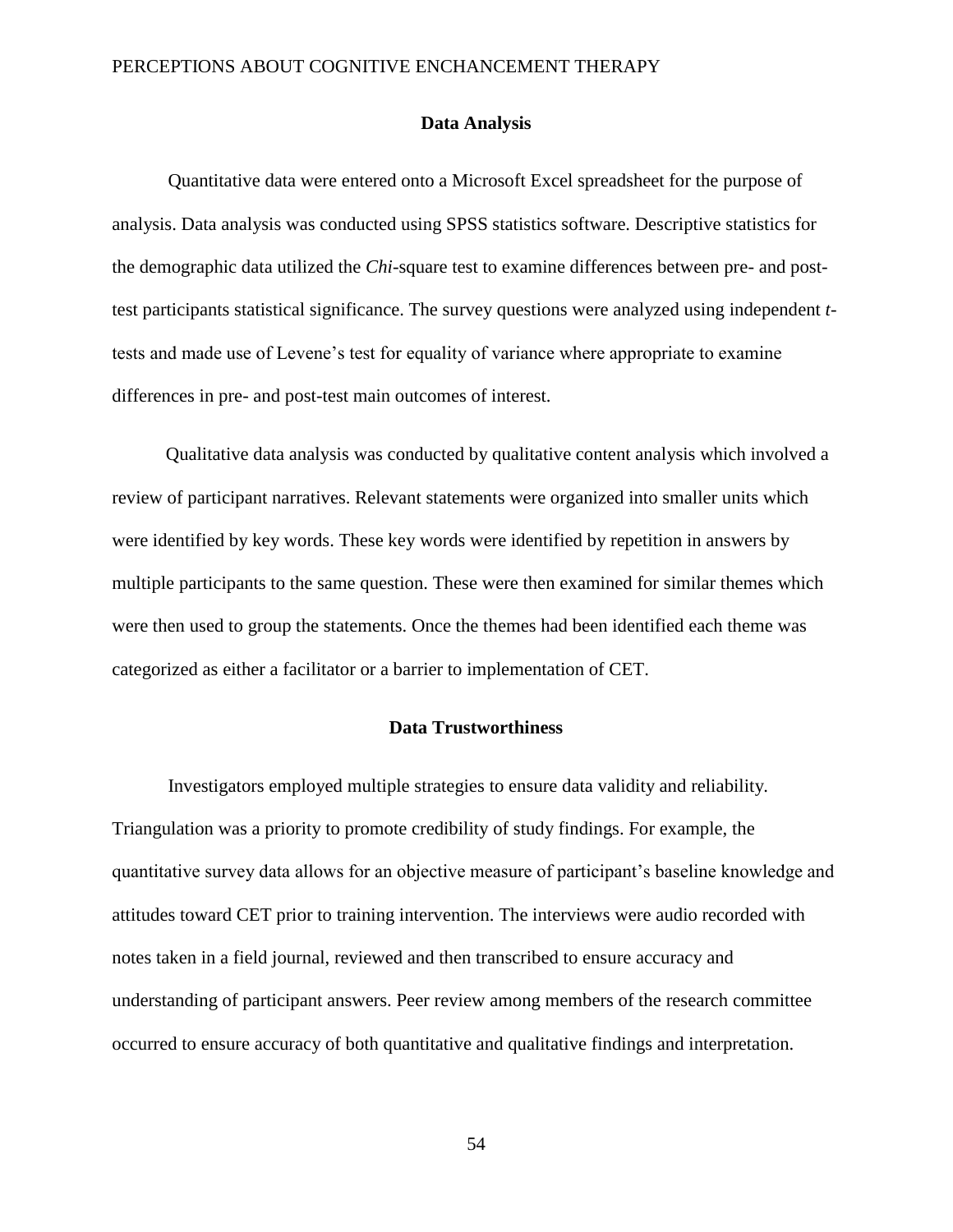### **Findings**

# **Quantitative Results**

## **Sample Characteristics**

The Lunch and Learn training sample was primarily female (83.3%), white (81.2%), and of the counseling disciplines (58.1%). The majority of participants have worked greater than six years (52.9%). In addition, in the workshop participants were primarily female (75.8%), white (80.2%), and of the counseling discipline (73.1%). The majority of those attending the workshop had worked for five years or less (54.9%). There were no significant demographic differences in the samples responding to the pre- and post- surveys for both the Lunch and Learn and workshop (see Table 1). However, 47.3% of those who attended the workshop also attended the Lunch and Learn.

# **Changes in knowledge for Lunch and Learn and Workshop**

#### *Lunch and Learn*:

Before the Lunch and Learn the average rating of having a good understanding of cognitive dysfunction in mental illness was 2.36 (SD=.89). After the Lunch and Learn the average rating of having a better understanding of cognitive dysfunction in mental illness was 3.30 (SD=.64). The finding of a better understanding of cognitive dysfunction in mental illness after the lunch and learn was statistically significant. In a similar fashion, the average scores on knowledge about cognitive recovery strategies and familiarity with CET were 2.02 (SD=.82) and 1.55 (SD=.88), respectively. The average ratings in having more knowledge about cognitive recovery and more familiarity with CET were 3.26 (SD=.58) and 3.35 (SD=.53), respectively. In addition, average scores on the use of CET in practice and the evidence base to employ CET on a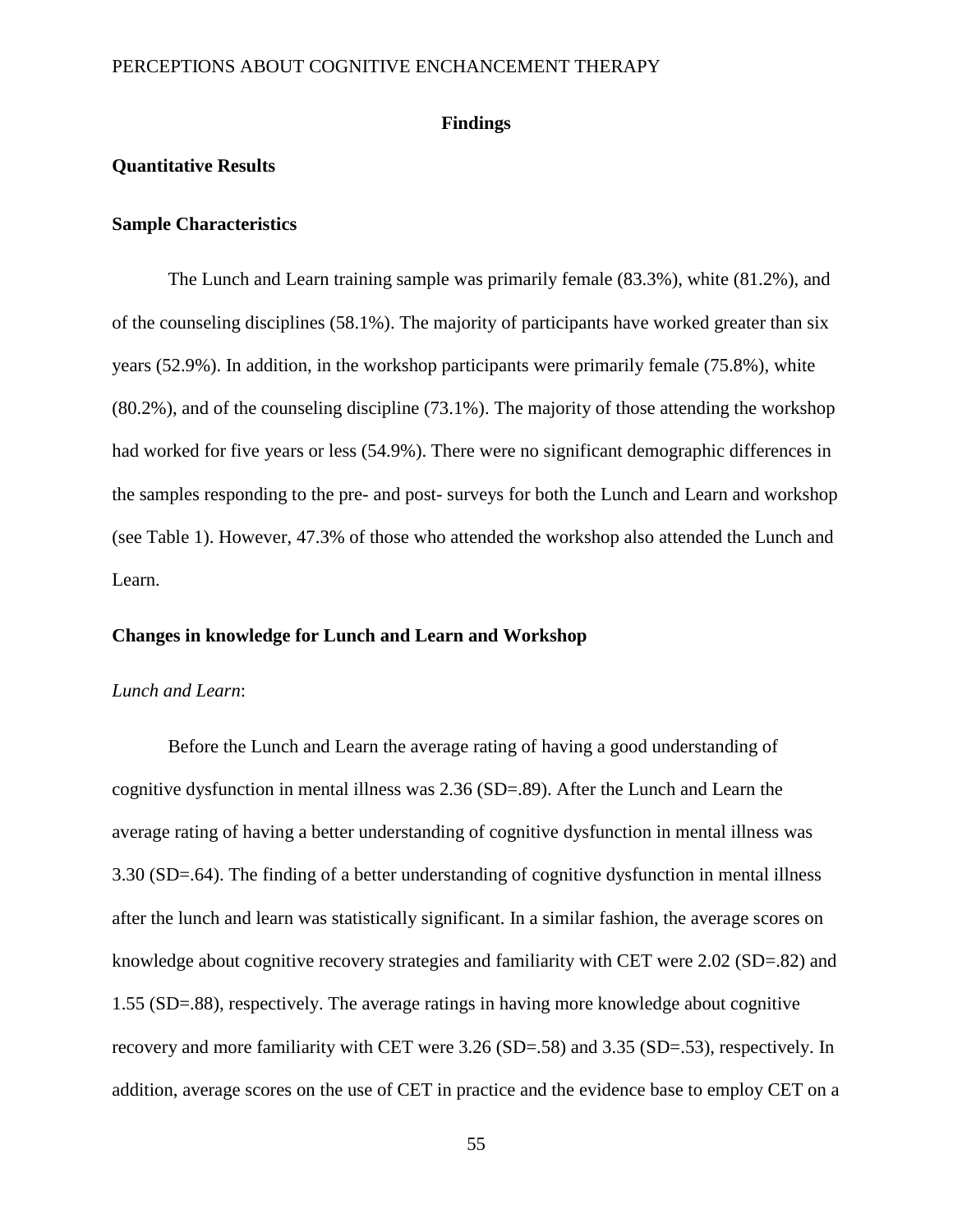wide scale were quite low  $(M=1.41$  [SD=.90] and  $M=1.57$  [SD=.76], respectively). There were significant increases in knowledge regarding the differences between neurocognitive and social cognitive function (see Table 2).

#### *Workshop:*

Before the workshop the average rating of having a good understanding of cognitive dysfunction in mental illness was 2.98 (SD=.62). After the workshop, the average rating of having a better understanding of cognitive dysfunction in mental illness was 3.29 (SD=.84). The finding of a better understanding of cognitive dysfunction in mental illness after the workshop was statistically significant. Similarly, the average scores for knowledge about cognitive recovery and familiarity with CET were 2.43 (SD=.86) and 2.22 (SD=.97) respectively. After the workshop, the average ratings in having more knowledge about cognitive recovery and more familiarity with CET were 3.26 (SD=.89) and 3.21 (SD=.75) respectively. The average scores on use of CET in practice and the evidence base to employ CET on a wide scale were also low (M=1.43 [SD=1.0] and 1.45 [SD=81], respectively). There were significant increases in knowledge regarding the differences between neurocognitive and social cognitive function (see Table 2). A note on the item "cognitive functioning is an important part of recovery," the scores on this item were high relative to the other items on this survey. There seems to be broad agreement that cognitive functioning is important part of recovery and this was further explored in the qualitative interviews.

# *Satisfaction with Lunch and Learn and Workshop*

After the lunch and learn the mean rating on intending to use CET in practice was 2.56 (SD=.67) and desire to seek more information on CET was 3.26 (SD=.54). In addition, of those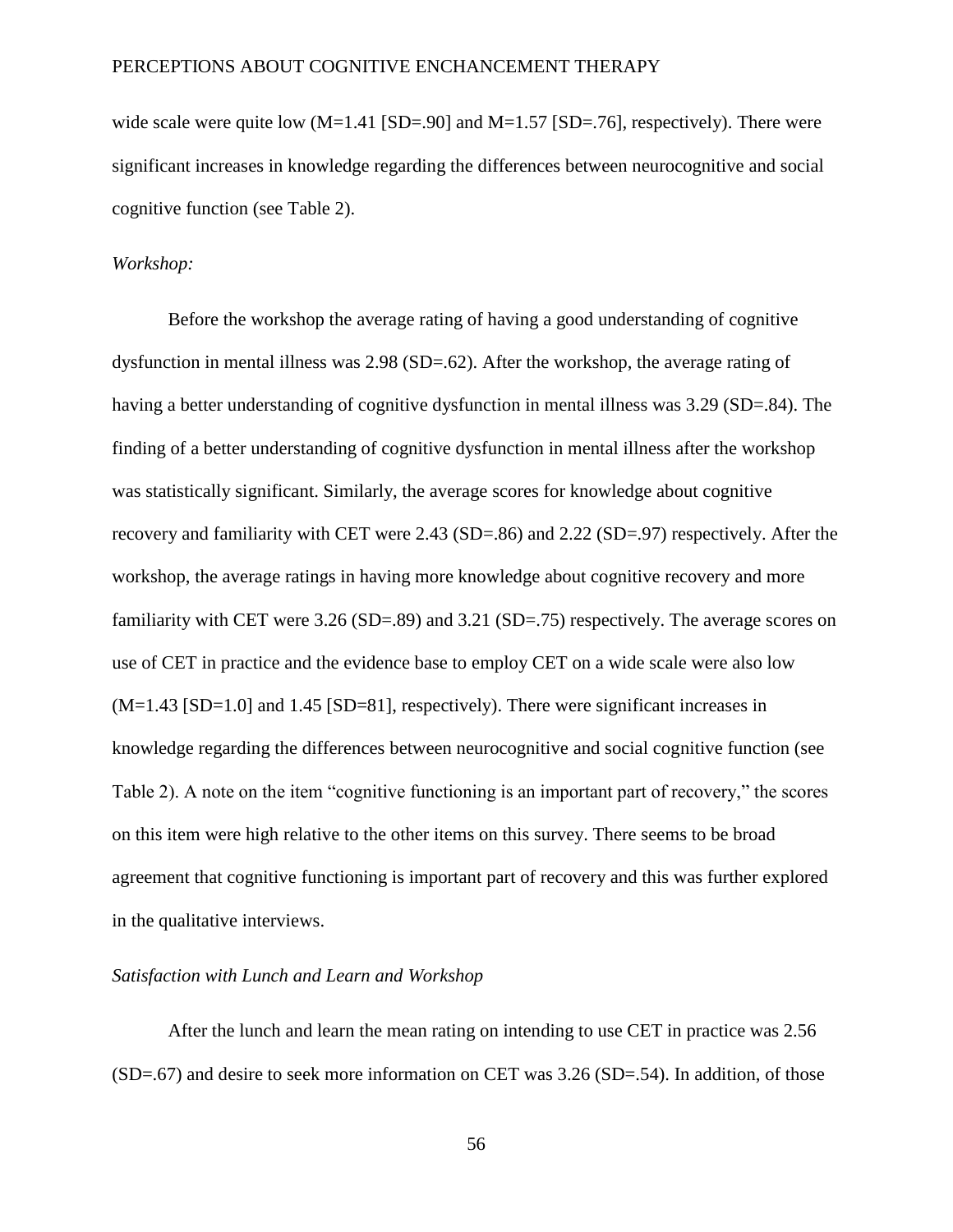who completed the post-test survey, 90.7% rated the overall training as good or excellent and 100% rated the trainer as good or excellent. After the workshop, the mean rating on intending to use CET in practice was 2.51(SD=.78) and desire to seek more information 3.10 (SD=.73). Of those who completed the workshop posttest survey, 85.7% rated the overall training was good or excellent and 90.5% rated that the trainer was good or excellent.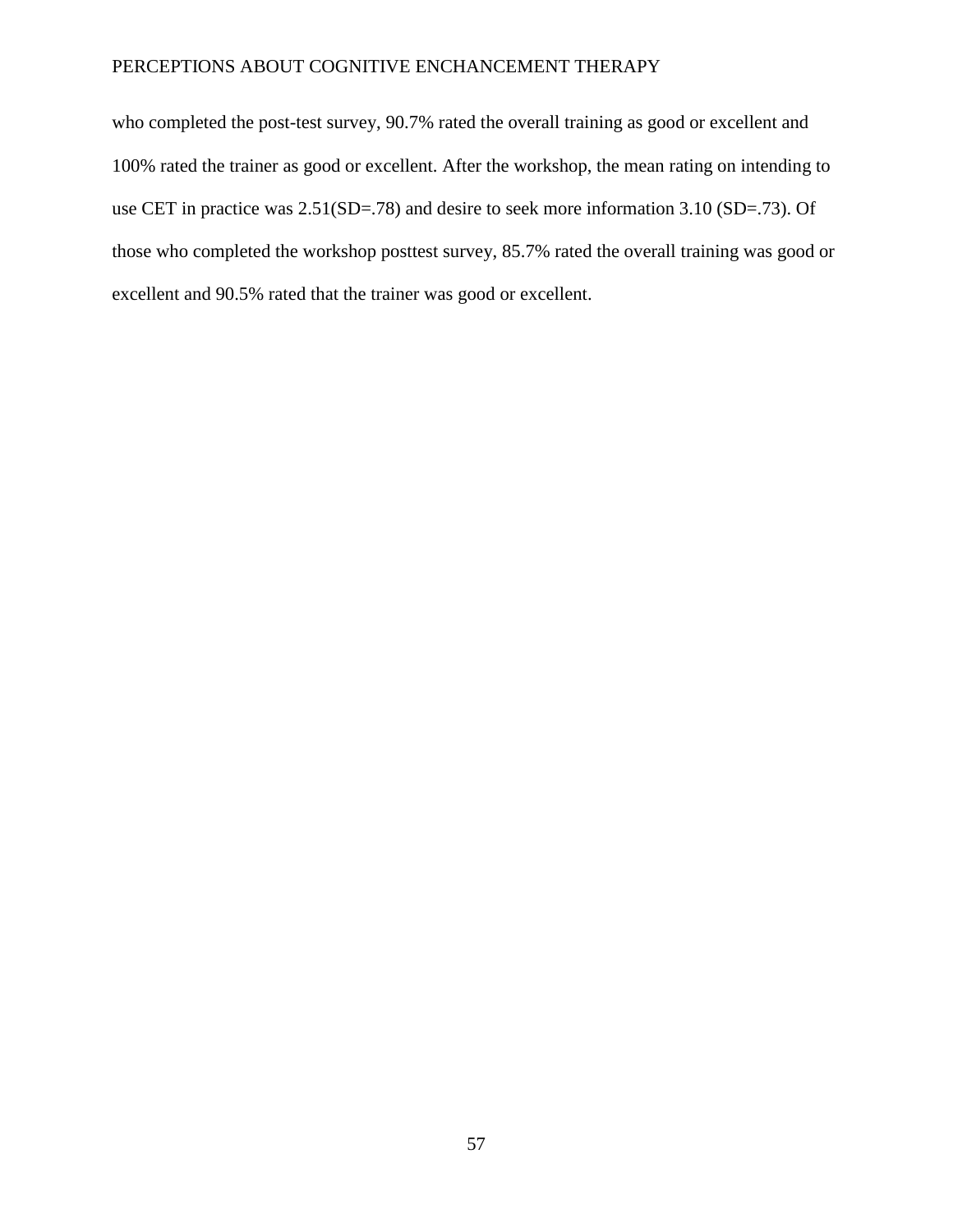|                               | Pretest        |      | Posttest         |      |                            |
|-------------------------------|----------------|------|------------------|------|----------------------------|
| <b>Lunch and Learn Sample</b> | $\mathbf n$    | %    | $\mathbf n$      | $\%$ | Chi-square(df),p-<br>value |
| Female                        | 36             | 83.7 | 34               | 82.9 | .01(1), .922               |
| White                         | 36             | 81.8 | 33               | 80.5 | $.03(3)$ , .999            |
| <b>Discipline</b>             |                |      |                  |      | .45(4), .978               |
| Counseling                    | 25             | 56.8 | 25               | 59.5 |                            |
| <b>Nursing</b>                | 6              | 13.6 | 6                | 14.3 |                            |
| Physician/APP                 | 3              | 6.8  | 3                | 7.1  |                            |
| <b>MHA</b>                    | 5              | 11.4 | 5                | 11.9 |                            |
| Other                         | 5              | 11.4 | 3                | 7.1  |                            |
| <b>Work Tenure</b>            |                |      |                  |      | $.04(3)$ , .998            |
| Less than 1 year              | 8              | 18.2 | 7 <sup>7</sup>   | 17.1 |                            |
| $1-5$ years                   | 13             | 29.5 | 12               | 29.3 |                            |
| 6-10 years                    | 10             | 22.7 | 10               | 24.4 |                            |
| More than 10 years            | 13             | 29.5 | 12               | 29.3 |                            |
| <b>Workshop Sample</b>        | $\mathbf n$    | %    | $\mathbf n$      | $\%$ | Chi-square(df),p-<br>value |
| <b>Female</b>                 | 38             | 76.0 | 31               | 75.6 | $.00(1)$ , .965            |
| White                         | 40             | 80.0 | 33               | 80.5 | .78(2), .674               |
| <b>Discipline</b>             |                |      |                  |      | $2.30(4)$ , .681           |
| Counseling                    | 36             | 70.6 | 32               | 76.2 |                            |
| <b>Nursing</b>                | 5              | 9.8  | $\overline{4}$   | 9.5  |                            |
| Physician/APP                 | $\overline{4}$ | 7.8  | $\mathbf{1}$     | 2.4  |                            |
| <b>MHA</b>                    | 5              | 9.8  | 5                | 11.9 |                            |
| Other                         | $\mathbf{1}$   | 2.0  | $\boldsymbol{0}$ | 0.0  |                            |
| <b>Work Tenure</b>            |                |      |                  |      | $1.06(3)$ , .786           |
| Less than 1 year              | 12             | 23.5 | 10               | 23.8 |                            |
| $1-5$ years                   | 14             | 27.5 | 15               | 35.7 |                            |
| 6-10 years                    | 13             | 25.5 | 10               | 23.8 |                            |
| More than 10 years            | 12             | 23.5 | $\tau$           | 16.7 |                            |

# **Table 1: Sample Demographics**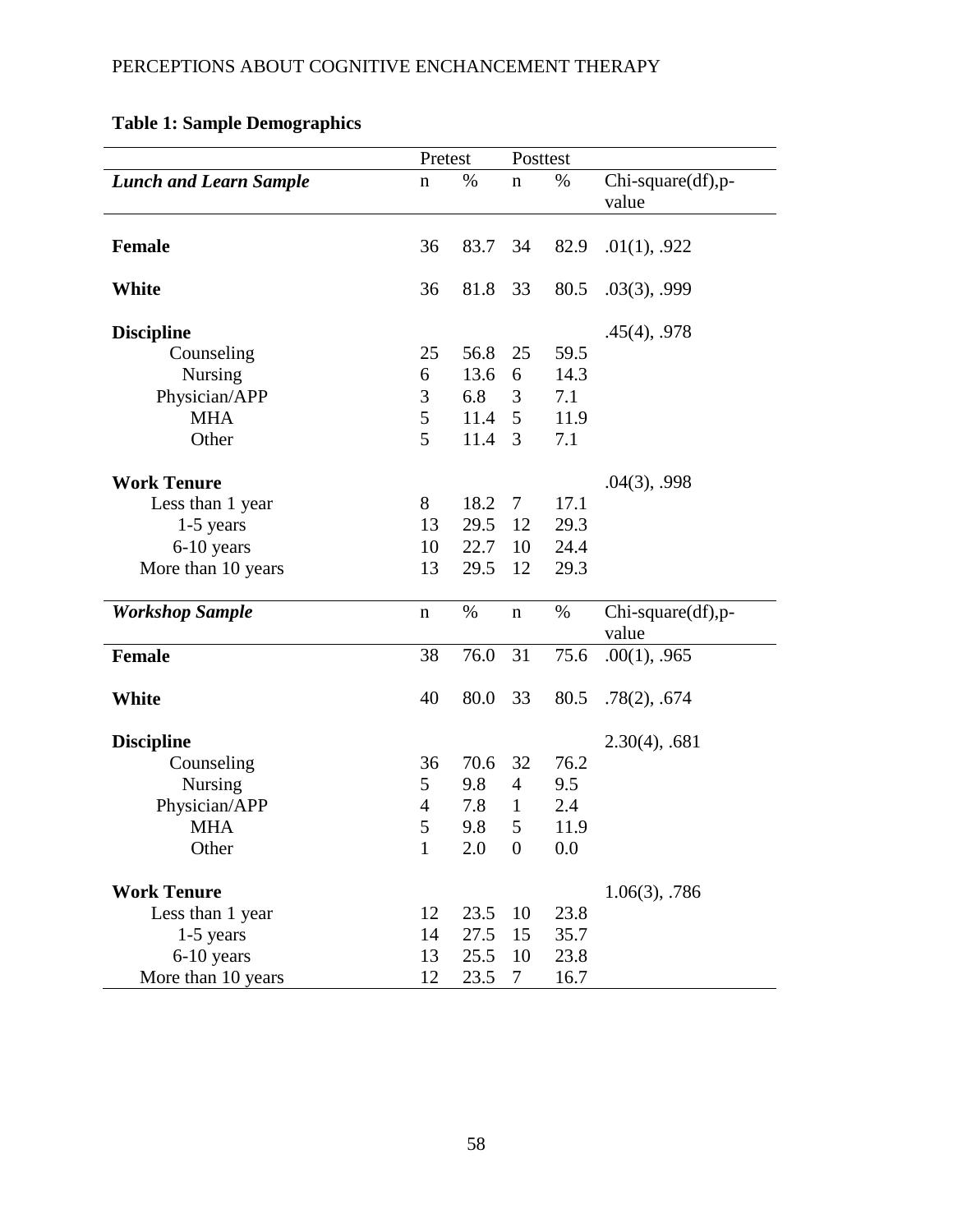|                                                                      | Pretest |           | Posttest |           |                        |
|----------------------------------------------------------------------|---------|-----------|----------|-----------|------------------------|
| Lunch and Learn $(N=44)$                                             | M       | <b>SD</b> | M        | <b>SD</b> | $T(df)$ , p-value      |
| I understand the differences in neurocognitive and social cognitive  | 2.27    | .92       | 3.09     | .65       | 4.80(77.15), < 0.0001  |
| function.                                                            |         |           |          |           |                        |
| I believe that cognitive function improves with improvement of other | 2.89    | .78       | 3.05     | .98       | $.85(85)$ , $.400$     |
| symptoms of mental illnesses.                                        |         |           |          |           |                        |
| Medication management will improve cognitive function.               | 2.77    | .83       | 2.72     | .96       | $.27(85)$ , $.788$     |
| Negative symptom improvement is not related to cognitive             | 1.42    | .91       | 1.28     | 1.16      | $.62(84)$ , $.536$     |
| improvement.                                                         |         |           |          |           |                        |
| Cognitive improvement is an important part of recovery.              | 3.45    | .70       | 3.65     | .61       | $1.40(85)$ , .166      |
|                                                                      |         |           |          |           |                        |
| $Workshop(N=51)$                                                     | M       | <b>SD</b> | M        | <b>SD</b> | $T(df)$ , p-value      |
| I understand the differences in neurocognitive and social cognitive  | 2.55    | .83       | 3.24     | .66       | $4.47(90.84)$ , <.0001 |
| function.                                                            |         |           |          |           |                        |
| I believe that cognitive function improves with improvement of other | 3.10    | .78       | 3.21     | .84       | $.69(91)$ , $.492$     |
| symptoms of mental illnesses.                                        |         |           |          |           |                        |
| Medication management will improve cognitive function.               | 2.96    | .66       | 2.86     | .75       | $.71(91)$ , $.481$     |
| Negative symptom improvement is not related to cognitive             | 1.22    | .88       | 1.19     | 1.15      | .12(91), .905          |
| improvement.                                                         |         |           |          |           |                        |
| Cognitive improvement is an important part of recovery.              | 3.57    | .50       | 3.62     | .49       | .49(91), .627          |

# **Table 2. Changes in CET knowledge scores from Pre to Posttest**

Notes: Differences between groups were based upon independent sample t-tests and Levene's test for equality of variance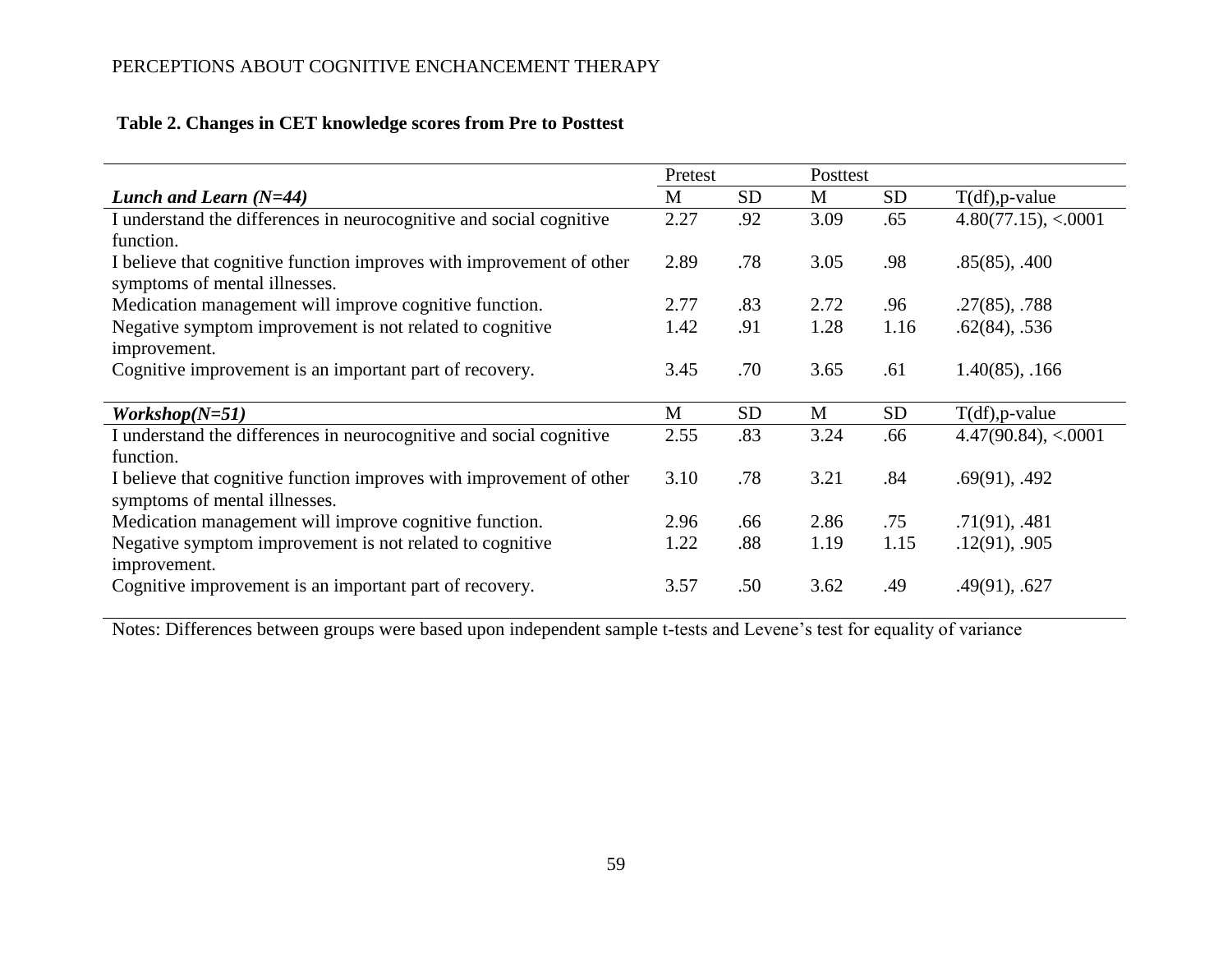# **Qualitative Results**

The qualitative interviews provided information from practitioners and administrators about facilitators and barriers that the organization might face if they choose to implement a CET program. In general, the participants recognized the need for change in the organization to improve patient outcomes. Facilitators to implementation identified by the participants were: a desire to implement evidence based practice and a search for the best evidence based interventions; participants further had a positive perception about patient participation, facilities which have some analogous systems and programs in place. Barriers to implementation identified by the participants include duration of patient stay vs. duration of the CET intervention, the perception of the medical model at the hospital vs. a recovery model, and some logistical issues.

## **Need for change**

A consistent theme between each interview participant was the need for a change in practice and culture at the hospital. The interview participants spoke about their desire to attend the CET training to gain more knowledge and insight into where the research was going:

*CET is an alternative treatment and a way to treat from a holistic stand point. We treat the body with medications but we need help in the area of group and alternative interventions at (*the facility*).*

*I can say there needs to be an alternative intervention under the umbrella of evidenced based practice implemented.*

The interview participants expressed a readiness to move away from a medication only intervention model and move toward one that is more recovery focused.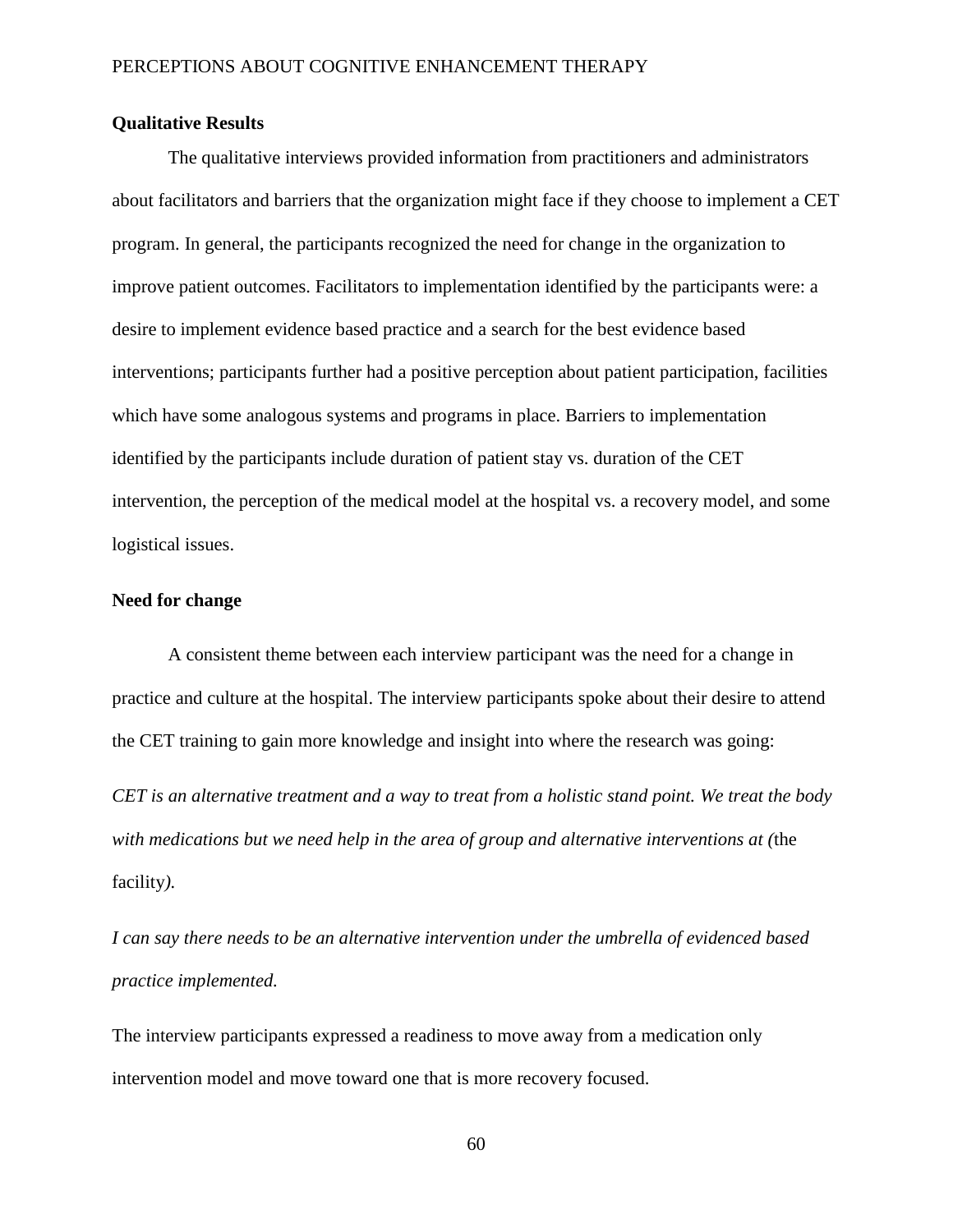# **Evidenced Based Practice**

The desire for change comes along with a desire to implement change based upon evidence based practice (EBP) solutions. This applies not to just CET in particular, but the theme of change in practice, in general:

*I attended the CET training because I am seeking out EBP that could impact the population and I wanted to know more.* 

*Right now mental health is hot because of parity laws and unbiased laws. Organizations are getting excited about it. Mental health has existed at the edges of nursing and we have to strive to EBP models, use research, and employ strict standards. This seemed like a good opportunity for expansion to new interventions.*

The staff is looking for new evidenced based ways to serve the patient population beyond the normal medical model. The atmosphere of readiness for change and staff search for new and innovative EBP foster an environment where new program implementation maybe possible.

## **Patient involvement**

Participants also agreed that patients would be open and even enthusiastic to participate in a CET program if one began in the local area:

*I feel like patients would participate, I absolutely do. Patients feel like they are being housed here not treated. They would be curious, especially if staff were involved and engaged.* 

*Patients are open to classes, the majority are.* 

*When you think about CET, I think they would embrace it because, they know that meds work but they are looking for alternative support or further help with patients who are not med compliant.*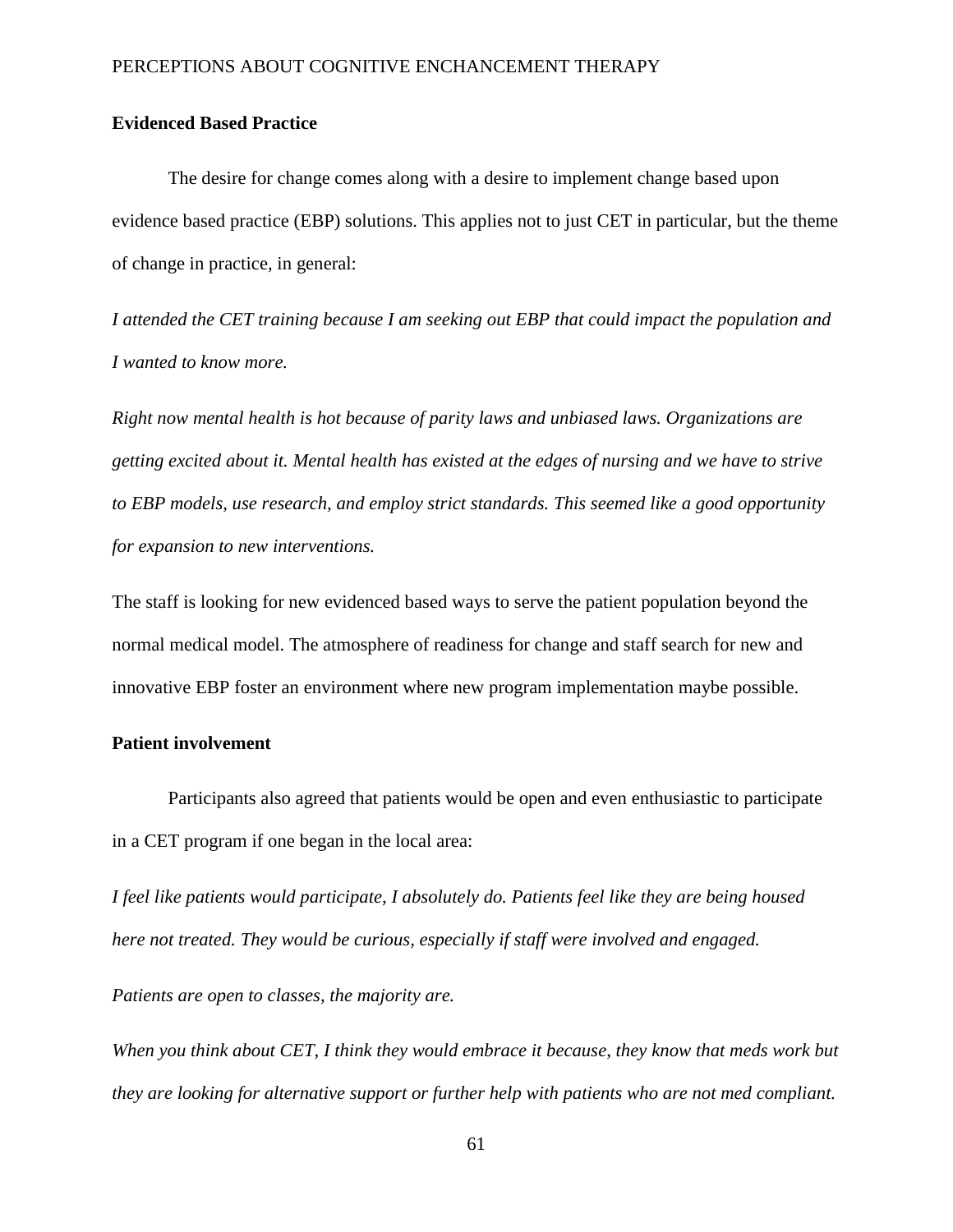# *Patients generally respond well to something new and fun.*

CET properly introduced and implemented would be an attractive alternative treatment for many of the patients. These quotes are particularly enlightening in light of the next facilitator: analogous systems already in place.

# **Analogous Systems-similar interventions already offered**

A local facility has an area with access to a variety of activities addressing areas of patient need. This is an area that houses programs which are focused on holistic wellness and recovery. It offers an opportunity for enrichment for the patients. The existence of this area in the mindset of the population was a positive facilitating factor for the interview participants:

*Patients respond well to our recovery mall, I think this would be similar. Seeing this as another opportunity to gain something from this technology would make it attractive.* 

*It involves group, individual, and computer based training; it is similar to the (enrichment center).*

*Easiest part (of implementation) is some already available resources and some structures in place that could facilitate.* 

With systems already in place it should help with the implementation of another program.

# **Duration of stay vs. Duration of program**

The most frequently voiced barrier to CET at a local facility was the difference between the average patient stay and the length of the program:

*Length of program vs. length of stay (is a concern). You need say 30 sessions for the program and patients on my units have a 10 day average length of stay.*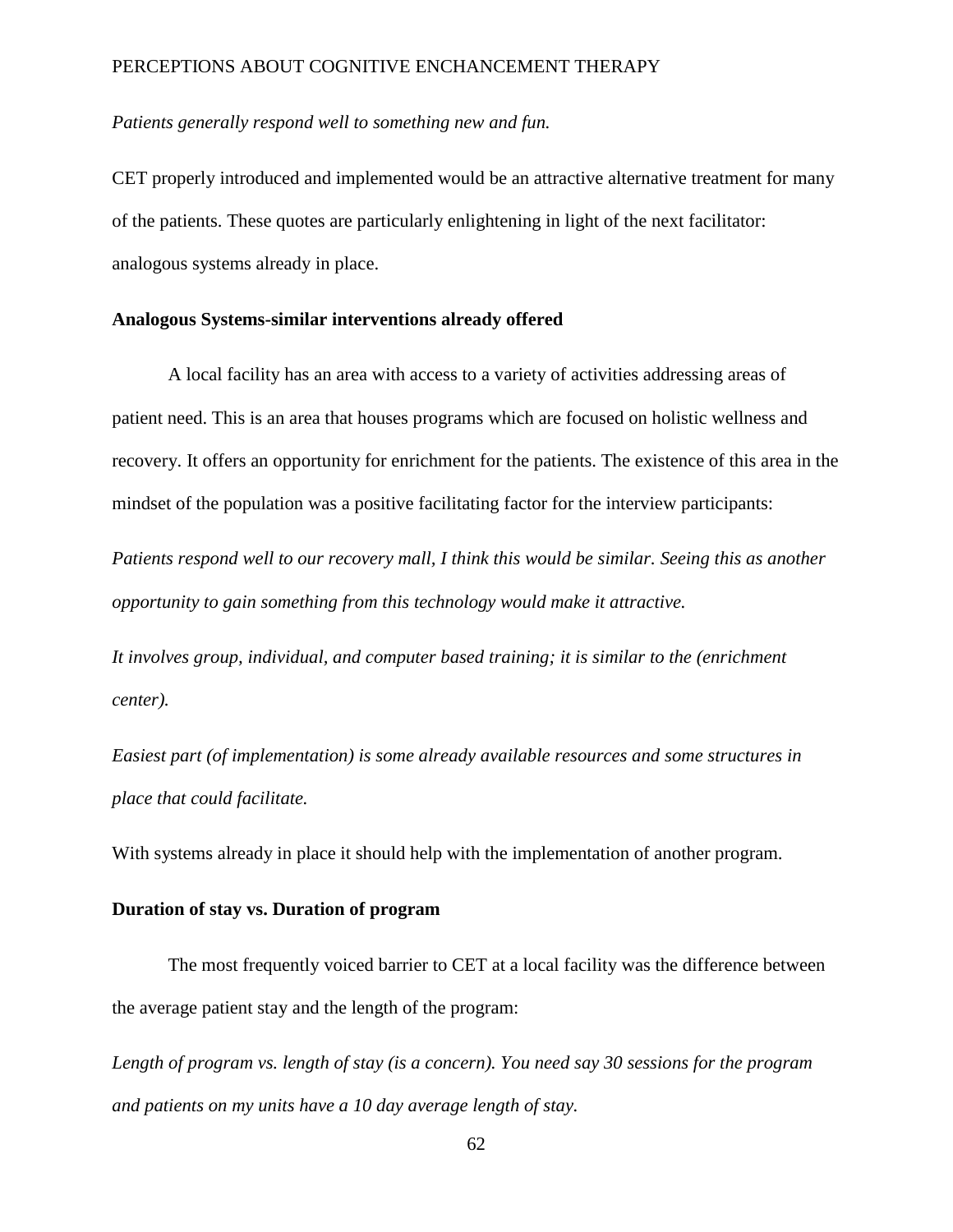*Time component for staff and patient population is a barrier. No predictable length of stay. Frequent utilizers could benefit but it is a significant time investment.*

Time of program is a legitimate concern and does present a barrier to implementation. Any implementation of CET would have to find a way to work around this substantial barrier.

# **Medical vs. Recovery model**

The interview participants were all non-prescriptive providers. This is important because of another theme that they identified, the need to move from a medical model to a recovery model. The sense from the majority of those interviewed is that the facility exists to give medication:

*From a nursing standpoint we give meds, we rely on those as the primary was; CET as an alternative or supplement to what we are doing could be a help.*

*Medical staff perceives meds as the primary, if not only, intervention; clinical staff knows that there are solid psychosocial interventions. We are medically driven model.* 

*Medication providers make referrals so they would have to be on board; the rest just need to know the results.*

The main point here is that nonmedical staff has, at least a perception, of not being as valued when it comes to treatment interventions. This model, and emphasis on medication, informs how clinical decisions are made and would impact any implementation of a long term program:

*Time and resources dictate treatment; stabilize patients as soon as possible.*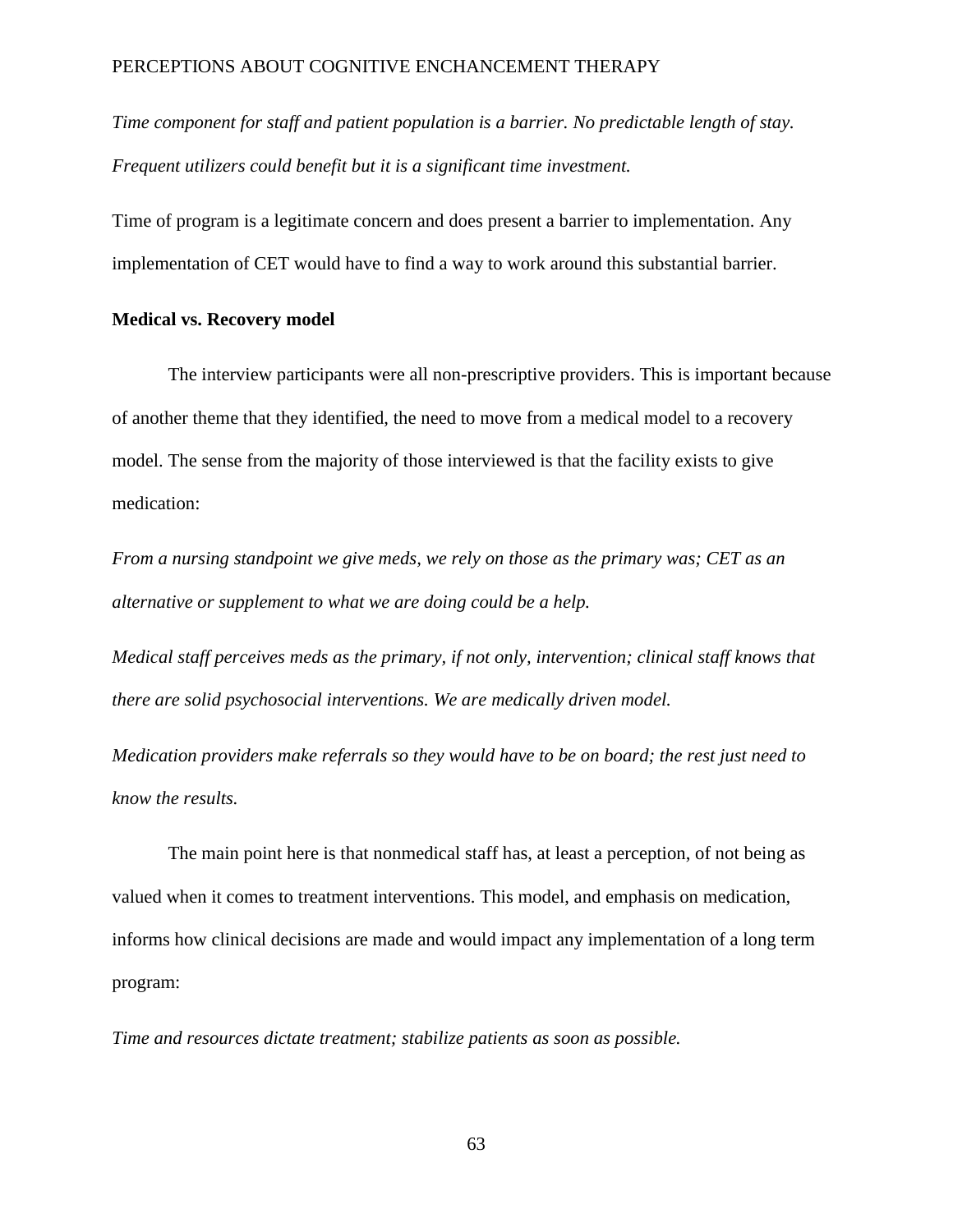*I don't know how providers would respond, some have been here for 10-15 years, and some new so it is going to depend on individual mindset. If a provider believes in alternatives they would embrace.*

## **Logistical concerns**

Along with some of the concerns about the environment of care participants had concerns about the basic logistics of implementation. The first concern was staffing. Participants were unclear about any new program and who would be needed to staff that program:

*Staff training and staff dedicated to groups, committed to this practice could be a problem.*

*Here at the hospital we are 24-7 but other areas are Monday-Friday 7-5, this could be a problem.*

*Census and max capacity, we can barely get the nuts and bolts accomplished, budget, max staff but need more beds. There is a lack of funding.* 

The concern is that a hospital already under a staff burden may not be able to support a longerterm program with the existing staff. Additional staff concerns highlighted a second common concern: budget:

*Budget and a culture of not wanting to change. If it is not broke don't fix it.*

*We have the same issues that many state facilities have, budget deficits, getting all staff on the same page to come together and sometimes we are not good at that.*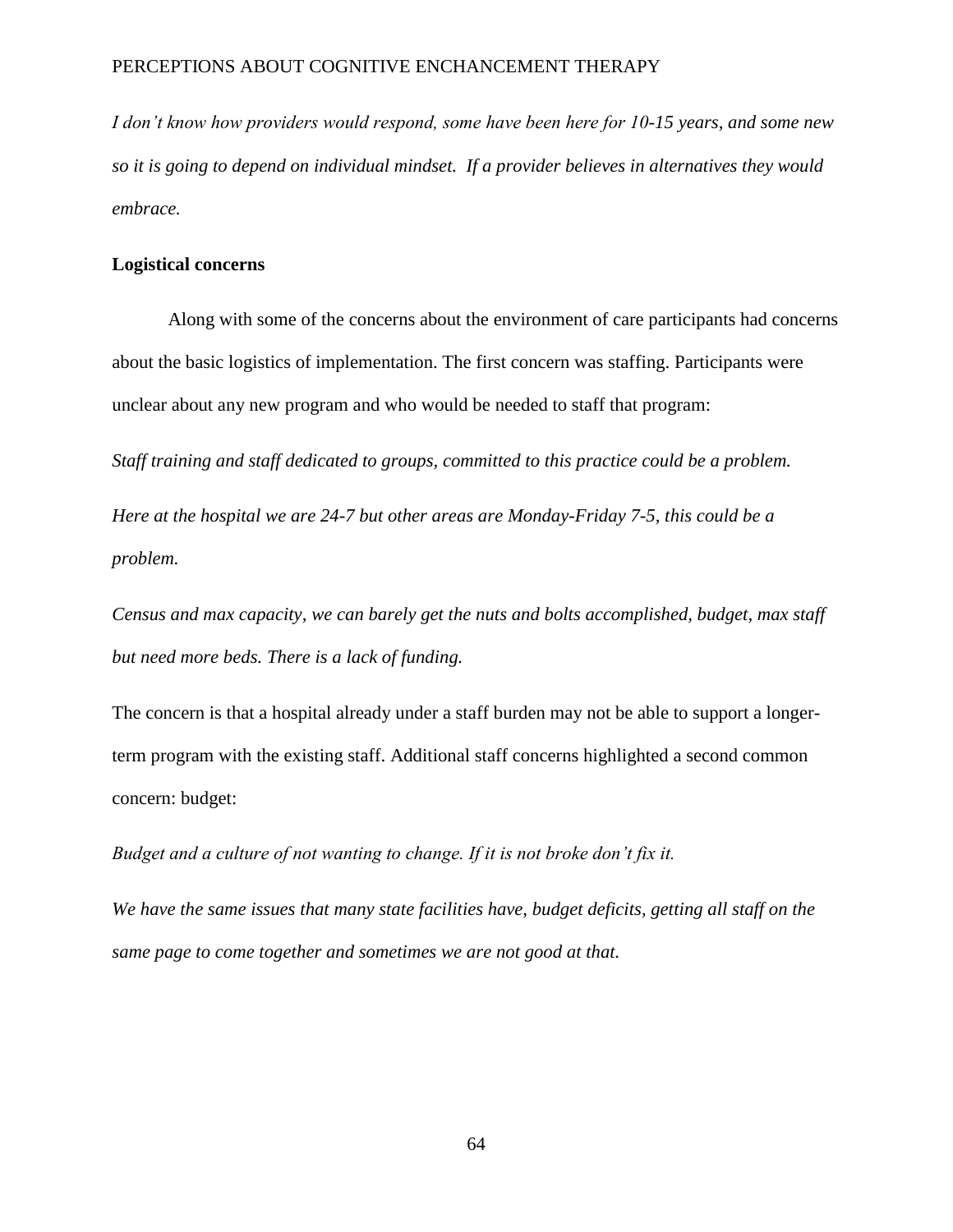#### **Recommendations**

The participants' answers served as the basis for identifying facilitators and barriers but also provided some direction for action. During the interview process the participants noted the desire for EBP interventions. When asked specifically about CET as the specific implementation of EBP participants had some questions:

*There is interest (in CET) but more EBP needs done, cost benefit analysis, I am kind of on the fence. We need to look at practice changes and how you can do that. How do you do that in 2-3 weeks? We have (a regional) recovery center but not everyone has that. We may need a partnership.* 

*Most (hospital staff) are not well informed about CET or benefits.*

*Interest is tricky, we have interest in EBP models and CET looks like it has an evidence based approach but what about in this setting, does it need adaptation.*

*I need to see data and outcomes for this specific population. We have a diverse mix of those with serious mental illness but also dual diagnosis. We don't have a triage so we get everything, a judge could send someone to us without warning.* 

These quotes provide a roadmap for making a case for implementation. The environment is ripe for solid evidence based intervention but the barriers in place make it important that the right intervention is chosen. Demonstrated outcomes, particularly showing decreased readmission rates, would be sufficient for the participants to justify implementation of a CET program:

*Anything that we can do is a benefit, even if cost is great, if it could decrease readmission, and help employment, I would love it.*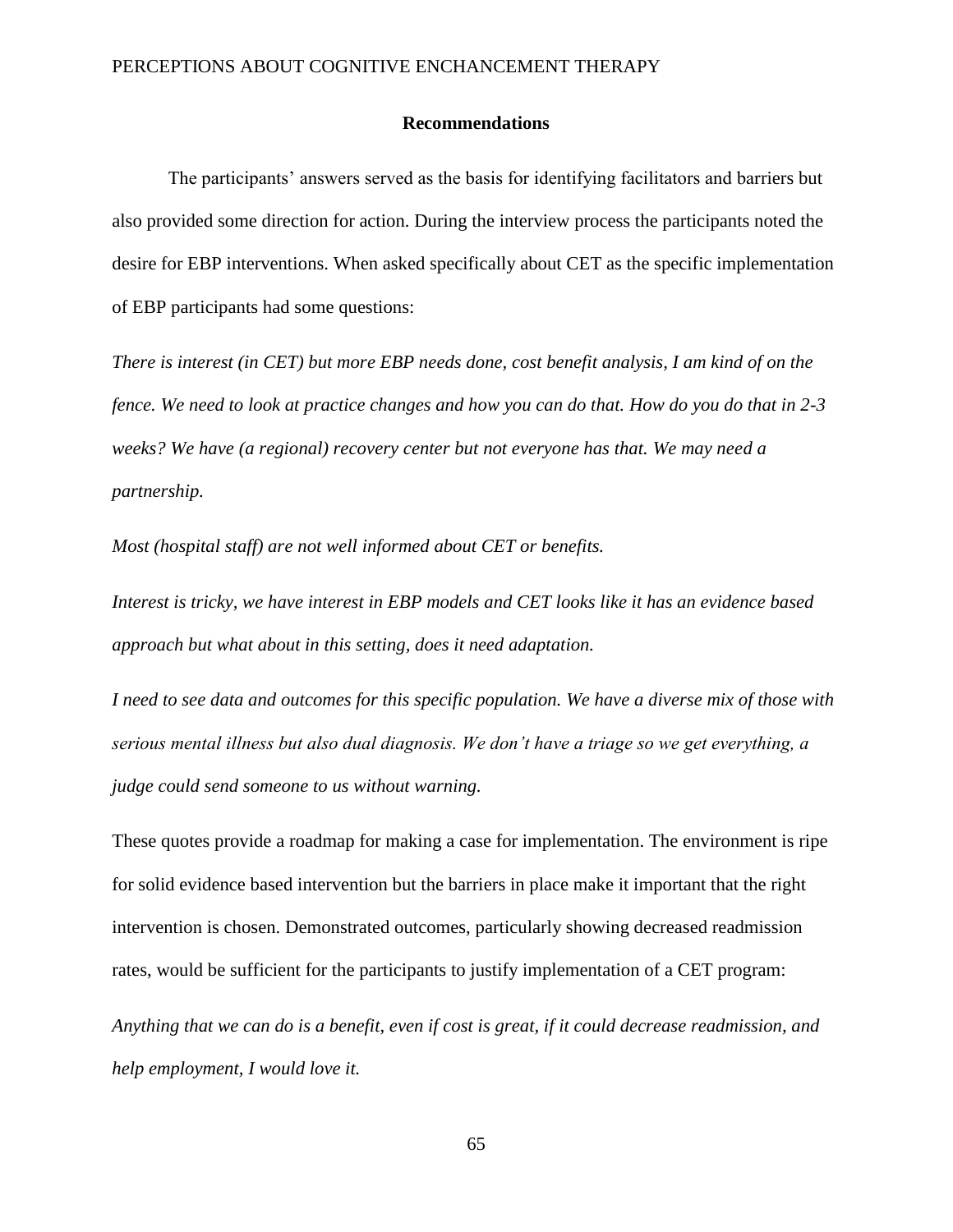*I would like to see an increase in our evidenced based outcomes as a whole get better and decrease our readmissions. CET adapted to our population or a targeted population.* 

If CET can demonstrate meaningful change, and for these participants hospital readmission rate decrease is important, then the expense could be justified based upon the outcomes.

# **Discussion**

Participants in both the training sessions and the interviews participated because of a desire to learn and find better evidence based interventions for the patient population. Findings from the quantitative survey data suggest that there is a knowledge gap about CET among providers in this region. With that gap in knowledge there is also an absence of CET in practice or plan to implement CET in practice. However, the survey response to the training and the report of an increase in knowledge both of cognitive dysfunction in mental illness and CET in particular suggest openness to new practice options with the proper evidence base.

In the qualitative portion of the study, all the interview participants expressed the need for more evidenced based practice solutions and indicated their attendance of the CET training came as a consequence of this desire:

*No, not at all* (speaking about mandatory training attendance), *we didn't force anyone; we did our normal marketing and were impressed by the turnout.* 

*I believe the interest is there in starting a CET program, which is why I attended.*

Data gathered from the interviews indicate a positive outlook for new practice in general and CET in particular.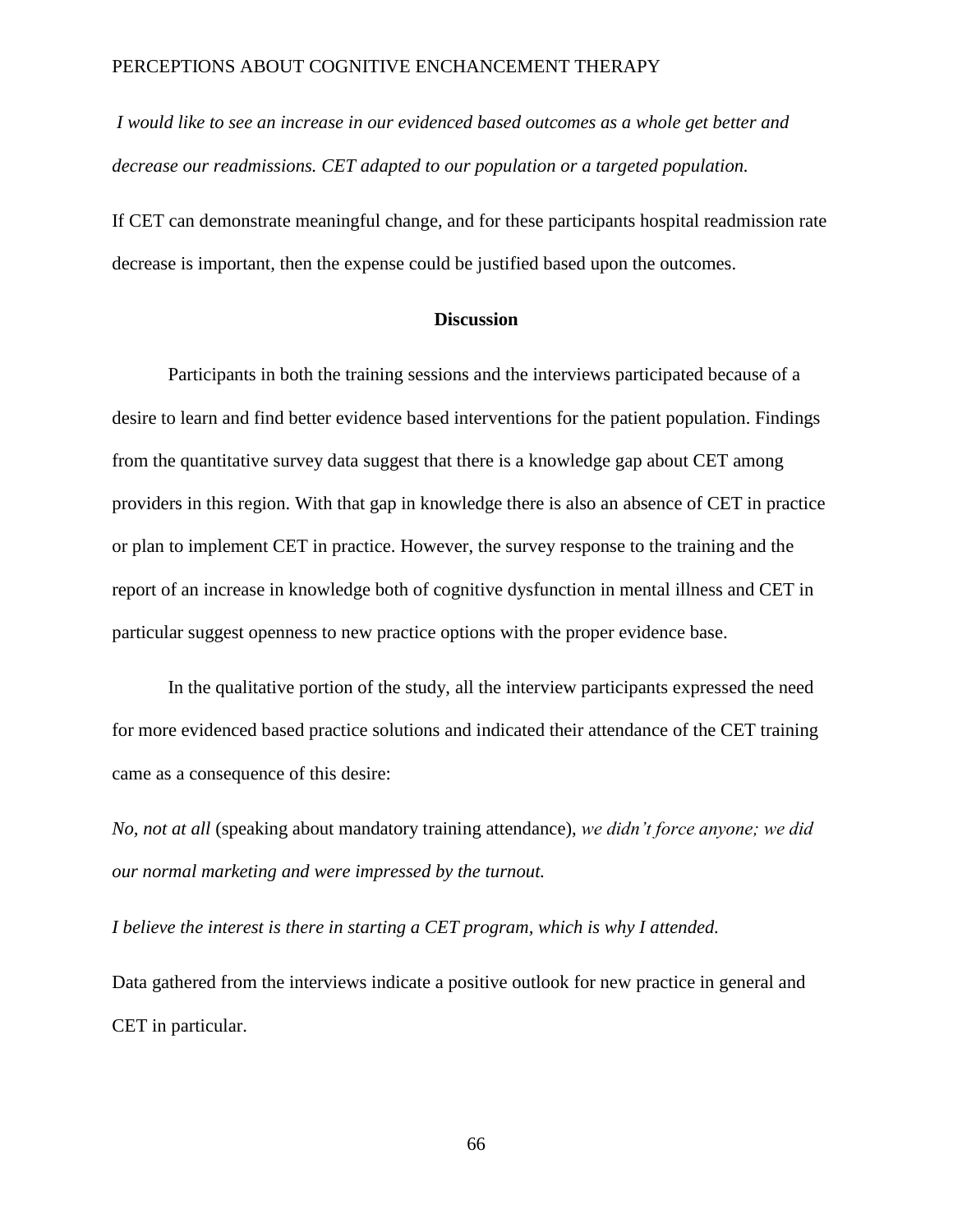However, the data indicate that complete implementation of a CET program may not be possible at this time. Instead the best course of action is to follow where the data lead. In this case it is pointing to creation of a systemic change in the culture. For implementation to be successful everyone as a whole would need to embrace the change:

#### *…that would help people see us as a hospital that can help people recover.*

This would mean committing to a singular goal, for the appropriate population, with a treatment team committed to attaining the goal for the patient. Implementation of a CET program would require a significant investment of time, finances, and resources. Initial data indicate that many at this facility are ready to make that commitment on behalf of evidence based practice but the culture would need to change in favor of a recovery model and CET for this to happen.

The APRN with a DNP can be the agent of change in this situation. The Essentials of Doctoral Education for Advanced Practice Nurses (American Association of Colleges of Nursing, 2006) provides a framework for moving forward with change. The DNP nurse understands the value of Essential III, evidenced based practice, and Essential I, the scientific underpinnings for practice. This nurse advocates for best practice, but stress that best practices occur within the nursing paradigm and context. This means taking a holistic view of the patient. Holistic treatment drives what the interview participants were advocating for in the recommendations: interprofessional collaboration, Essential VI. DNP nursing takes interprofessional collaboration as the basis for best practice. CET is a program that focuses on recovery and exists as part of a larger treatment regime which makes interprofessional collaboration essential for the health of the patient.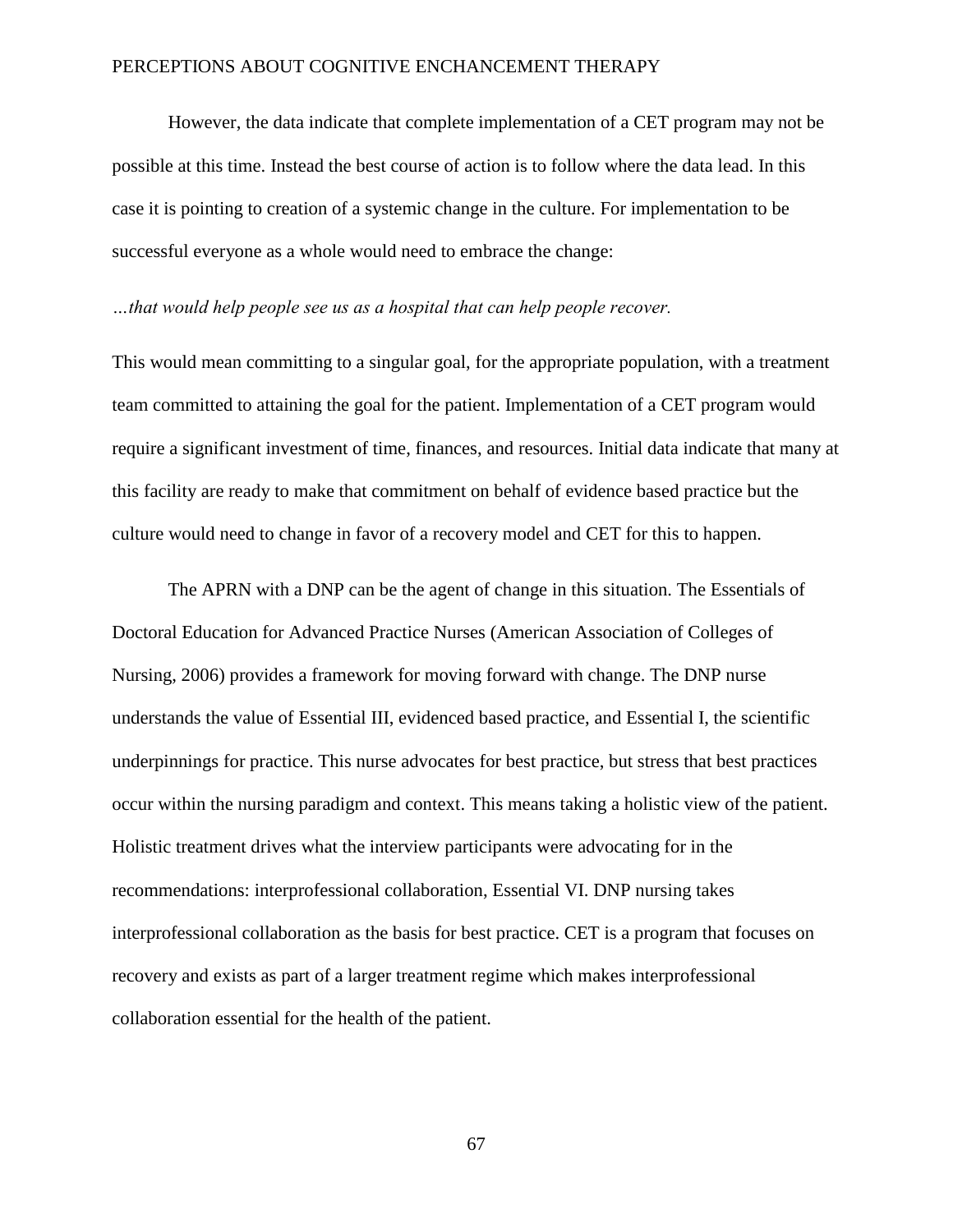Another area that can be addressed by the APRN is in the role of practitioner, Essential VIII. By being in direct care the APRN is the person making referrals and recommendations for therapeutic interventions. The APRN in this role who is well informed of the evidence can advocate for CET for the patient as the best method for recovery.

None of this is possible without leadership, Essential II. Part of the creation of the DNP was to foster leadership in academic and clinical settings. Nursing, and the emphasis that nursing places on being holistic, is placed as the bridge between the medical and recovery model. The DNP nurse practitioner should have a solid understanding of medication interventions as a stabilizing factor and evidenced based therapeutic interventions which lead to improvements in patient quality of life and recovery. DNP leadership may be essential to fostering the change necessary for the culture to allow for implementation of a program like CET in this region.

#### **Implications for Nursing Practice, Education, and Research**

The aim of this study was to examine attitudes and perceptions about CET in the region of the state in which the study was conducted. One implication of the study is that for CET to be successful in this region more education about CET for providers is necessary to influence the use of CET in practice; as demonstrated by the increase in knowledge from the survey data. One training program over two days is insufficient to foster the kind of change needed to influence a cultural shift. Nurses, in their role as educators, can become advocates for the training. This role can become a dual advocacy role based upon the suggestion of some of the interview participants:

*I would encourage patients* (to attend CET)*, I would refer to it if it was outpatient.*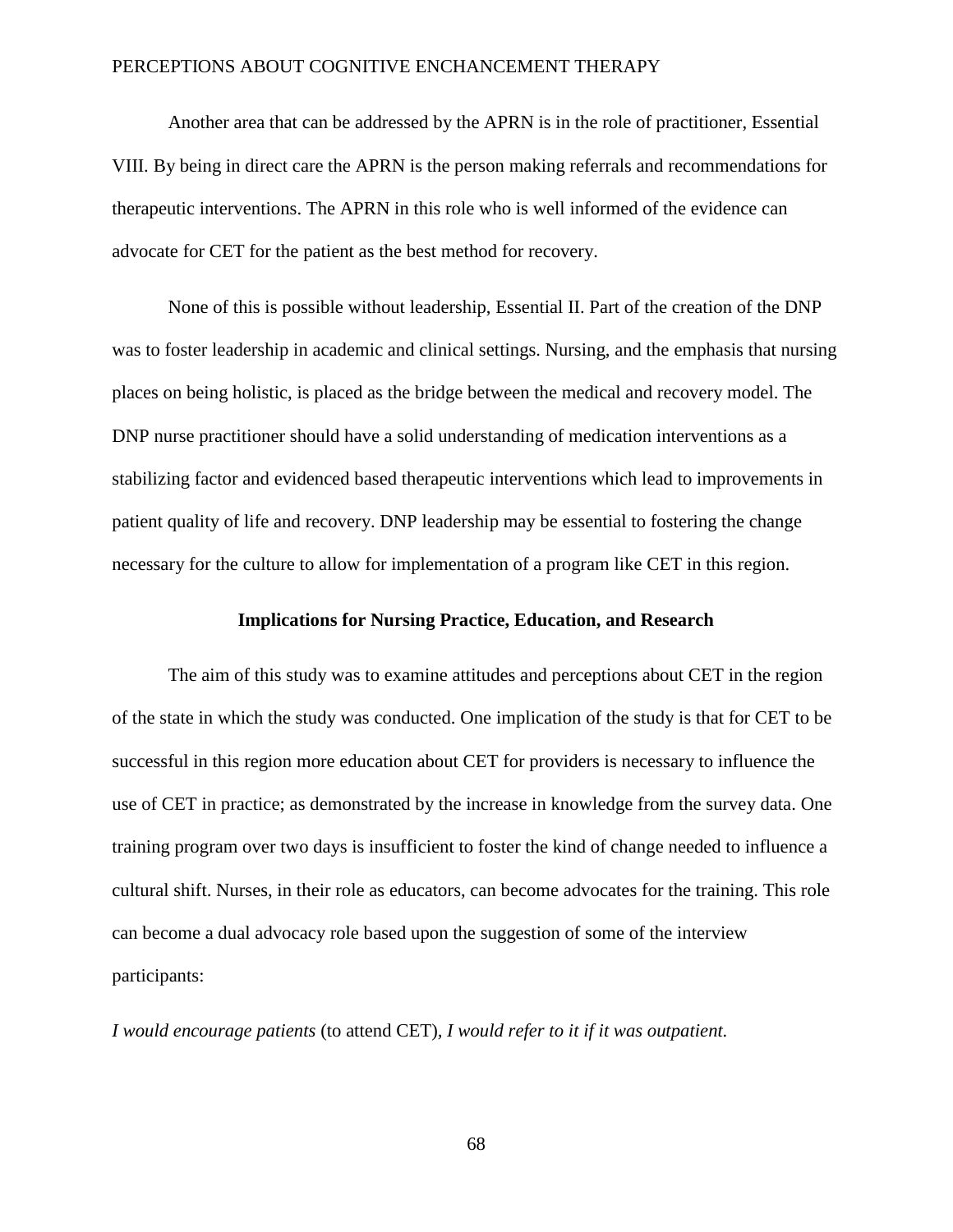*We need to look at practice changes. How do we do that? How do you do that in 2-3 weeks. We do have* (regional recovery) *Center but not everyone does. We could use a partnership.*

*Budget may be an issue as well but we have ways to reduce costs through cost sharing.*

Nursing can fill the role of education and advocacy acting to help build the knowledge base and then forge partnerships which will allow for implementation.

One other area identified is the need for further evidence. After implementation, nursing could partner with a multidisciplinary team to continue to evaluate outcomes and expand the evidence base. In doing so it could meet one of the concerns expressed during the interviews: *We need good outcomes evaluated at various points, I have questions about some of the internal CET measures, there is a need for psychological testing, standard assessments, along with embedded assessments. I wasn't overwhelmed by the data, you need more measures and multiple data points over time.*

Nursing should be part of the research process moving forward helping with program planning and evaluation based upon the evidence in partnership with a culture dedicated to recovery and implementation of evidenced based practice.

#### **Conclusion**

Cognitive Enhancement Therapy is relatively unknown in this region of country. There is a need for further education to attempt implementation. In addition, there is a need to expand the evidence base beyond what exists and to invite other disciplines to develop tools or to use their own measures to continue to expand the evidence base to satisfy the need for evidence in practice. The study points toward a willingness to embrace a culture of change and a need for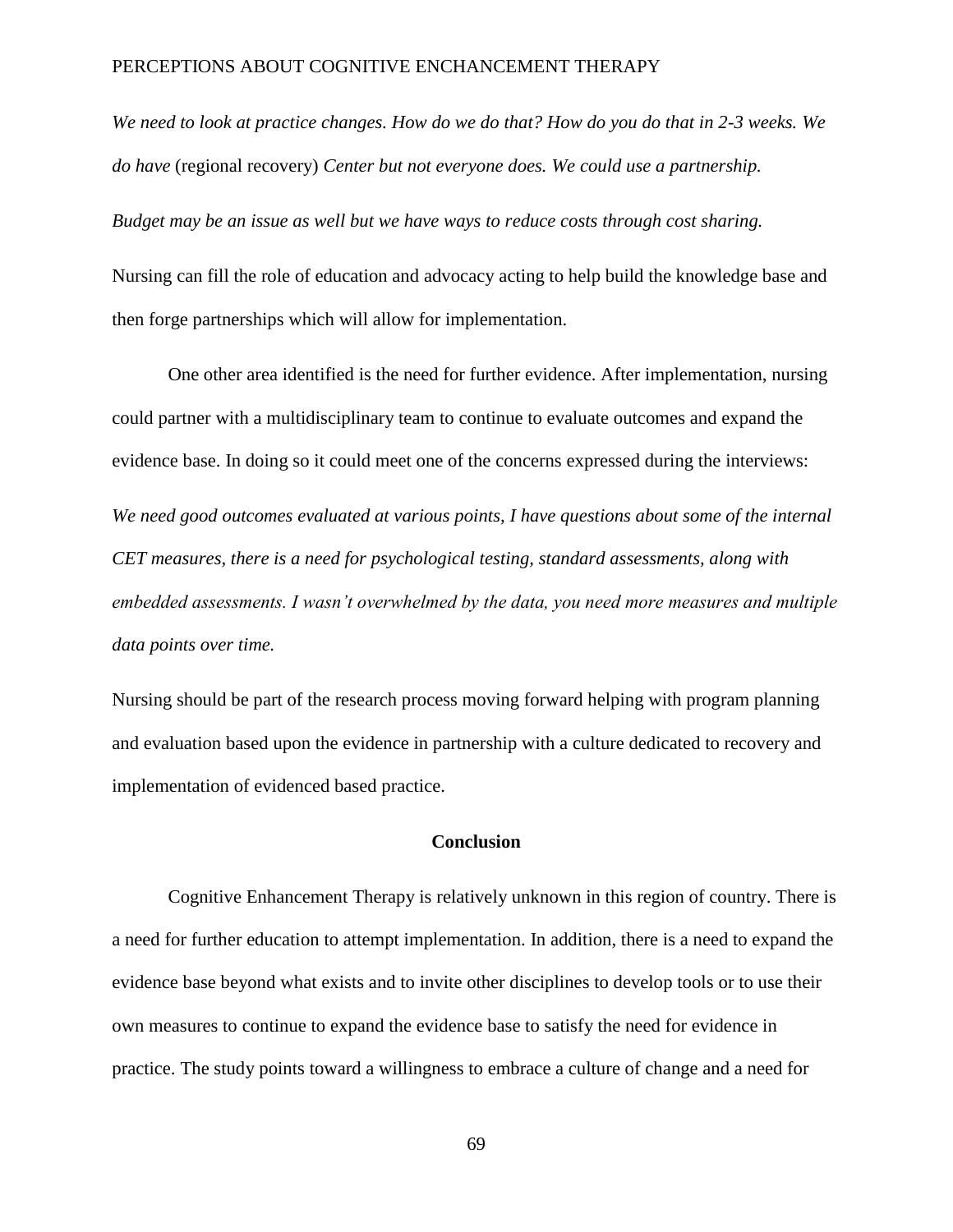new and exciting evidenced based interventions from both the staff and the patients. One possible next step could be to seek out community partners and to develop a program that could both expand the evidence base and serve as the alternative therapeutic route that interview participants view as a needed component of treatment going forward.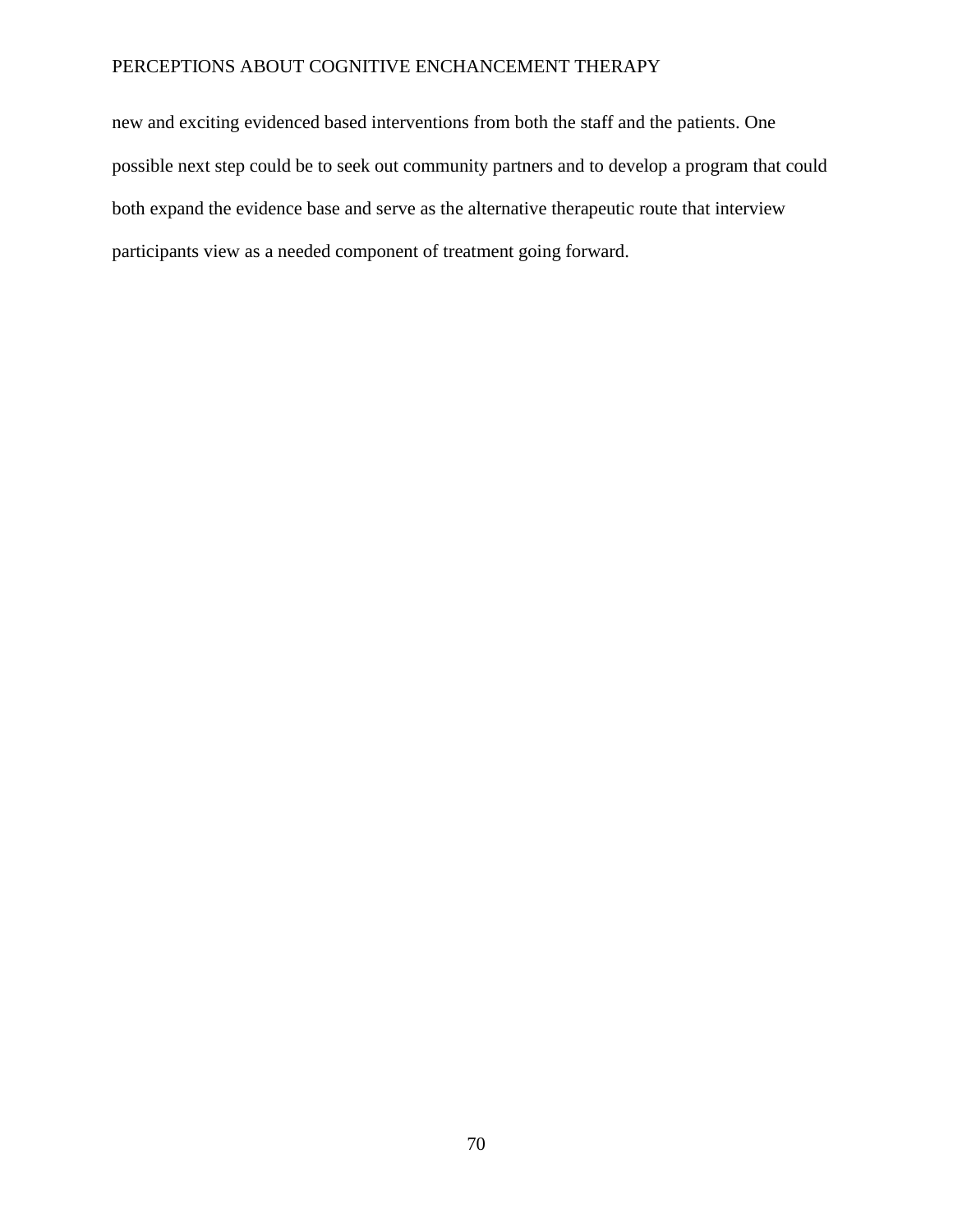#### **References**

- American Association of Colleges of Nursing (AACN) > Home. (2006.). Retrieved September 08, 2017, from http://www.aacnnursing.org/
- American Psychiatric Association. (2013). Diagnostic and statistical manual of mental disorders (5th ed.). Washington, DC: Author.
- Becher, J., & Visosky, C. (2012). Horizontal violence in nursing. *MedSurg Nursing*, *21*(4), 210- 213.
- Ceravolo, D., Schwartz, D., Foltz-Ramos, K., & Castner, J. (2012). Strengthening communication to overcome lateral violence. *Journal of Nursing Management*,*20*(5), 599-606. doi:<http://dx.doi.org.ezproxy.uky.edu/10.1111/j.1365-2834.2012.01402.x>
- Chipps, E., Stelmaschek, S., Albert, N., Bernhard, L., & Holloman, C. (2013). Workplace bullying in the or: Results of a descriptive study. *AORN Journal*,*98*(5), 479-93. doi: http://dx.doi.org.ezproxy.uky.edu/10.1016/j.aorn.2013.08.015
- Clendon , J., & Walker, L. (2012). Being young: a qualitative study of younger nurses' experiences in the workplace. *International Nursing Review*, *59*, 555-561.
- Chou, H., Twamley, E., & Swerdlow, N. (2012). Towards Medication-Enhancement of Cognitive Interventions in Schizophrenia. Novel Antischizophrenia Treatments Handbook of Experimental Pharmacology, 213, 81-111. doi:10.1007/978-3-642-25758- 2\_4
- Eack, S., Greenwald, D., Hogarty, S., Cooley, S., Dibarry, A. L., Montrose, D., & Keshavan, M. (2009). Cognitive Enhancement Therapy for Early-Course Schizophrenia: Effects of a Two-Year Randomized Controlled Trial. Psychiatric Services, 60(11). doi:10.1176/appi.ps.60.11.1468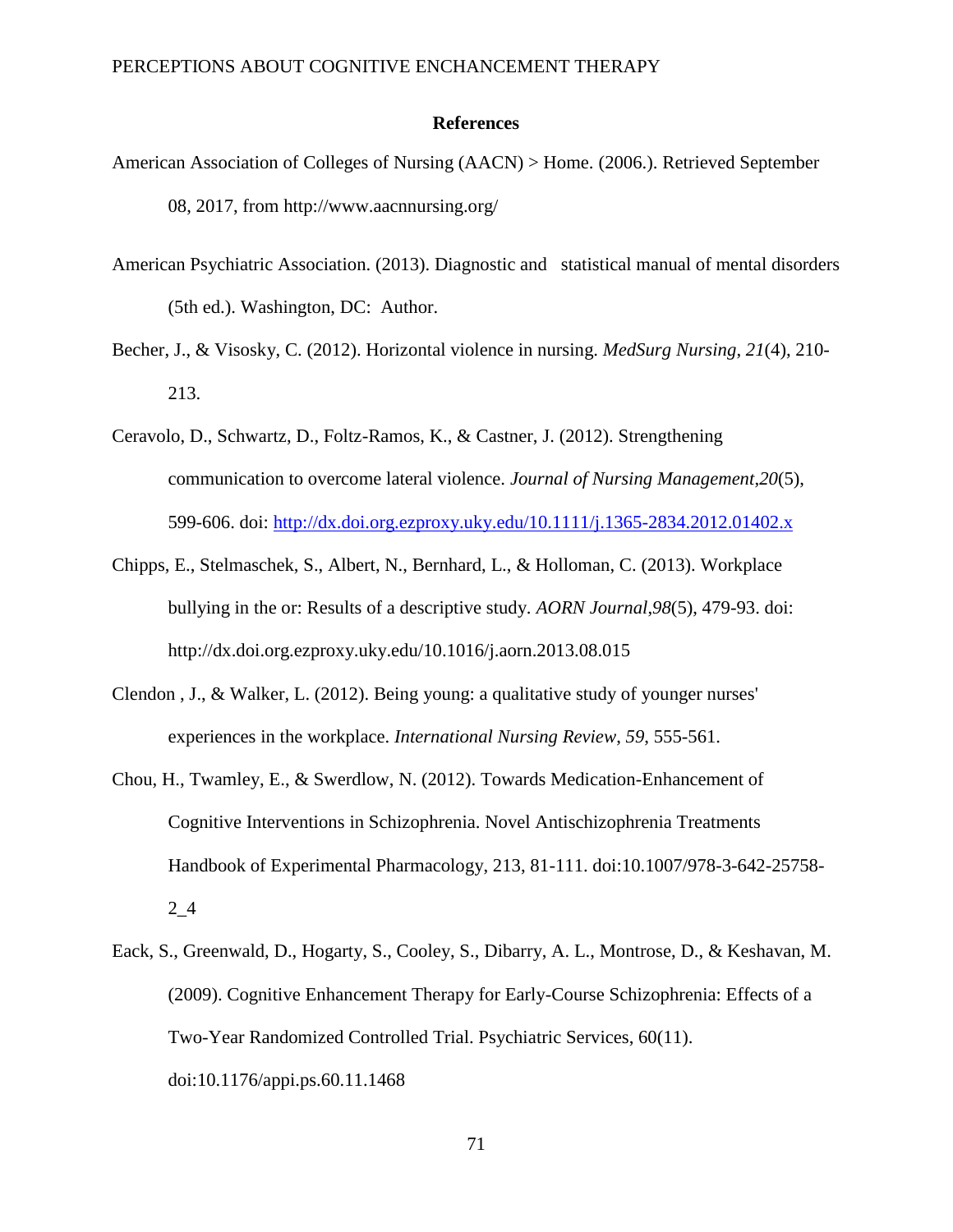- Eack, S., Hogarty, G., Greenwald, D., Hogarty, S., & Keshavan, M. (2010). Effects of Cognitive Enhancement Therapy on Employment Outcomes in Early Schizophrenia: Results From a 2-Year Randomized Trial. Research on Social Work Practice, 32-42.
- Eack, S. (2012). Cognitive Remediation: A New Generation of Psychosocial Interventions for People with Schizophrenia. Social Work, 235-246.
- Gaag, M., Kern, R., Bosch, R., & Liberman, R. (2002). A Controlled Trial of Cognitive Remediation in Schizophrenia. Schizophrenia Bulletin, 167-176.
- Greig, T., Zito, W., Wexler, B., Fiszdon, J., & Bell, M. (2007). Improved cognitive function in schizophrenia after one year of cognitive training and vocational services. Schizophrenia Research, 156-161.
- Hutchinson, M., Wilkes, L., Jackson , D., & Vickers , M. (2010). Integrating individual, work group and organizational factors: testing a multidimensional model of bullying in the nursing workplace. *Journal of Nursing Management*, *18*(2), Retrieved from http://dx.doi.org.ezproxy.uky.edu/10.1111/j.1365-2834.2009.01035.x
- Joint Commission. (2008). *Sentinel event alert: Behaviors that undermine a culture of safety.*  Retrieved from http://www.jointcommission.org/assessts/1/18/SEA\_40.PDF
- Kaneko, Y., & Keshavan, M. (2012). Cognitive Remediation in Schizophrenia. Clinical Psychopharmacology and Neuroscience, 10(3), 125-135.
- Mcgurk, S., Mueser, K., Derosa, T., & Wolfe, R. (2009). Work, Recovery, and Comorbidity in Schizophrenia: A Randomized Controlled Trial of Cognitive Remediation. Schizophrenia Bulletin, 319-335.
- Sheridan-Leos, N. (2008). Understanding lateral violence in nursing. *Clinical Journal of Oncology Nursing*,*12*(3), 399-403.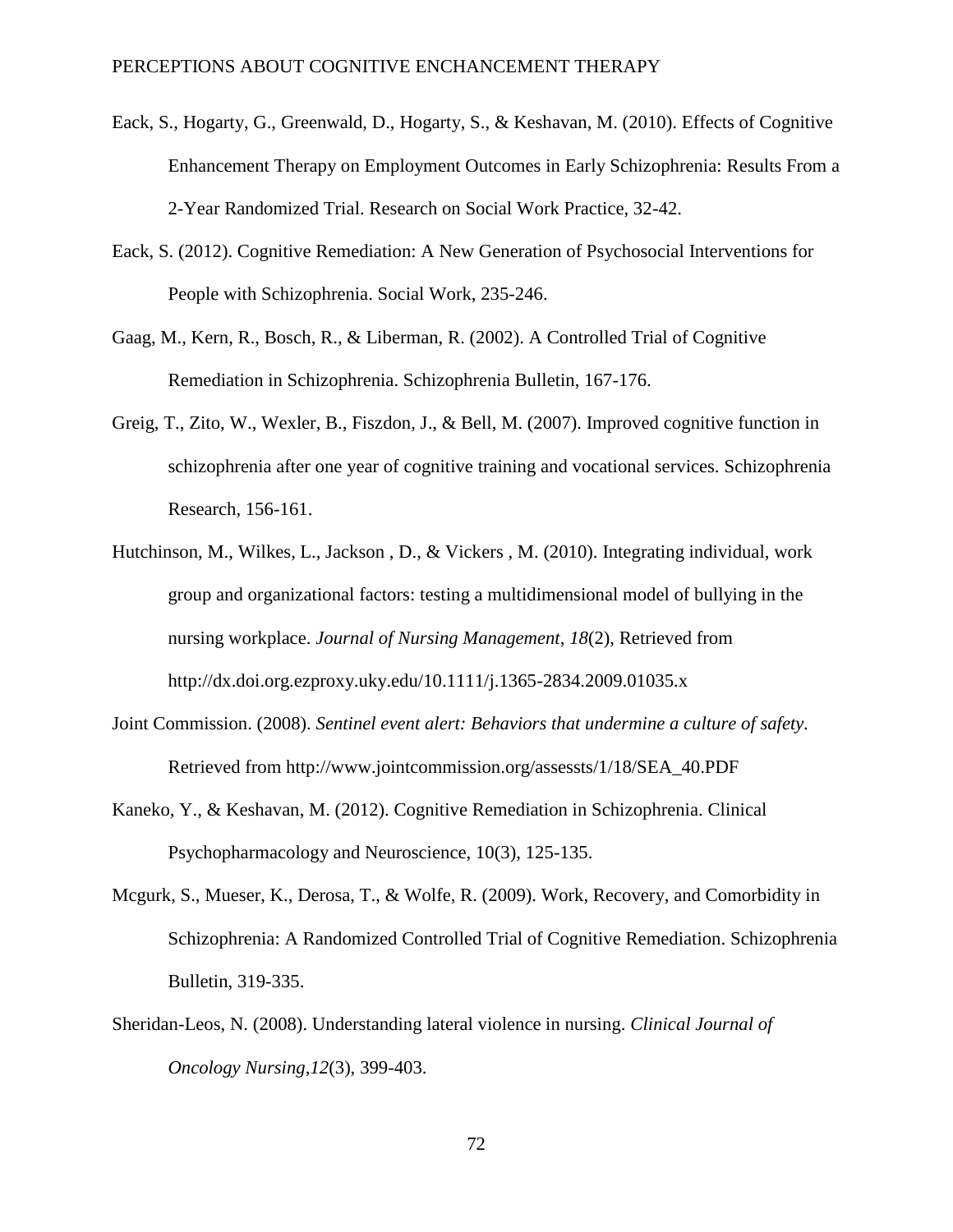- Surti, T., Corbera, S., Bell, M., & Wexler, B. (n.d.). Successful computer-based visual training specifically predicts visual memory enhancement over verbal memory improvement in schizophrenia. Schizophrenia Research, 131-134.
- Thorsen, A., Johansson, K., & Lã¸berg, E. (2014). Neurobiology of Cognitive Remediation Therapy for Schizophrenia: A Systematic Review. Frontiers in Psychiatry Front. Psychiatry.
- Weinand, M. (2008). Horizontal violence in nursing. *The Journal of Chi Eta Phi*, 24-26.

Wilson, B., & Phelps, C. (2013). Horizontal hostility a threat to patient safety. *JONA's Healthcare Law, Ethics & Regulation*, *15*(1), 51-57. doi: http://dx.doi.org.ezproxy.uky.edu/10.1097/NHL.0b013e3182861503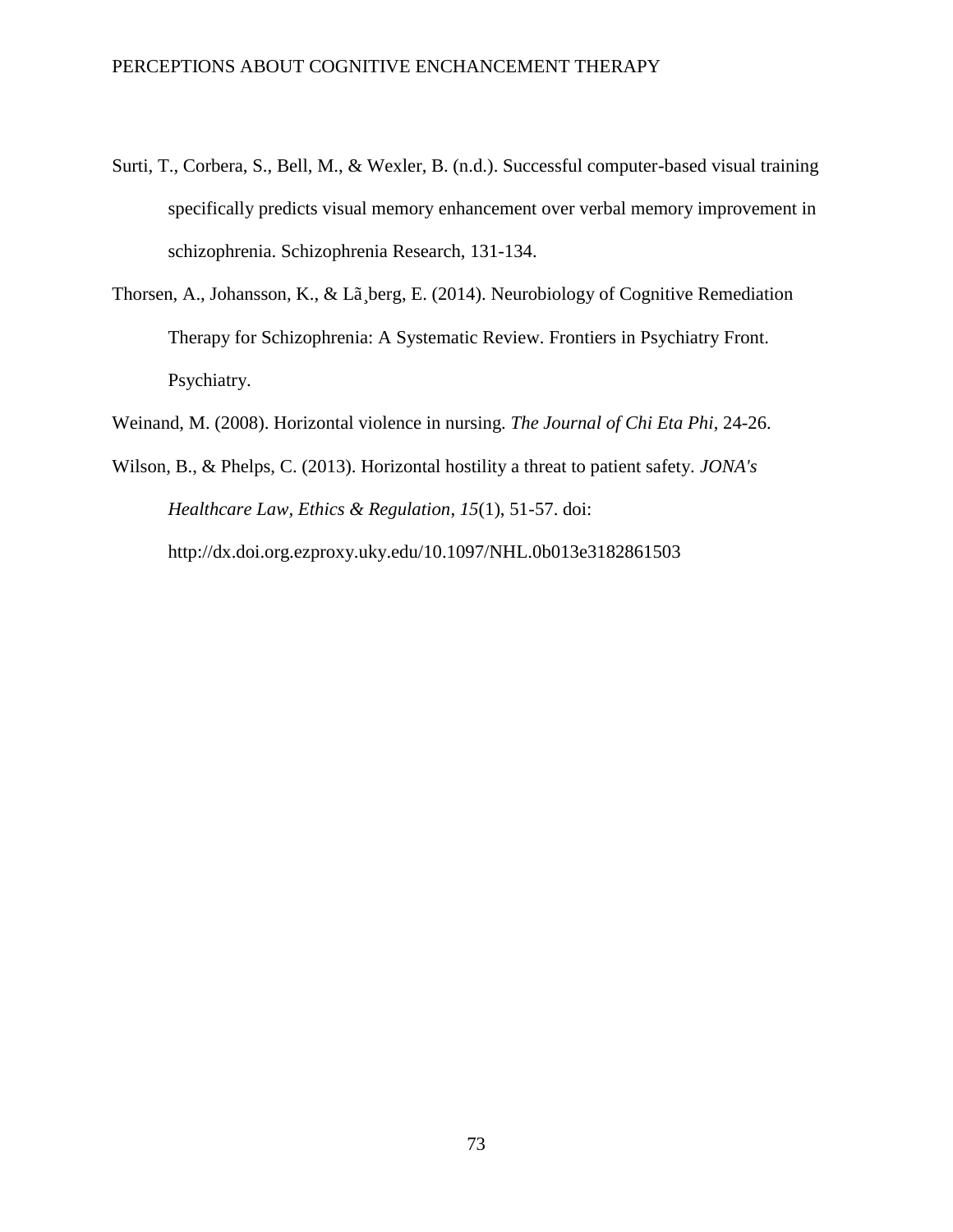Final Practice Inquiry Project Conclusion

Adam A. Loose

University of Kentucky

College of Nursing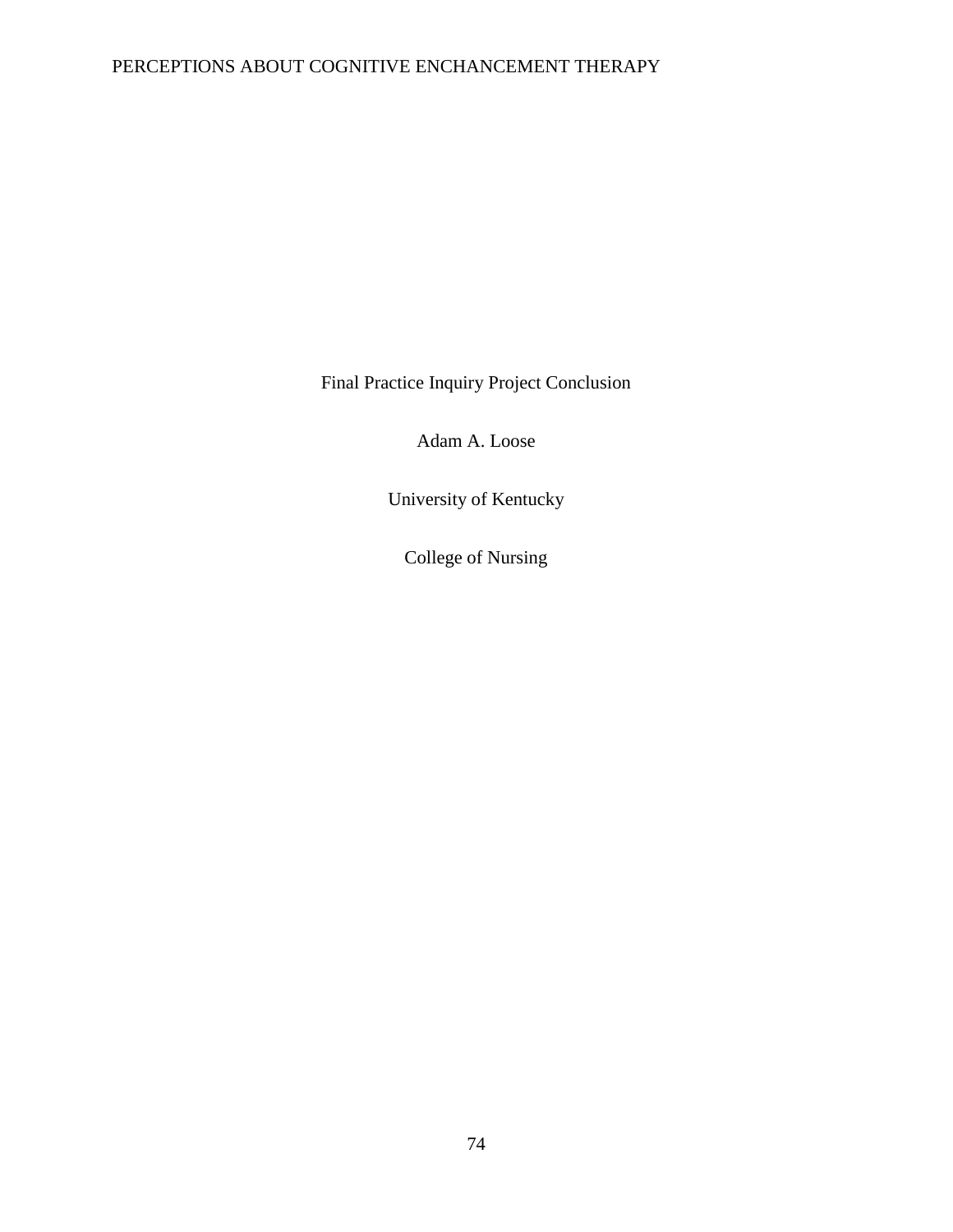#### **Conclusion**

The American Association of Colleges of Nursing, in October 2006, published a document outlining the way forward for graduate nursing education. The major purpose of this document was to draw a distinction between the traditionally researched based Ph.D. and the clinically focused DNP. It would move further and define what were referred to as the "essentials" of the Doctor of Nursing Practice degree (American Association of Colleges of Nursing, 2006). These essentials became the cornerstone for graduate practical nursing education as the discipline moved from a master degree based discipline to doctoral based. Practical doctoral nursing education, rather than focus on knowledge gathering or generating research, instead focuses on practice application or integration projects (AACN, 2006). These projects are the culmination of the DNP program by demonstrating the doctoral prepared advance practice nurse ability to understand and apply the AACN DNP essentials. A true test of the academic rigor of the Doctor of Nursing Practice degree is the ability of those educated in the discipline to apply the principles practically and generate projects that will further patient care and the nursing discipline.

The first manuscript is a review of horizontal violence among nurses with a particular emphasis on the importance of communication as the way to improve nursing relationships and to foster multidisciplinary and interprofessional collaboration, which are essential to doctoral nursing education. The communication piece is the most important finding in the manuscript. It demonstrates the need for both effective and meaningful communication between nurses and other disciplines to improve patient outcomes. This practice inquiry project is based upon effective multidisciplinary collaboration and interprofessional communication.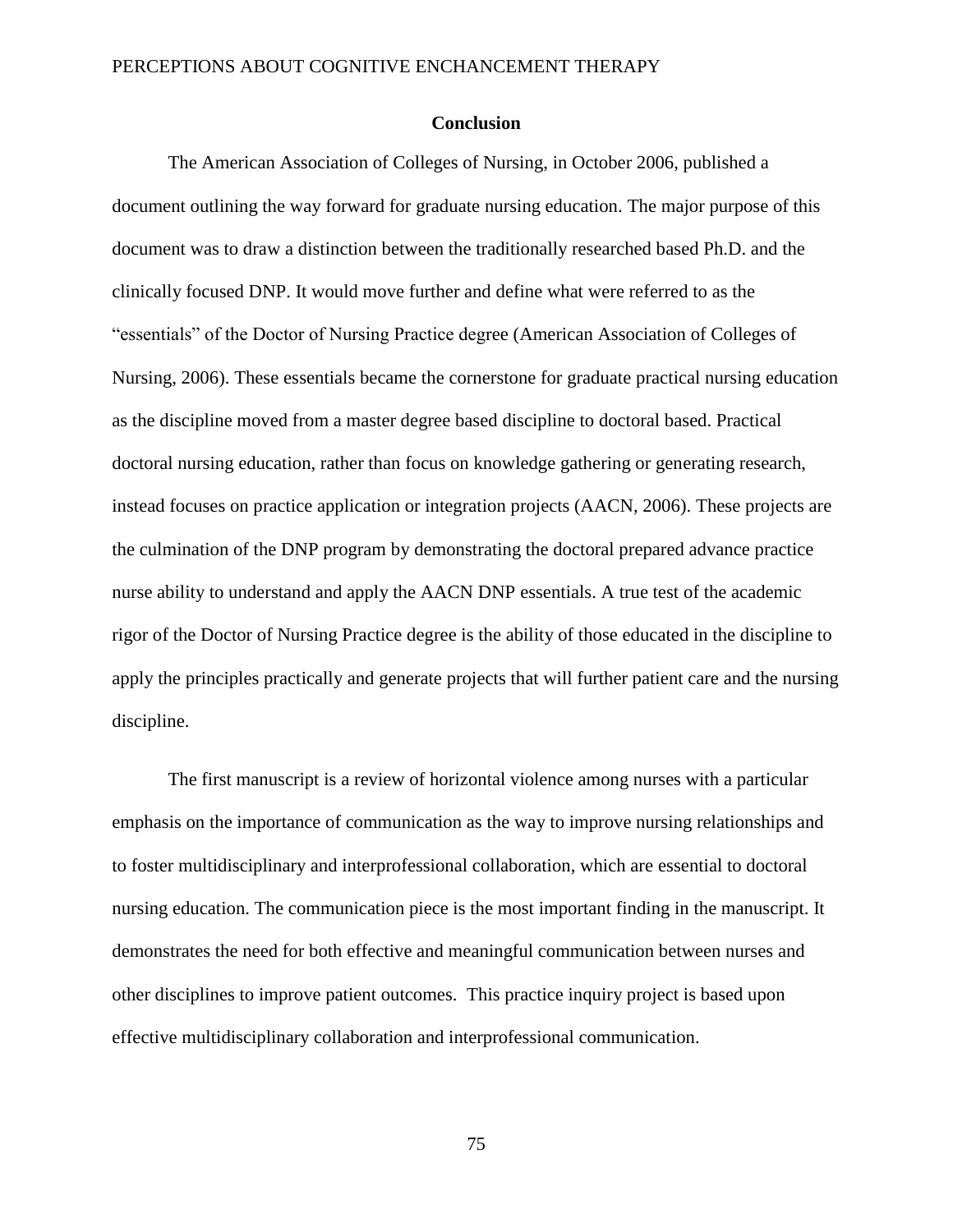The second manuscript is a literature review of Cognitive Enhancement Therapy which is an essential step in any evidenced based intervention. If an evidence base does not exist, then an intervention is not worth pursuing. An investigation of cognitive remediation in general and CET in particular demonstrated a small but growing evidence base for an intervention in the early stages of development. Although some limitations exist, the limited but growing number of randomized control trails are one example, the literature review presented a compelling case for further investigation of CET implementation in the regional mental health population.

The practice inquiry project continued from the literature review by examining the mental health providers in a region and the perceptions about CET. The educational opportunities provided to providers of all disciplines showed how effective communication and collaboration could be when placed into practice. Participants had a statistically significant gain in knowledge about CET after the intervention. The interview process demonstrated a remarkably similar view among a diverse group of participants further demonstrating the importance of communication and collaboration in furthering outcomes and improving practice. It became clear that the particular mental health facility examined may not be the right setting but the providers have a significant interest in evidence based practice and alterative treatment modalities. Treatments with an evidence base and demonstrated outcomes are in the best interest of the patient and facility for implementation. One possible solution is a partnership with a community partner which would be better equipped to handle this type of program.

Schizophrenia is a lifelong disorder that a person lives with. Medication advances have improved symptomology but leave gaps in functional recovery. The opportunity exists for the mental health providers in the area to improve functional outcomes through evidenced base means. A reasonable next step would be to perform a similar study in the community to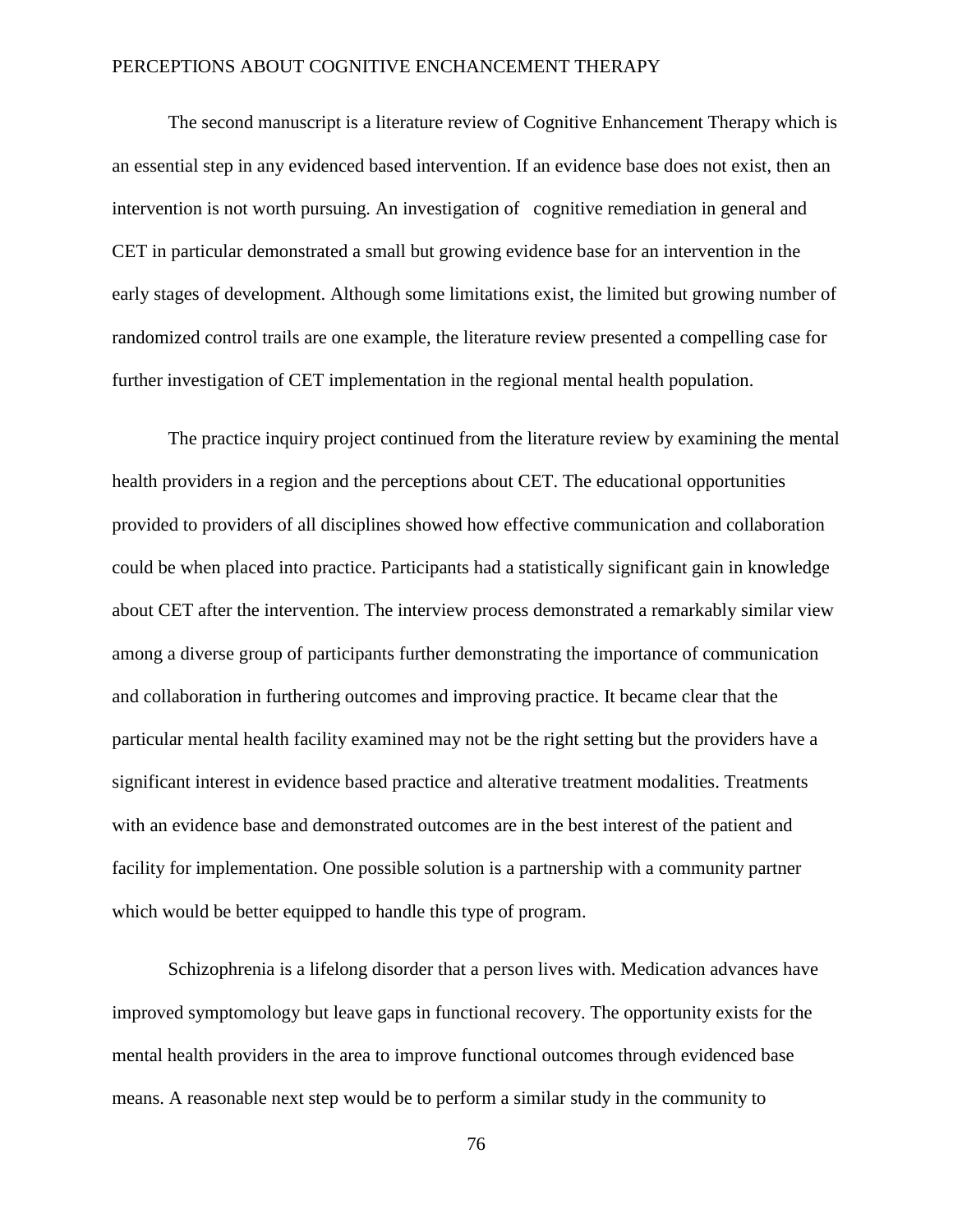determine community mental health provider knowledge level about CET and perform interviews with providers to determine similar community facilitators and barriers to implementation.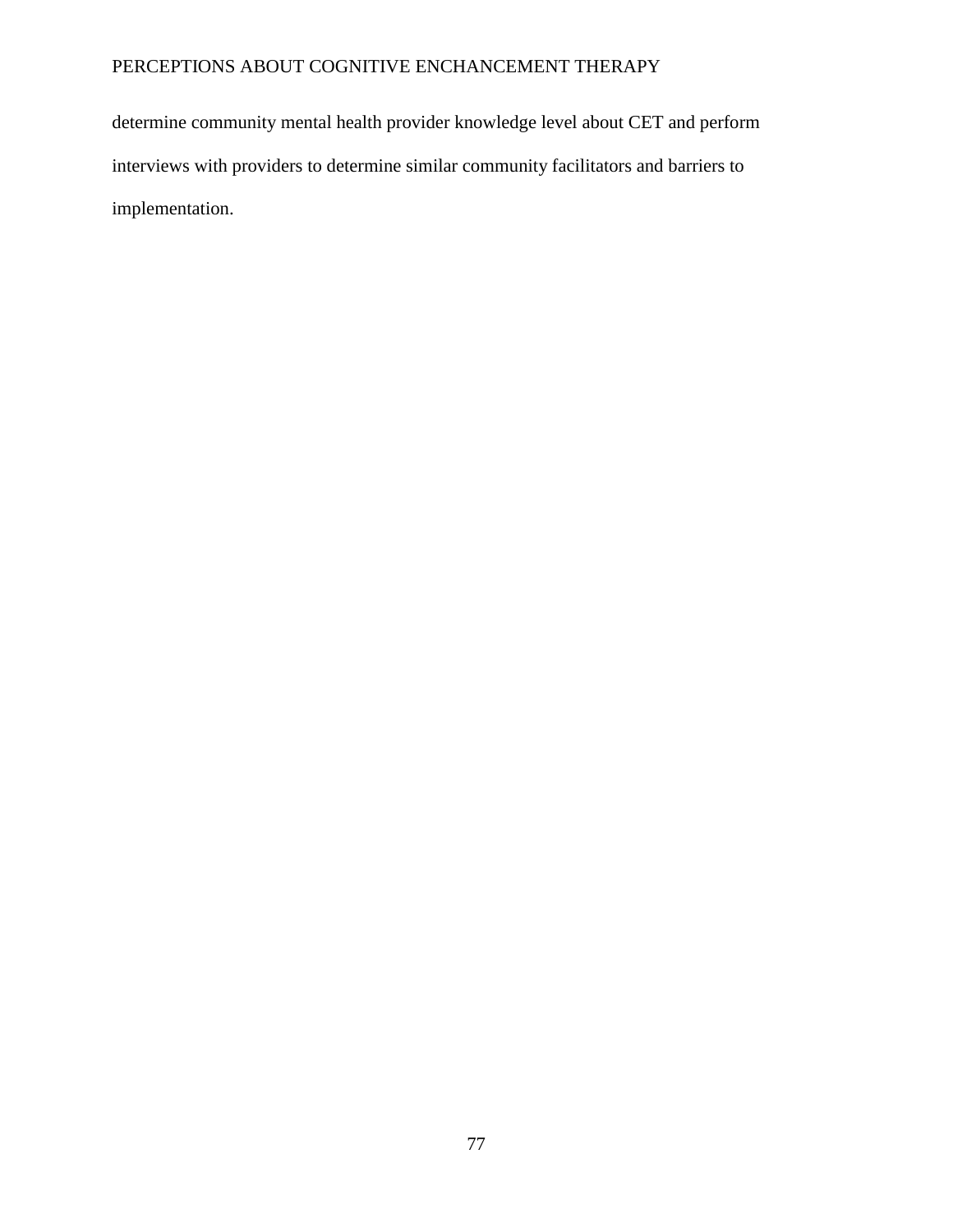## **References**

American Association of Colleges of Nursing (AACN) > Home. (2006.). Retrieved December

08, 2017, from http://www.aacnnursing.org/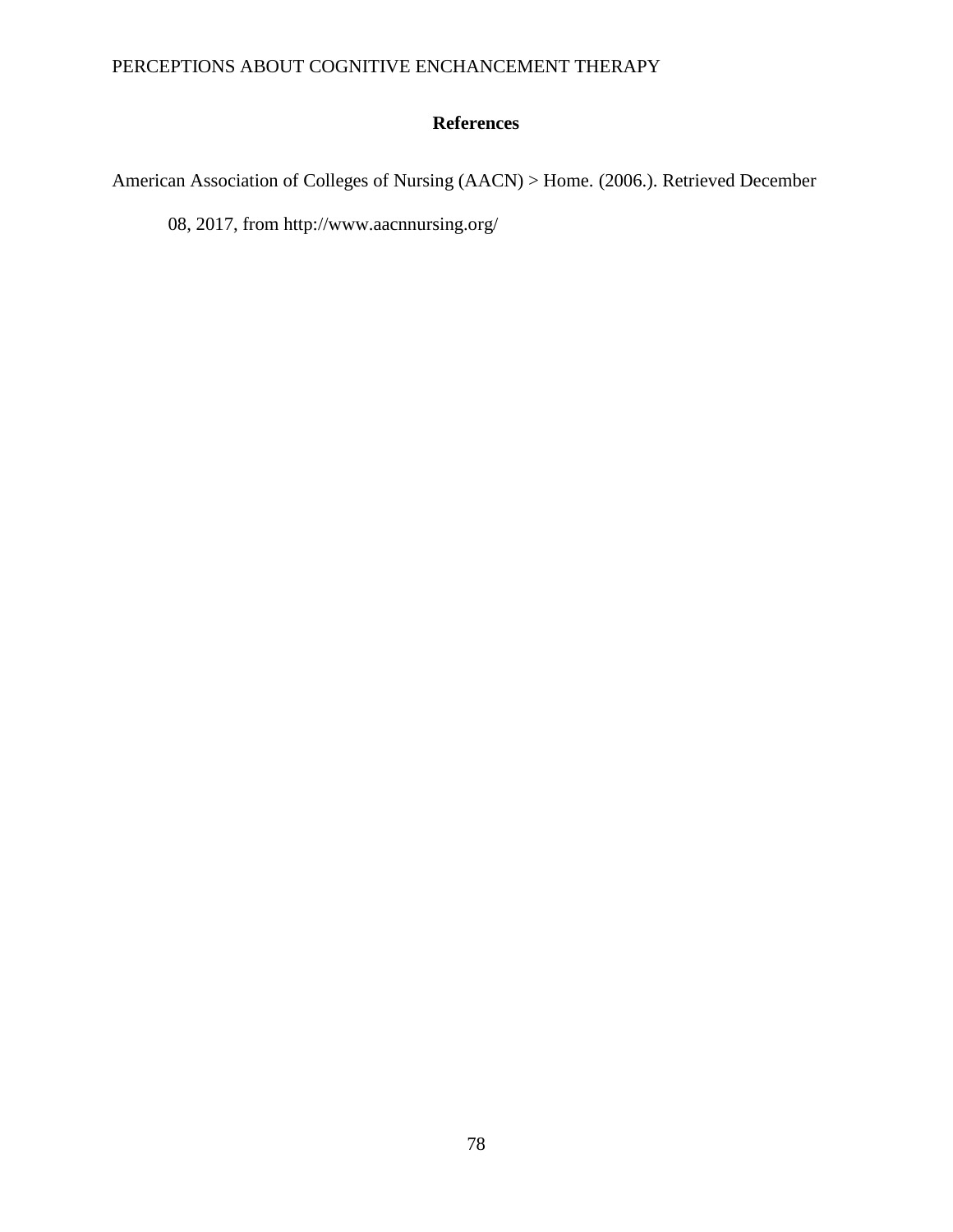### **Appendix A**

### Interview Questions

| 1) | What is your role at (regional mental health facility)? |  |  |  |
|----|---------------------------------------------------------|--|--|--|
|    |                                                         |  |  |  |

2) How long have you been in your current field?

3) How long have you been in your current role?

4) Why did you attend the CET training?

5) What did you hope to gain by attending the training?

6) What about CET made you interested in the program?

7) Do you believe there is interest in starting a CET program at (regional mental health facility)? Why or why not?

8) Would you personally like to see a CET program at (regional mental health facility)? Why?

9) Do you believe staff at (regional mental health facility) is well informed about CET and its benefits?

10) What do you think is the largest barrier to overcome to implement a CET program?

11) What is the biggest systemic barrier you anticipate?

12) What would be the easiest part of implementing a CET program?

13) How do you think providers will respond to CET implementation?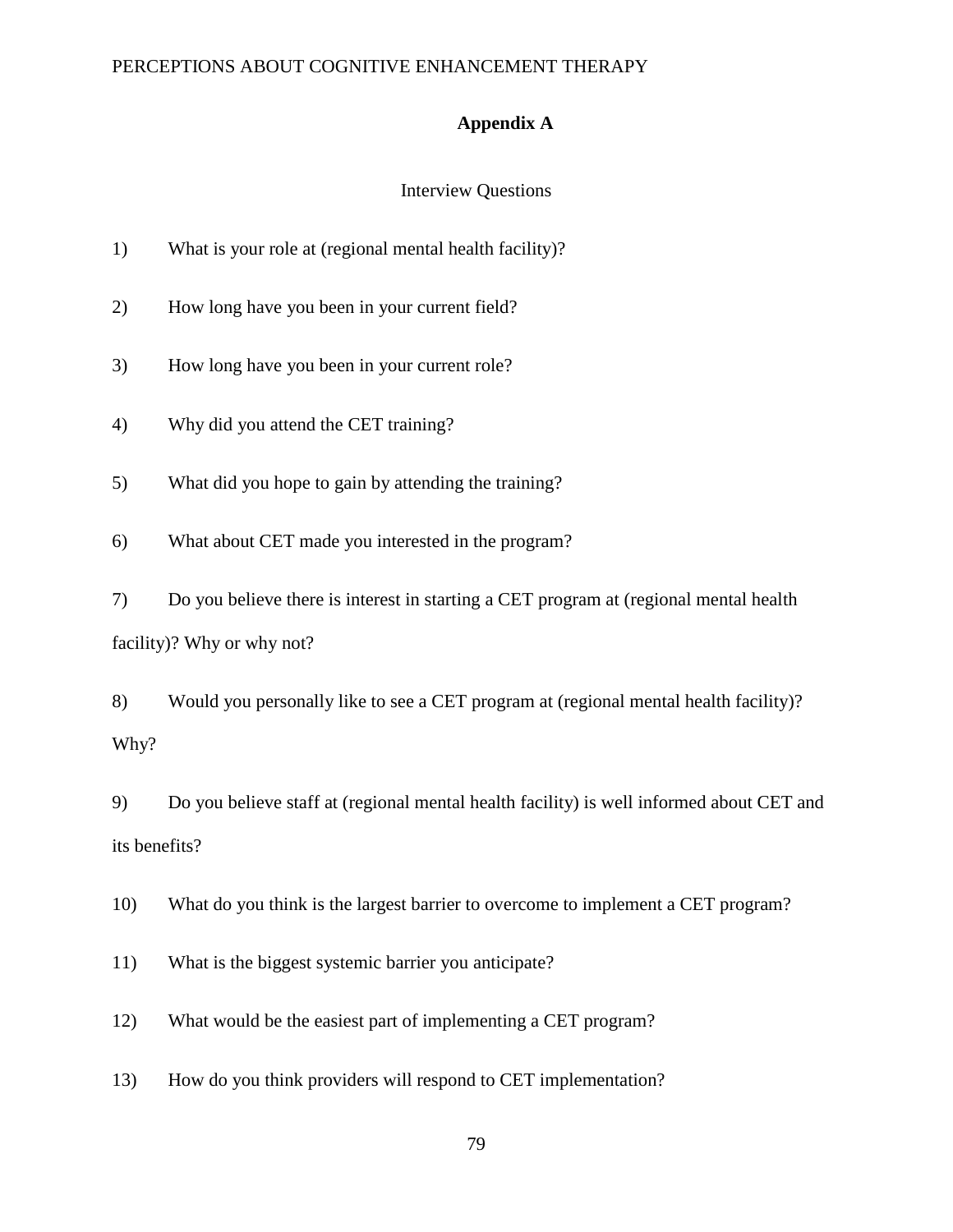- 14) Would you anticipate resistance from providers?
- 15) How do you believe patients would respond to CET implementation?
- 16) Do you believe patients would participate in the therapy?
- 17) What role do you see for family in the CET program?
- 18) What are some logistical problems a potential CET program would encounter?
- 19) Would you recommend your clients to a CET program (or for unlicensed personnel would you help with a CET program)?
- 20) What are your expectations for a CET program?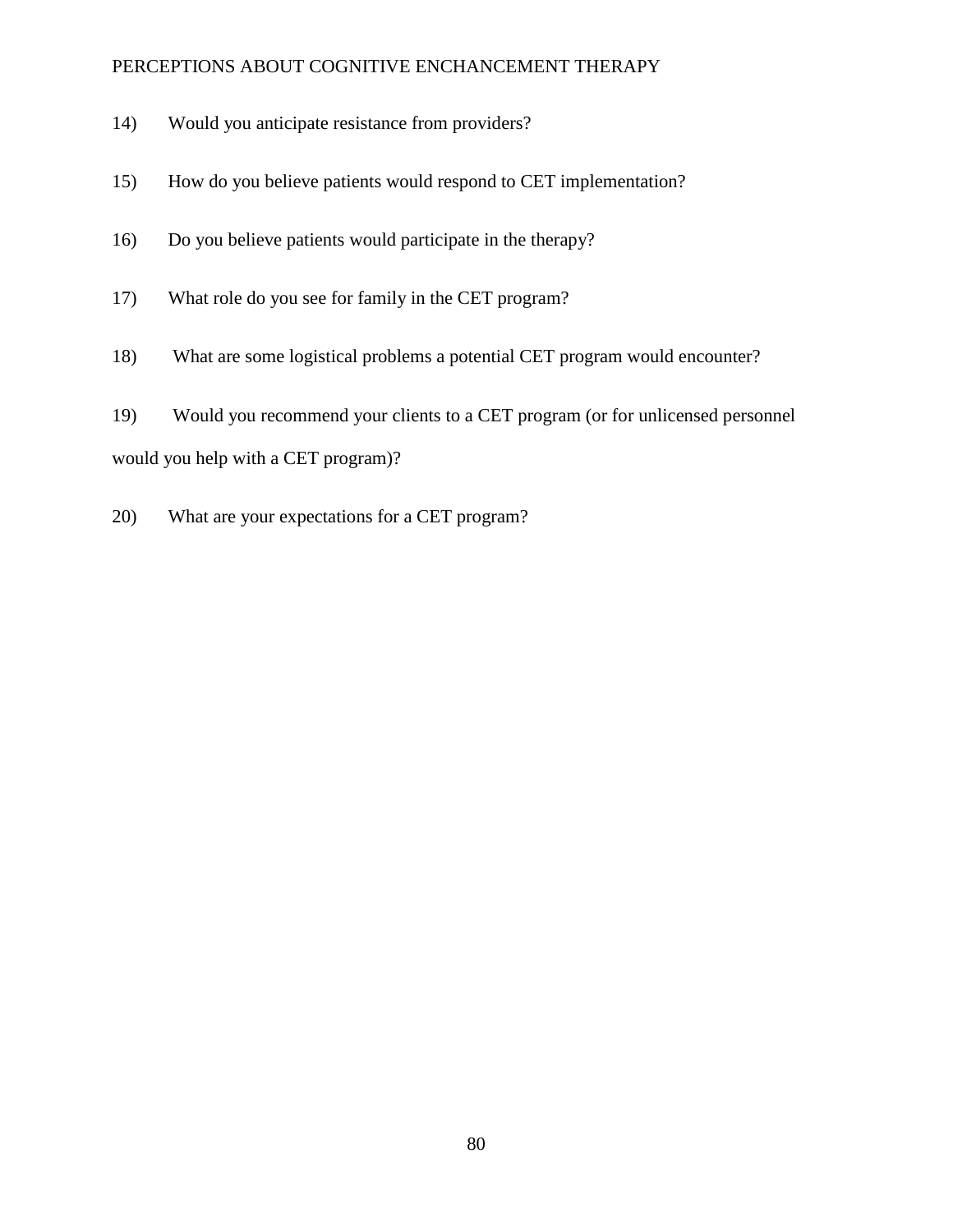# **Appendix B**

| <b>Pre-Test Training Evaluation Form</b>                                                                      |                   |         |                                                          |          |                             |
|---------------------------------------------------------------------------------------------------------------|-------------------|---------|----------------------------------------------------------|----------|-----------------------------|
| I am a: O Social Worker O Psychologist O Counsellor O Nurse                                                   |                   |         |                                                          |          |                             |
| O Advanced Practice Provider<br>O Medical Doctor                                                              |                   |         | $\overline{O}$ Other $\overline{O}$ Other $\overline{O}$ |          |                             |
| <b>Years in practice:</b> O less than 1 O 1-5 O 5-10 O More than 10                                           |                   |         |                                                          |          |                             |
| Gender: O Male O Female                                                                                       |                   |         |                                                          |          |                             |
| <b>Ethnicity/Race:</b> O White/Caucasian O Black/African American O Hispanic O Other_____________________     |                   |         |                                                          |          |                             |
| Please respond to your level of agreement to the items listed below.                                          |                   |         |                                                          |          |                             |
|                                                                                                               | Strongly<br>Agree | Agree   | Neutral                                                  | Disagree | Strongly<br><b>Disagree</b> |
| 1. I have a good understanding of cognitive dysfunction in mental<br>illnesses.                               | $\circ$           | $\circ$ | $\circ$                                                  | $\circ$  | $\circ$                     |
| 2. I understand the differences in neurocognitive and social<br>cognitive function.                           | $\circ$           | $\circ$ | $\circ$                                                  | $\circ$  | $\circ$                     |
| 3. I believe that cognitive function improves with improvement of<br>other symptoms of mental illnesses.      | $\circ$           | $\circ$ | $\circ$                                                  | $\circ$  | $\circ$                     |
| 4. Medication management will improve cognitive function.                                                     | $\circ$           | $\circ$ | $\circ$                                                  | $\circ$  | $\circ$                     |
| 5. Negative symptom improvement is not related to cognitive<br>improvement.                                   | $\circ$           | $\circ$ | $\circ$                                                  | $\circ$  | $\circ$                     |
| 6. Cognitive improvement is an important part of recovery.                                                    | $\circ$           | $\circ$ | $\circ$                                                  | $\circ$  | $\circ$                     |
| 7. I am knowledgeable about cognitive recovery strategies.                                                    | $\circ$           | $\circ$ | $\circ$                                                  | $\circ$  | $\circ$                     |
| 8. I am familiar with cognitive enhancement/remediation therapy.                                              | $\circ$           | $\circ$ | $\circ$                                                  | $\circ$  | $\circ$                     |
| 9. I use cognitive enhancement/remediation therapy in my current<br>practice.                                 | $\circ$           | $\circ$ | $\circ$                                                  | $\circ$  | $\circ$                     |
| 10. There is not enough evidence base to employ cognitive<br>enhancement/remediation therapy on a wide scale. | $\circ$           | $\circ$ | $\circ$                                                  | $\circ$  | $\circ$                     |

#### **THANK YOU FOR YOUR PARTICIPATION!**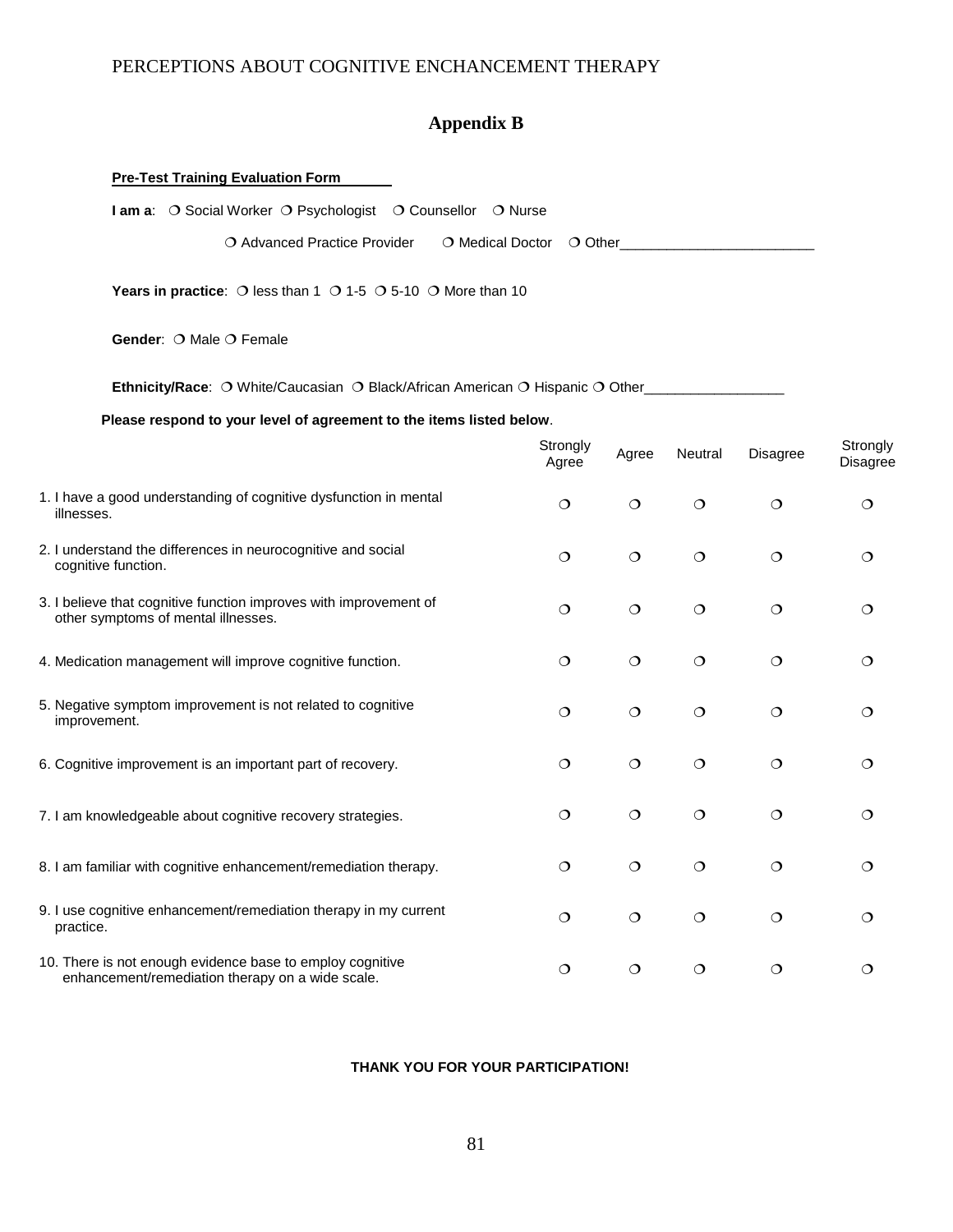# **Appendix C**

## **Post Training Evaluation Form**

| $\bigcirc$ Social Worker $\bigcirc$ Psychologist<br>I am a:<br>$\bigcirc$ Advanced Practice Provider $\bigcirc$ Medical Doctor<br>Other                                                                                                                                                                   |            | O Counsellor | $\bigcirc$ Nurse<br>$\Omega$ |                                 |                             |
|-----------------------------------------------------------------------------------------------------------------------------------------------------------------------------------------------------------------------------------------------------------------------------------------------------------|------------|--------------|------------------------------|---------------------------------|-----------------------------|
| <b>Years in practice:</b> O less than 1 O 1-5 O 5-10 O More than 10                                                                                                                                                                                                                                       |            |              |                              |                                 |                             |
| <b>Gender: O Male O Female</b>                                                                                                                                                                                                                                                                            |            |              |                              |                                 |                             |
| Ethnicity/Race: O White/Caucasian O Black/African American O Hispanic O<br>Other the contract of the contract of the contract of the contract of the contract of the contract of the contract of the contract of the contract of the contract of the contract of the contract of the contract of the cont |            |              |                              |                                 |                             |
| Please respond to your level of agreement to the items listed below. As a result of<br>this training/workshop,                                                                                                                                                                                            |            |              |                              |                                 |                             |
|                                                                                                                                                                                                                                                                                                           | Agree      |              |                              | Strongly Agree Neutral Disagree | Strongly<br><b>Disagree</b> |
| 1. I have a better understanding of cognitive dysfunction<br>in mental<br>illnesses.                                                                                                                                                                                                                      | $\circ$    | $\circ$      | $\overline{O}$               | $\circ$                         | $\circ$                     |
| 2. I understand the differences in neurocognitive and<br>social cognitive<br>function.                                                                                                                                                                                                                    | $\circ$    | $\circ$      | $\circ$                      | $\circ$                         | $\circ$                     |
| 3. I believe that cognitive function improves with<br>improvement of<br>other symptoms of mental illnesses.                                                                                                                                                                                               | $\circ$    | $\circ$      | $\Omega$                     | $\circ$                         | $\circ$                     |
| 4. Medication management will improve cognitive<br>function.                                                                                                                                                                                                                                              | $\circ$    | $\circ$      | $\overline{O}$               | $\circ$                         | $\bigcirc$                  |
| 5. Negative symptom improvement is not related to<br>cognitive<br>improvement.                                                                                                                                                                                                                            | $\circ$    | $\circ$      | $\circ$                      | $\circ$                         | $\Omega$                    |
| 6. Cognitive improvement is an important part of recovery.                                                                                                                                                                                                                                                | $\bigcirc$ | $\circ$      |                              |                                 |                             |
| 7. I am more knowledgeable about cognitive recovery<br>strategies.                                                                                                                                                                                                                                        | $\circ$    | $\circ$      | $\circ$                      | $\circ$                         | $\Omega$                    |
| 8. I am more familiar with cognitive<br>enhancement/remediation<br>therapy.                                                                                                                                                                                                                               | $\circ$    | $\circ$      | $\circ$                      | $\circ$                         | $\circ$                     |
| 9. I intend to use cognitive enhancement/remediation<br>therapy in my<br>current practice.                                                                                                                                                                                                                | $\circ$    | $\circ$      | $\circ$                      | $\circ$                         | $\circ$                     |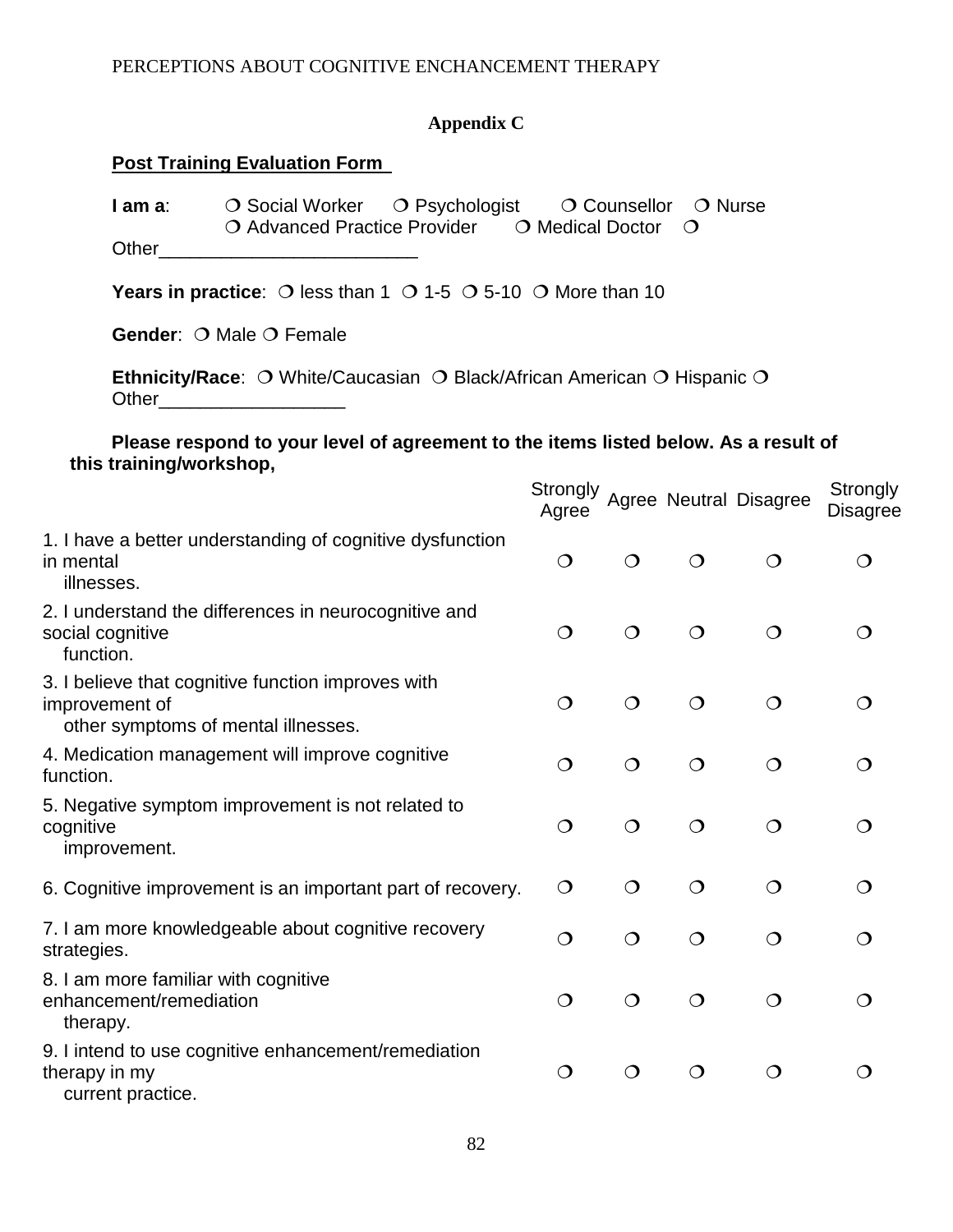$\overline{\phantom{a}}$  ,  $\overline{\phantom{a}}$  ,  $\overline{\phantom{a}}$  ,  $\overline{\phantom{a}}$  ,  $\overline{\phantom{a}}$  ,  $\overline{\phantom{a}}$  ,  $\overline{\phantom{a}}$  ,  $\overline{\phantom{a}}$  ,  $\overline{\phantom{a}}$  ,  $\overline{\phantom{a}}$  ,  $\overline{\phantom{a}}$  ,  $\overline{\phantom{a}}$  ,  $\overline{\phantom{a}}$  ,  $\overline{\phantom{a}}$  ,  $\overline{\phantom{a}}$  ,  $\overline{\phantom{a}}$ 

|                        | 11. How do you rate the training overall? |                                                                   |      |  |
|------------------------|-------------------------------------------|-------------------------------------------------------------------|------|--|
| Excellent              | Good                                      | Average                                                           | Poor |  |
| Very poor              |                                           |                                                                   |      |  |
|                        |                                           |                                                                   |      |  |
| Excellent<br>Very poor | Good                                      | 12. How do you rate the Presenter, Ray Gonzalez, LISW?<br>Average | Poor |  |
|                        |                                           |                                                                   |      |  |

## **THANK YOU FOR YOUR PARTICIPATION!**

\_\_\_\_\_\_\_\_\_\_\_\_\_\_\_\_\_\_\_\_\_\_\_\_\_\_\_\_\_\_\_\_\_\_\_\_\_\_\_\_\_\_\_\_\_\_\_\_\_\_\_\_\_\_\_\_\_\_\_\_\_\_\_\_\_\_\_\_\_\_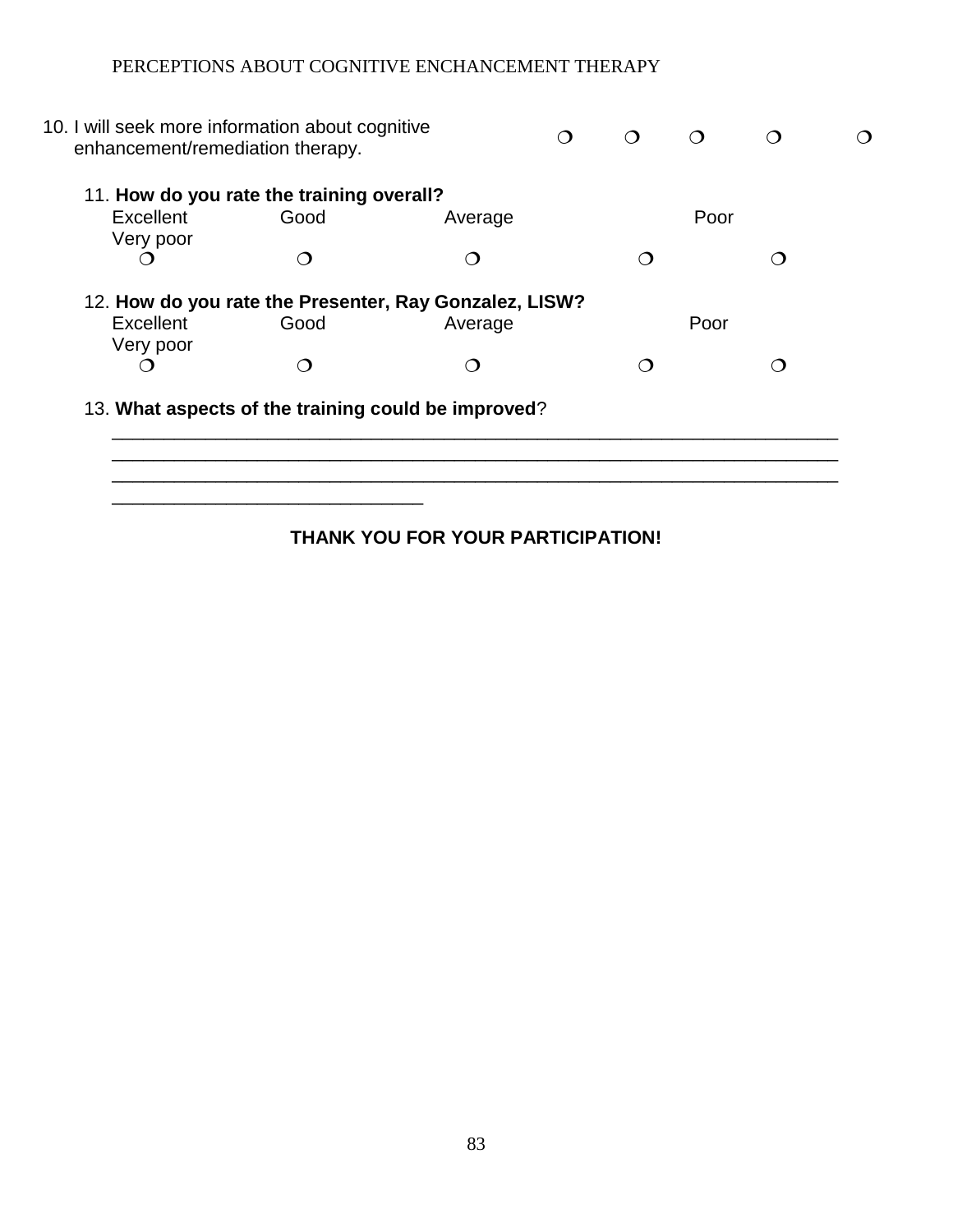#### **References**

- American Association of Colleges of Nursing (AACN) > Home. (2006.). Retrieved December 08, 2017, from http://www.aacnnursing.org/
- American Psychiatric Association. (2013). Diagnostic and statistical manual of mental disorders (5th ed.). Washington, DC: Author.
- Chou, H., Twamley, E., & Swerdlow, N. (2012). Towards Medication-Enhancement of Cognitive Interventions in Schizophrenia. Novel Antischizophrenia Treatments Handbook of Experimental Pharmacology, 213, 81-111. doi:10.1007/978-3-642-25758- 2\_4
- Eack, S., Greenwald, D., Hogarty, S., Cooley, S., Dibarry, A. L., Montrose, D., & Keshavan, M. (2009). Cognitive Enhancement Therapy for Early-Course Schizophrenia: Effects of a Two-Year Randomized Controlled Trial. Psychiatric Services, 60(11). doi:10.1176/appi.ps.60.11.1468
- Eack, S., Hogarty, G., Greenwald, D., Hogarty, S., & Keshavan, M. (2010). Effects of Cognitive Enhancement Therapy on Employment Outcomes in Early Schizophrenia: Results From a 2-Year Randomized Trial. Research on Social Work Practice, 32-42.
- Eack, S. (2012). Cognitive Remediation: A New Generation of Psychosocial Interventions for People with Schizophrenia. Social Work, 235-246.
- Gaag, M., Kern, R., Bosch, R., & Liberman, R. (2002). A Controlled Trial of Cognitive Remediation in Schizophrenia. Schizophrenia Bulletin, 167-176.
- Greig, T., Zito, W., Wexler, B., Fiszdon, J., & Bell, M. (2007). Improved cognitive function in schizophrenia after one year of cognitive training and vocational services. Schizophrenia Research, 156-161.